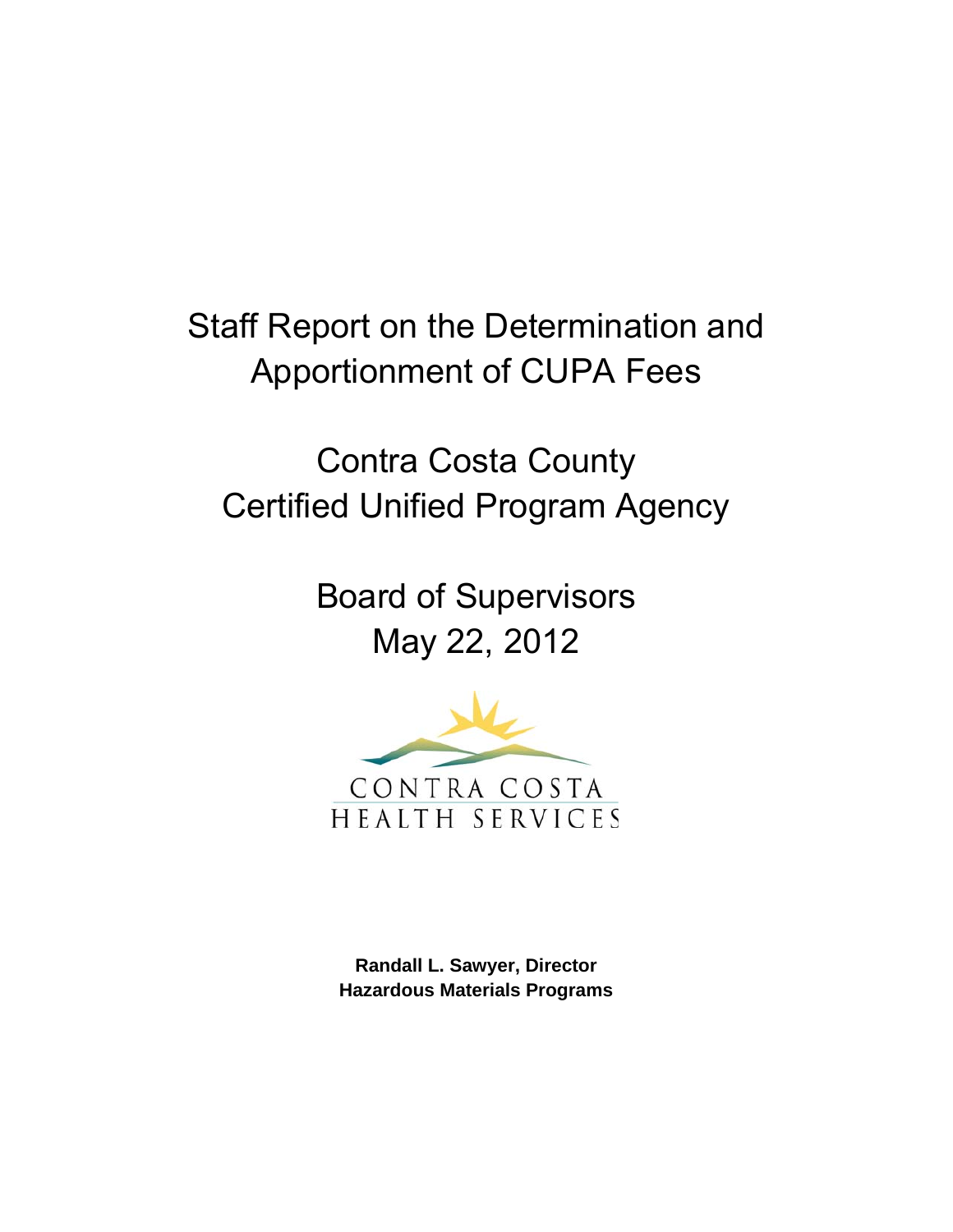# **TABLE OF CONTENTS**

| $\mathbf{I}$ . |           |                                                      |
|----------------|-----------|------------------------------------------------------|
| Ш.             |           |                                                      |
|                | A.        |                                                      |
|                | <b>B.</b> |                                                      |
|                | C.        |                                                      |
|                | D.        |                                                      |
|                | Ε.        |                                                      |
| III.           |           | LEGAL STANDARDS AND AUTHORITY FOR CUPA FEES 8        |
|                | Α.        |                                                      |
|                | <b>B.</b> |                                                      |
| IV.            |           |                                                      |
| V.             |           | METHOD USED TO DETERMINE REVISED CUPA FEES 11        |
|                | Α.        |                                                      |
|                | Β.        |                                                      |
| VI.            |           | REASONABLENESS AND NECESSITY OF THE CUPA EXPENSES 15 |
|                | Α.        |                                                      |
|                | <b>B.</b> |                                                      |
| VII.           |           |                                                      |
|                | А.        |                                                      |
|                | В.        |                                                      |
|                | C.        |                                                      |
| VIII.          |           |                                                      |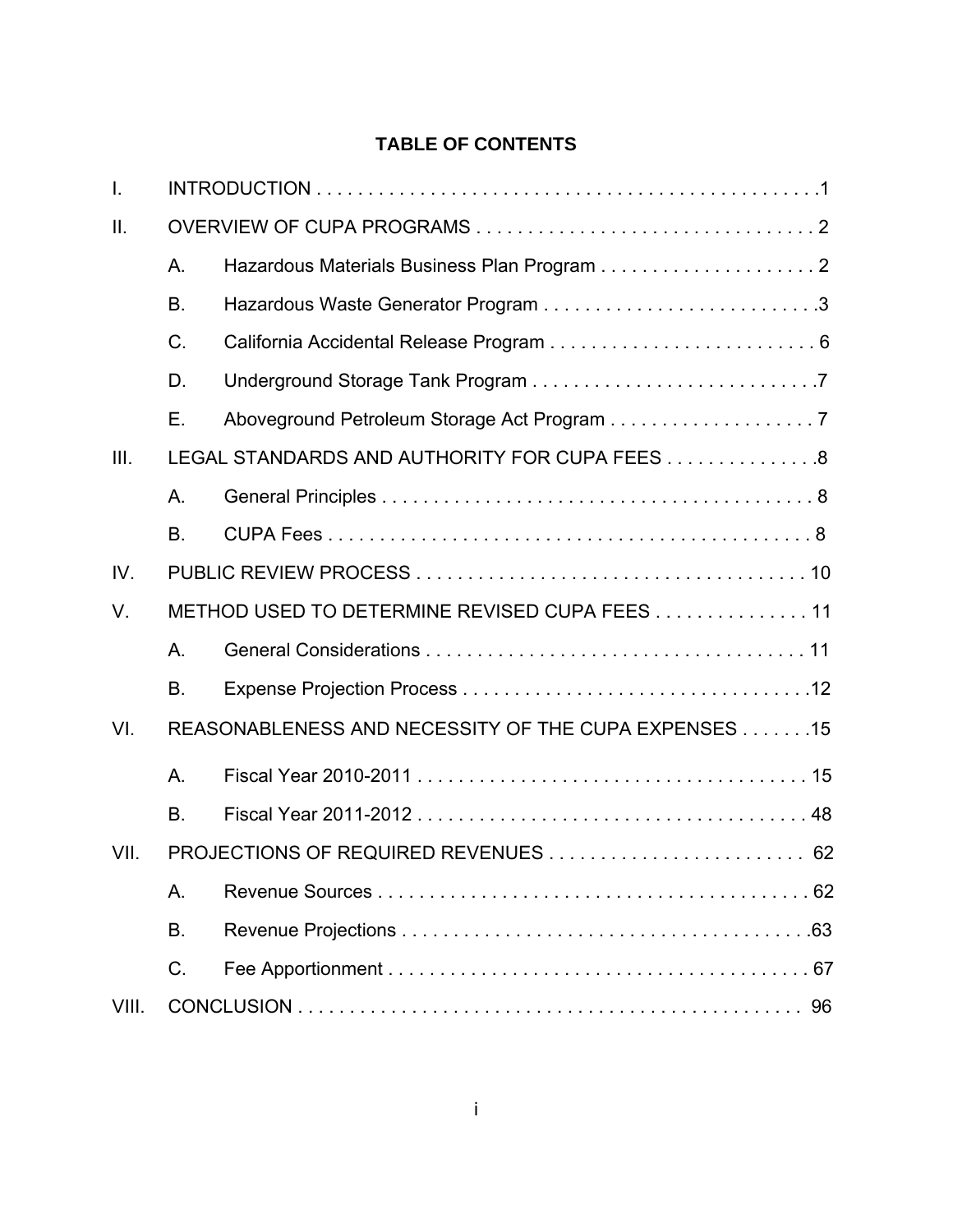## **I. INTRODUCTION**

 On January 1, 1997, Contra Costa County ("County) was certified by the California Environmental Protection Agency ("CalEPA") to be the Certified Unified Program Agency ("CUPA") for all of Contra Costa County. In its capacity as a CUPA, the County, by and through the Hazardous Materials Programs ("HMP") Division of the County Health Services Department, administers the following programs, pursuant to the authorities granted under Section 25404 of the Health and Safety Code:

- $\bullet$  Hazardous Materials Business Plan (HMBP) Program<sup>1</sup>
- $\bullet$  Hazardous Waste Generator (HWG) Program<sup>2</sup>
- California Accidental Release Prevention (Cal/ARP) Program<sup>3</sup>
- $\bullet$  Underground Storage Tank (UST) Program<sup>4</sup>
- Aboveground Petroleum Storage Act (APSA) Program<sup>5</sup>

 As a CUPA, the County is required by statute to establish, and has established, a "single fee system." $6$  Under the single fee system, a single fee is charged by the CUPA to fund all of its programs. The single fee replaced separate fees formerly charged for the above programs under separate legal authorities before the County was certified as a CUPA. The Contra Costa County CUPA is hereafter referred to as the "CUPA." As the governing board of the CUPA, the Board of Supervisors is authorized and required to establish the amount to be paid by each person regulated by the unified program to pay the "necessary and reasonable costs" incurred by the CUPA.<sup>7</sup> The amounts charged are hereafter collectively referred to as the "CUPA Fees." CUPA Fees are imposed as the reasonable regulatory cost of issuing the annual CUPA permits to

<sup>&</sup>lt;sup>1</sup> Health & Saf. Code, § 25404, subdivs. (c)(4) (citing Chapter 6.95, Article 1 of the Health & Safety Code) and (c)(6) (citing the Uniform Fire Code, § 80.103, subd. (b) and (c), as adopted by the State Fire Marshal pursuant to Section 13143.9).

<sup>&</sup>lt;sup>2</sup> Health & Saf. Code, § 25404, subd. (c)(1)(A) (citing Chapter 6.5 of the Health & Safety Code).

 $^3$  Health & Saf. Code, § 25404, subd. (c)(5) (citing Chapter 6.95, Article 2 of the Health & Safety Code).

<sup>&</sup>lt;sup>4</sup> Health & Saf. Code, § 25404, subd. (c)(3)(A) (citing Chapter 6.7 of the Health & Safety Code).

 $<sup>5</sup>$  Health & Saf. Code, § 25404, subd. (c)(2) (citing Chapter 6.67 of the Health & Safety Code).</sup>

 $^6$  Health & Saf. Code, § 25404.5, subd. (a)(1).

<sup>&</sup>lt;sup>7</sup> Health & Saf. Code, § 25404.5, subd. (a)(2)(A).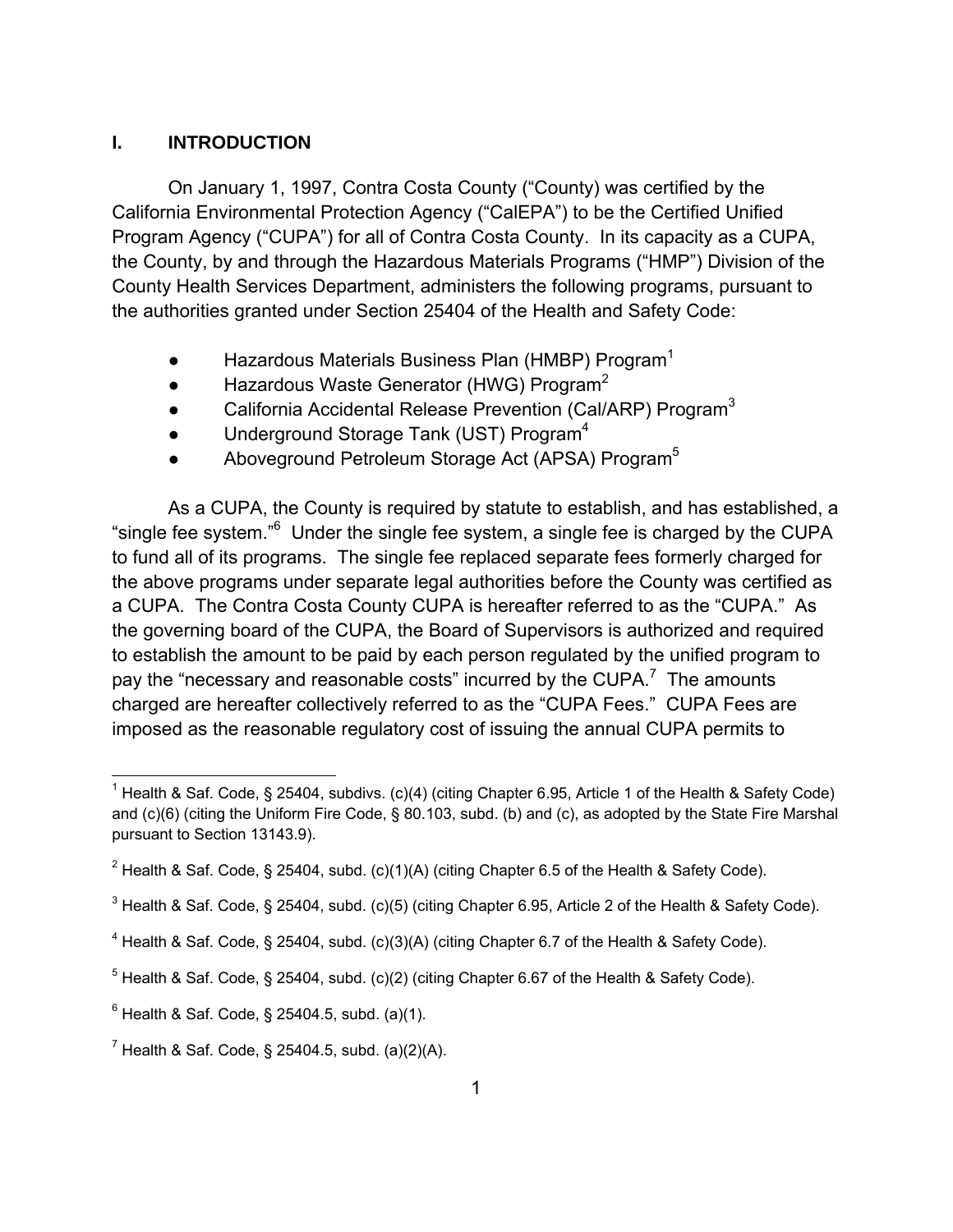regulated businesses. Businesses that fall within the regulatory ambit of the CUPA are required to obtain a CUPA permit as a condition of operation in Contra Costa County.

 The current CUPA Fees were established by Board Resolution No. 2011/151, adopted on April 12, 2011. Staff has evaluated the current CUPA Fees, the actual expenses of the CUPA in Fiscal Year 2010-2011 and the projected expenses in Fiscal Year 2011-2012, and applicable legal standards pertaining to the apportionment of regulatory fees. Based on this evaluation, staff recommends revision of the CUPA Fees, to take effect immediately upon Board approval. This Report serves to explain the method used in putting together the proposed fee schedule attached as **Exhibit A** to this Report, and provide an analysis of how the CUPA Fees satisfy applicable legal requirements.

# **II. OVERVIEW OF CUPA PROGRAMS**

### **A. Hazardous Materials Business Plan Program**

 With certain limited exceptions, every business that handles specified quantities of hazardous materials is required to certify and submit a hazardous materials business plan ("HMBP") to the CUPA. $^8$  The purpose of a HMBP is to give emergency responders information about the hazardous materials stored at a regulated business facility in the event of a hazardous materials incident at the site. This information is necessary in order to prevent or mitigate the damage to the health and safety of persons and the environment from the release or threatened release of hazardous materials into the workplace and environment.<sup>9</sup>

 A HMBP includes a list of chemicals and other hazardous materials handled at a facility, the quantity of hazardous materials handled at any one time by the business over the course of the year, and the location of the hazardous materials at the facility.<sup>10</sup> This information allows emergency responders to prepare adequate emergency responses to potential releases of these materials. A HMBP also includes information regarding emergency response plans and procedures and an employee training

 8 Health & Saf. Code, § 25505, subd. (a)(1).

 $^9$  Health & Saf. Code, § 25500.

 $10$  Health & Saf. Code,  $\S$ § 25504, subd. (a), 25509.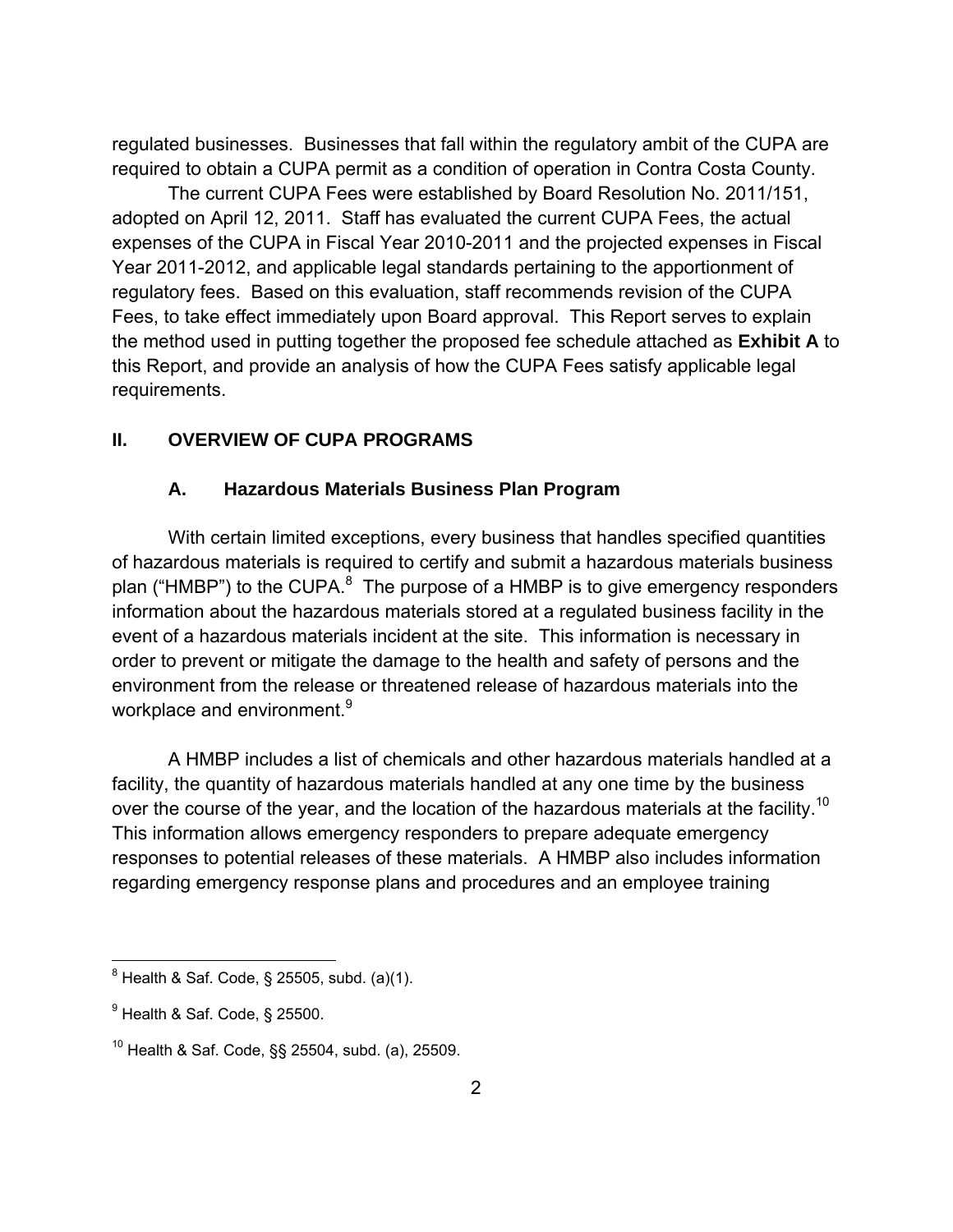program.<sup>11</sup> In addition to submission of the plan, regulated businesses are required to submit annual updates of their inventories to the CUPA.<sup>12</sup>

 The CUPA is authorized to implement and enforce the provisions of Chapter 6.95 of the Health and Safety Code pertaining to business and area plans.<sup>13</sup> The CUPA is also authorized to enforce provisions of the Uniform Fire Code as adopted by the State Fire Marshal pertaining to the Hazardous Material Management Plan and Hazardous Material Inventory Statement Program.<sup>14</sup> Pursuant to these authorities, HMBP Program staff reviews the plans submitted by regulated businesses, inspects the business sites to verify that the businesses have reported the correct information and that the employees are being properly trained, and takes enforcement actions as needed in the event of noncompliance. Hazardous material inventories and reported locations of these hazardous materials are furnished to fire departments in Contra Costa County. HMBP Program staff also prepares an area plan, describing how the County's emergency responders will handle hazardous material incidents. This is done in cooperation with the multiple emergency response agencies in the County that may respond to a hazardous materials incident.

 In order to carry out the purposes of Chapter 6.95 of the Health and Safety Code, CUPAs also "may train for, and respond to, the release, or threatened release, of a hazardous material."<sup>15</sup> Pursuant to this authority, the HMBP Program includes a Hazardous Materials Incident Response Team ("IR Team"), which responds to reported hazardous material incidents throughout the County, and a Community Warning System. The Community Warning System is used to issue warnings to the public via the National Weather Service NOAA<sup>16</sup> All Hazards Radio Network and the Emergency Alert System on primary radio stations. The Community Warning System also includes sirens and telephone notifications to alert the CUPA and the general public of hazardous material releases so that appropriate response efforts can be implemented efficiently and to provide direction and advice on avoiding exposure.

<sup>&</sup>lt;sup>11</sup> Health & Saf. Code, § 25504, subd. (b)-(c).

 $12$  Health & Saf. Code, § 25505, subd. (d).

 $13$  Health & Saf. Code, § 25501, subd. (g)(3).

<sup>14</sup> Health & Saf. Code, § 25404, subd. (c)(6); Cal. Code Regs., tit. 27, § 15100, subd. (a)(6).

<sup>15</sup> Health & Saf. Code, § 25507.2.

<sup>&</sup>lt;sup>16</sup> National Oceanic and Atmospheric Administration.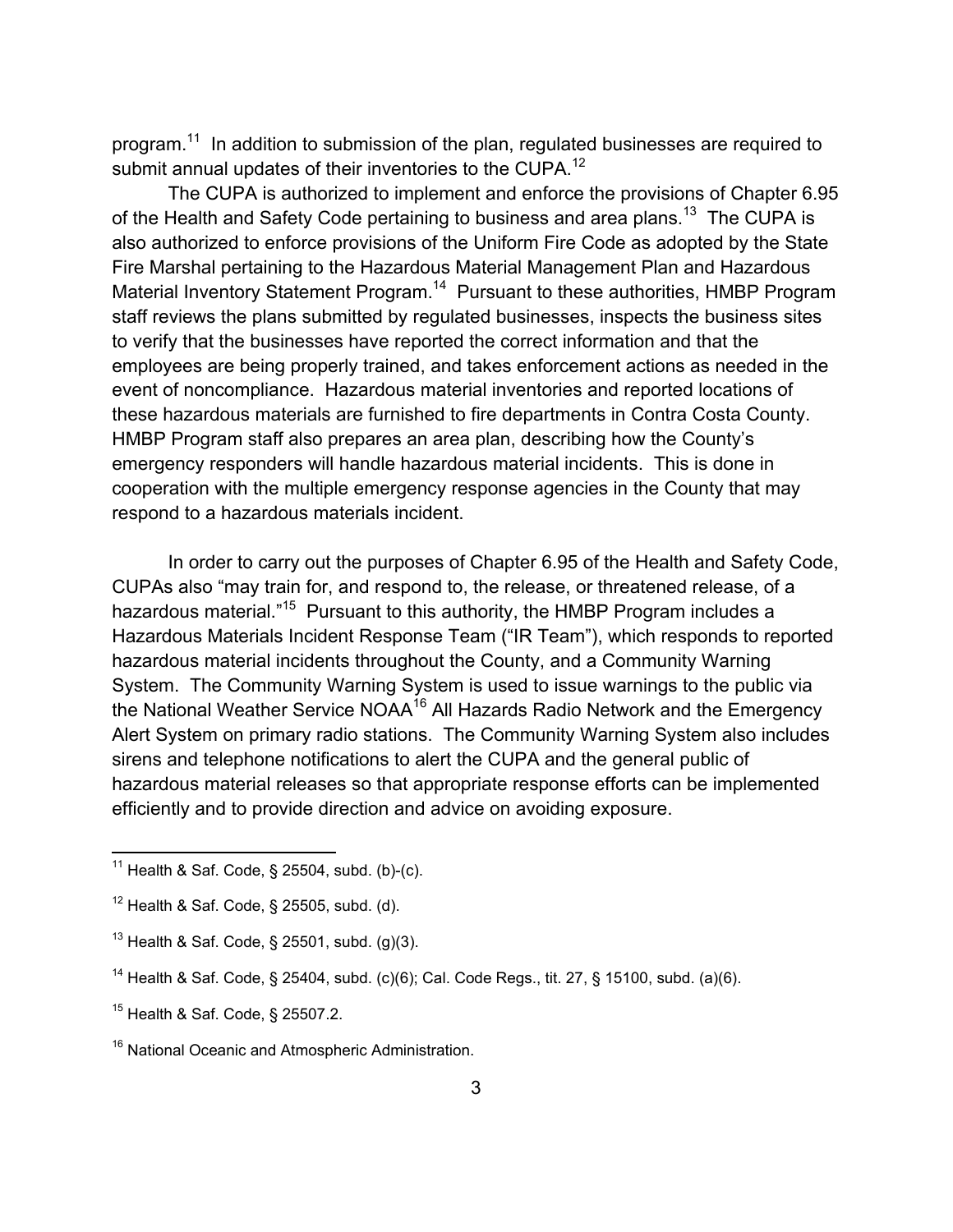### **B. Hazardous Waste Generator Program**

 The California Legislature has found that "[l]ong-term threats to public health and to air and water quality are posed by the landfill disposal of many types of untreated hazardous wastes and by the inappropriate handling, storage, use and disposal of hazardous wastes."<sup>17</sup> In order to protect the public health and the environment and to conserve natural resources, the Legislature has declared that it is in the public interest to establish "regulations and incentives which ensure that the generators of hazardous waste employ technology and management practices for the safe handling, treatment, recycling, and destruction of their hazardous wastes prior to disposal."18

 Consistent with the Legislature's intent, regulated business sites that generate hazardous waste are required to handle and dispose of their waste in accordance with the standards set forth in the Hazardous Waste Control Law<sup>19</sup> and regulations adopted pursuant thereto.<sup>20</sup> Regulated facilities have different requirements depending on the quantities and types of hazardous wastes generated and the manner in which the regulated business sites handle their waste.21 The requirements for large-quantity generators are different from requirements for small-quantity generators.<sup>22</sup> The requirements as to generators that treat their waste onsite differ from those applicable to generators that dispose of their waste offsite. $23$ 

 The Hazardous Waste Control Law places particular emphasis on the reduction of hazardous waste generation. The Legislature has found that "[n]umerous opportunities exist to reduce the amount of hazardous waste generated in the state and to conserve resources through the application of existing source reduction and recycling

 $22$  *Id.* 

1

<sup>23</sup> *Id.*; see also Health & Saf. Code, §§ 25200.3, 25201.1; Cal. Code Regs., tit. 22, § 67450.3; Cal. Code Regs., tit. 22, div. 4.5, chapter 14-15.

 $17$  Health & Saf. Code, § 25100, subd. (b).

 $18$  Health & Saf. Code, § 25101, subd. (a).

 $19$  Health & Saf. Code, § 25100 et seq.

<sup>&</sup>lt;sup>20</sup> Health & Saf. Code, § 25150, subd. (a); Cal. Code Regs., tit.. 22, § 66262.10.

<sup>21</sup> See Cal. Code Regs., tit. 22, § 66262.34.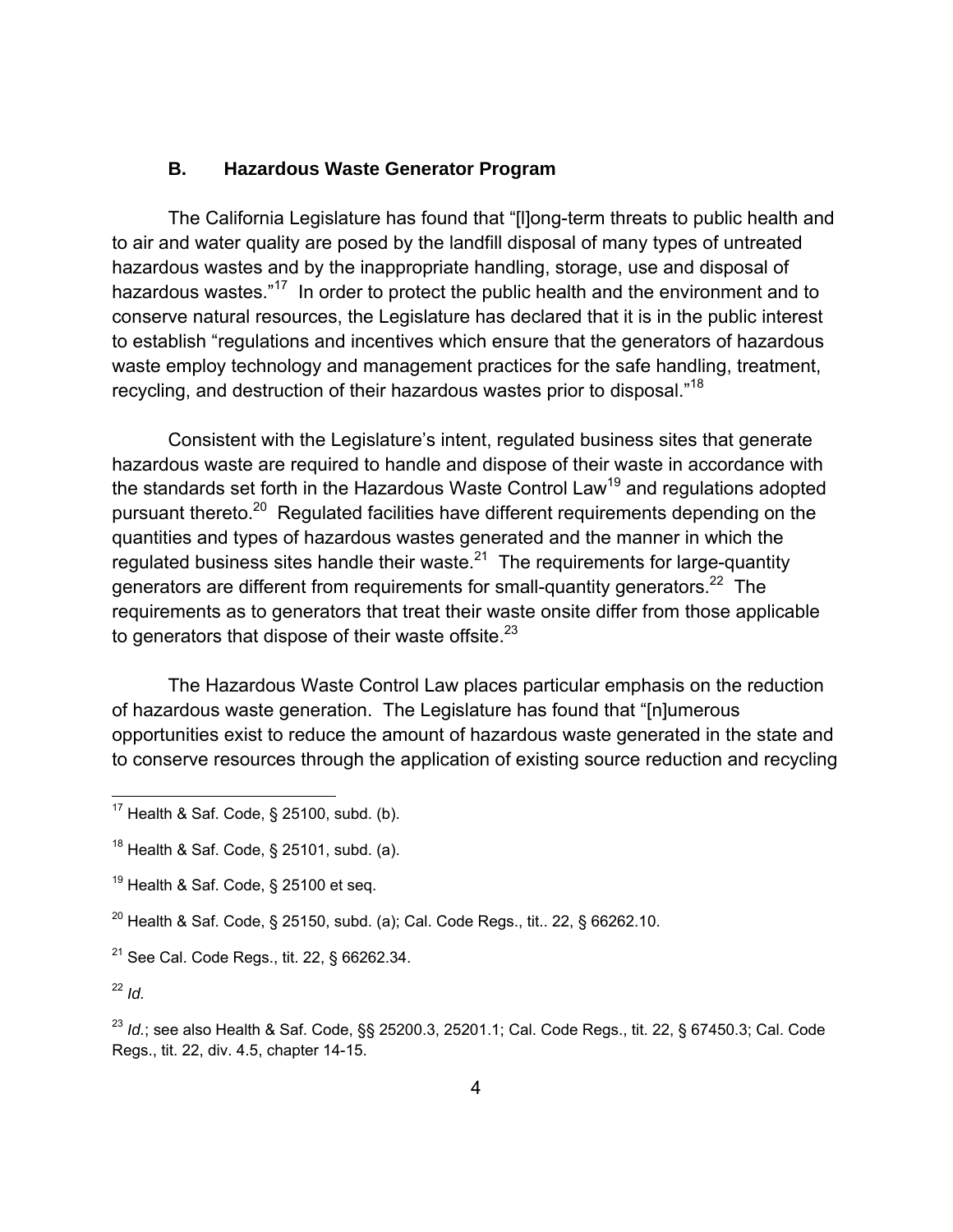technology."24 The Legislature declared in 1985 that, whenever possible, the "generation of hazardous waste is to be reduced or eliminated as expeditiously as possible," and that waste that is generated should be "recycled, treated, or disposed of in a manner that minimizes any present or future threats to human health or the environment."<sup>25</sup> In 1989, the Legislature declared its intent to expand the state's hazardous waste source reduction activities beyond those directly associated with source reduction evaluation reviews and plans.<sup>26</sup> The Hazardous Waste Source Reduction and Management Review Act of 1989 (the "Act") codified the Legislature's intent that the state Department of Toxic Substances Control ("DTSC") "maximize the use of its available resources in implementing the expanded source reduction program through cooperation with other entities, including, but not limited to, CUPAs.  $\cdot$ .<sup>"27</sup> The intent of the Act was to "promote the reduction of hazardous waste at its source, and wherever source reduction is not feasible or practicable, to encourage recycling."<sup>28</sup>

 The primary purpose of the CUPA's Hazardous Waste Generator ("HWG") Program is to implement and enforce the Hazardous Waste Control Law as it pertains to hazardous waste generators and others governed by Chapter 6.5 of the Health & Safety Code.<sup>29</sup> CUPAs are not limited to enforcement of the mandatory elements of Chapter 6.5, however.<sup>30</sup> Consistent with the public policy of encouraging the reduction of hazardous waste generation, CUPAs are also authorized to "integrate optional waste reduction and pollution prevention programs into the unified inspection and enforcement program."31

1

 $^{24}$  Health & Saf. Code, § 25100, subd. (d).

 $25$  Health & Saf. Code, § 25244.1, subd. (a)

 $26$  Health & Saf. Code, § 25244.13, subd. (c).

 $27$  Health & Saf. Code, § 25244.13, subd. (d).

<sup>28</sup> Health & Saf. Code, § 25244.13, subd. (f).

<sup>&</sup>lt;sup>29</sup> Health & Saf. Code, § 25180, subd.  $(a)(2)(B)$ .

 $30$  See Health & Saf. Code, § 25404.2, subd. (d): "The certified unified program agency... may incorporate, as part of the unified program within its jurisdiction, the implementation and enforcement of laws which the unified program agencies are authorized to implement and enforce, other than those specified in subdivision (c) of Section 25404, if that incorporation will not impair the ability of the unified program agencies to fully implement the requirements of subdivision (a)."

 $31$  Cal. Code Regs., tit. 27, § 15200, subd. (d).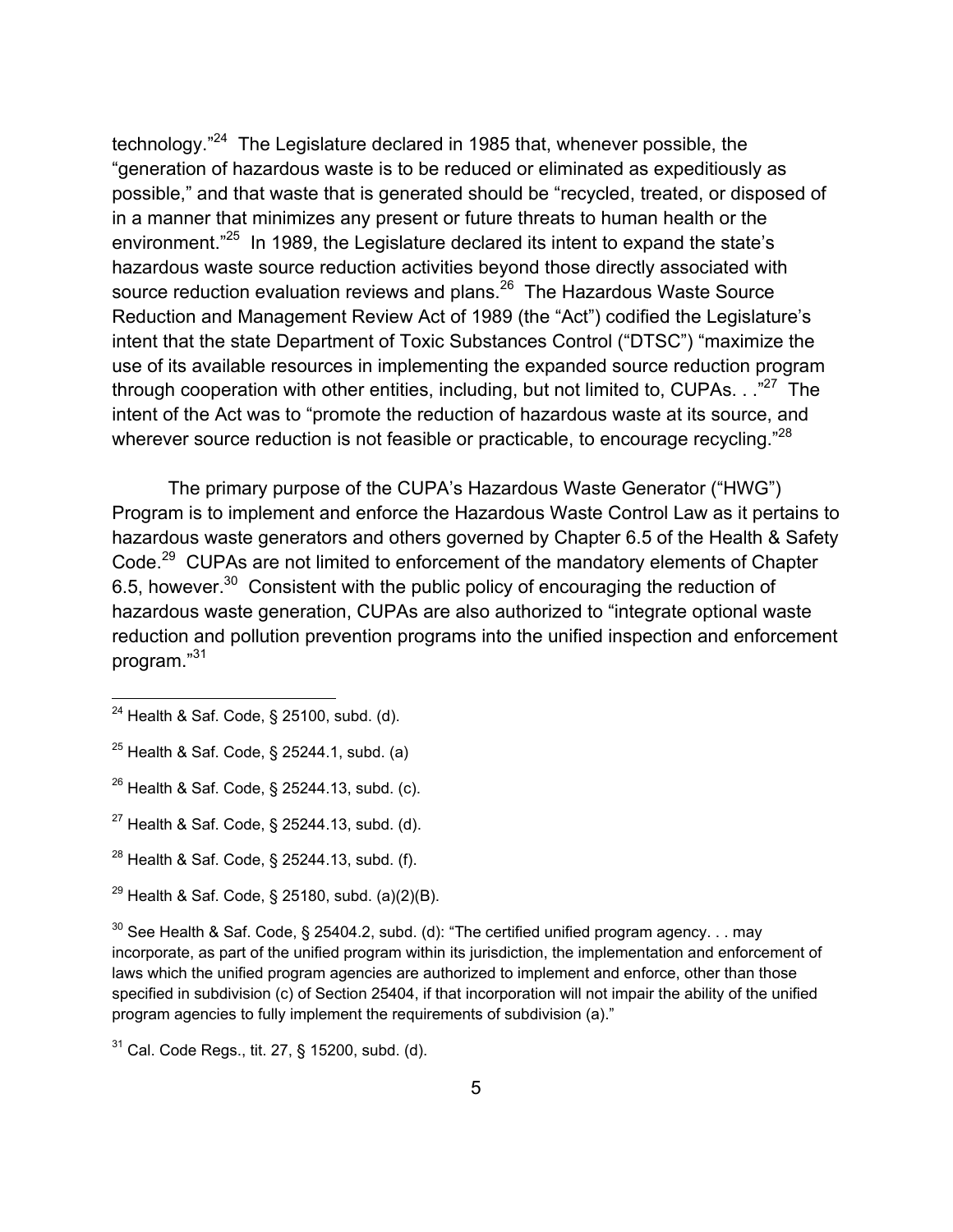Based on the above authorities, the CUPA's HWG Program includes a Hazardous Waste Reduction element. As part of this element, Hazardous Materials Specialists inspect regulated facilities to verify their compliance with the requirements applicable to those facilities $32$  and bring enforcement actions when sites are found to be out of compliance. They also review source reduction plans at regulated business sites and offer instruction in pollution prevention during inspections, at safety fairs and in publications. As part of this element, the HWG Program also encourages facilities to reduce their waste generation through the Green Business Program, and through its HWG Program Fees ("HWG Fees"). Additionally, as discussed *infra*, a component of the HWG Fees provides an incentive to generators to maximize source reduction efforts by charging proportionately lower fees to smaller generators than to larger generators.

## **C. California Accidental Release Prevention Program**

 The California Accidental Release Prevention ("CalARP") Program is designed to prevent catastrophic accidental releases of highly toxic or flammable chemicals. Regulated facilities are required to have prevention programs to prevent such releases. The CalARP Program is a merger of federal and state programs aimed at the prevention of accidental releases of regulated toxic and flammable substances. Under the CalARP Program, owners or operators of stationary sources that handle threshold quantities of specified regulated hazardous materials in any activity involving a regulated substance (a "process")<sup>33</sup> may be required to submit a risk management plan ("RMP") to the CUPA.<sup>34</sup> The elements of an RMP include identification of the regulated substances held onsite at the stationary source, the worst-case scenarios in terms of offsite consequences of an accidental release, an accidental release prevention program, an emergency response program, a five-year accident history and proposed changes to improve safety.35

 $32$  DTSC issues facility permits to some of the regulated facilities that are also inspected by the CUPA. In these circumstances, the CUPA regulates and inspects the portions of the facility that the CUPA is required to regulate and inspect. Under some conditions, DTSC may also inspect portions of a regulated business site that the CUPA is required to inspect. (See **Exhibit B**.)

 $33$  Health & Saf. Code, § 25532, subd. (e).

<sup>34</sup> Health & Saf. Code, §§ 25534, 25535.1.

 $35$  Health & Saf. Code, § 25532, subd. (i); 40 C.F.R. § 68.12.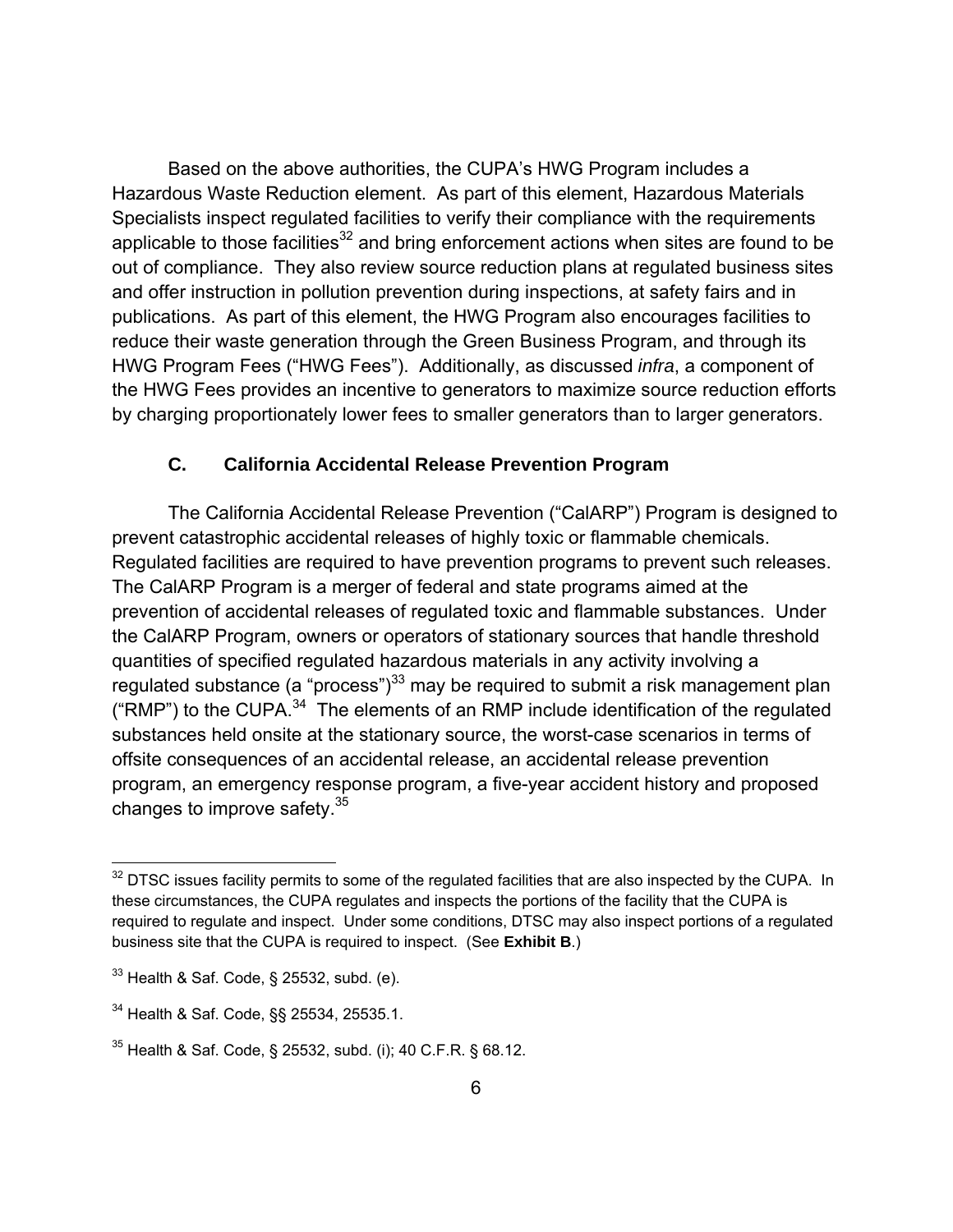Engineers assigned to the CalARP Program review the RMPs and determine when the plans are complete. They also conduct regular audits of the stationary source sites to ensure compliance with applicable regulations and follow up with action items associated with RMP reviews to verify that potential problems are adequately addressed. Enforcement action is taken as needed in the event of noncompliance.

# **D. Underground Storage Tank Program**

 Businesses that store hazardous materials in underground tanks are required to have tanks that can safely hold the materials, to ensure the integrity of the tanks and the associated piping and to have a Designated Operator of the tank system.<sup>36</sup> The purpose of the Underground Storage Tank ("UST") Program is to inspect tanks for compliance with statutory and regulatory compliance and take enforcement action in the event of noncompliance. These inspections are conducted by Hazardous Materials Specialists who are trained and tested to become certified UST inspectors. In addition to conducting routine tank inspections, these inspectors perform plan checks, review and monitor tank removals, inspect new tank installations and monitor the certification of tank monitoring systems.

# **E. Aboveground Petroleum Storage Act Program**

 The implementation, enforcement and administration of the Aboveground Petroleum Storage Act ("APSA")<sup>37</sup> was transferred to CUPAs effective January 1, 2008, with the enactment of Assembly Bill 1130. Prior to that date, aboveground storage of petroleum and petroleum products and byproducts was regulated by the State Water Resources Control Board and Regional Water Quality Control Boards.

 APSA applies to petroleum and petroleum products and byproducts that are stored in aboveground 55-gallon drums or larger containers. The owners or operators of these tanks are generally required to prepare a written Spill Prevention Control and Countermeasure ("SPCC") Plan conforming to applicable federal regulations. The SPCC Plan must include a facility diagram, the type of oil in each container, discharge prevention measures, secondary containment or other discharge or drainage controls,

1

<sup>36</sup> *See* Health & Saf. Code, § 25280 *et seq.*

<sup>37</sup> Health & Saf. Code, § 25270 *et seq*.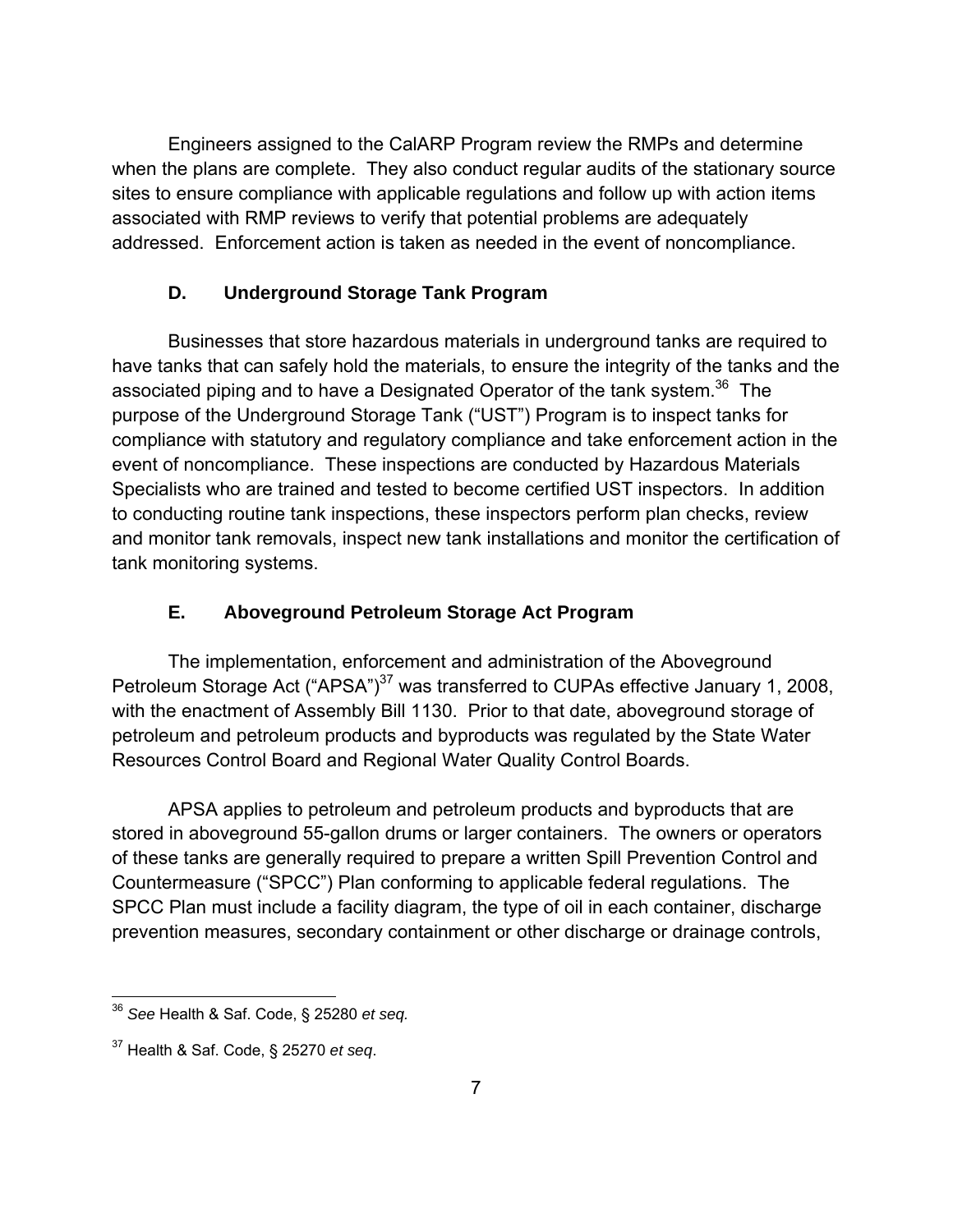countermeasures for discharge discovery, response and cleanup, methods of disposal of recovered materials, and an emergency contact list.<sup>38</sup>

The APSA Program involves periodic inspections<sup>39</sup> by CUPA inspectors of aboveground storage tanks to determine whether the owner or operator is in compliance with the SPCC Plan requirements.<sup>40</sup> Only specially trained personnel who have passed a state examination on spill prevention control and countermeasure plan provisions and safety requirements for aboveground storage tank inspections may conduct APSA inspections.<sup>41</sup> Tank owners or operators who fail to comply with APSA requirements are subject to civil penalties, recoverable in legal actions brought on behalf of the CUPA.<sup>42</sup>

# **III. LEGAL STANDARDS AND AUTHORITY FOR CUPA FEES**

# **A. General Principles**

 The police power granted by the California Constitution authorizes a county or city to "make and enforce within its limits all local, police, sanitary, and other ordinances and regulations not in conflict with general laws."<sup>43</sup> Under its police power, a municipality may impose a regulatory fee when the fee constitutes an "amount necessary to carry out the purpose and provisions of the regulation."<sup>44</sup> Regulatory fees are fees charged in connection with regulatory activities which "do not exceed the reasonable cost of providing services necessary to the activity for which the fee is charged and which are not levied for unrelated revenue purposes."45 The CUPA Fees,

 $\overline{a}$ <sup>38</sup> *See* Health & Saf. Code, § 25270.4.5; 40 C.F.R. § 112.7.

 $39$  An aboveground storage tank with the capacity to store 10,000 gallons or more of petroleum is generally required to be inspected at least once every three years. (*See* Health & Saf. Code, § 25270.5, subd. (a).) The state has not set a mandated inspection interval for smaller tanks.

<sup>40</sup> Health & Saf. Code, § 25270.5, subd. (a).

<sup>41</sup> Health & Saf. Code, § 25270.5, subd. (c)(1)-(2).

<sup>42</sup> Health & Saf. Code, § 25270.12.

 $43$  Cal. Const., article XI, § 7.

<sup>44</sup> *Pennell v. City of San Jose* (1986) 42 Cal.3d 365, 375, fn. 11.

<sup>45</sup> *Sinclair Paint Co. v. State Bd. of Equalization* (1997) 15 Cal.4th 866, 876.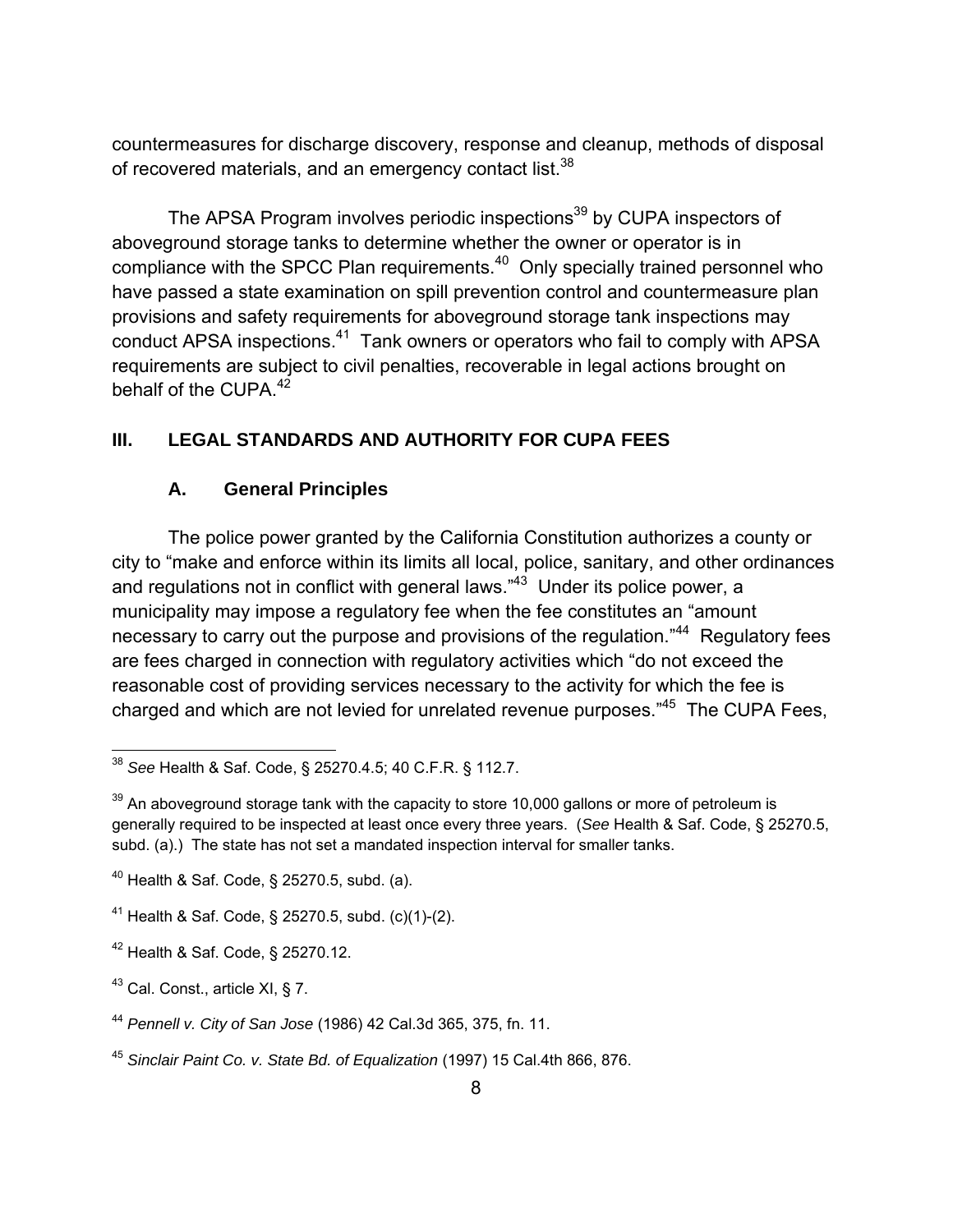which by statute are established and collected to pay the costs of operating the CUPA and not for general revenue purposes, are regulatory fees.

# **B. CUPA Fees**

# **1. Single Fee System**

 Each CUPA is required to institute a "single fee system," which replaces fees levied for individual programs under separate provisions of the Health & Safety Code.<sup>46</sup> Pursuant to the California Code of Regulations, the CUPA single fee system may reflect variations in cost to implement and maintain programs for different regulated businesses.47 As the governing board of the CUPA, the Board of Supervisors is required to "establish the amount to be paid by each person regulated by the unified program under the single fee system at a level sufficient to pay the necessary and reasonable costs incurred by the certified unified program agency . . . "48

CUPA fee schedules are to be established by the Board $49$  based on "factors" associated with the cost of implementing and maintaining programs.<sup>50</sup> Fees may differ from one jurisdiction to the next, based on the necessary and reasonable costs to implement the unified program.<sup>51</sup> Provided the single fee system meets the minimum legal requirements, a CUPA has the authority to determine the level of service it will provide and to set its fees to fund the necessary and reasonable costs of its program.<sup>52</sup> The CUPA may also adjust the fee schedule to reflect changes in reasonable and necessary costs.<sup>53</sup>

- $\overline{a}$  $^{46}$  Health & Saf. Code, § 25404.5, subd. (a)(1).
- <sup>47</sup> Cal. Code Regs., tit. 27, § 15210, subd. (c).
- $48$  Health & Saf. Code, § 25404.5, subd. (2)(A).
- $49$  Cal. Code Regs., tit. 27, § 15210, subd. (i).
- $50$  Cal. Code Regs., tit. 27, § 15210, subd. (c)(1).
- <sup>51</sup> Cal. Code Regs., tit. 27, § 15210, subd. (c)(2).
- $52$  Cal. Code Regs., tit. 27, § 15210, subd. (d).
- 53 Cal. Code Regs., tit. 27, § 15210, subd. (c)(3).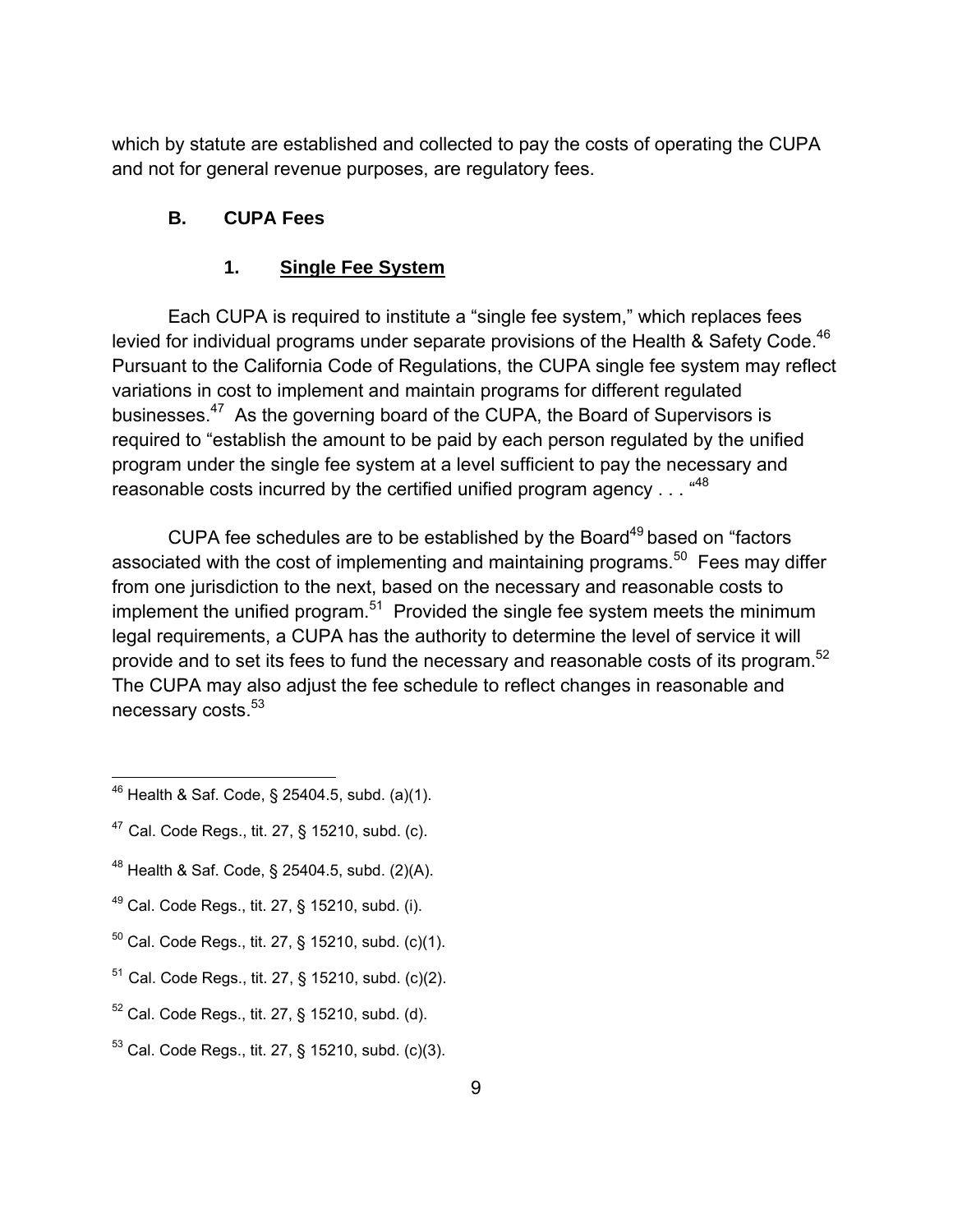The CUPA has implemented a single fee system that incorporates fees for all of the CUPA programs. Under this system, a single invoice is issued annually to each of the regulated business sites. The single invoice includes line items for each of the different CUPA programs and State surcharges. The fees that are collected are used to implement and maintain the CUPA programs, in the form of salaries and benefits, services and supplies, and overhead costs.

# **2. Fee Accountability**

 Each CUPA is required to implement a fee accountability program designed to encourage efficient and cost-effective operation of the program for which the single fee and surcharge are assessed. $54$  The accountability program includes the following elements: 55

- 1. Accounting for the fee schedule, amount billed and revenue collected;
- 2. Discrete billable services;
- 3. Staff work hours required to implement the program;
- 4. Program expenses (salaries, services, supplies, durable and disposable equipment, facility costs and administrative costs);
- 5. The number of businesses in each program;
- 6. The number of total regulated businesses within the CUPA jurisdiction;
- 7. The quantity and range of services provided, including the frequency of inspection.

 The Health Services Department (HSD), Finance Division, works with the CUPA administration to implement the fee accountability program by keeping track of the fees and other charges that are invoiced, the revenues collected, and the expenses incurred in each program administered by the CUPA. The CUPA administration is charged with tracking the number of regulated businesses within the jurisdiction, determining the level of service to be provided to the businesses in each of the CUPA programs, the staff levels needed to provide those services and other expenditures necessary to operate the CUPA. Based on these costs, the CUPA administration works with HSD Finance to determine what fee revenues are required, and then allocates the fees among the regulated businesses.

<sup>1</sup>  $54$  Health & Saf. Code, § 25404.5, subd. (c); Cal. Code Regs., tit. 27, § 15220, subd. (a).

 $55$  Cal. Code Regs., tit. 27, § 15220, subd. (a)(1)(A)-(H).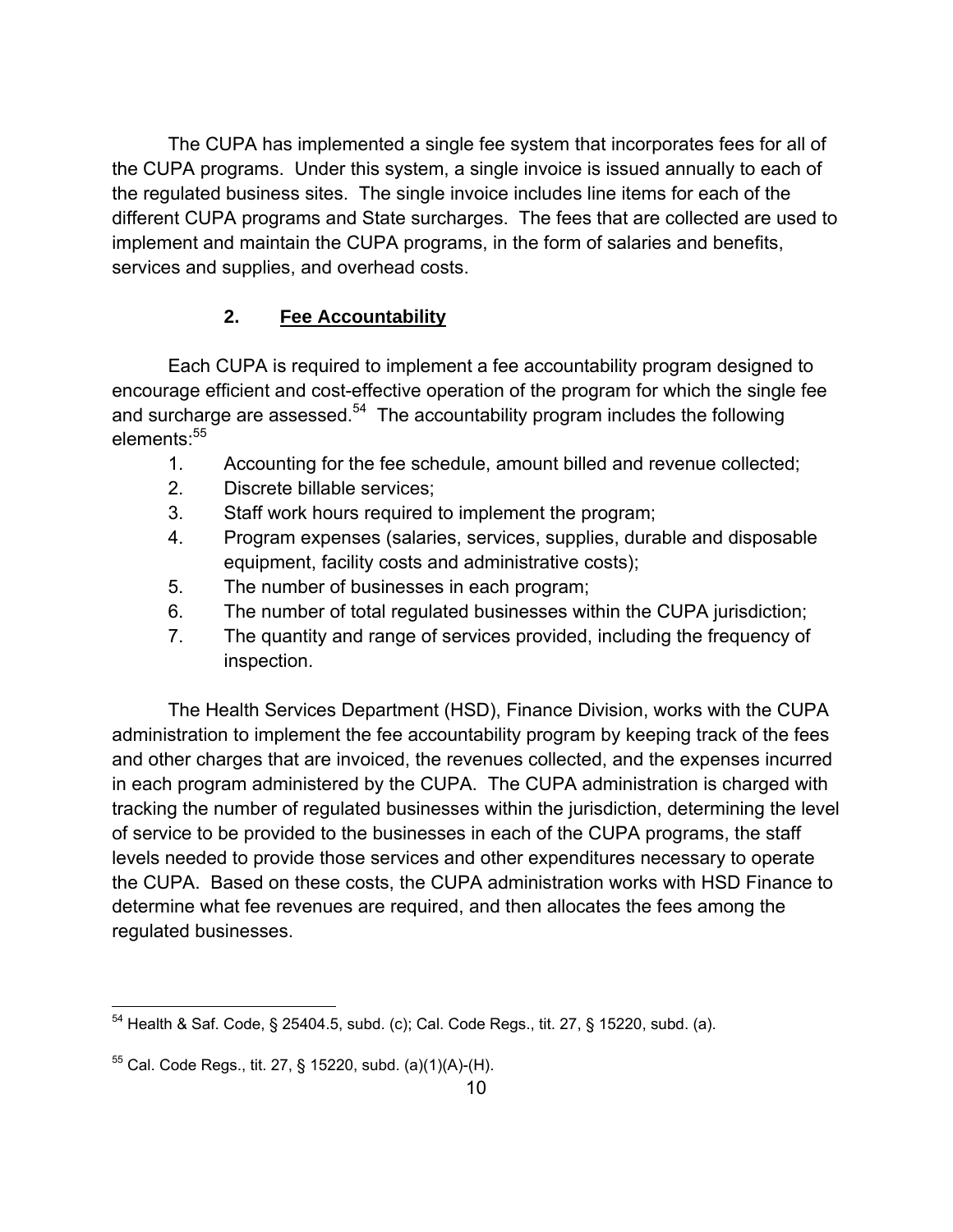# **IV. PUBLIC REVIEW PROCESS**

 The County conducts a public review process, beyond what is legally required, to give the regulated community opportunity to review and comment on proposed CUPA fee schedules, including the release of a proposed fee schedule and a public workshop. A copy of a public notice and the proposed fee schedule released on March 20, 2012, is attached as **Exhibit C**. A public workshop was held on April 9, 2012, during a public comment period that began on March 20, 2012, and ended on April 19, 2012. Copies of written comments received before the end of the comment period are attached as **Exhibit D.** Staff's written responses to those comments are attached as **Exhibit E.** 

# **V. METHOD USED TO DETERMINE REVISED CUPA FEES**

### **A. General Considerations**

 Determining the amount and allocation of fees required to operate a CUPA is a complex exercise that requires analysis of the estimated costs of, and revenues needed to operate, the CUPA, and a reasonable basis for apportionment of the fees among the regulated businesses in the CUPA's jurisdiction. There is no express statutory or regulatory requirement that the revenues and expenses of the individual CUPA programs be perfectly in balance, or that there be a separate fee to fund each program. In fact, the regulations indicate that fees for each program are optional.<sup>56</sup> The requirement is simply that the amount to be paid by each person regulated by the CUPA be set "at a level sufficient to pay the necessary and reasonable costs incurred by the certified unified program agency. . . "<sup>57</sup> Notwithstanding that the CUPA is not required to do so, staff's goal in setting revised fees is to balance the revenues and expenses of the CUPA as a whole, to balance the revenues and expenses for each of the individual programs, and to set fees to fund each CUPA program.

 Staff uses projections of expenses and revenues to set those fees; however, projections may not match the actual expenses incurred and revenues collected, for a host of reasons. One reason is that, because the individual CUPA programs do not function independently but are instead components of a CUPA, adjustments can be and

 $56$  See Cal. Code Regs., tit. 27, § 15210, subd. (g): "Each billing statement shall itemize the fees by program element, *if those fee elements are calculated separately*." (Emphasis added.)

 $57$  Health & Saf. Code, § 25404.5, subd. (a)(2)(A).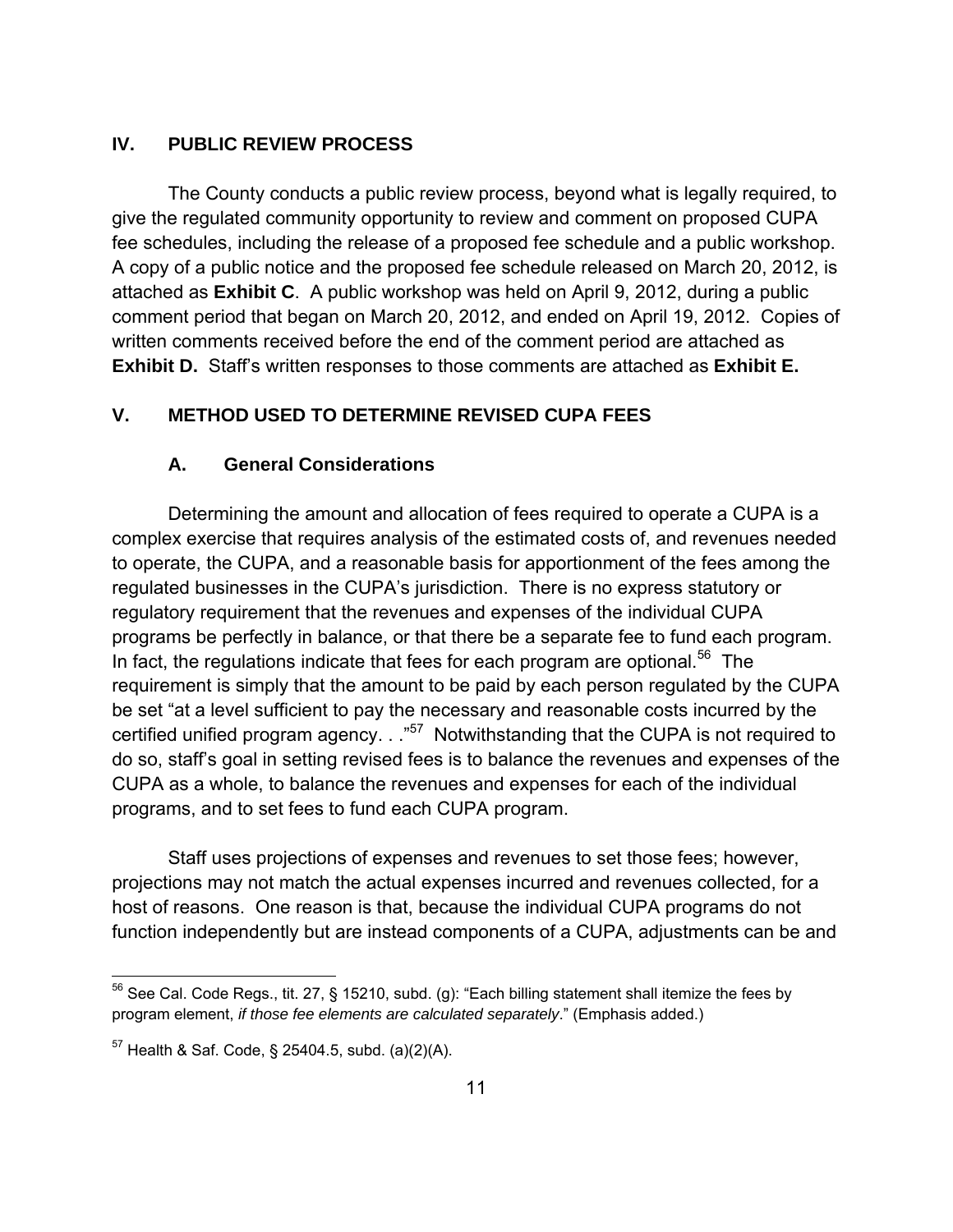are made during the year that may shift resources from one program to another to meet the needs of the programs. Another reason is that not all of the revenues that are projected are actually collected. A percentage of the CUPA's billings are not paid, more so in some programs than others. Additionally, the number of regulated businesses changes every year. New businesses open and others close, resulting in new fee revenue from some and a loss of revenue from others. Thus, program fee revenue collected to fund operations of a program for an upcoming fiscal year may turn out to be greater than the expenses incurred over the course of that year. When that occurs, excess revenues are carried forward to the following year, and fees adjusted accordingly. Conversely, expenses may exceed the revenues collected, leaving a shortfall in funding. When that occurs, revenues to be collected in the following fiscal year are borrowed to cover the shortfall, and the shortfall becomes an expense to be funded by the following year's fees.

## **B. Expense Projection Process**

 The first step in the fee setting process is to evaluate expenses of the CUPA, which include staff salaries and benefits, services and supplies, and overhead costs. Staff salaries and benefits make up the bulk of those expenses. The fee-setting process was delayed this year; therefore, rather than project the expenses for Fiscal Year 2010- 2011, staff determined the actual expenses for that year in most categories for the CUPA as a whole and for the individual CUPA programs. The Fiscal Year 2010-2011 actual expenses were used to set the fees for the HMBP and HWG programs which, with one exception discussed below, will fund the operations of those programs in Fiscal Year 2010-2011. The Fiscal Year 2010-2011 expenses were also used in conjunction with projecting revenues in the CalARP, UST and APSA programs to determine any shortfalls or carryovers in any of those programs.

 The projected Fiscal Year 2011-2012 budgeted expenses were used to set the fees for the UST, CalARP and APSA programs, which will be collected to fund operations of those programs in Fiscal Year 2011-2012. The Fiscal Year 2011-2012 budgeted expenses of the Community Warning System ("CWS") are also used to set the CWS component of the HMBP Fees, because that component funds the operations of the CWS for the upcoming fiscal year, as opposed to the preceding fiscal year. The HMBP Fees are thus a combination of fees needed to fund operations in two separate fiscal years.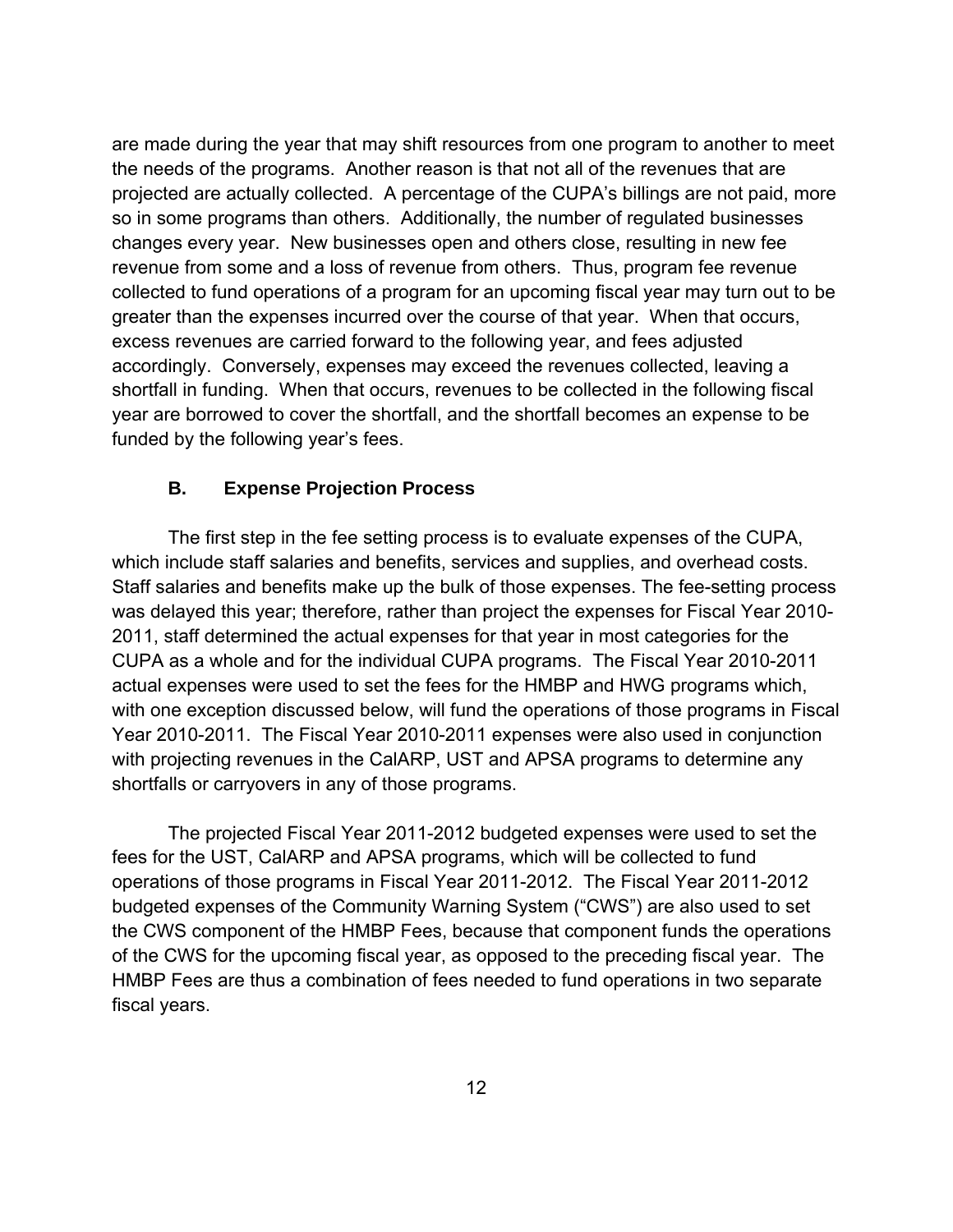The process of making expense projections for the CUPA and each of the CUPA programs is not an exact science. The CUPA is not an independent agency but, instead, is operated by the HMP Division, which in turn is one of many divisions of the Health Services Department. Determining the costs necessary to run the CUPA requires separating its costs from the other costs required to operate the HMP Division, including the other programs it operates. While some costs can be attributed directly to the CUPA or to specific CUPA programs, indirect costs, such as administrative staff time, office expenses and facility overhead, are incurred by the HMP Division as a whole, and must be allocated between the CUPA and the rest of the division.

#### **1. Salaries and Benefits**

 Expenses are computed differently in different expense categories. For Fiscal Year 2011-2012, projections of salary and benefit expenses of the CUPA as a whole were based on actual salary and benefit expenses incurred in Fiscal Year 2010-2011. Adjustments to these projections were then made based on anticipated changes in personnel and pay rates. As noted *supra*, the salary and benefit expenses for the CUPA as a whole in Fiscal Year 2010-2011 that are set forth in this Report were the actual expenses incurred by the CUPA in that fiscal year.

 Determining salaries and benefit expenses in the individual CUPA programs, however, is a far more complex exercise. Challenges in making these determinations for the individual CUPA programs arise from the fact that the CUPA programs do not operate independently of one another. Rather, they are components of a regulatory agency with multifaceted responsibilities. For example, the CUPA has a single administrative structure, but the administrative staff oversees multiple programs. Administrative time may be spent on a single program, on multiple programs or on all of the CUPA programs simultaneously, depending on the task at hand. Similarly, hazardous materials specialists employed by the CUPA work within multiple programs, and may perform inspections for several programs at a single business site all on the same day. This practice, as opposed to having dedicated personnel assigned to particular programs, saves money, because it eliminates unnecessary costs, such as additional travel time and travel expenses that would otherwise be expended if the specialists took separate trips to perform inspections in separate programs.

 The drawback to this efficient structure is the difficulty in pinpointing exactly how much time is spent in each program. While efforts are under way to change this, the accounting system is not set up at this time to track the precise times spent on each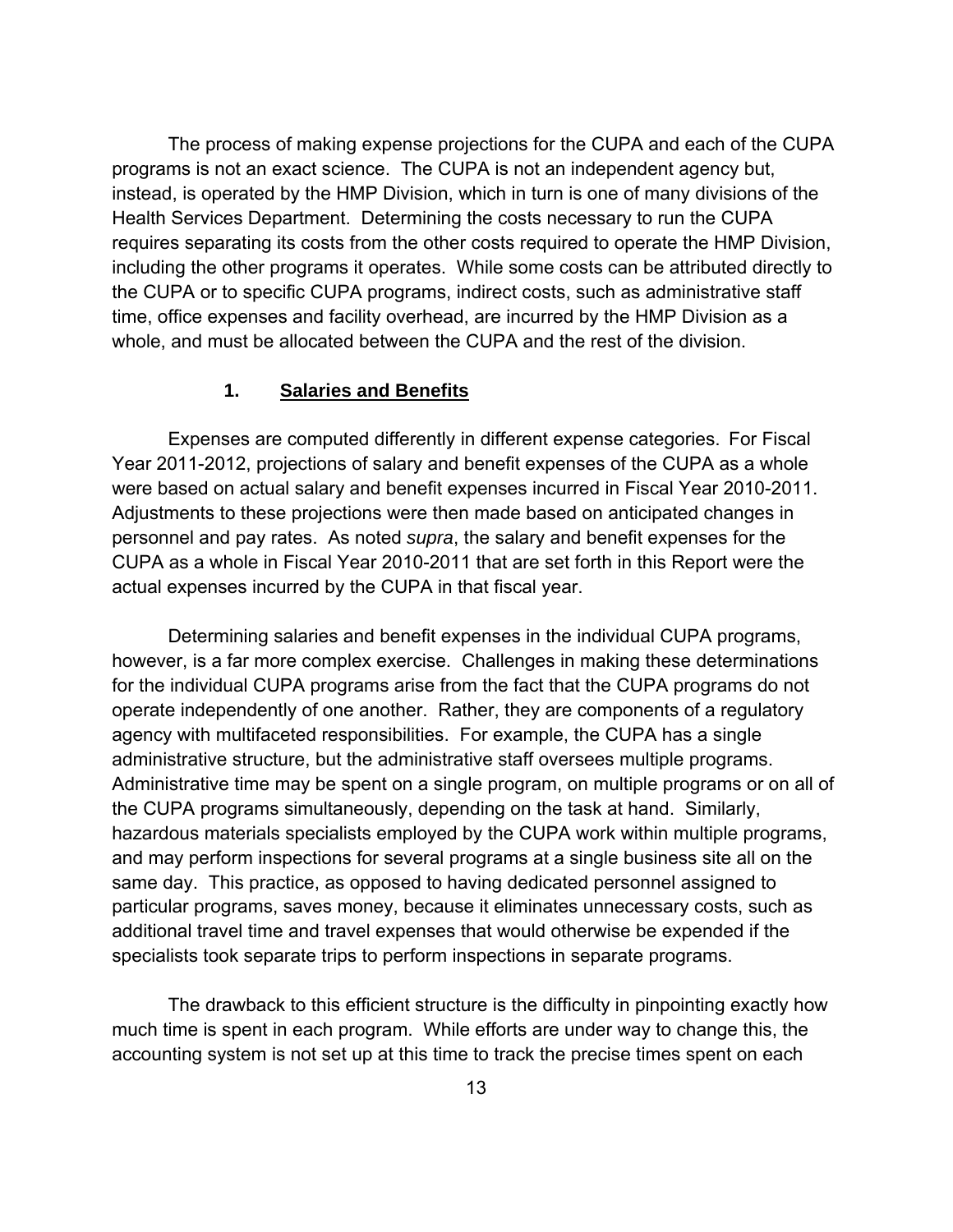individual program inspection by a hazardous materials specialist; instead, it tracks the time spent by a specialist at each regulated facility. For this reason, rough estimates of inspection times by the specialists are used to allocate salaries and benefits to the various programs as part of the payroll process. These estimates are then adjusted by staff to more precisely reflect hours spent in each program. The revised estimates are then used to allocate salaries and benefits of the specialists among the various programs for the fiscal year in which the time was spent, and in turn used as the starting point for allocations of their time in Fiscal Year 2011-2012. The CUPA administrative staff also does not keep detailed time records tracking the hours or fractions of hours spent on different programs, and there are no plans to start doing so, because these efforts would result in additional and unnecessary costs to the CUPA; moreover, the CUPA's accounting system is not set up to track administrative staff time per specific task. These hours must therefore be allocated proportionately to all of the HMP Division programs according to a specific formula.

# **2. Services and Supplies**

 The projection of expenses in the services and supplies category for a fiscal year is based on an analysis of the service and supply expense budget for the previous year and the actual expenditures in that year. If actual expenditures are higher than the budgeted amount, staff first determines the reason for the excess. If staff determines that higher expenditures are either likely or unlikely to continue in the next fiscal year, adjustments are made to the projected amount for that year. The projection is then adjusted a second time to account for any extraordinary expenses anticipated in the upcoming fiscal year. Such things as increases or decreases in fuel costs and mileage reimbursements rates, for example, would enter into the equation.

# **3. Indirect Administration Costs; County Overhead Costs**

 Projected indirect administration costs attributable to each CUPA Program are determined based on the total of such costs allocated to the HMP Division by the Health Services Department. Similarly, projected County overhead costs attributable to each CUPA program are determined based on the total of such costs allocated by the County to the HMP Division.

# **4. Uncollected Fees; Other Revenue Shortfalls**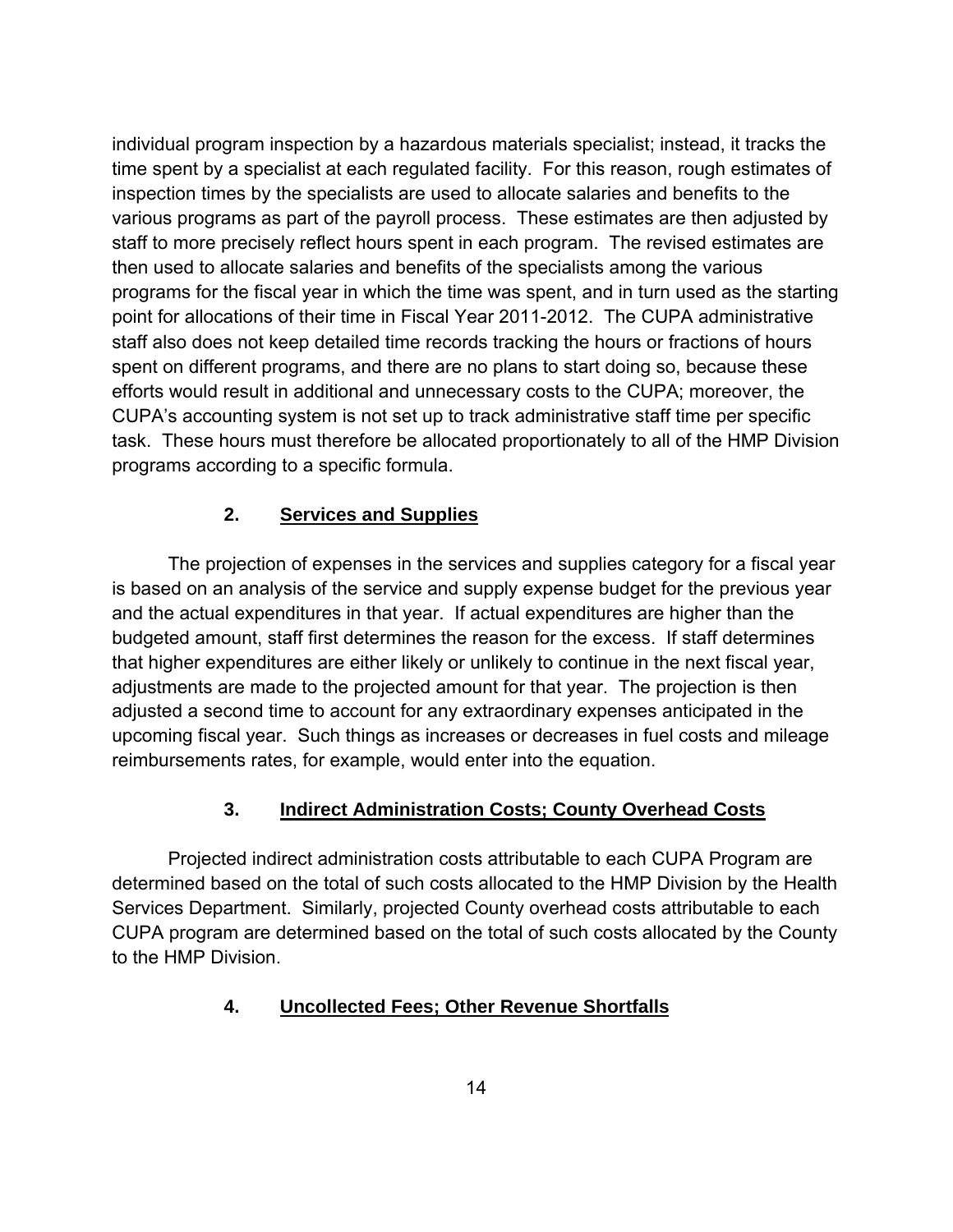Uncollected fees – fees that are billed for not paid – are another expense of the CUPA. The actual amounts not collected for Fiscal Year 2009-2010 in the HMBP and HWG programs were used in the calculation of Fiscal Year 2010-2011 expenses. These amounts are shown as expenses in Table 1 of this Report.

 Programs may also experience shortfalls in revenues to cover costs due to expenses that exceed the projected costs. Revenue shortfalls tend to occur in the CUPA programs where fees are collected at the beginning of the fiscal year funded by the fees; namely, the CalARP, UST and APSA programs. Shortfalls are calculated by subtracting the total expenses incurred in a program by the total revenues collected to fund the program for the fiscal year. There were shortfalls in the UST, APSA and CalARP programs in Fiscal Year 2009-2010 and in the UST program in Fiscal Year 2010-2011. Shortfalls are funded by borrowing against revenues anticipated in the following fiscal year. The Fiscal Year 2009-2010 shortfalls are therefore included in the expenses projections for Fiscal Year 2010-2011, and the Fiscal Year 2010-2011 shortfalls are an expense in Fiscal Year 2011-2012. The Fiscal Year 2009-2010 shortfalls appear in Table 1 of this Report.

# **VI. REASONABLENESS AND NECESSITY OF THE CUPA EXPENSES**

# **A. Fiscal Year 2010-2011**

 Fiscal Year 2010-2011 expenses are shown in Table 1 below, for the CUPA as a whole and the individual CUPA programs: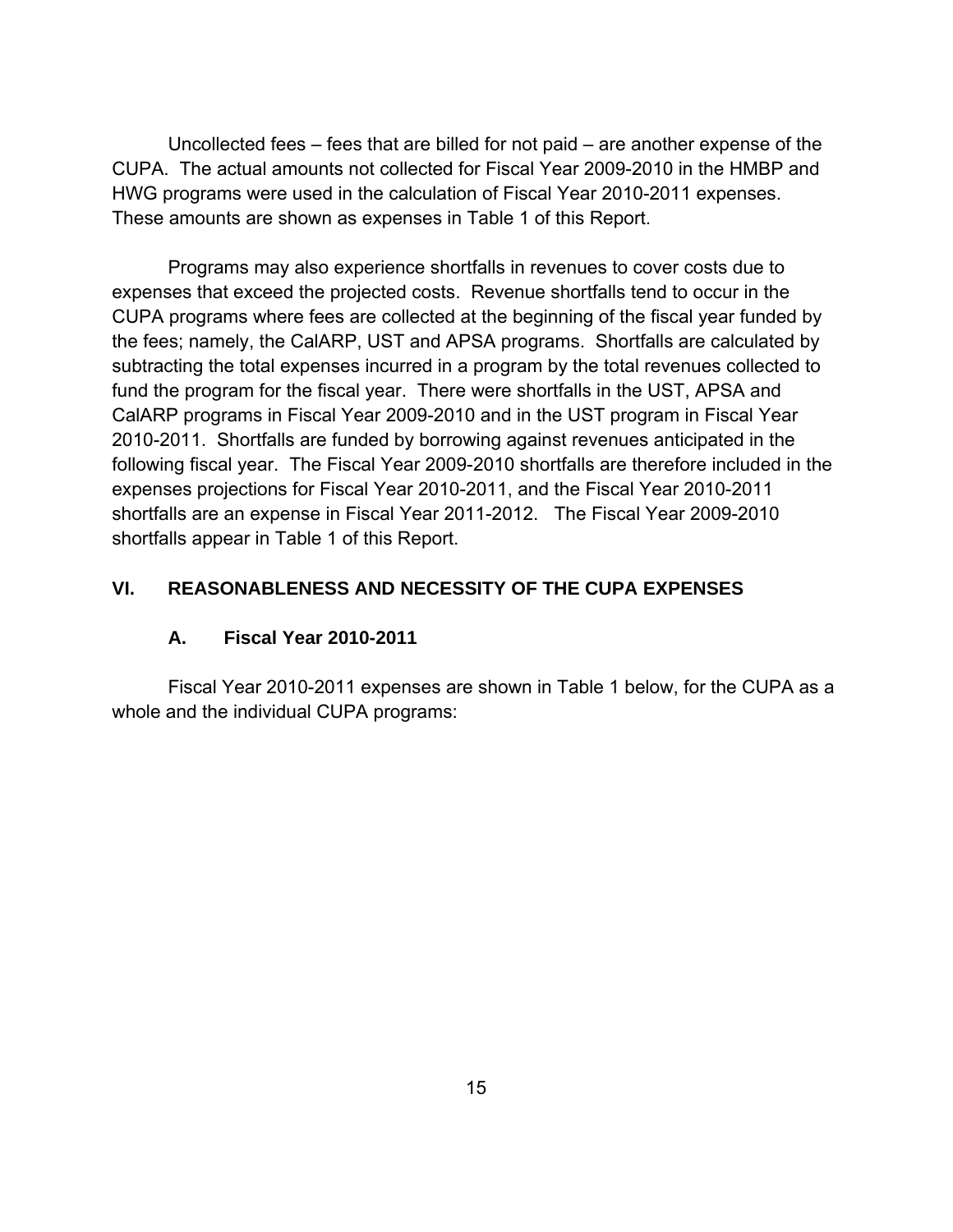## **Table 1**

|                                                       | <b>HMBP</b>   | <b>HWG</b>    | <b>Cal/ARP</b> | <b>UST</b>    | <b>APSA</b> | <b>Total CUPA</b> |
|-------------------------------------------------------|---------------|---------------|----------------|---------------|-------------|-------------------|
| <b>Description</b>                                    | Program       | Program       | Program        | Program       | Program     | <b>Programs</b>   |
| <b>Salaries and Benefits</b>                          | \$2,232,344   | \$1,322,961   | \$728,017      | 815,135<br>S  | \$286,583   | \$5,385,040       |
| <b>Services and Supplies</b>                          | \$1,457,782   | 223,556<br>S  | \$123,021      | 137,743<br>\$ | \$48,427    | \$1,990,529       |
| <b>Indirect Administration</b>                        | \$<br>167,209 | 126,719<br>\$ | \$69,733       | \$<br>78,077  | \$27,450    | 469,188<br>\$     |
| <b>County Overhead</b>                                | \$<br>60,441  | \$<br>45,806  | \$25,207       | 28,223<br>\$  | \$<br>9,922 | \$<br>169,599     |
| <b>Uncollected Fees/</b><br><b>Revenue Shortfalls</b> | \$<br>286,809 | 139,588<br>\$ | \$42,128       | \$<br>491,645 | \$18,640    | 978,810<br>\$     |
| <b>Total</b>                                          | \$4,204,585   | \$1,858,630   | \$988,106      | \$1,550,823   | \$391,022   | \$8,993,166       |

#### **CUPA Expenses Fiscal Year 2010-2011**

Each of the functions of the five programs administered by the CUPA is essential to the operation of the CUPA. The bulk of the expenses of these programs encompass the salaries and benefits of the personnel who perform the inspections and audits for those programs and staff the Incident Response (IR) Team. Other personnel costs include the CUPA's administrative and clerical staff salaries and benefits and the salaries and benefits of those who operate the Green Business Program and Community Warning System. Additional costs include services and supplies for all programs and indirect administrative overhead. As discussed in detail below, all of these costs are essential to the operation of the CUPA, and are therefore reasonable and necessary costs that are appropriately funded by the CUPA Fees.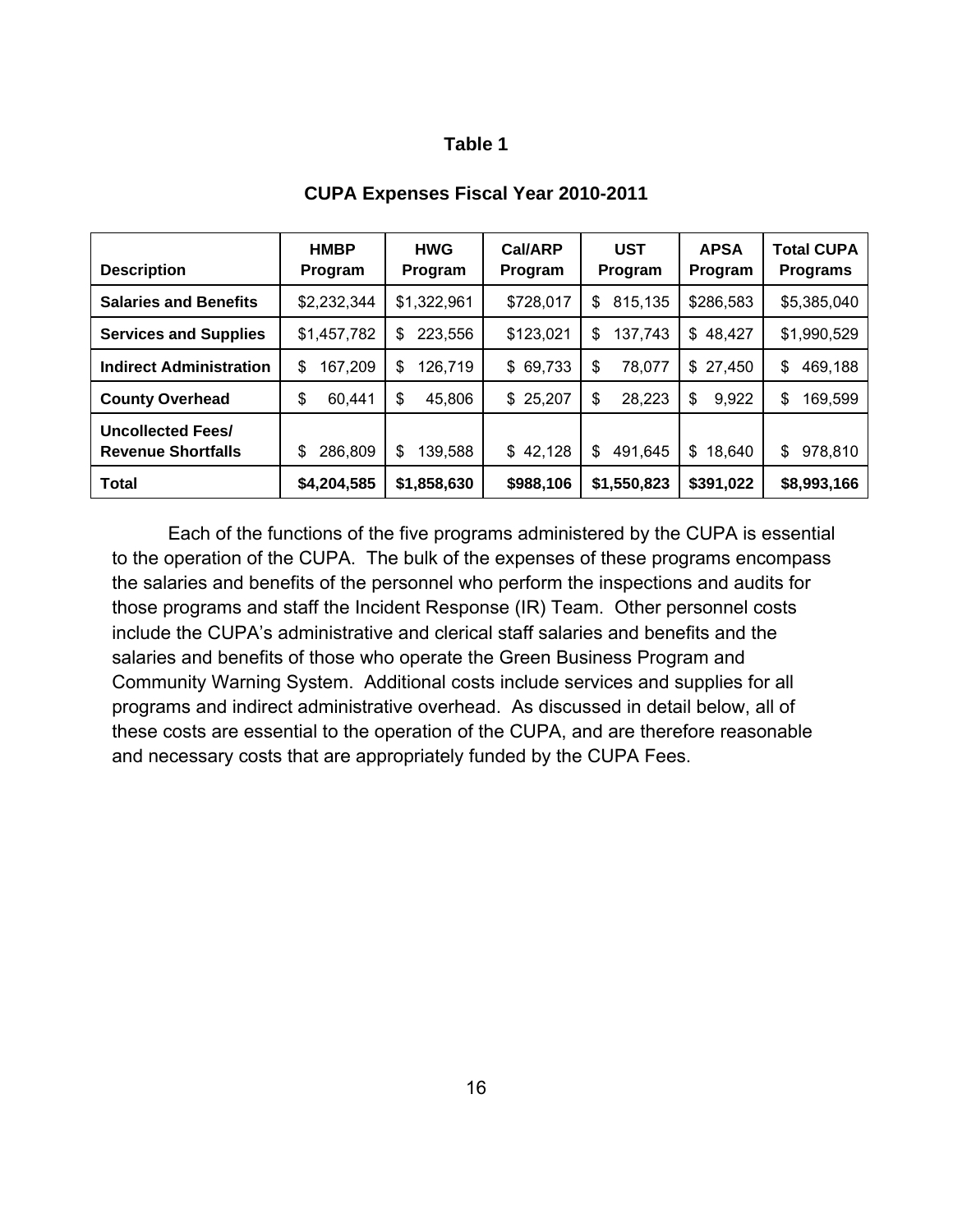## **1. Salaries and Benefits**

- a. HMBP Program
	- (1) *Hazardous Materials Specialists and Technicians*
		- (a) Inspections

Nineteen Hazardous Materials Specialists<sup>58</sup> performed inspections for the HMP Division in Fiscal Year 2010-2011. Hazardous Materials Specialists are not dedicated to a particular program or dedicated to the CUPA; rather, they perform inspections for multiple CUPA and non-CUPA programs. A total of 1,502 facilities underwent HMBP inspections in Fiscal Year 2010-2011. Of those, 1,335 were inspected by Hazardous Materials Specialists.<sup>5960</sup>

 HMBP inspection times vary significantly based on the complexity and size of the facilities inspected. Estimated inspection times for businesses in different categories, and estimated total annual inspection hours, are shown in Table 2.<sup>61</sup>

<sup>&</sup>lt;sup>58</sup> Eighteen Hazardous Materials Specialists were employed full-time through Fiscal Year 2010-2011. The nineteenth worked nine months of the year.

 $59$  The remaining 167 facilities were inspected by the Richmond Fire Department, which performs HMBP inspections for the CUPA under a contract between the County and the City of Richmond.

<sup>&</sup>lt;sup>60</sup> Staff arranged for more inspections to be conducted in Fiscal Year 2010-2011 than average and fewer the following year, in order to carve out time for the specialists to plan for the replacement of the CUPA's data management system.

 $61$  Inspection time estimates shown in Table 2 include the time for preparation for the inspection, travel time, the onsite inspection of the business, post-inspection filing, receipt and review of additional information from the business, and one follow-up inspection.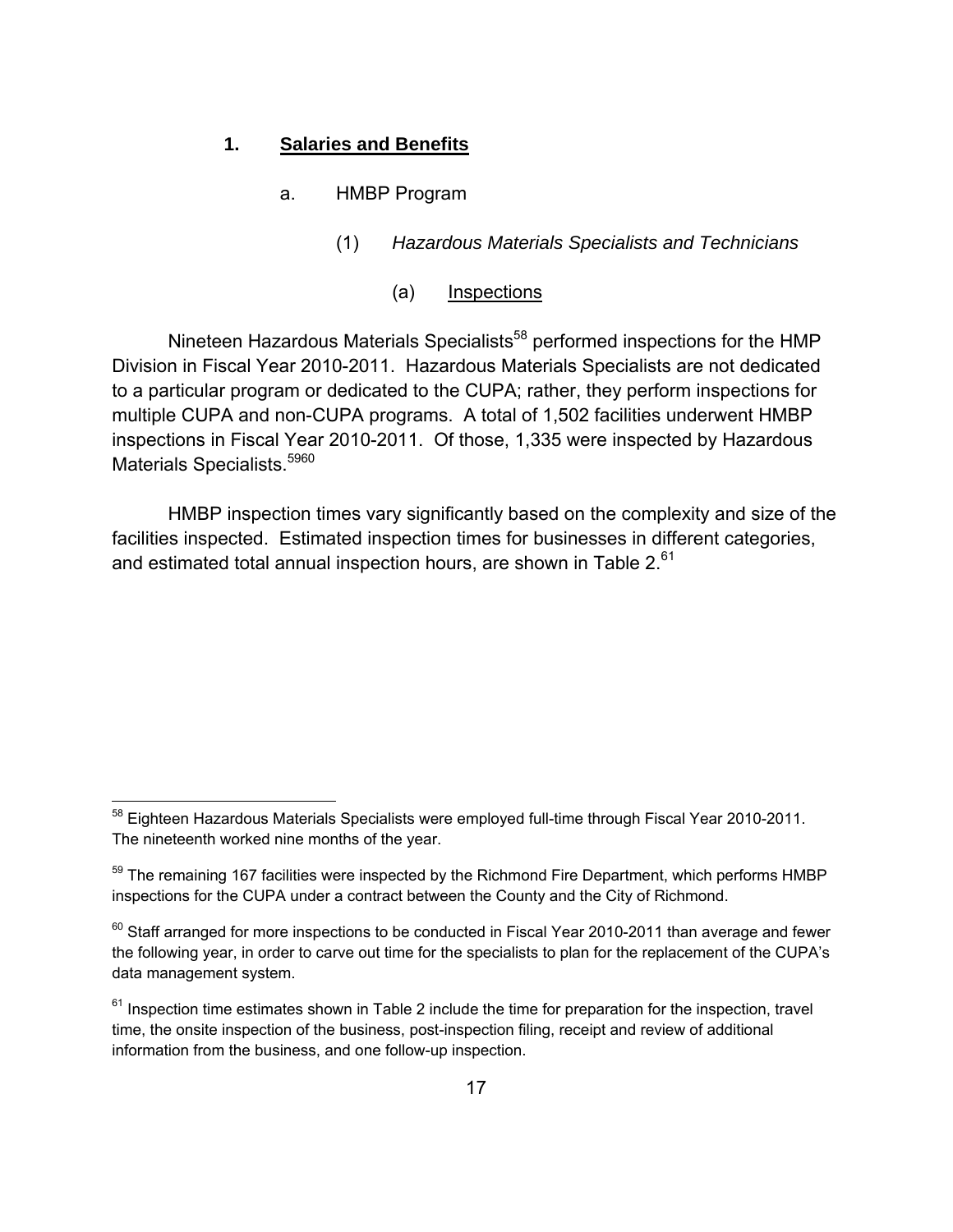# **Table 2**

| <b>Estimated HMBP Program Inspection Hours</b> |  |
|------------------------------------------------|--|
| <b>Fiscal Year 2010-2011</b>                   |  |

| #<br><b>Employees</b> | <b>Pounds of Material</b> | #<br>Facilities <sup>62</sup> | <b>Estimated</b><br><b>Inspection</b><br><b>Hours Per</b><br><b>Facility</b> | Average #<br><b>Inspections</b><br><b>Per Category</b><br>$(2 \text{ Years})^{63}$ | <b>Inspection Hours</b><br><b>Per Category</b><br>(2 Years) |
|-----------------------|---------------------------|-------------------------------|------------------------------------------------------------------------------|------------------------------------------------------------------------------------|-------------------------------------------------------------|
| N/A                   | $<$ 1 $K$                 | 416                           | 1.50                                                                         | 416                                                                                | 624                                                         |
| $0 - 19$              | $1K \leq x \leq 10K$      | 688                           | 2.00                                                                         | 688                                                                                | 1,376                                                       |
| $0 - 19$              | 10K≤ x <100K              | 234                           | 3.00                                                                         | 234                                                                                | 702                                                         |
| $0 - 19$              | 100K≤ x <250K             | 219                           | 4.00                                                                         | 219                                                                                | 876                                                         |
| $0 - 19$              | 250K≤ x <500K             | 81                            | 5.00                                                                         | 81                                                                                 | 405                                                         |
| $\geq 20$             | $1K \leq x \leq 10K$      | 155                           | 5.75                                                                         | 155                                                                                | 891.25                                                      |
| $\geq 20$             | 10K≤ x <100K              | 159                           | 6.75                                                                         | 159                                                                                | 1,073.25                                                    |
| $\geq 20$             | 100K≤ x <250K             | 35                            | 7.75                                                                         | 35                                                                                 | 271.25                                                      |
| $\geq 20$             | 250K≤ x <500K             | 13                            | 8.75                                                                         | 13                                                                                 | 113.75                                                      |
| N/A                   | 500K≤ x <2.5M             | 46                            | 11.25                                                                        | 92                                                                                 | 1,035                                                       |
| N/A                   | 2.5M≤ x < 10M             | 7                             | 14.50                                                                        | 14                                                                                 | 203                                                         |
| N/A                   | 10M≤ x <100M              | 9                             | 19.00                                                                        | 18                                                                                 | 342                                                         |
| N/A                   | 100M≤ x <1B               | $\overline{2}$                | 24.00                                                                        | 4                                                                                  | 96                                                          |
| N/A                   | 1B≤ x <5B                 | $\overline{2}$                | 28.00                                                                        | 4                                                                                  | 112                                                         |
| N/A                   | $\geq$ 5B                 | 0                             | N/A                                                                          | N/A                                                                                | N/A                                                         |
| <b>Refineries</b>     |                           | 3                             | 32.00                                                                        | 6                                                                                  | 192                                                         |
| <b>Totals</b>         |                           | 2,069                         |                                                                              | 2,138                                                                              | 8,312.5                                                     |

 Based on these average inspection times, the inspection intervals and the average number of facilities in each category, an average inspection time of 3.9 hours<sup>64</sup>

1

 $62$  The facility numbers shown in Table 2 exclude facilities inspected by the Richmond Fire Department.

 $63$  Businesses that handle 500,000 pounds or more of hazardous materials are generally inspected annually. Businesses that handle lesser quantities are generally inspected every other year.

 $64$  For greater accuracy, unrounded hourly estimates are used in the calculation of costs in this Report. Because showing unrounded numbers can be cumbersome, however, some of the hourly estimates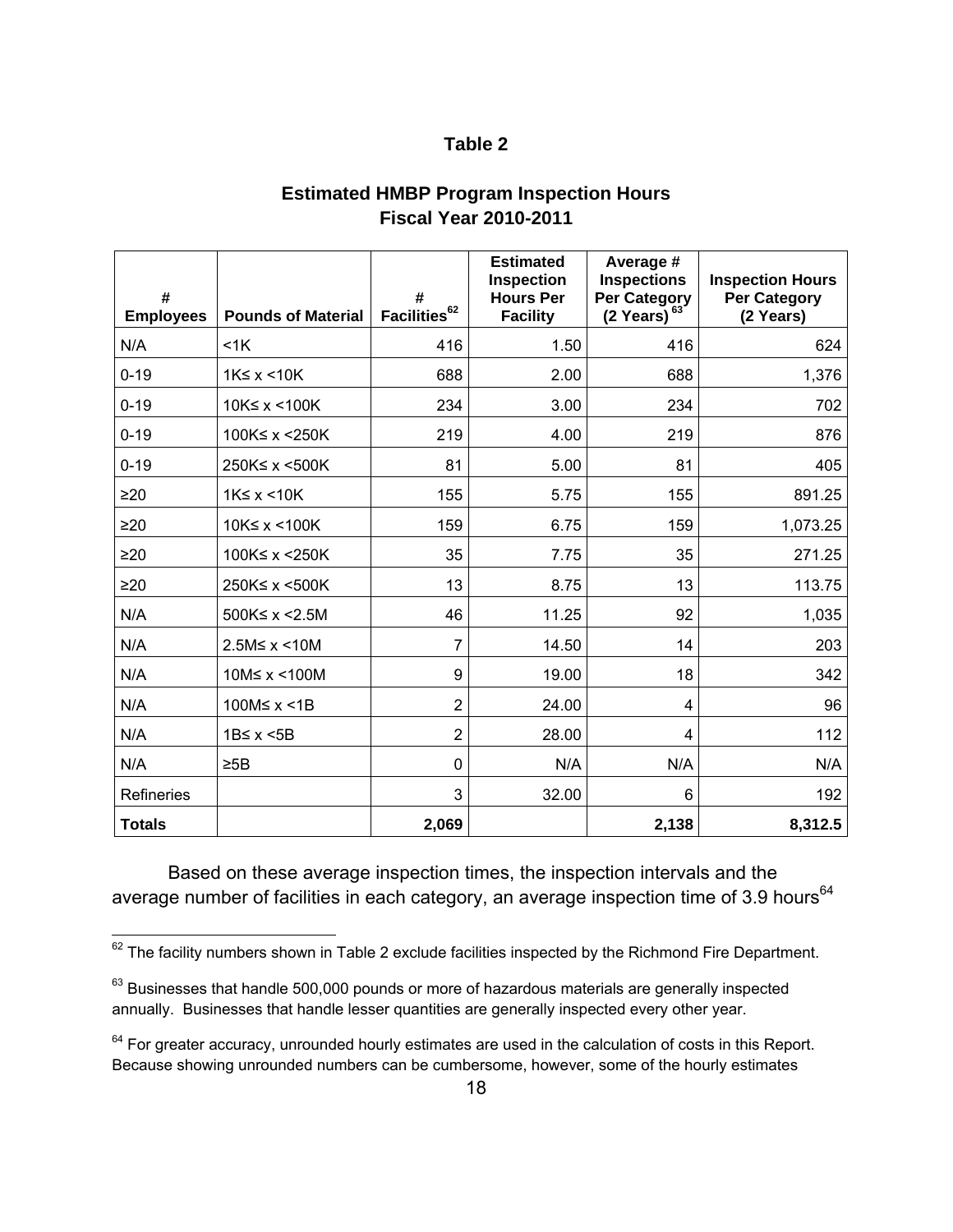can be calculated. Based on this rate and the 1,335 facilities inspected by the Hazardous Materials Specialists in Fiscal Year 2010-2011, approximately 5,190 of their 30,131 annual working hours<sup>65</sup> were spent on HMBP Program inspections. The HMBP inspection hours equate to  $$599,549$  in salary and benefits.<sup>66</sup> This cost is necessary and reasonable because the associated inspections are necessary to verify that businesses are complying with HMBP statutes and regulations.

## (b) Incident Response Team

 The IR Team is the primary hazardous materials response team in the County. In Fiscal Year 2010-2011, 18.75 specialists served on the team. At least six team members are available to respond to an incident during business hours, with one of those members tasked to take telephone calls, follow up on complaints concerning hazardous materials, receive notifications and call out the team when needed. IR Team members also represent the CUPA at meetings of the Contra Costa County Community Awareness and Response Group, Inc. ("CAER"), emergency preparedness, emergency

appearing in this Report have been rounded.

 $\overline{a}$ 

 $65$  A Hazardous Materials Specialist worked an average of 1,607 hours in Fiscal Year 2010-2011. This was determined by starting with the total number of working hours in a year (2,080 hours, based on 52 weeks per year and 40 hours per week) and then subtracting average vacation hours taken (121 hours), 10 paid holidays (80 hours), average personal holiday time taken (19 hours), six furlough days (48 hours), average overtime comp hours taken (19 hours), average sick leave taken (70 hours), and average flex time taken (9 hours) to yield 1,714 hours. These averages were based on actual time off taken by all of the specialists in Fiscal Year 2010-2011. The 1,714 annual hours equates to 214 eight-hour days. Specialists are allowed two 15-minute breaks per day. Multiplying 30 minutes per day by 214 working days yields a total of 107 in annual break time hours per specialist. This amount is then subtracted from 1,714 to yield the total of 1,607 working hours per year. Based on this total for one specialist, the 18.75 specialists employed by the HMP Division in Fiscal Year 2010-2011 worked a collective 30,131 regular hours.

<sup>66</sup> A salary and benefit rate of \$115.51 per hour is used for Hazardous Materials Specialists. This figure is calculated by adding the base pay and benefits for all specialists, dividing the total by the number of specialists, and dividing again by the number of working hours per year (1,607). This rate does not include overtime. Benefits are projected to be 79.3 percent of salaries.Hazardous Materials Specialists, who earn an average base salary of \$92,807 per year, in addition to differentials, overtime and on-call pay, are highly compensated because of their high level of education and training and dangers they face in the course of their duties. The Hazardous Materials Specialists employed by the CUPA all have at least a bachelor's degree in science and are specially trained to respond to hazardous materials incidents and determine the impact of a hazardous materials release. Given the type of services they provide, this rate of pay is necessary and reasonable for these employees.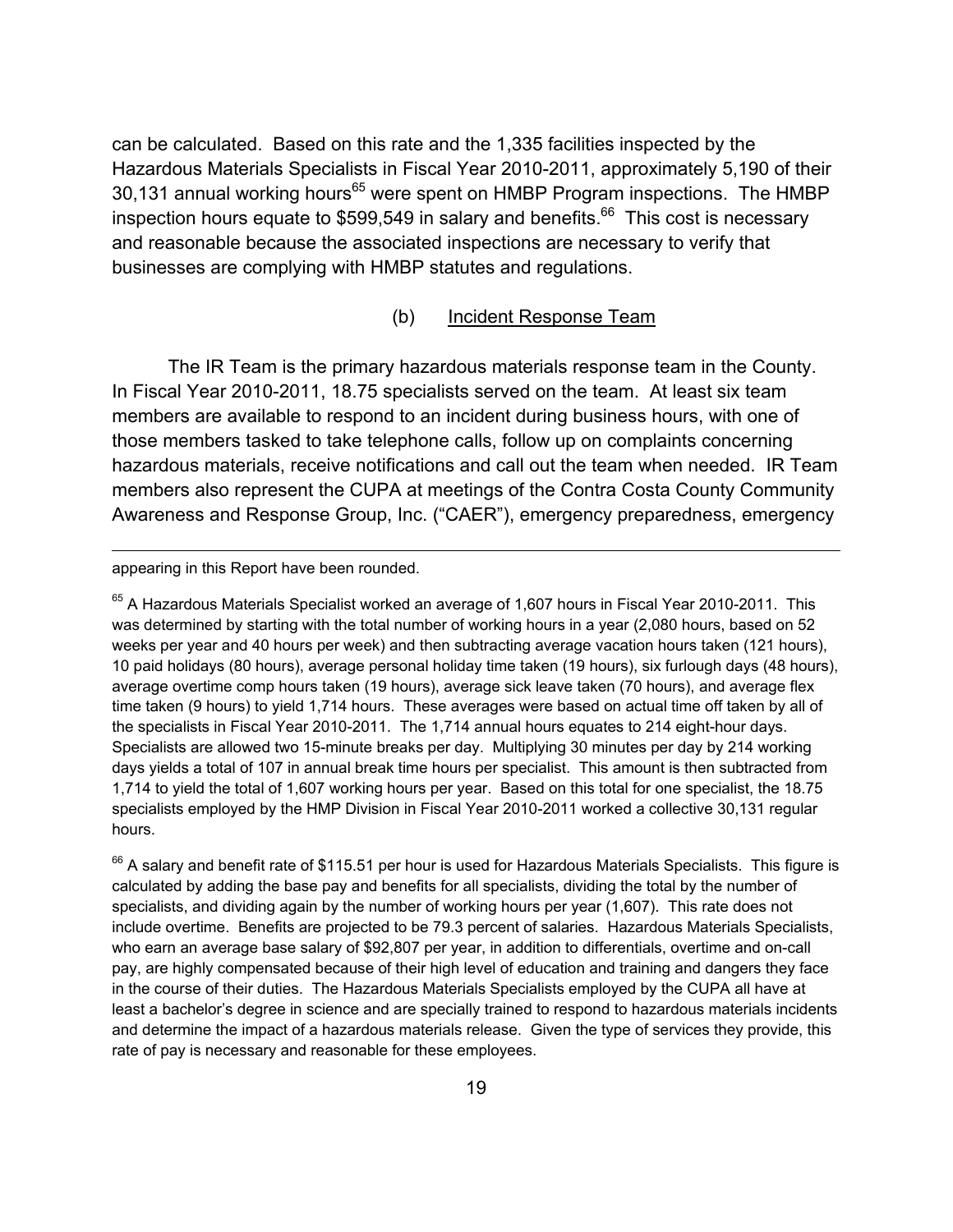notification, outreach and regional hazardous materials response actions teams and the Petrochemical Mutual Aid Organization, all of which are focused on improving coordination between industry and emergency response agencies in responding to hazardous materials incidents. Additionally, Hazardous Materials Specialists work with the Regional Hazardous Materials Response Action Team to develop hazardous material incident drills, and the IR Team members participate in those drills to improve their performance in the event of an actual incident.

 After business hours, at least six members are on call. Members are paid for one hour of every four hours on call, and time and a half for overtime when called to respond to an incident after hours, in addition to their regular salaries. The IR Team stands ready to deploy 24 hours per day, seven days per week. The team is a California Emergency Management Agency Type II team.

 A Hazardous Materials Technician assists the IR Team and also trains and responds as a member of the IR Team. The technician keeps the response vehicles and flatbed, box, and pickup trucks fully equipped and supplied so they are ready for deployment in the event of an incident. The technician also performs regular calibrations of instrumentation, trains the team on the use of the instrumentation, keeps personal protective equipment (such as self-contained breathing apparatus and response clothing) clean and ready to use and arranges for proper disposal of hazardous wastes collected from incident sites.

 The IR Team includes a team leader, who is responsible for ensuring that the team members fulfill their training requirements and overseeing the drafting and review of policies, procedures and standards for responding to incidents. The team leader also reviews incident response reports, works with the team to determine what worked and what did not work and takes steps to improve responses where necessary.

 The salaries and benefits of the IR Team, including overtime pay and on-call pay, are allocated to the HMBP Program, and are included in the salary and benefit estimates for that program. During business hours, one of the IR Team's Hazardous Materials Specialists acts as point person for the team; he or she receives calls, deploys the team when needed and takes complaints regarding hazardous materials incidents. These efforts take about half of that person's time, or about 803.5 hours. The Hazardous Materials Specialists on the IR Team spent an estimated 816 hours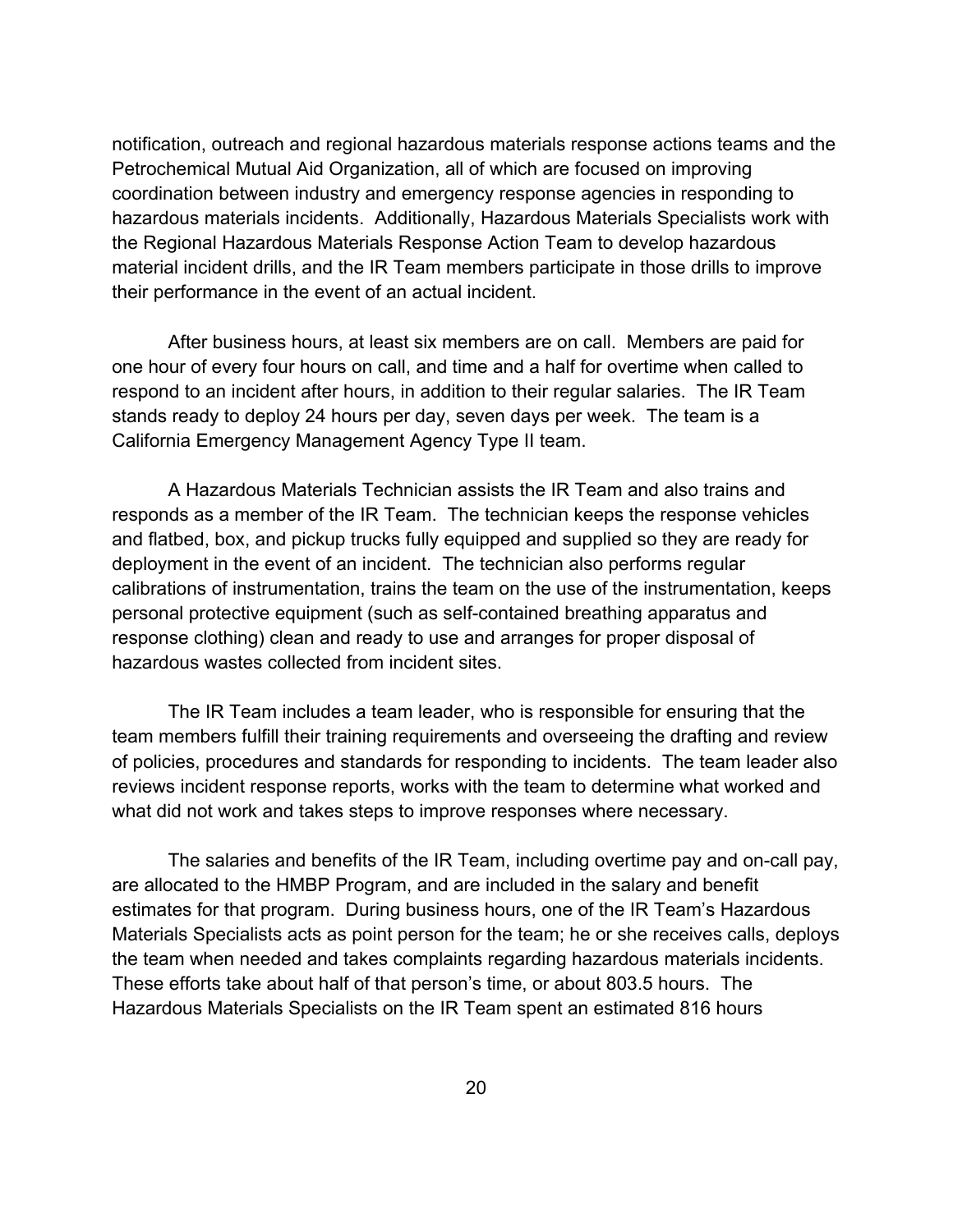responding to incidents during normal business hours in Fiscal Year 2010-2011<sup>67</sup>, and approximately 858 hours participating in incident response activities, including two specialized training drills based on specific scenarios involving uncontrolled hazardous materials releases – situations some of the newer team members had not yet faced in the field. Each year, the Hazardous Materials Specialists also spend approximately 120 hours working with CAER and other teams and about 50 hours with the California Department of Fish and Game and U.S. Coast Guard to develop oil spill contingency plans. The specialist members must also satisfy certain medical requirements, including periodic recertification training in cardiopulmonary resuscitation and blood borne pathogens, respiratory fit testing and annual physical examinations, which add eight hours per specialist per year (a total of 150 hours in Fiscal Year 2010-2011). IR Team members also meet twice a month to debrief incidents and discuss lessons learned. At an average of two hours apiece, the meetings took an estimated 900 hours. One new member spent 240 hours in California Specialized Training Institute (CSTI) training in Fiscal Year 2010-2011 and approximately 136 hours responding to incidents during business hours along with the other responding IR Team members. Specialist members of the IR Team also assisted with First Responder Operations and decontamination training of Contra Costa County Fire Protection District personnel. This effort, which took 300 hours in Fiscal Year 2010-2011, is a reasonable and necessary cost of the CUPA because in the event of large incidents in Contra Costa County, this District, assists the CUPA with the pre-hospitalization decontamination of members of the public who come in contact with hazardous materials. Additionally, the IR Team leader spent about half of his annual working hours (803.5 hours) on his own IR Team-related duties as discussed above. All of this time adds up to 5,177 hours, at a cost of \$597,995. To this is added the \$104,409 in salaries and benefits paid to the Hazardous Materials Technician who worked for the IR Team in Fiscal Year 2010-2011.

 On-call pay, which is 25 percent of regular pay, is given during non-business hours to IR Team members when they are off duty but must respond in the event of a callout. The total on-call pay given in Fiscal Year 2010-2011 was \$471,537. In addition to on-call pay, IR Team members who respond to incidents during off-hours are paid time and a half for the hours they spend responding, plus one extra hour of pay. The total salary and benefit costs of call-back time in Fiscal Year 2010-2011 totaled \$15,123.

 $67$  These hours are based on an estimated 12-hour response time for each of the 68 incidents in Fiscal Year 2010-2011.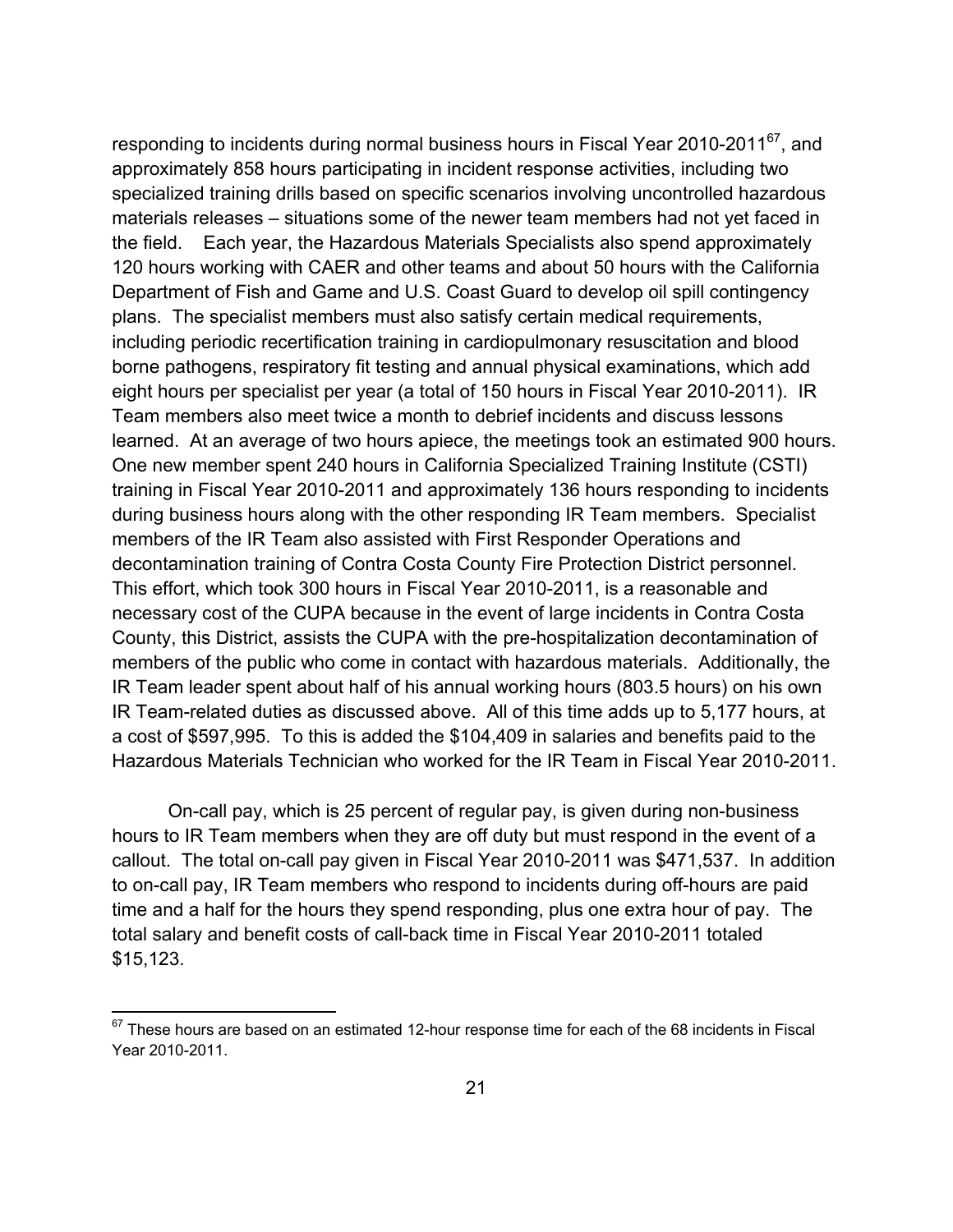Based on the above estimates, the total salary and benefit costs of the IR Team were approximately \$1,189,064 in Fiscal Year 2010-2011. This was a necessary and reasonable cost of the HMBP Program because the functions of the IR Team are an essential part of the HMBP Program with respect to training for and responding to a release or threatened release of hazardous material.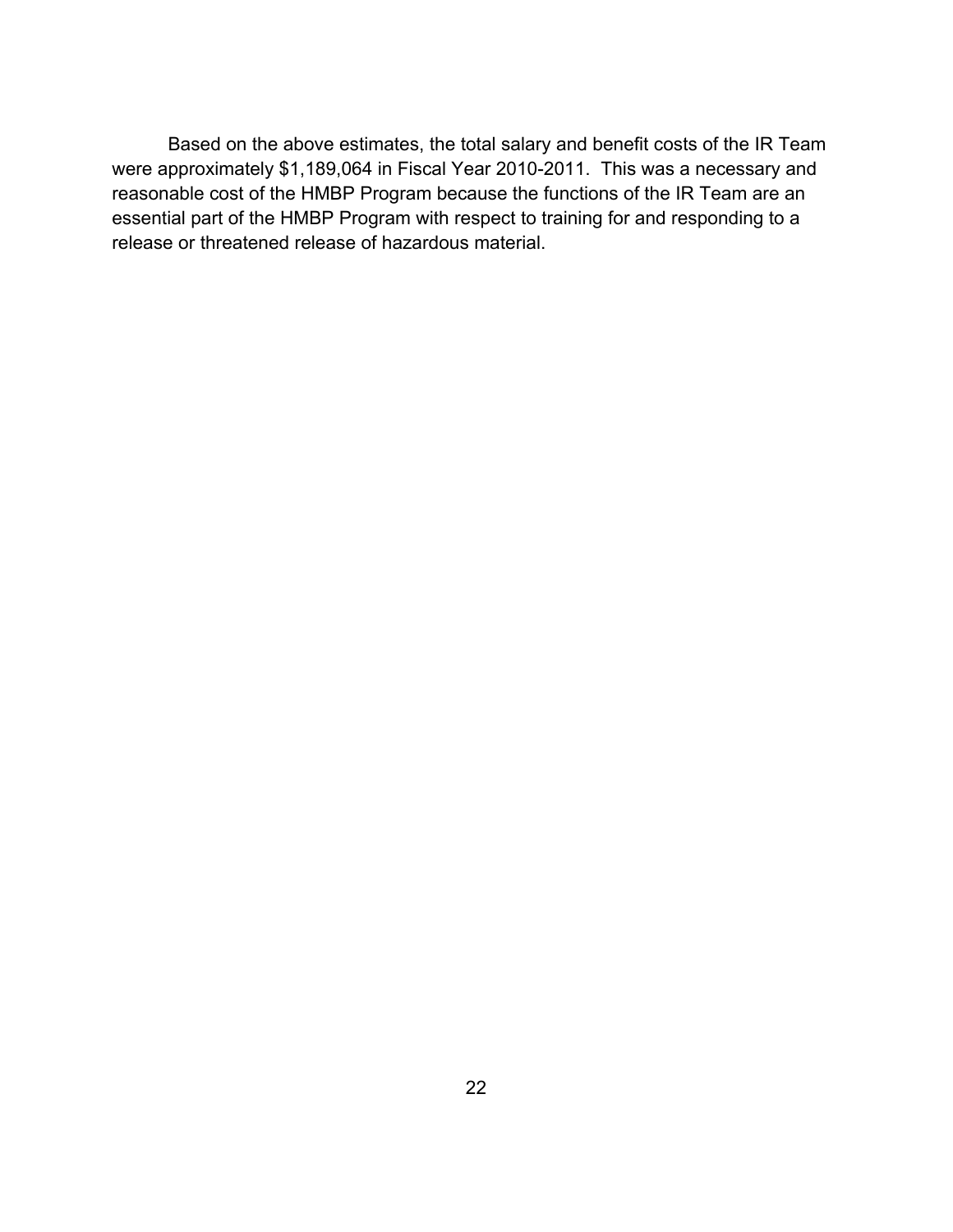## (c) Other Time

 In addition to HMBP inspections and IR Team duties, the Hazardous Materials Specialists spend time performing other activities. Some of the activities are specific to the HMBP Program, such as training associated with performing inspections and assisting businesses in filling out annual forms, and HMBP enforcement actions, including preparation of administrative enforcement orders and notices of violation. Training, which is essential to ensure that inspectors are consistent in their inspections and implement the law as required, took up to approximately six hours of 18.75 Hazardous Materials Specialists' time in Fiscal Year 2010-2011, or 112.5 hours total. Enforcement activities such as the preparation of notices and orders, which are essential to push noncompliant businesses to abide by the requirements of the HMBP Program, took about 150 hours. Additionally, one Hazardous Materials Specialist performs duties in his capacity as HMBP Lead, which involves setting standards, reviewing inspection reports, and working on improvements to the program, such as developing improved inspection forms and training the staff to perform better inspections. These duties, which are essential to maintaining the integrity of the HMBP Program, take approximately 37.5 percent of the HMBP Lead's time, or 602.625 hours per year.<sup>68</sup> All of this HMBP Program-specific other time adds up to 865.125 hours, which equates to approximately \$99,931.

 The Hazardous Materials Specialists also perform a variety of tasks that generally apply to multiple programs. For example, four Hazardous Materials Specialists also serve as CUPA coordinators: A Health & Safety coordinator, Enforcement coordinator, Training coordinator, and Site Mitigation coordinator. The first three perform tasks that apply to multiple CUPA programs.<sup>69</sup> The Enforcement Coordinator is responsible for establishing enforcement action policies and assisting staff with enforcement actions. The Health and Safety Coordinator is responsible for the overall safety of the office, prepares emergency response plans and investigates injuries. The Training Coordinator works with a training committee to determine the appropriate training for the different programs, tracks staff training and develops training

<sup>&</sup>lt;sup>68</sup> The HMBP Lead is the lead for the HMBP Program and a non-CUPA program. Half of his annual working hours are spent on lead functions, of which 75 percent is spent on the HMBP Program and the remaining 25 percent on the non-CUPA program.

 $69$  The Site Mitigation Coordinator oversees site mitigation work performed in the County, reviews land use permit applications, and works with committees to mitigate contaminated sites as part of the HWG Program. These hours are allocated solely to the HWG Program.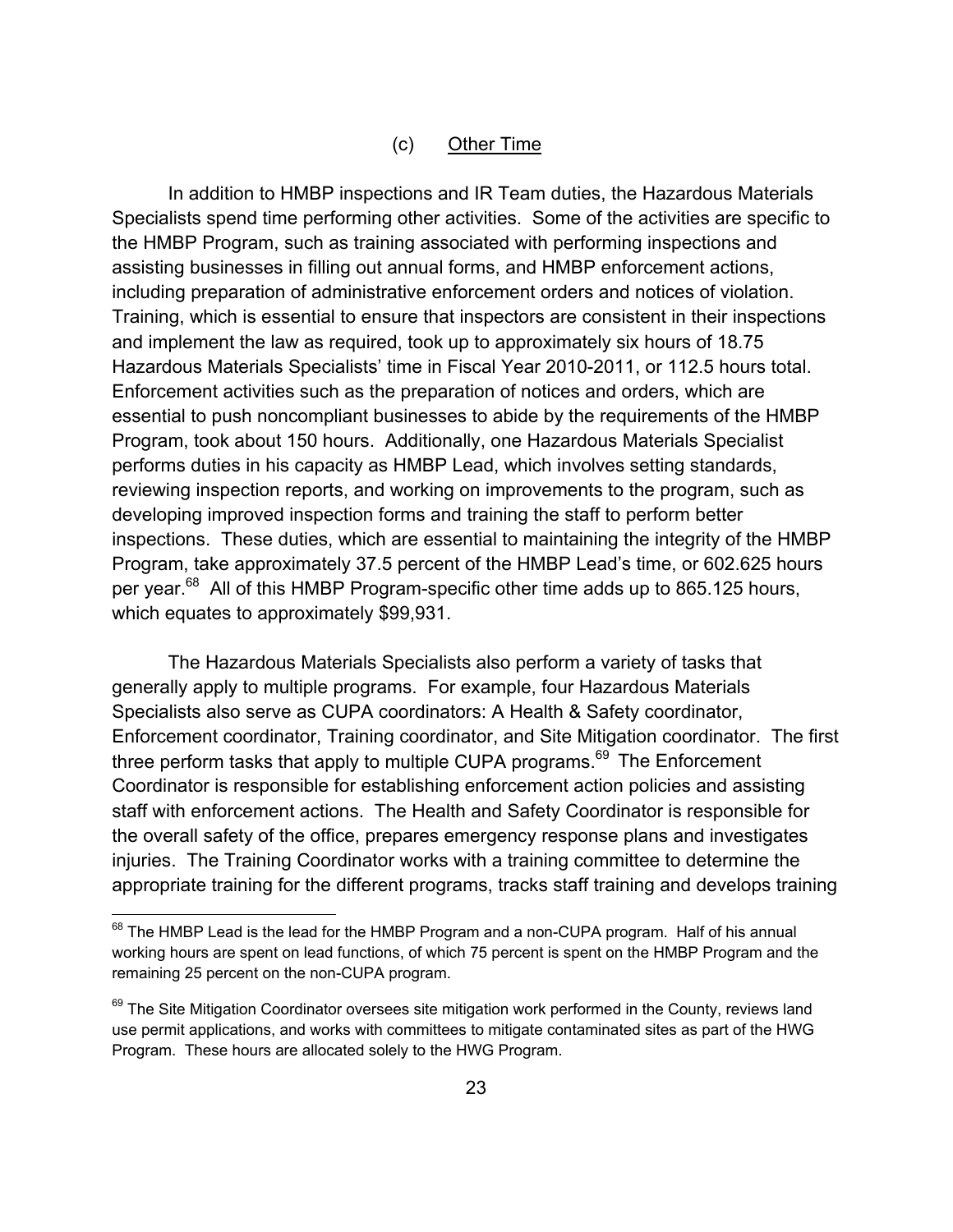policies. These efforts require about 25 percent of each coordinator's time, which collectively equates to about 1,205.25 hours per year. Of that, 20 hours of the Health and Safety Coordinator's allotted time is attributed to the non-CUPA programs. The remaining 1,185.25 hours are shared among multiple CUPA programs.

 The Hazardous Materials Specialists also perform outreach to businesses to teach them how to complete forms and comply with the various programs, develop education materials that address how to comply with the different programs, develop and perform trainings on how to complete the CUPA forms, and respond to miscellaneous questions about the programs. In Fiscal Year 2010-2011, this work required approximately 750 hours.

Other time was spent on special projects. About 186 hours was spent participating in discussions, meetings and joint inspections with other regulatory agencies as part of the Hazardous Materials Interagency Task Force. The specialists also worked approximately 614 hours in Fiscal Year 2010-2011 preparing for the transition to the new CUPA data management system.<sup>70</sup> This work included preparing a transition plan, applying for a CalEPA grant to pay part of the cost of the transition, preparing contract documents to design and purchase the system and meetings with the data management company and other CUPAs that will also be implementing the system. In total, these special projects took about 800 hours.

 In sum, other work performed by the Hazardous Materials Specialists that apply to multiple CUPA programs totaled 2,735.25 hours in Fiscal Year 2010-2011, at a cost of approximately \$315,949. The cost of this work, which may be referred to in this Report as "CUPA-wide activities" and in tables as "Other Time/Multi-Programs," are allocated among the HWG, UST and APSA programs, the IR Team component of the HMBP Program, and the rest of the HMBP Program, based on the percentage derived by dividing the total regular working hour salaries and benefits of the specialists in each program or component by the total regular working hour salaries and benefits of the specialists in the four programs collectively (excluding the cost of CUPA-wide activities). The amount allocated to the IR Team is 19.5 percent of the total, or \$61,547, as shown

 $70$  By January 1, 2013, CUPAs throughout the state are required to electronically report program data to CalEPA, pursuant to Health & Safety Code section 25404, subdivision (e)(4). The CUPA's new data management system will incorporate this new reporting system. Staff had anticipated that more hours would be spent on the data management system project than were actually spent in Fiscal Year 2010- 2011, as the project was delayed. The project is continuing through Fiscal Year 2011-2012 and into Fiscal Year 2012-2013.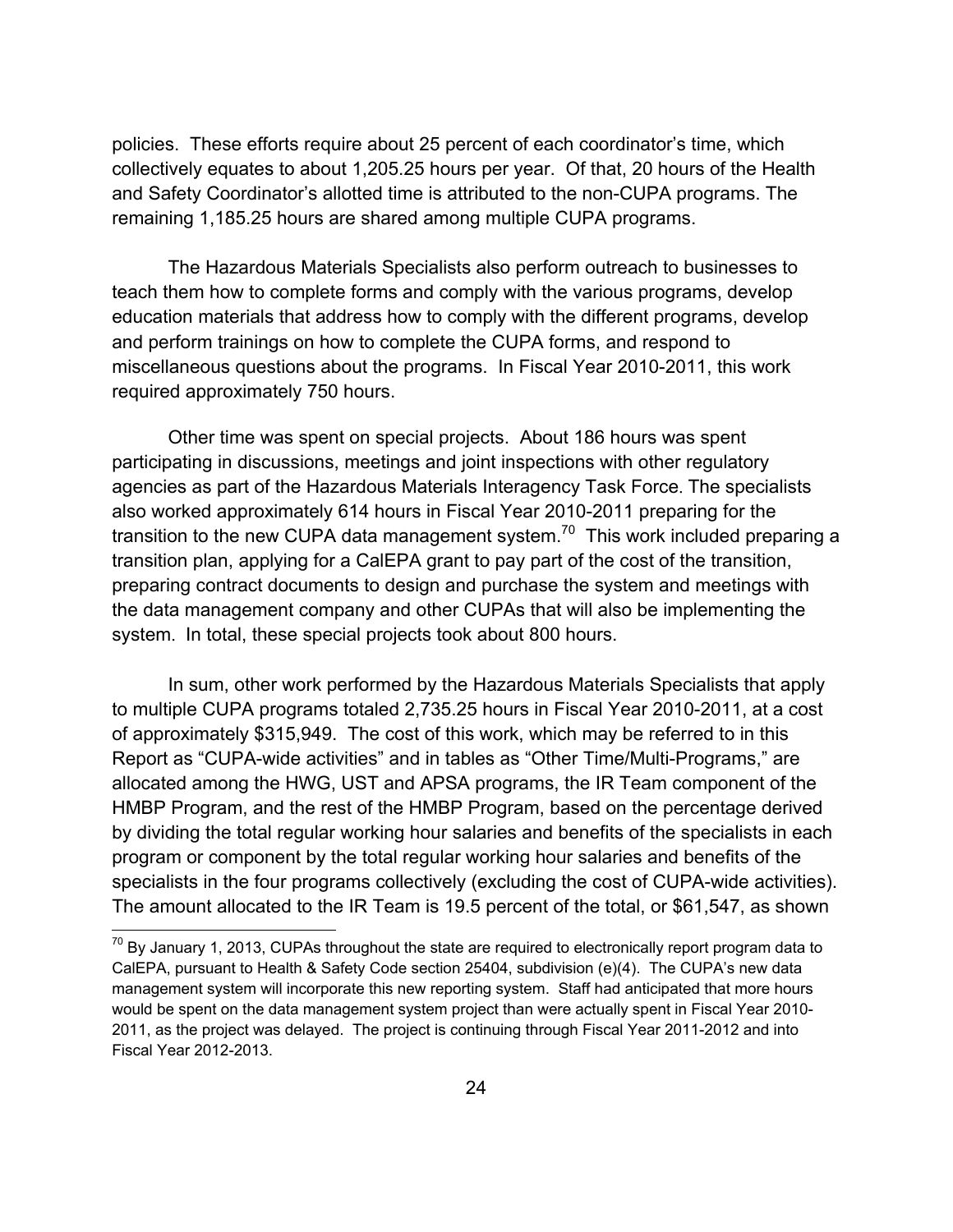in Table 3 below. Another 22.8 percent of the total other time cost, which equals \$71,993, is allocated to the balance of the HMBP Program (referred to as "BP" in the table below). These costs are necessary and reasonable because these efforts are essential to the operation of the HMBP Program.

#### **Table 3**

| Program                                      | <b>Specialist</b><br><b>Regular Hour</b><br><b>Salaries and</b><br><b>Benefits</b> | % Allocation | <b>Cost Allocation</b> |
|----------------------------------------------|------------------------------------------------------------------------------------|--------------|------------------------|
| <b>HMBP</b><br>$\cdot$ IR Team<br>$\cdot$ BP | 597,995<br>\$<br>699,480<br>\$                                                     | 19.5<br>22.8 | \$61,547<br>\$71,993   |
| <b>HWG</b>                                   | 887,464<br>\$                                                                      | 28.9         | \$91,341               |
| <b>UST</b>                                   | 654,653<br>\$                                                                      | 21.3         | \$ 67,379              |
| <b>APSA</b>                                  | 230,161<br>\$                                                                      | 7.5          | \$23,689               |
| Total                                        | \$3,069,753                                                                        | 100.0        | \$315,949              |

## **Allocation of Hazardous Materials Specialist Other Time Expenses Fiscal Year 2010-201171**

(2) *Temporary Workers*

 The CUPA hired two student temporary workers and one temporary retiree in Fiscal Year 2010-2011 to perform a variety of tasks. In the HMBP Program, one of the students assisted by locating businesses that clearly handled hazardous materials (such as owners of auto repair shops, dry cleaners, and automobile dismantlers) but had not been filing Hazardous Materials Business Plans. The temporary retiree assisted with the transition of the HMBP Program Lead position to a new person. This work cost an estimated \$10,872 out of a total \$12,575 paid to these workers this year.

### (3) *Administrative/Clerical*

 In Fiscal Year 2010-2011, the administrative/clerical staff of the HMP Division and the CUPA consisted of a Chief Environmental Health and Hazardous Materials

 $71$  Percentages shown in this and other tables in this Report have been rounded. Unrounded percentages, however, are used in the calculation of costs, for greater accuracy.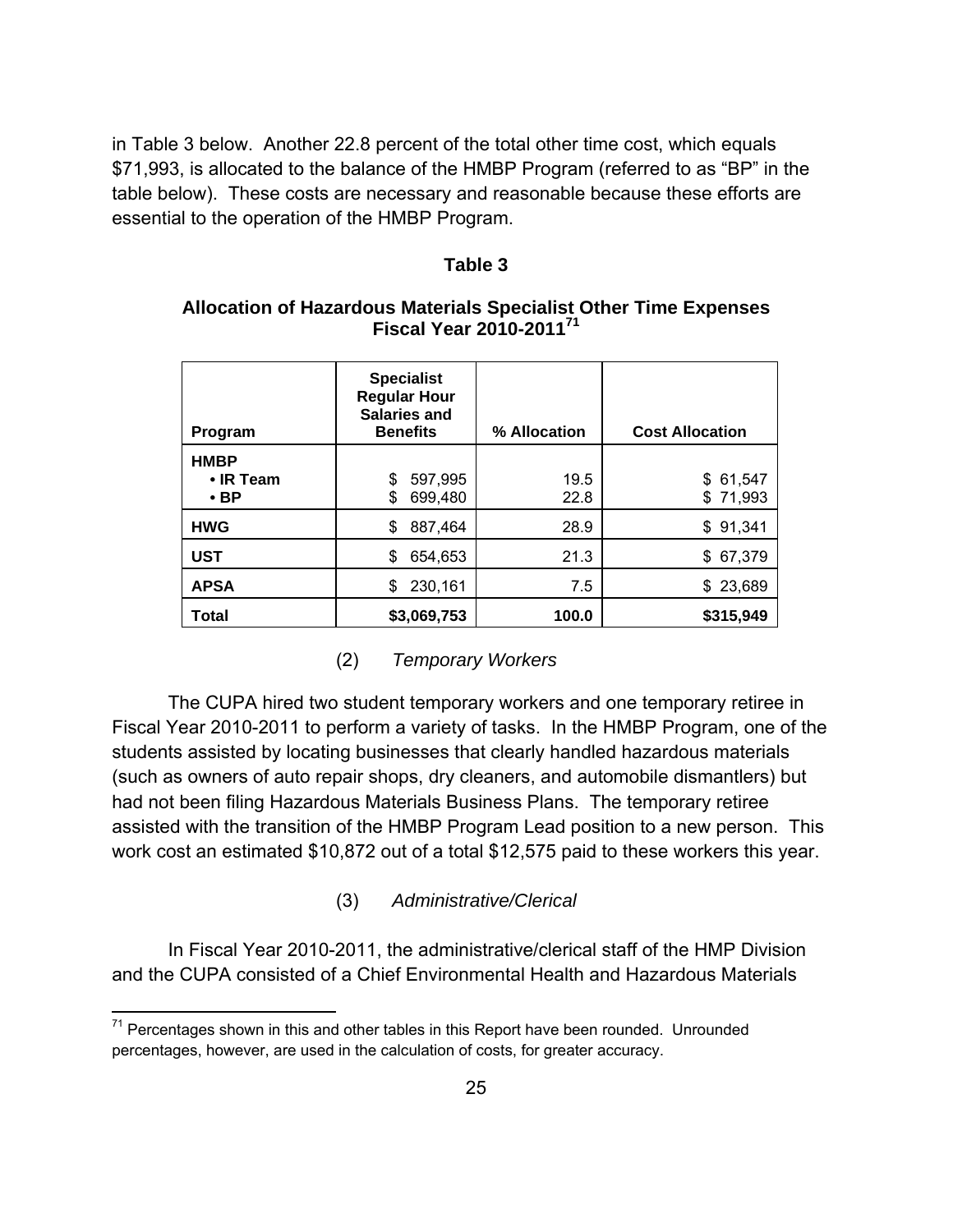Officer (Chief Officer)<sup>72</sup>, full-time Assistant Director and three full-time clerical personnel, including one clerical supervisor. The Chief Officer bears overall responsibility for operation of the HMP Division, including the CUPA. The Assistant Director and the Administrative Assistant Supervisor report to the Chief Officer. The Chief Officer is responsible for the overall budget of the office, the overall improvement of the office, setting direction, setting policies, and working with other CUPAs throughout the state, CalEPA, the State Water Resources Control Board, DTSC, California Emergency Management Agency, and the State Fire Marshal to ensure consistency in, and set policy and guidance for, the CUPA programs statewide. The Assistant Director oversees the operations and staff for the HMBP, HWG, UST and APSA Programs. His duties include setting policies for the programs and monitoring the performance of inspections to ensure they meet accepted standards. At the clerical level, an Administrative Assistant Supervisor acts as the office manager. In this capacity, she oversees and performs miscellaneous clerical duties along with two Administrative Assistants.

 The administrative and clerical staff time of the HMP Division is not tracked to specific programs, for the reasons outlined above. Administrative and clerical staff salaries and benefits are thus allocated to each CUPA program (including a separate allocation to the IR Team) and the non-CUPA programs based on the percentage derived by dividing the total regular working hour salaries and benefits of all employees in each program or component (excluding administrative and clerical salaries and benefits) by the total regular working hour salaries and benefits all employees (except for administrative/clerical employees) of the HMP Division. As shown in Table 4 below, the HMP Division total administrative and clerical costs for Fiscal Year 2010-2011 were \$624,488; of that, the CUPA share is \$559,482. The IR Team share is 15.8 percent of the HMP Division total, or \$98,508, and the amount allocated to the balance of the HMBP Program, (referred to in the table and elsewhere in this Report as the "BP" component) is 16.2 percent of the total, or \$100,880.

 $72$  The time of the Chief Environmental Health and Hazardous Materials Officer (formerly the HMP Director) is split between the Environmental Health Division (35%) and the HMP Division (65%).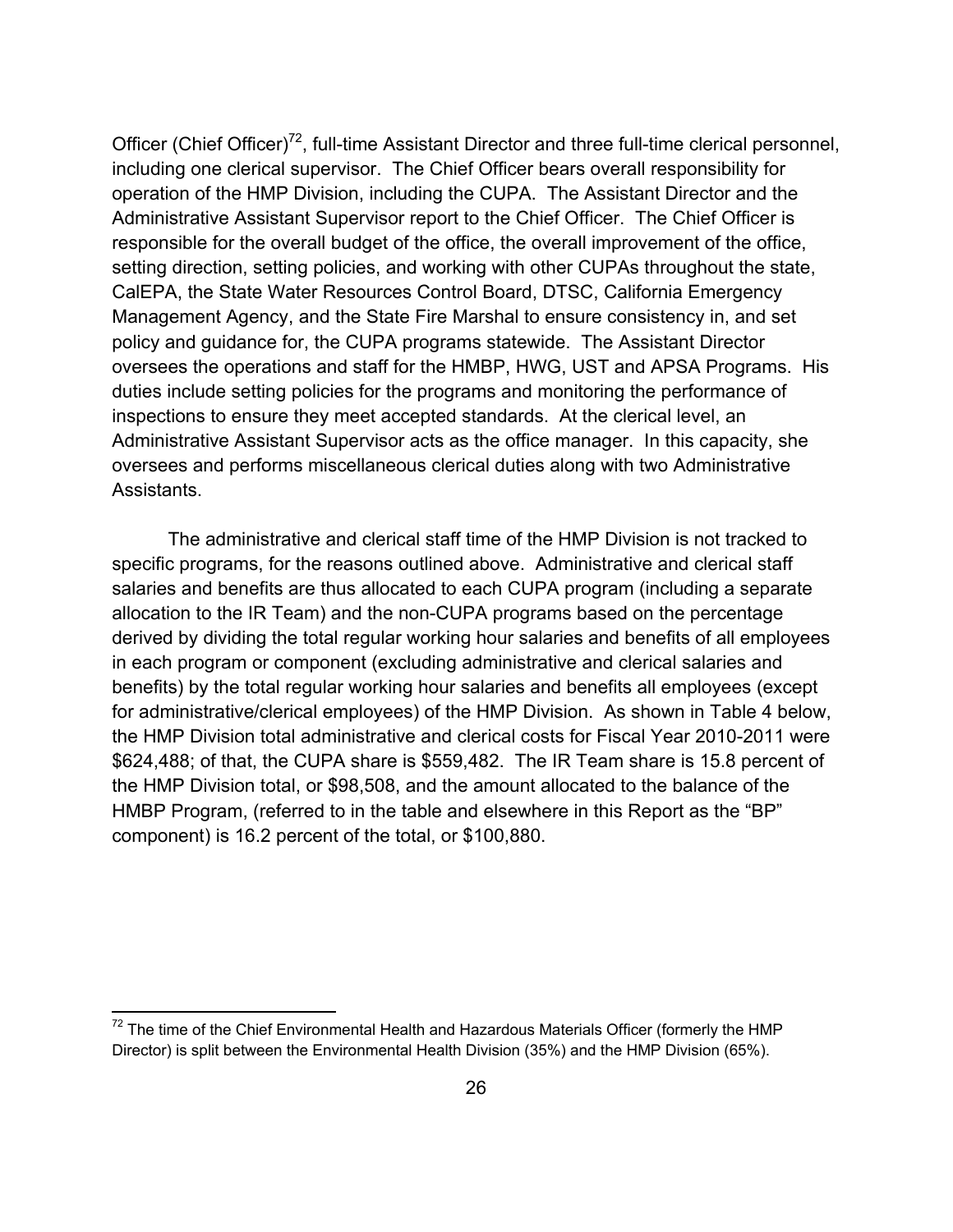## **Table 4**

| Program                                | <b>Total Regular</b><br><b>Working Hour</b><br><b>Salaries and</b><br><b>Benefits</b> | % Allocation | <b>Cost Allocation to</b><br>Program |
|----------------------------------------|---------------------------------------------------------------------------------------|--------------|--------------------------------------|
| <b>HMBP</b><br>• IR Team<br>$\cdot$ BP | 763,951<br>\$<br>\$<br>782,345                                                        | 15.8<br>16.2 | \$98,508<br>\$100,880                |
| <b>HWG</b>                             | \$1,171,855                                                                           | 24.2         | \$151,106                            |
| <b>CalARP</b>                          | \$<br>644,865                                                                         | 13.3         | \$83,152                             |
| <b>UST</b>                             | \$<br>722,032                                                                         | 14.9         | \$93,103                             |
| <b>APSA</b>                            | \$<br>253,850                                                                         | 5.2          | \$32,733                             |
| <b>Total CUPA</b><br><b>Programs</b>   | \$4,338,898                                                                           | 89.6         | \$559,482                            |
| <b>Non-CUPA</b>                        | 504,136<br>\$                                                                         | 10.4         | \$ 65,006                            |
| <b>Total HMP</b><br><b>Division</b>    | \$4,843,034                                                                           | 100.0        | \$624,488                            |

### **Administrative and Clerical Salary and Benefit Allocations Fiscal Year 2010-2011**

 The \$98,508 amount allocated to the IR Team and \$100,880 amount allocated to the rest of the HMBP Program, the On-Call and Call Back salary and benefit amount of \$486,660 and the \$10,872 in temporary worker pay are added to the \$1,535,424 in regular working hour salaries and benefits of the hazardous materials specialists and technicians attributed to the HMBP Program as a whole to yield a total of \$2,232,344. Based on the functions performed and the level of service provided, these were reasonable and necessary salary and benefit costs to operate the HMBP Program in Fiscal Year 2010-2011.

 Table 5 below summarizes the salary and benefit estimates of the HMBP Program: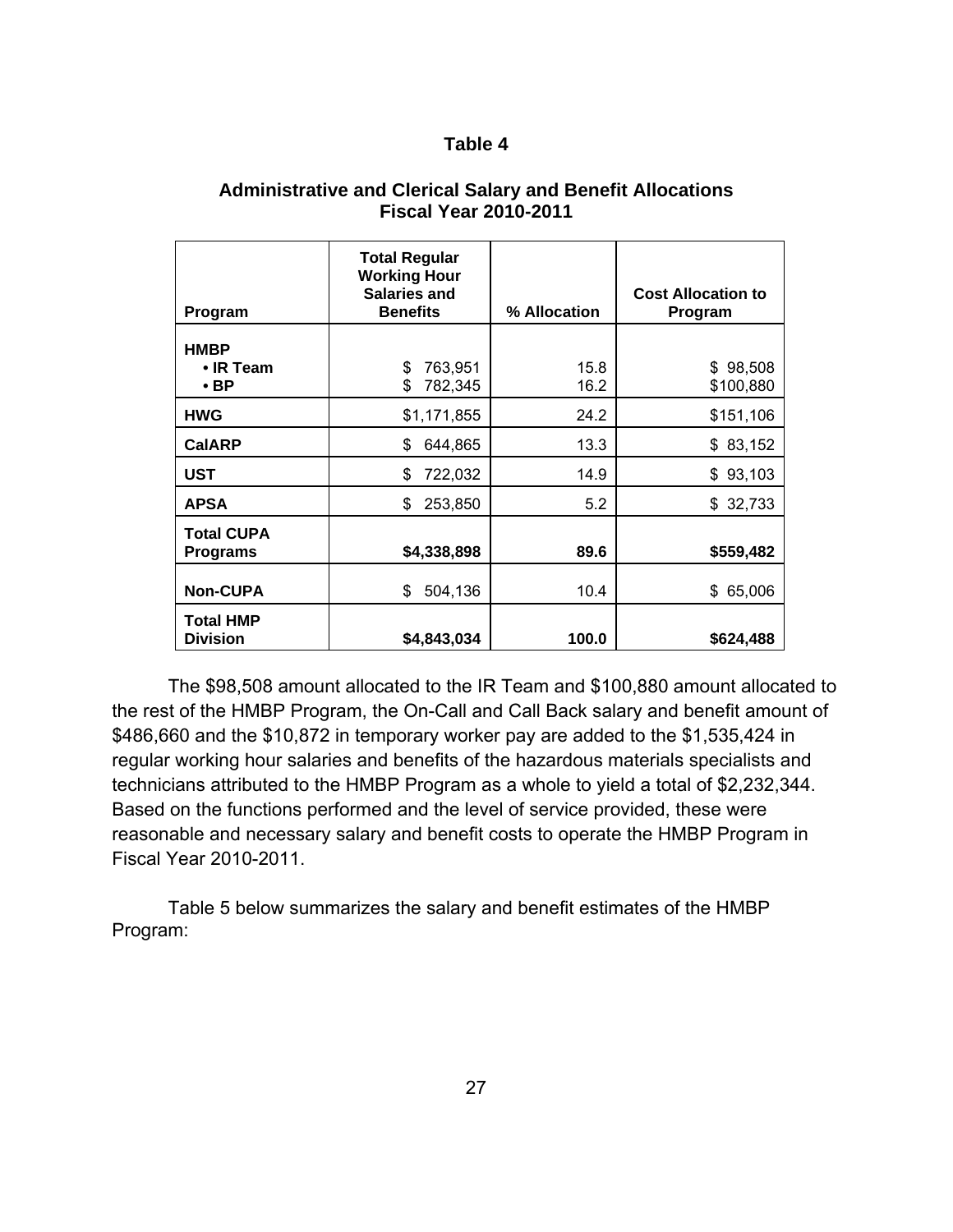### **Table 5**

### **HMBP Program Salary and Benefit Summary Fiscal Year 2010-2011**

| Category                                                                  | <b>Total</b>                  |
|---------------------------------------------------------------------------|-------------------------------|
| <b>HMBP Inspections</b>                                                   | 599,549<br>\$                 |
| <b>IR Team</b>                                                            | \$1,189,064                   |
| <b>Other Time</b>                                                         | \$<br>99,931                  |
| Other Time/Multi-Program<br>• IR Team (19.5% share)<br>• BP (22.8% share) | 61,547<br>\$<br>71,993<br>\$  |
| Administrative/Clerical<br>• IR Team (15.8% share)<br>• BP (16.2% share)  | \$<br>98,508<br>100,880<br>\$ |
| <b>Temporary Workers</b>                                                  | \$<br>10,872                  |
| <b>Total HMBP Program</b>                                                 | \$2,232,344                   |

## b. HWG Program

 $\overline{a}$ 

- (1) *Hazardous Materials Specialists*
	- (a) Inspections

 A total of 1,069 facilities out of the 1,634 that are categorized by the tonnage of waste they generate underwent HWG inspections by Hazardous Materials Specialists in Fiscal Year 2010-2011.<sup>73</sup>

 HWG inspection times vary significantly based on the tonnage of waste generated by the facilities. Estimated inspection times for businesses in different tonnage categories are shown below in Table 6. 74 Also shown are estimated times for

<sup>&</sup>lt;sup>73</sup> Staff arranged for more inspections to be conducted in Fiscal Year 2010-2011 than average and fewer the following year, in order to carve out time for the specialists to work on the data management system project in Fiscal Year 2011-2012.

 $74$  Inspection time estimates shown in Table 6 include the time for preparation for the inspection, travel time, the onsite inspection of the facility, post-inspection filing, receipt and review of additional information from the facility, and one follow-up inspection.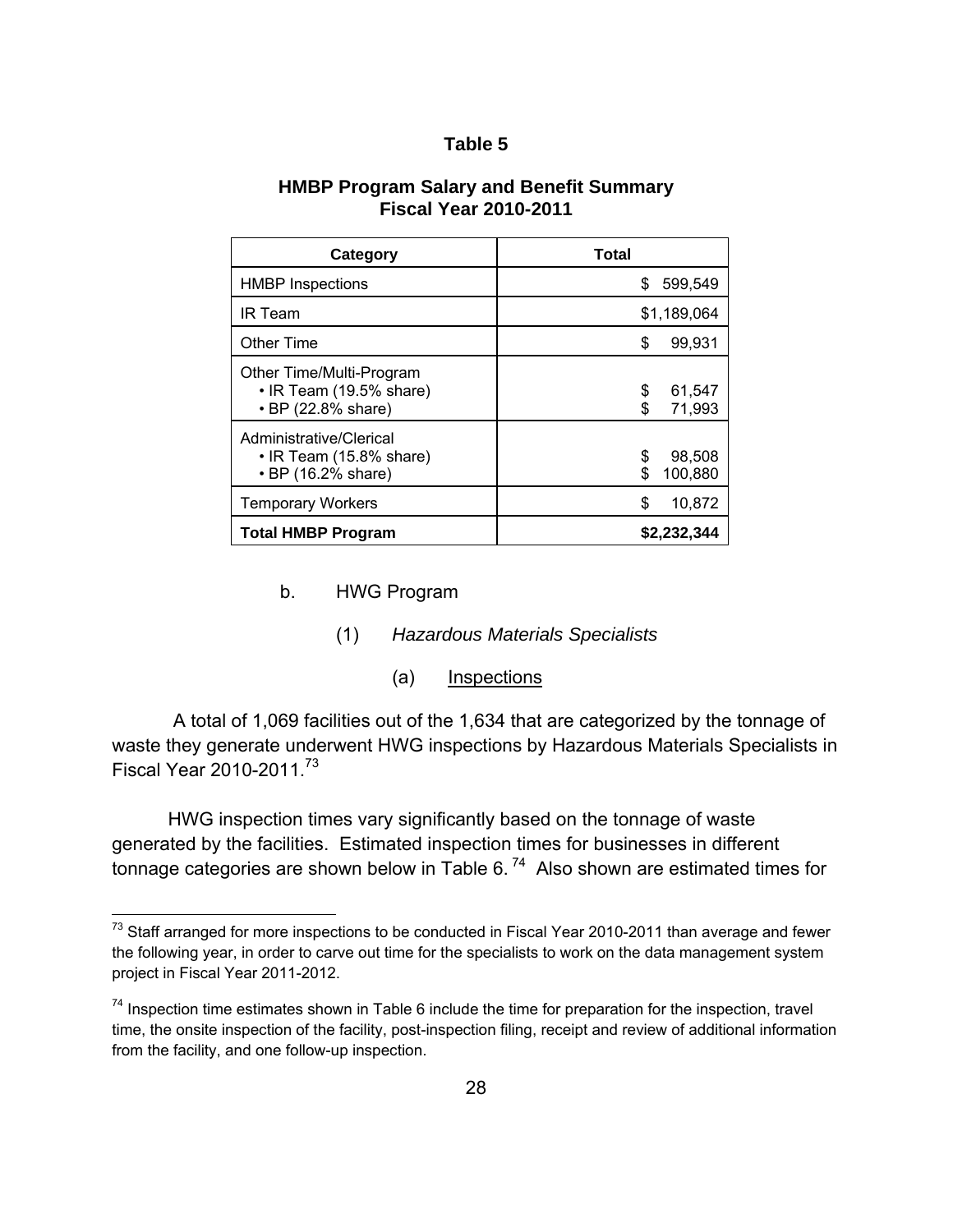additional inspections at businesses that operate under permits by rule, conditional authorizations and conditional exemptions. These times are also shown in Table 6.

### **Table 6**

## **Estimated Average HWG Program Inspection Hours Fiscal Year 2010-2011**

| Category                          | # Facilities | <b>Estimated</b><br><b>Inspection</b><br><b>Hours/Facility</b> | Average #<br><b>Inspections/Category</b><br>(2 Years) $^{75}$ | <b>Inspection Hours/</b><br>Category<br>(2 Years) |
|-----------------------------------|--------------|----------------------------------------------------------------|---------------------------------------------------------------|---------------------------------------------------|
| <5 tons                           | 1,263        | 3.00                                                           | 1,263                                                         | 3,789                                             |
| 5 tons $\leq x \leq 12$ tons      | 150          | 3.75                                                           | 150                                                           | 562.5                                             |
| 12 tons $\leq x \leq 25$ tons     | 84           | 5.25                                                           | 84                                                            | 441                                               |
| 25 tons $\leq x$ <50 tons         | 59           | 7.50                                                           | 59                                                            | 442.5                                             |
| 50 tons $\leq x \leq 250$ tons    | 55           | 11.25                                                          | 55                                                            | 618.75                                            |
| 250 tons $\leq x$ <500 tons       | 9            | 22.50                                                          | 18                                                            | 405                                               |
| 500 tons $\leq x \leq 1000$ tons  | 6            | 30.00                                                          | 12                                                            | 360                                               |
| 1000 tons $\leq x \leq 2000$ tons | 2            | 40.00                                                          | 4                                                             | 160                                               |
| ≤2000 tons                        | 6            | 60.00                                                          | 12                                                            | 720                                               |
| <b>Subtotal</b>                   | 1,634        |                                                                | 1,657                                                         | 7,498.75                                          |
|                                   |              |                                                                |                                                               |                                                   |
| Permit by Rule                    | 16           | 10                                                             | 32                                                            | 320                                               |
| <b>Conditional Authorization</b>  | 11           | 10                                                             | 22                                                            | 220                                               |
| <b>Conditional Exemption</b>      | 7            | 4                                                              | 7                                                             | 28                                                |
| <b>Subtotal</b>                   | 34           |                                                                | 61                                                            | 568                                               |
| Total                             | 1,668        |                                                                | 1,718                                                         | 8,066.75                                          |

 Based on the above inspection times, the number of facilities in each category comprising the 1,634 facilities and inspection intervals, it takes an average of about 4.5

 $75$  Businesses that generate 250 or more tons of hazardous waste per year are generally inspected annually. Businesses that generate lesser quantities are generally inspected every other year. Facilities operating under a permit by rule or conditional authorization are generally inspected annually. Conditionally exempt facilities are generally inspected every other year.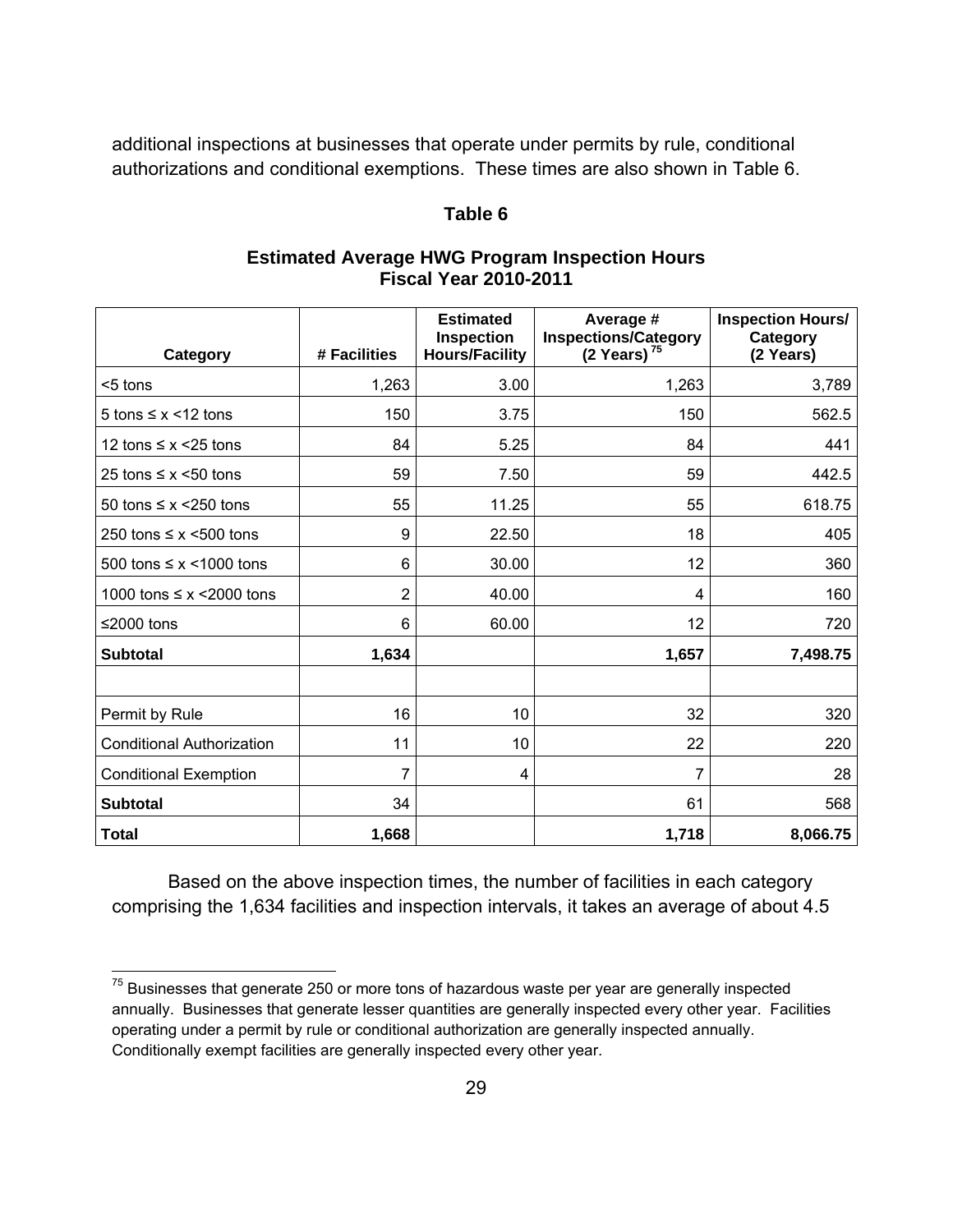hours<sup>76</sup> to inspect each of those facilities. The 1,069 inspections conducted in Fiscal Year 2010-2011 thus took approximately 4,838 hours. As the table also shows, the Hazardous Materials Specialists also spend approximately 284 hours annually to inspect facilities that operate under "permits by rule" or are conditionally exempt or conditionally authorized under the Hazardous Waste Control Law.

 Adding up the above hours, the total average annual inspection time comes to approximately 5,122 hours. At a salary and benefit rate of \$115.51, these hours would cost \$591,614. The cost of these inspections is necessary and reasonable because the inspections are needed to verify compliance by regulated facilities with HWG laws and regulations.

# (b) Other Time

 Hazardous Materials Specialists perform additional non-inspection duties for the HWG Program. Among their duties are site mitigation work, which entails the review of hazardous waste cleanup plans and efforts by DTSC, the San Francisco Bay Area Regional Water Quality Control Board and the Central Valley Regional Water Quality Board within the CUPA jurisdiction (approximately 160 hours per year), tracking work done at Brownfield and Superfund sites in the jurisdiction (approximately 25 hours annually), checking to see that sites are clean after minor spills and ordering corrective action to clean up areas as necessary<sup>77</sup> (approximately 75 hours in Fiscal Year 2010-2011), providing advice on site mitigation as needed (about 150 hours in Fiscal Year 2010-2011), responding to communications from the public regarding hazardous waste sites in the jurisdiction (approximately 66 hours annually) and reviewing land use permit applications (about 75 hours in Fiscal Year 2010-2011). The Hazardous Materials Specialists also review source reduction reports prepared by specified regulated businesses, pursuant to the Hazardous Waste Source Reduction and Management Review Act of 1989<sup>78</sup> (approximately 20 hours every year) and handle enforcement actions and complaints concerning violations of hazardous waste laws and regulation (approximately 485 hours in Fiscal Year 2010-2011). They also receive training on HWG regulations and program requirements (about 300 hours in Fiscal Year 2010- 2011).

<sup>&</sup>lt;sup>76</sup> See footnote 64.

 $77$  Health & Saf. Code, § 25187, subd. (b).

 $78$  Health & Saf. Code, § 25244.18, subd. (c).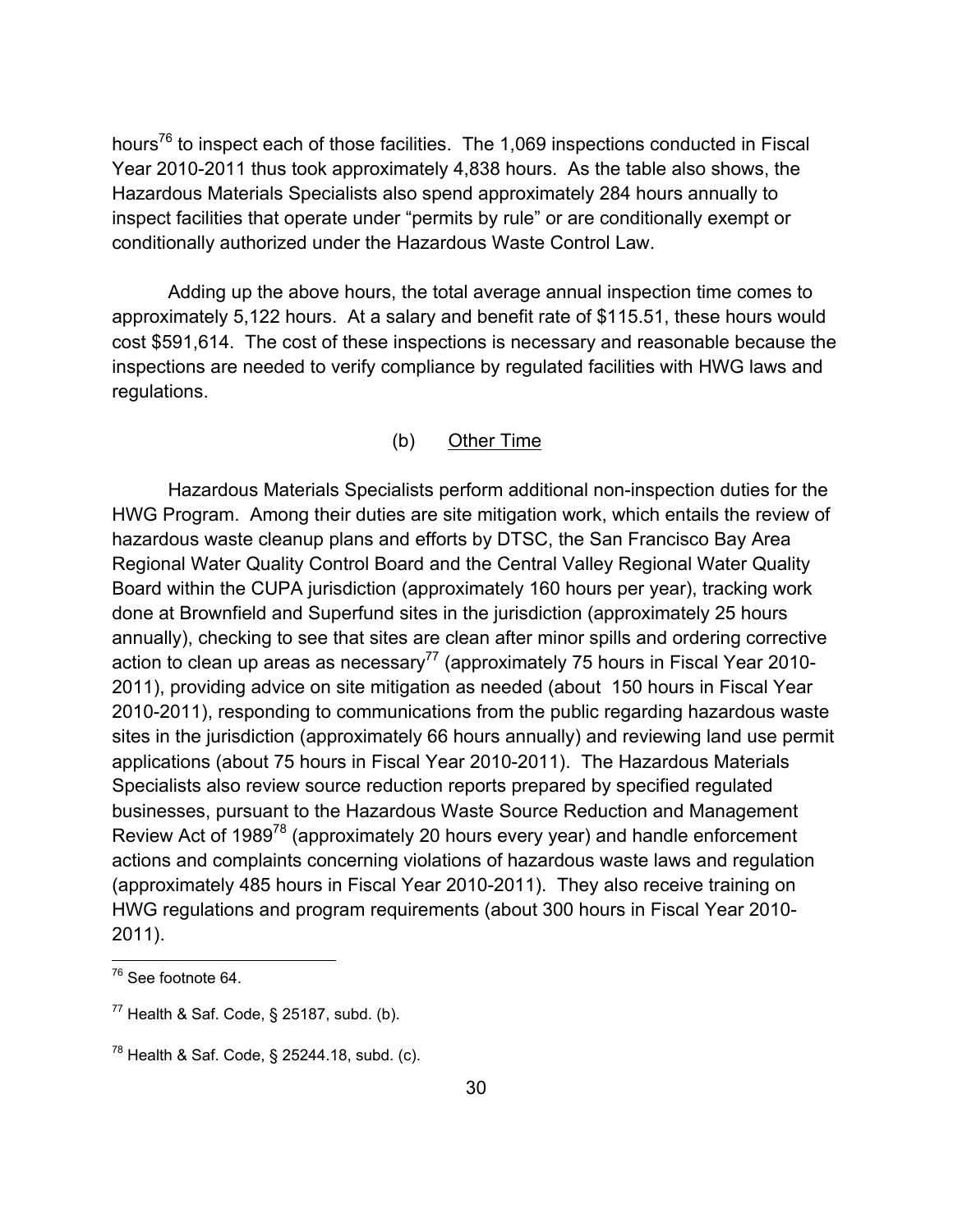The Site Mitigation Coordinator spends approximately a quarter of her time (401.75 hours) reviewing and overseeing site mitigation work and reviewing land use permit applications. Finally, the HWG Lead spends approximately half of her annual working time (803.5 hours) setting standards and developing policies for the program, reviewing inspection reports, developing and presenting training programs to the staff, setting up training programs for regulated businesses on how to handle hazardous waste in accordance with the regulations, working with Information Systems to incorporate electronic inspections into the program, keeping abreast of hazardous waste reduction options, working with staff on hazardous waste reduction efforts, and generally making sure that the program remains consistent with applicable laws and regulations.

 In total, this work is estimated to take approximately 2,561.25 hours at a cost of \$295,850. To this amount is added a 28.9 percent share of the CUPA-wide activities performed by Hazardous Materials Specialists, or \$91,341, for a total of \$387,191. These costs are included in the salaries and benefits estimates for the overall HWG Program. They are necessary and reasonable costs because these services are essential to the operation of the HWG Program.

### (2) *Green Business Program Staff*

 The Hazardous Waste Reduction element of the HWG Program includes the Green Business Program. The Green Business Program was integrated into the HWG Program in the mid-1990s because its primary focus is source reduction and pollution prevention, which are specific goals outlined in the Hazardous Waste Control Law. The Green Business Program has a number of goals, including the designation of businesses as "Green Businesses" when they meet set criteria; pollution prevention; and source reduction.

 To meet these goals, the staff works with businesses to help them find ways to reduce the hazardous waste that they generate, handle the hazardous waste that they do generate appropriately, use less toxic materials and reduce their consumption of energy, water and other resources. When a business reaches an established standard, the business is designated a green business. The staff works with other Green Business Programs in the Bay Area through the Association of Bay Area Governments to coordinate programs and keep informed as to the effectiveness of their various efforts to reduce hazardous waste generation. These efforts are all aimed at hazardous waste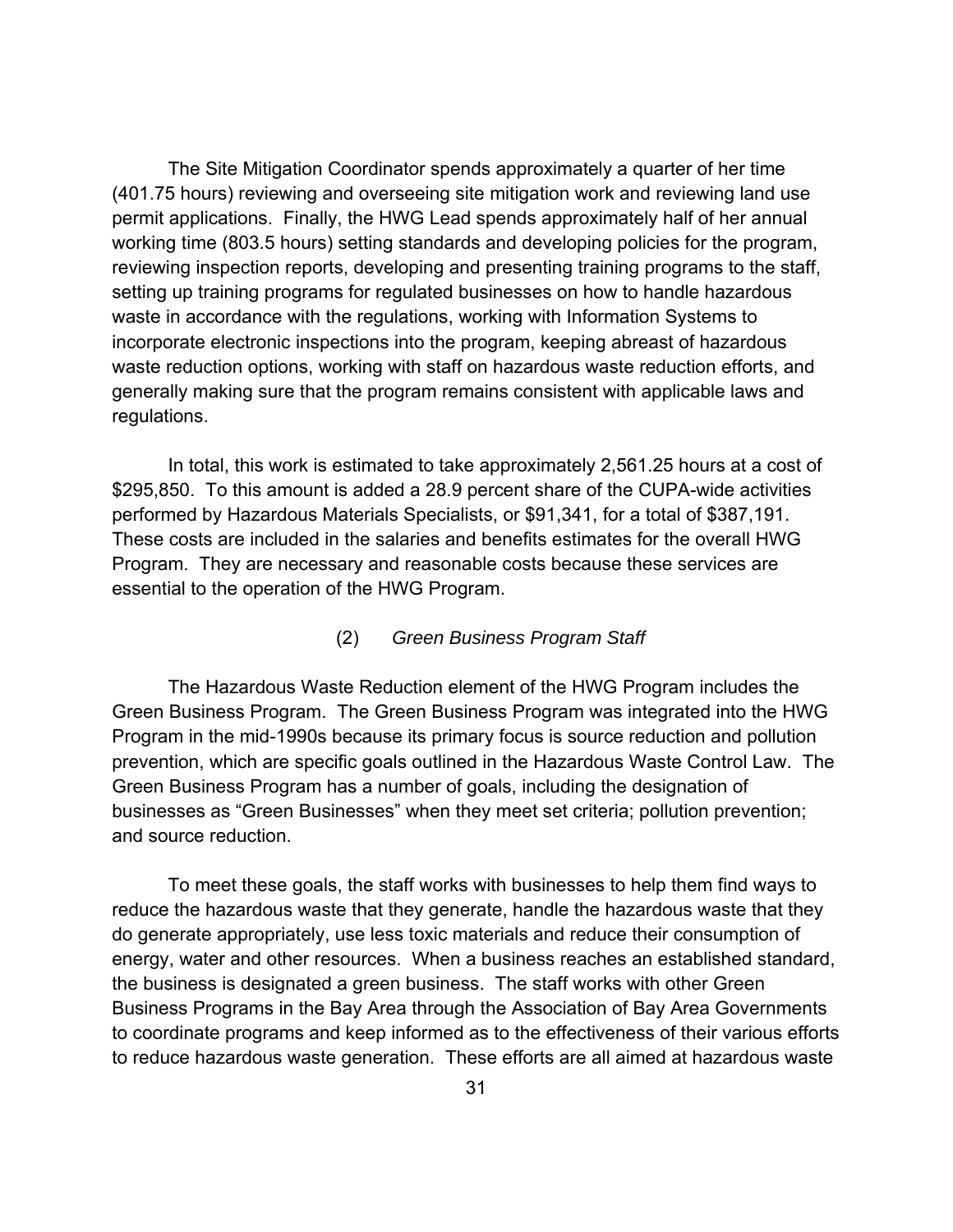reduction. Regulated business sites are inspected by a Hazardous Materials Specialist to ensure that the business continues to meet the Hazardous Waste Reduction Program standard of being designated a green business during the regular HWG inspection. If it does not, the designation is removed.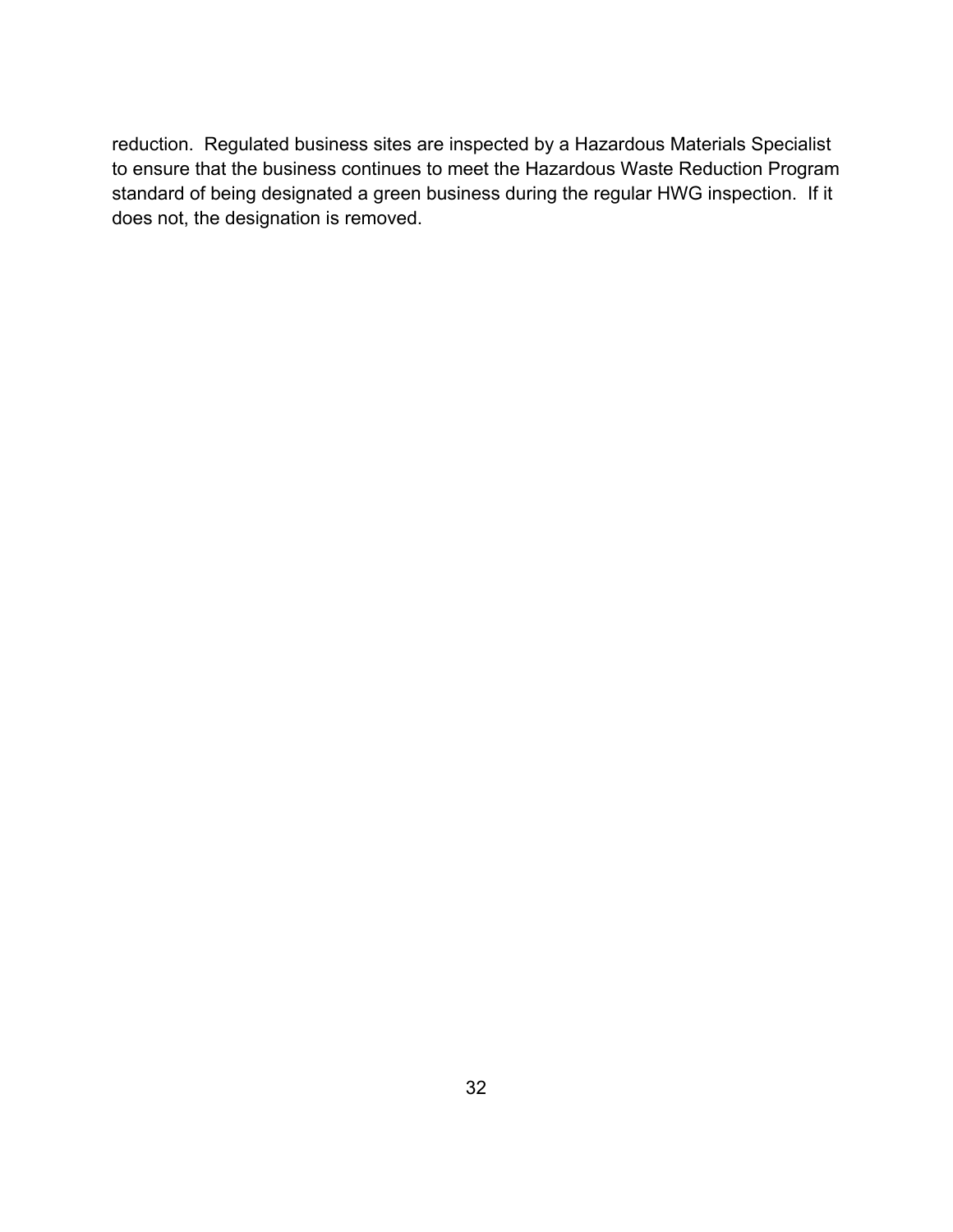A Hazardous Waste Reduction Manager and a Pollution Prevention Specialist are assigned to the Green Business Program. Their combined salaries and benefits will total \$224,986 in Fiscal Year 2010-2011; of that, \$191.347 is part of the cost of the HWG Program. These costs are necessary and reasonable because they fund efforts to reduce the generation of hazardous waste, consistent with the primary goal of Chapter 6.5 of the Health and Safety Code.

### (3) *Temporary Student Worker*

One of the CUPA's student workers worked in the HWG Program by assisting with pollution prevention efforts. Specifically, this individual worked with businesses to decrease the amount of pollution they produce. This work cost the CUPA approximately \$1,703.

### (4) *Administrative/Clerical*

 Of the \$559,482 in administrative and clerical salaries and benefits attributed to the CUPA for Fiscal Year 2010-2011, \$151,106 was allocated to the HWG Program. This amount is added to the \$978,805 in estimated salaries and benefits of hazardous materials specialists, temporary workers and Green Business Program staff to yield a total of \$1,322,961, as shown in Table 7 below. Based on the functions performed and the level of service provided, these were reasonable and necessary costs to operate the HWG Program in Fiscal Year 2010-2011.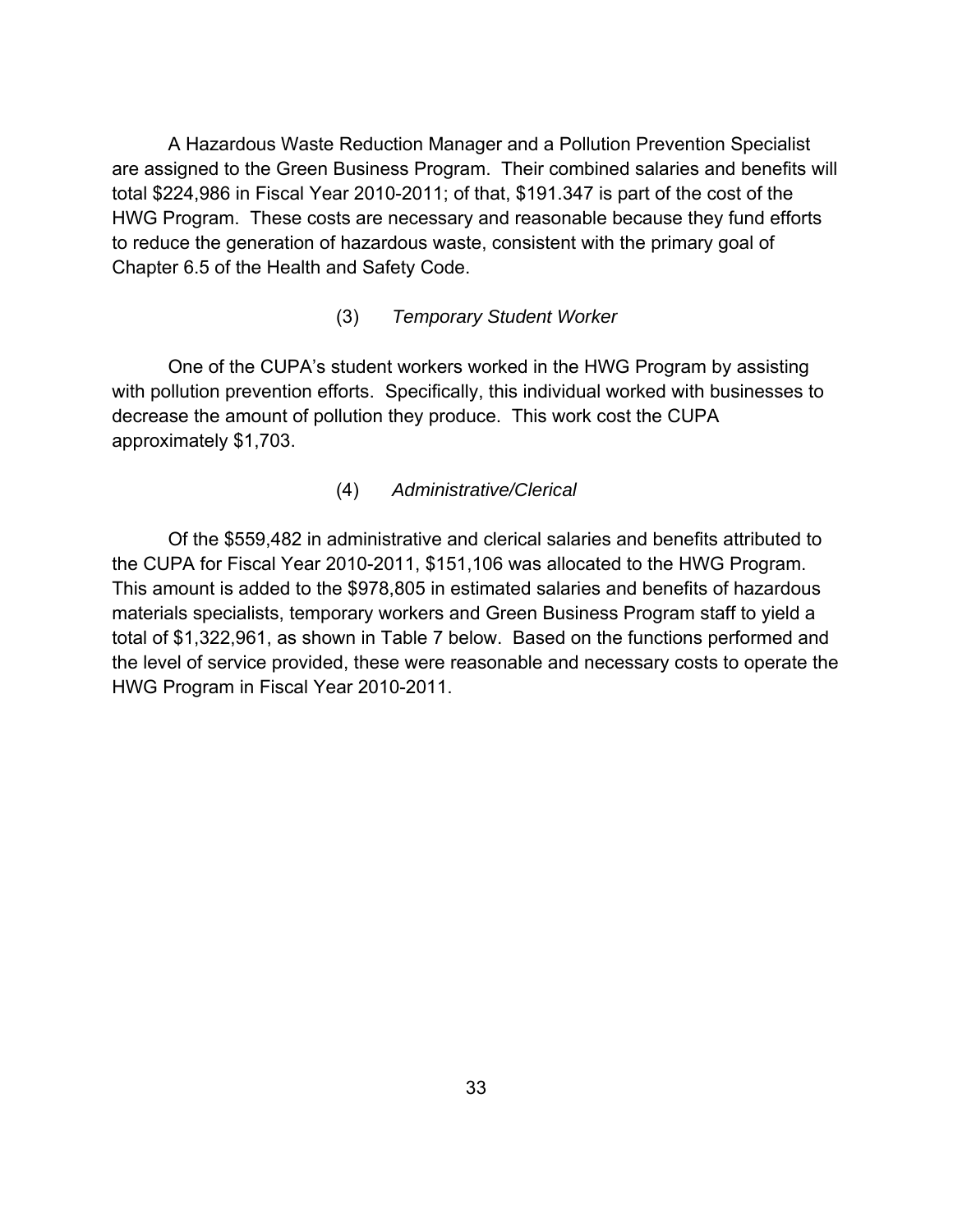| - |  |  | L |  |  |
|---|--|--|---|--|--|
|---|--|--|---|--|--|

### **HWG Program Salary and Benefit Summary Fiscal Year 2010-2011**

| Category                                  | Cost          |
|-------------------------------------------|---------------|
| <b>HWG Inspections</b>                    | 591,614<br>\$ |
| Other Time/HWG                            | 295,850<br>S  |
| Other Time/Multi-Program<br>(28.9% share) | \$<br>91,341  |
| Green Business Program                    | 191,347<br>\$ |
| Administrative/Clerical<br>(24.2% share)  | 151,106<br>\$ |
| <b>Temporary Workers</b>                  | \$<br>1,703   |
| <b>Total HWG Program</b>                  | \$1,322,961   |

c. CalARP Program

(1) *Engineers*

(a) Audits

 There are 45 regulated business sites in Contra Costa County that are subject to the CalARP Program, each in one of three program levels.<sup>79</sup> The CUPA in this County performs the most extensive auditing and overview of regulated business sites of any CalARP Program in California.

 It takes three or four engineers about one month onsite to perform an audit of a single Program 3 regulated business site. It takes additional time for the audit lead

- Program 2 Regulated businesses sites that are not Program 1 or Program 3 business sites
- Program 3 Regulated business sites with a specified North American Industry Classification System (NAICS) classification or subject to the CalOSHA Process Safety Management Program.

(Cal. Code Regs., tit. 19, § 2735.4.)

 $\overline{a}$ <sup>79</sup> The Program levels are:

<sup>•</sup> Program 1 – Regulated business sites that do not impact a public receptor under a "worst" case scenario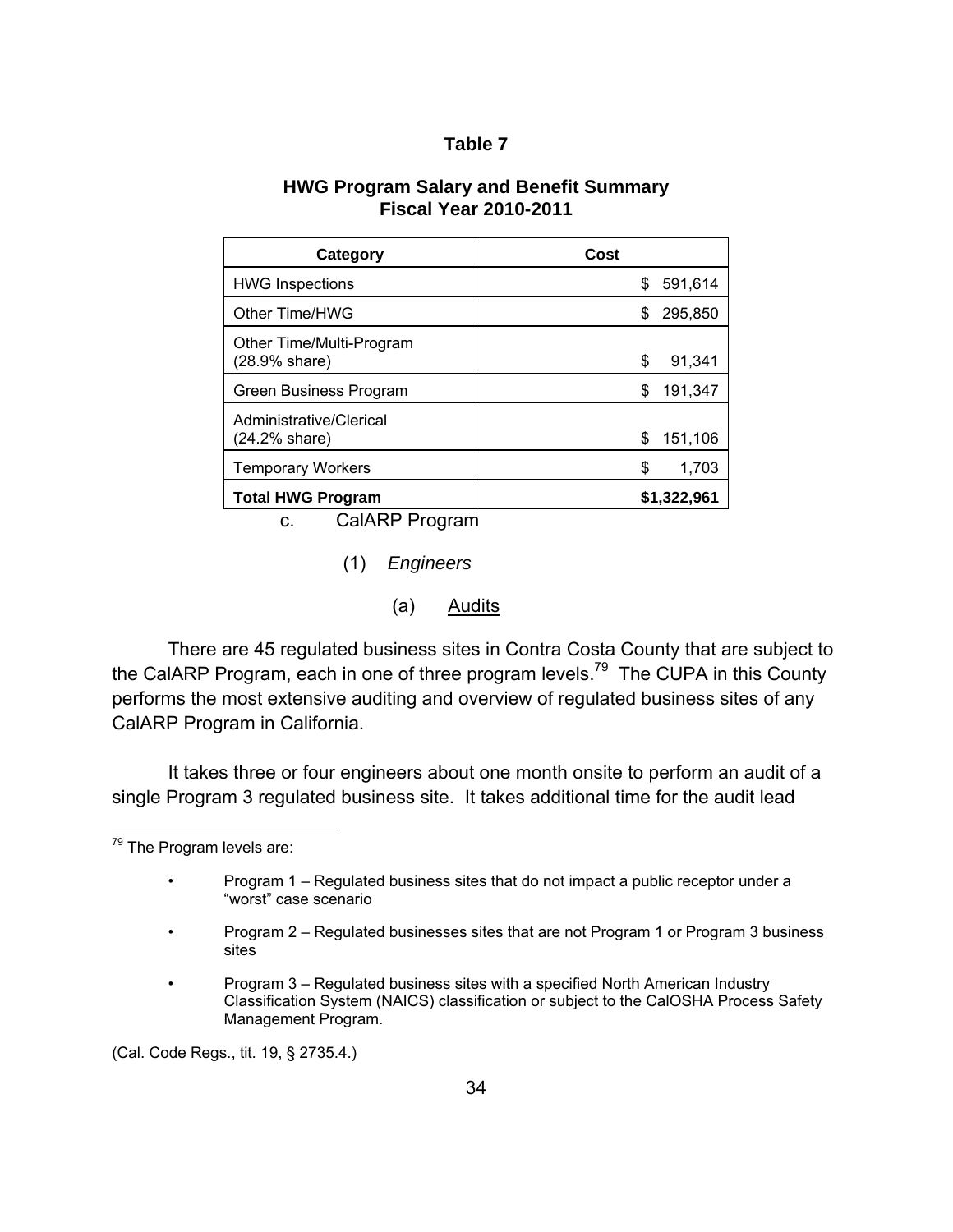engineer to prepare the audit plan, perform the quality check of the onsite audit, interact with the regulated business site to develop a plan of action to address any deficiencies, and determine the degree that the regulated business site complied with the CalARP Program requirements. In Fiscal Year 2010-2011, these efforts equaled to a projected 650 staff hours per audit of a Program 3 regulated business site.

 The onsite audit of a Program 2 regulated business site takes two to three weeks for three engineers to complete, plus additional time as outlined above, totaling an estimated 325 staff hours. Finally, a Program 1 regulated business site takes one engineer three days to complete, plus additional time as outlined above, which equates to approximately 35 staff hours per audit. Table 8 below shows total estimated audit times based on the number of regulated facilities and types of audits performed.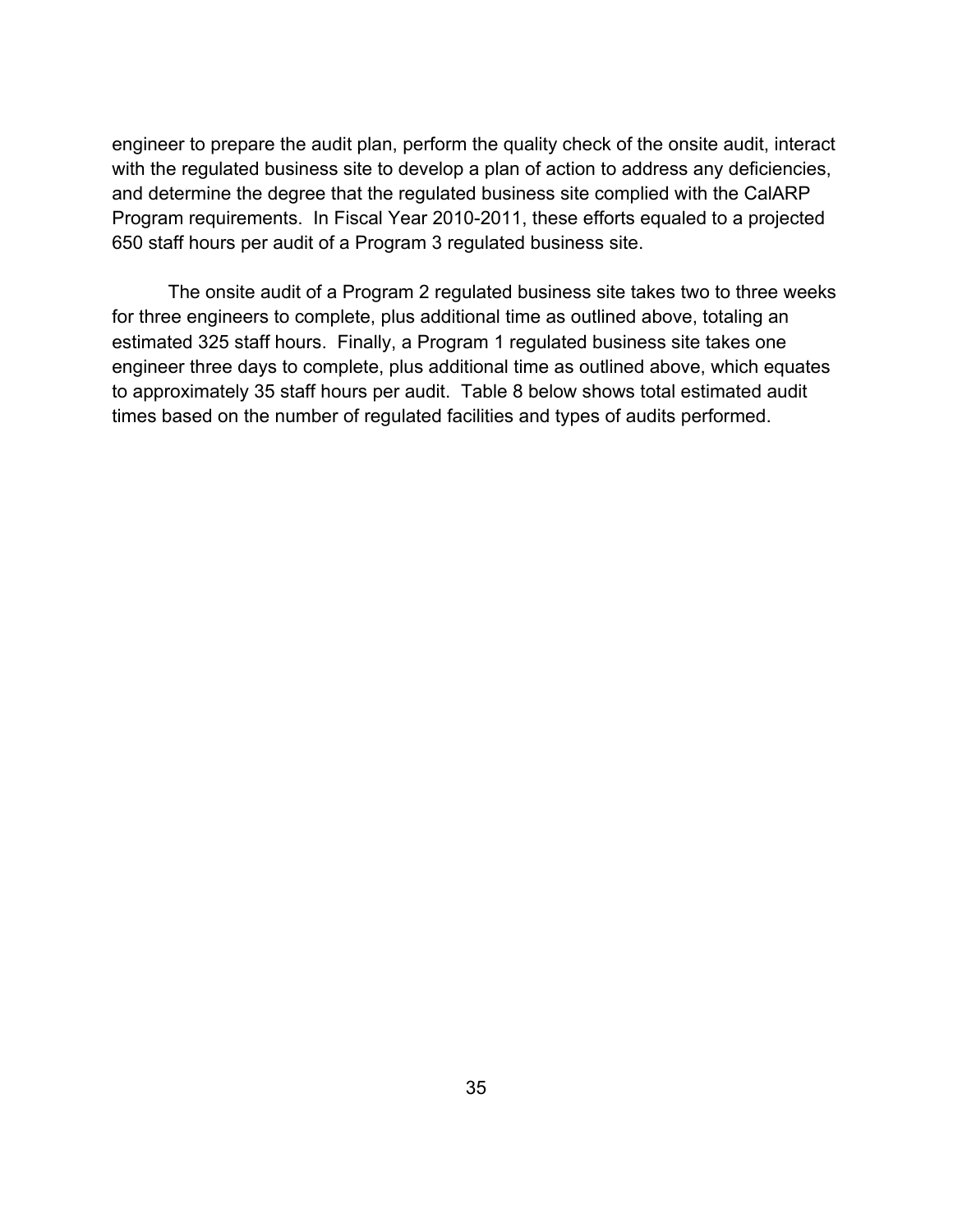| abie |  |
|------|--|
|------|--|

|                                      | Program 3<br><b>Audits</b> | Program 2<br><b>Audits</b> | Program 1<br><b>Audits</b> |
|--------------------------------------|----------------------------|----------------------------|----------------------------|
| <b>Inspection hours per</b><br>audit | 650                        | 325                        | 35                         |
| # CalARP regulated<br>business sites | 19                         | 17                         | $5.4*$                     |
| <b>Total audit hours</b>             | 12,350                     | 5,525                      | 189                        |

#### **CalARP Program Estimated Audit Hours**

\*One of the regulated businesses has five sites with essentially identical policies and procedures. The time to audit the five sites collectively takes about the time it would take to audit 1.4 of a Program 1 regulated site. For this reason, the five sites are shown as 1.4 sites in the table.

During Fiscal Year 2010-2011, six Program 3 audits, six Program 2 audits, and 2.4 Program 1 audits were completed, for a total of 5,934 in audit hours. Of the total audit hours, approximately 5,517 hours<sup>80</sup> were worked by CalARP Engineers in Fiscal Year 2010-2011 at their hourly rate of  $$92.58^{81}$ , at a salary and benefit cost of \$510,764. The remaining 417 in audit hours were worked by the CalARP Engineering

1

 $80$  A CalARP Engineer worked an average of 1,636 hours in Fiscal Year 2010-2011. This was determined by starting with the total number of working hours in a year (2,080 hours, based on 52 weeks per year and 40 hours per week) and then subtracting average vacation hours taken (102 hours), ten paid holidays (80 hours), average personal holiday time taken (24 hours), six furlough days (48 hours), and average sick leave taken (81 hours) to yield 1,745 hours. These averages were based on actual time off taken by all of the engineers in Fiscal Year 2010-2011. The 1,745 annual hours equates to 218 eight-hour days. Engineers are allowed two 15-minute breaks per day. Multiplying 30 minutes per day by 218 working days yields a total of 109 in annual break time hours per engineer. This amount is then subtracted from 1,745 to yield the total of 1,636 working hours per year. Five engineers worked for the HMP Division the first eight months of Fiscal Year 2010-2011, when one engineer resigned. This computes to an average of 4.67 engineers that worked for all of Fiscal Year 2010-2011. The 4.67 engineers, one of whom worked full-time in non-CUPA programs, collectively worked approximately 7,640 regular hours in Fiscal Year 2010-2011.

 $81$  A salary and benefit rate of \$92.58 per hour is used for CalARP Engineers. This figure is calculated by adding the base pay and benefits for all engineers, dividing the total by the number of engineers, and dividing again by the number of working hours per year (1,636). This rate does not include overtime. Benefits are projected to be 59.2 percent of salaries.CalARP Engineers, who earn an average base salary of \$94,945 per year, all have at least a bachelor's degree in Chemical or Mechanical Engineering. Given the type of services they provide, this rate of pay is necessary and reasonable for these employees.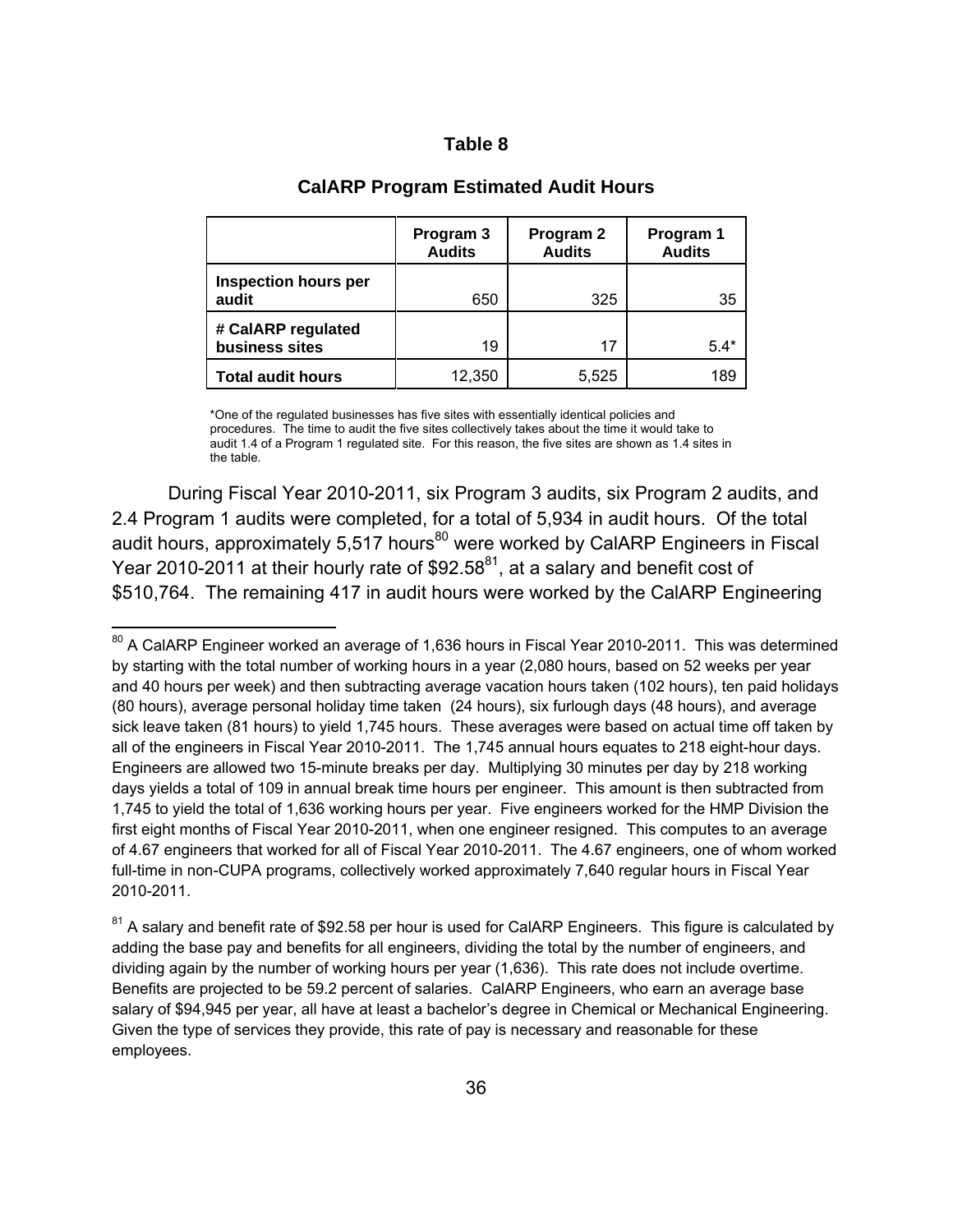Supervisor<sup>82</sup> at the rate of  $$106.86^{83}$  and cost of \$44,561, for a collective total of \$555,325.

## (b) Other Time

 In addition to audits, the CalARP Program engineers attend numerous meetings, including monthly staff meeting, CAER meetings, and meetings to discuss the result of the audits. These meetings took approximately 212 hours of the engineers' time in Fiscal Year 2010-2011. Collectively, the CalARP Engineers also underwent approximately 185 hours of training in chemical process safety. The engineers also spent 90 hours attending meetings to represent the HMP Division on the hazards that are present in the CalARP regulated businesses. This other time of the CalARP Engineers totaled 487 hours, at a cost of \$45,086. Each year, the CalARP Engineering Supervisor completes annual reviews of the staff, performs an annual self audit of the program, checks audits and documentation for quality and completeness and handles any personnel issues. This work took about 416 hours of the supervisor's time in Fiscal Year 2010-2011, at a cost of \$44,454.<sup>84</sup> In total, the Other Time worked in this program cost \$89,540 in Fiscal Year 2010-2011.

#### (2) *Administrative/clerical*

1

 Of the \$559,482 in administrative and clerical salaries and benefits attributed to the CUPA for Fiscal Year 2010-2011, \$83,152 was allocated to the CalARP Program,

 $82$  The CalARP Supervisor worked 1,666 hours in Fiscal Year 2010-2011. This was determined by starting with the total number of working hours in a year (2,080 hours, based on 52 weeks per year and 40 hours per week) and then subtracting her vacation hours taken (70 hours), ten paid holidays (80 hours), personal holiday time taken (32 hours), 12 furlough days (96 hours), and sick leave taken (25 hours) to yield 1,777 hours. These hours were based on actual time off taken by CalARP Supervisor in Fiscal Year 2010-2011. The 1,777 annual hours equates to 222 eight-hour days. The supervisor is allowed two 15-minute breaks per day. Multiplying 30 minutes per day by 222 working days yields a total of 111 in annual break time hours. This amount is then subtracted from 1,777 to yield the total of 1,666 working hours per year.

 $83$  A salary and benefit rate of \$106.86 per hour is used for the CalARP Supervisor. This figure is calculated by adding the base pay and dividing by the number of working hours per year (1,666). Benefits are projected to be 61.9 percent of the supervisor's salary.The CalARP Supervisor earned a base salary of \$109,968 in Fiscal Year 2010-2011.

 $84$  The supervisor, who worked approximately 1,666 hours in Fiscal Year 2010-2011, spent the remaining 833 hours in non-CUPA programs.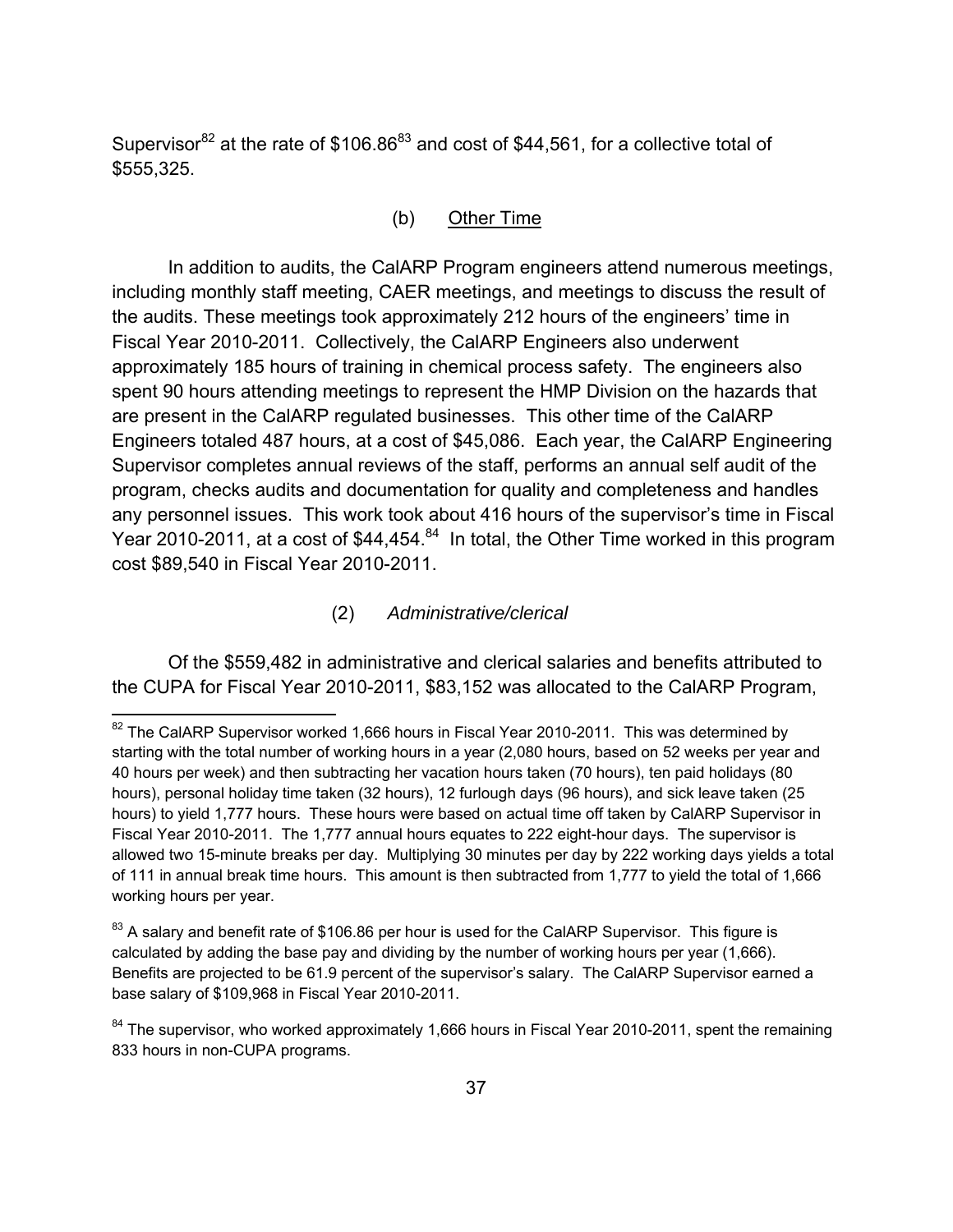based on the formula discussed above. This amount is added to the \$644,865 in estimated CalARP Program engineering salaries and benefits to yield a total of \$728,017 in salary and benefit costs, as shown in Table 9 below. Because these functions and level of service provided are essential to the operation of the CalARP Program, these salary and benefit costs were reasonable and necessary costs of the CalARP Program in Fiscal Year 2010-2011.

#### **Table 9**

#### **CalARP Program Salary and Benefit Summary Fiscal Year 2010-2011**

| Category                                    | Cost      |
|---------------------------------------------|-----------|
| CalARP Program Audits                       | \$555,325 |
| Other Time/CalARP                           | \$89,540  |
| Administration/Clerical<br>$(13.3\%$ share) | \$83,152  |
| <b>Total CalARP Program</b>                 | \$728,017 |

## d. UST Program

- (1) *Hazardous Materials Specialists*
	- (a) Annual inspections

 Underground storage tanks are inspected annually. There are 1,115 such tanks in the CUPA's jurisdiction.

 Tank inspection times vary based on the size of the tank inspected. A residential tank of less than 1,000 gallons, for example, takes only about 2 hours to inspect, because they lack the protective equipment and spill buckets required of large commercial tanks, and fewer regulatory requirements apply. There are currently no such tanks in the CUPA's jurisdiction.

 Non-residential underground storage tanks of 50,000 gallons or less, including the tank, associated piping, monitoring equipment, and spill buckets, take an estimated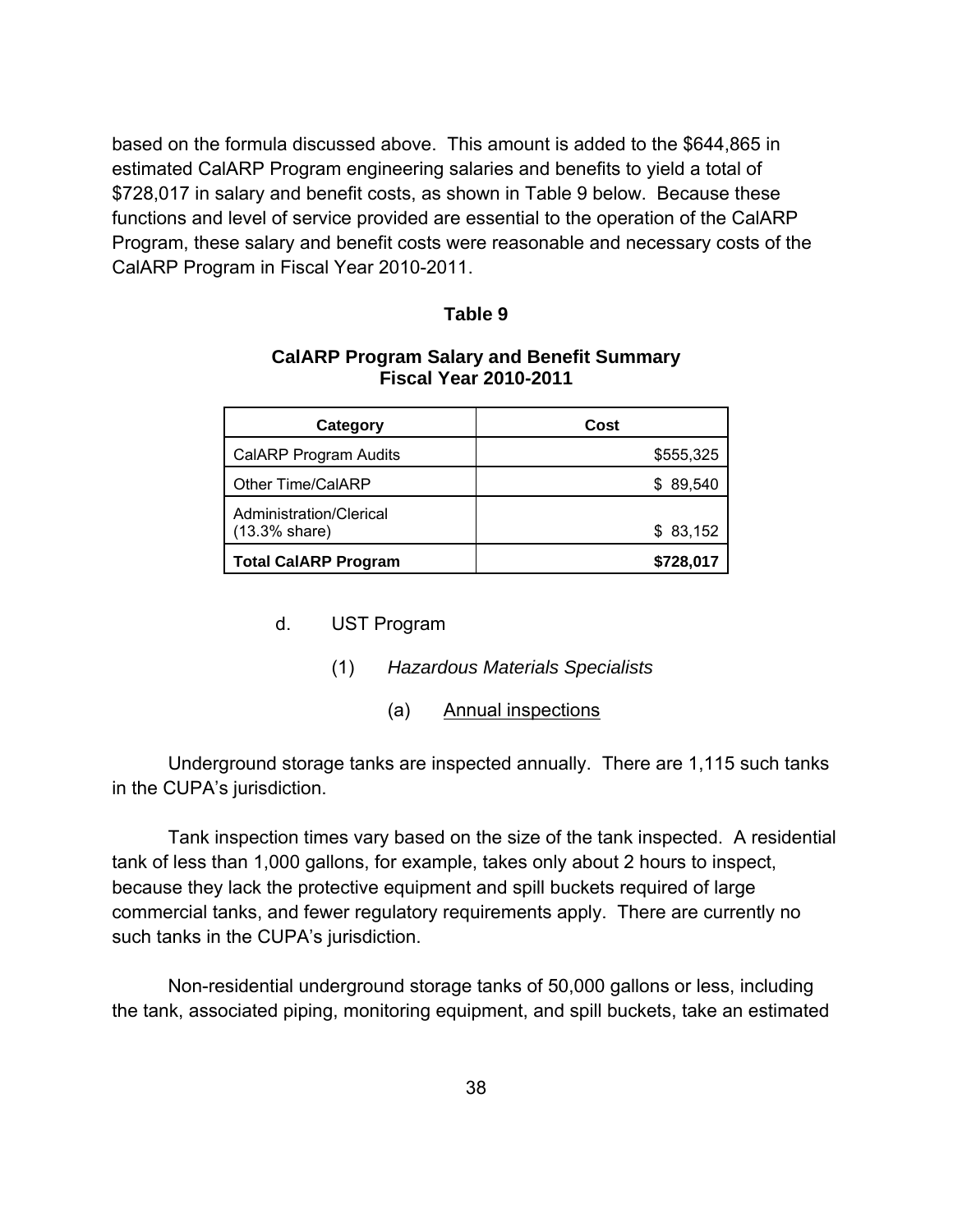3.0 hours to inspect. <sup>85</sup> Additionally, there are various records to review to verify compliance with regard to these tanks, such as designated operator and training records. This work is required only once per each non-residential tank site, however, because, whether there are multiple tanks or a single tank at a site, the preparation and follow-up work needed with respect to underground storage tank inspections is typically the same. This work takes approximately two hours for each of the 422 sites in the CUPA's jurisdiction.

 There are currently no underground storage tanks in Contra Costa County with capacities of greater than 50,000 gallons; however, an inspection time of six hours is estimated for tanks in that category.

 Based on the estimated time to inspect tanks of different sizes, and the estimated time to complete associated preparation work applicable to each of the 422 nonresidential UST sites in the CUPA's jurisdiction, set forth in Table 10 below, it took approximately 4,189 hours to perform the UST annual inspections in Fiscal Year 2010- 2011.

| <b>Tank Categories</b>                  | # Tanks | # Non-<br><b>Residential</b><br><b>UST Sites</b> | <b>Inspection</b><br>Hours/<br><b>Tank or Site</b> | <b>Inspection</b><br>Hours/Year |
|-----------------------------------------|---------|--------------------------------------------------|----------------------------------------------------|---------------------------------|
| Residential tanks 1,000 gallons or less | 0       |                                                  | 2.0                                                | N/A                             |
| Tanks 50,000 gallons or less            | 1,115   |                                                  | 3.0                                                | 3.345                           |
| Tanks above 50,000 gallons              | 0       |                                                  | 6.0                                                | N/A                             |
| Non-residential UST sites               |         | 422                                              | 2.0                                                | 844                             |
| <b>Totals</b>                           | 1,115   | 422                                              |                                                    | 4,189                           |

# **Table 10**

#### **UST Program Estimated Inspection Hours**

 The Hazardous Materials Specialists also performed other types of inspections upon application by tank owners or operators, including inspections of tank lining

 $\overline{a}$ 

 $85$  For Fiscal Year 2009-2010, estimates of 3.5 inspection hours per tank and one hour of additional inspection time per facility were used to calculate costs. Upon review, staff determined that a better estimation of time spent inspecting an UST facility is 3.0 hours per tank and two hours of additional inspection time per facility.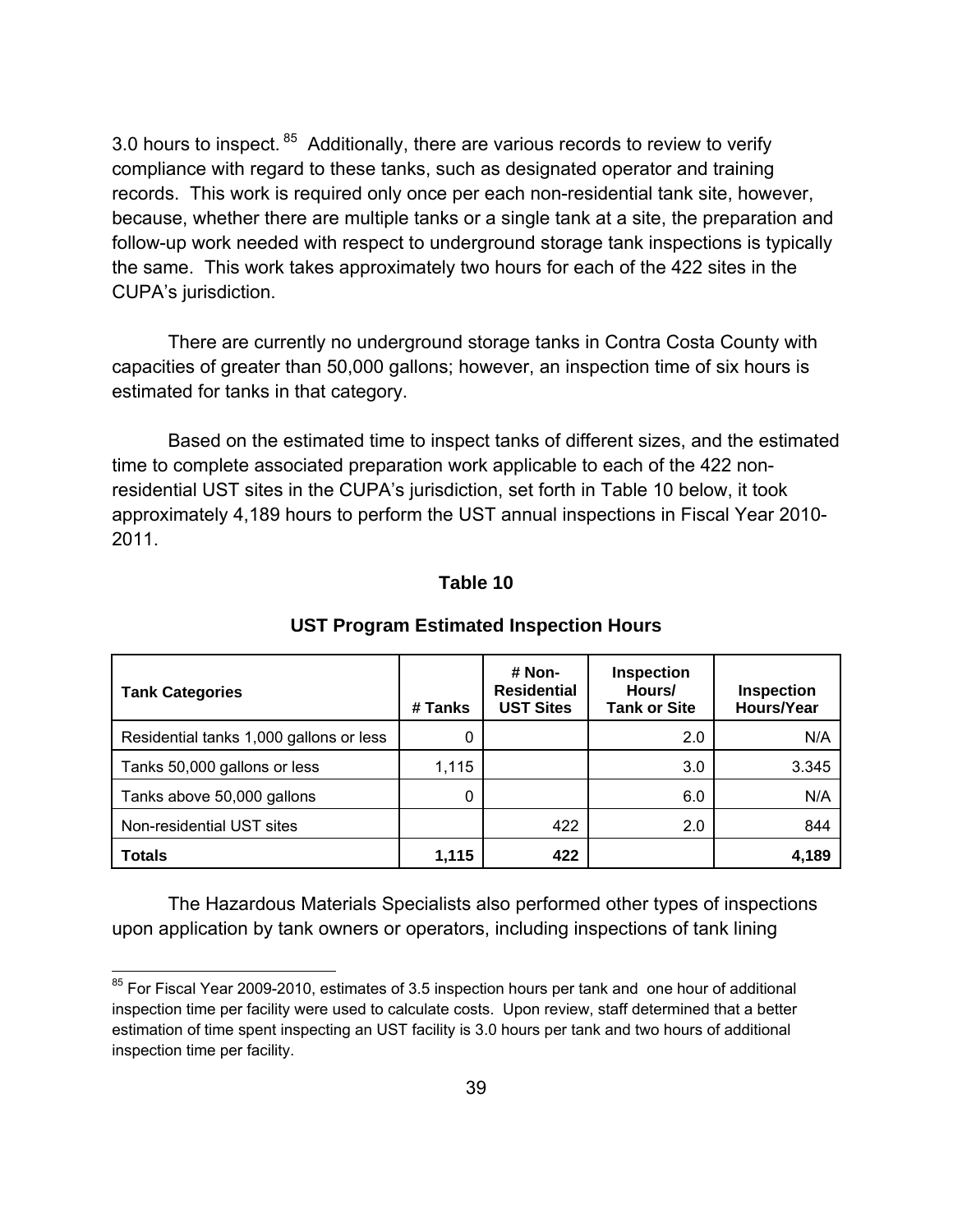upgrades, tank installations, tank and piping removals, field installed cathodic protection systems, tank linings, piping and tank upgrades, replacements of under dispenser containers, temporary tank closures and installation of new UST monitoring systems. The number of such inspections fluctuates from year to year, depending on the activities of tank owners and operators, projections of the number of these inspections to be performed are based on revenue received in the previous fiscal year. In Fiscal Year 2010-2011, the Hazardous Materials Specialists spent approximately 375 hours performing these inspections. The total inspection time in Fiscal Year 2010-2011 thus totaled approximately 4,564 hours, at a salary and benefit cost of \$527,188.

#### (b) Other Time

 All Hazardous Materials Specialists are required to be certified UST inspectors, and once certified, must undergo a minimum of eight hours of training per year to keep up their certifications. The 18.75 specialists received a collective 150 hours of mandatory UST training in Fiscal Year 2010-2011. Miscellaneous other training, such as advanced UST training, specialized forms training, and other instruction, took another 150 hours. Additionally, the UST Program Lead spends approximately half of his time (803.5 hours) developing training, training other specialists, training businesses on the requirements of the program, reviewing inspection reports, attending UST Technical Advisory Group meetings and keeping abreast of proposed and new regulations and legislation. In total, this work will require about 1,103.5 hours, at a cost of \$127,465.

 To this amount is added 21.3 percent of the CUPA-wide activities performed by the Hazardous Materials Specialists, which amounts to \$67,379. The total other time attributed to the UST Program thus adds up to approximately \$194,844 in salaries and benefits. Added to the \$527,188 amount for inspections, the total salaries and benefits for Hazardous Materials Specialists working in the UST Program comes to \$722,032 in Fiscal Year 2010-2011.

#### (2) *Administrative/Clerical*

 Of the \$559,482 in administrative and clerical salaries and benefits attributed to the CUPA for Fiscal Year 2010-2011, \$93,103 was allocated to the UST Program. This amount is added to the \$722,032 in estimated salaries and benefits for hazardous materials specialists to yield a total of \$815,135, as shown in Table 11 below. Based on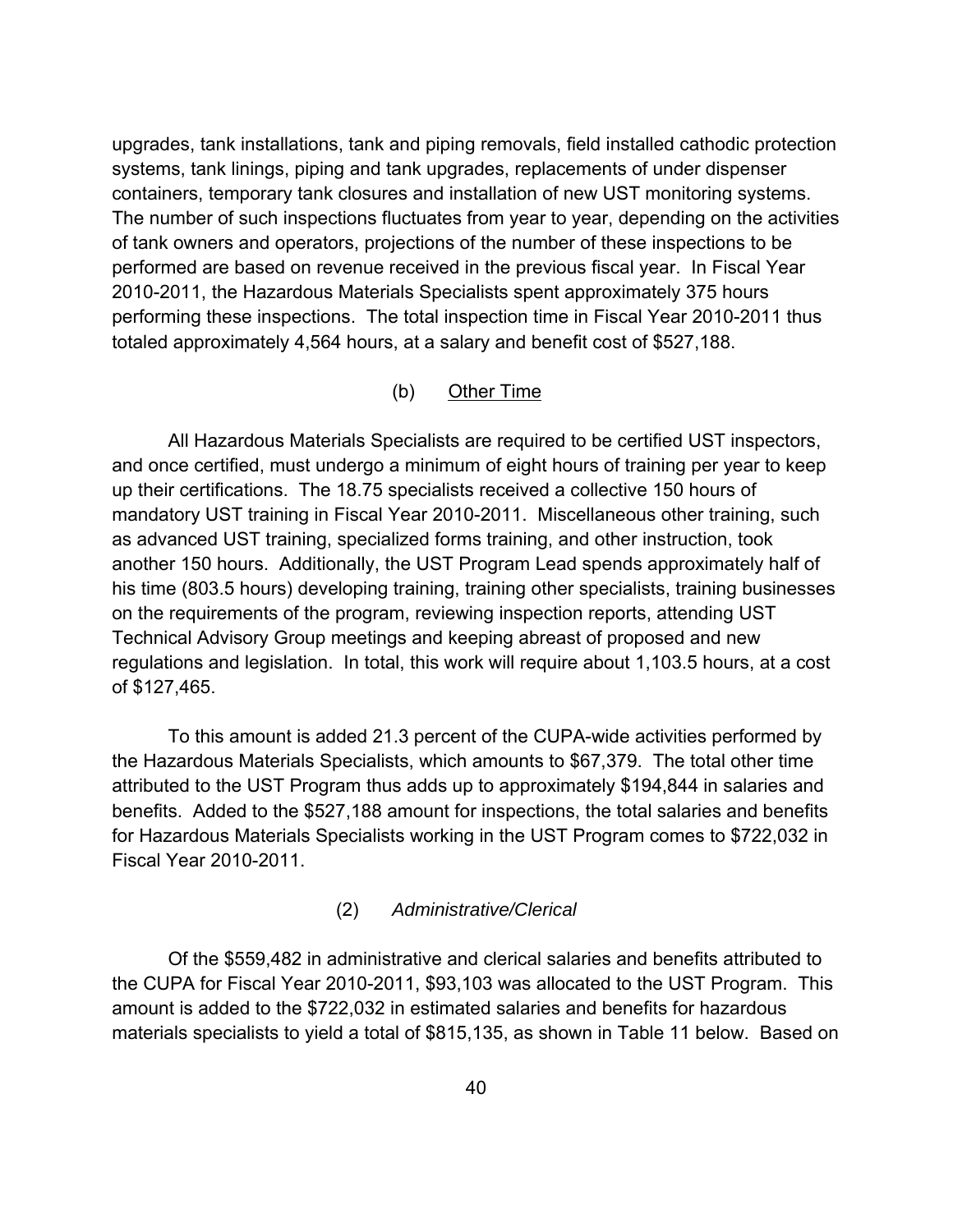the functions performed and the level of service provided, these salary and benefit costs were reasonable and necessary to operate the UST Program in Fiscal Year 2010-2011.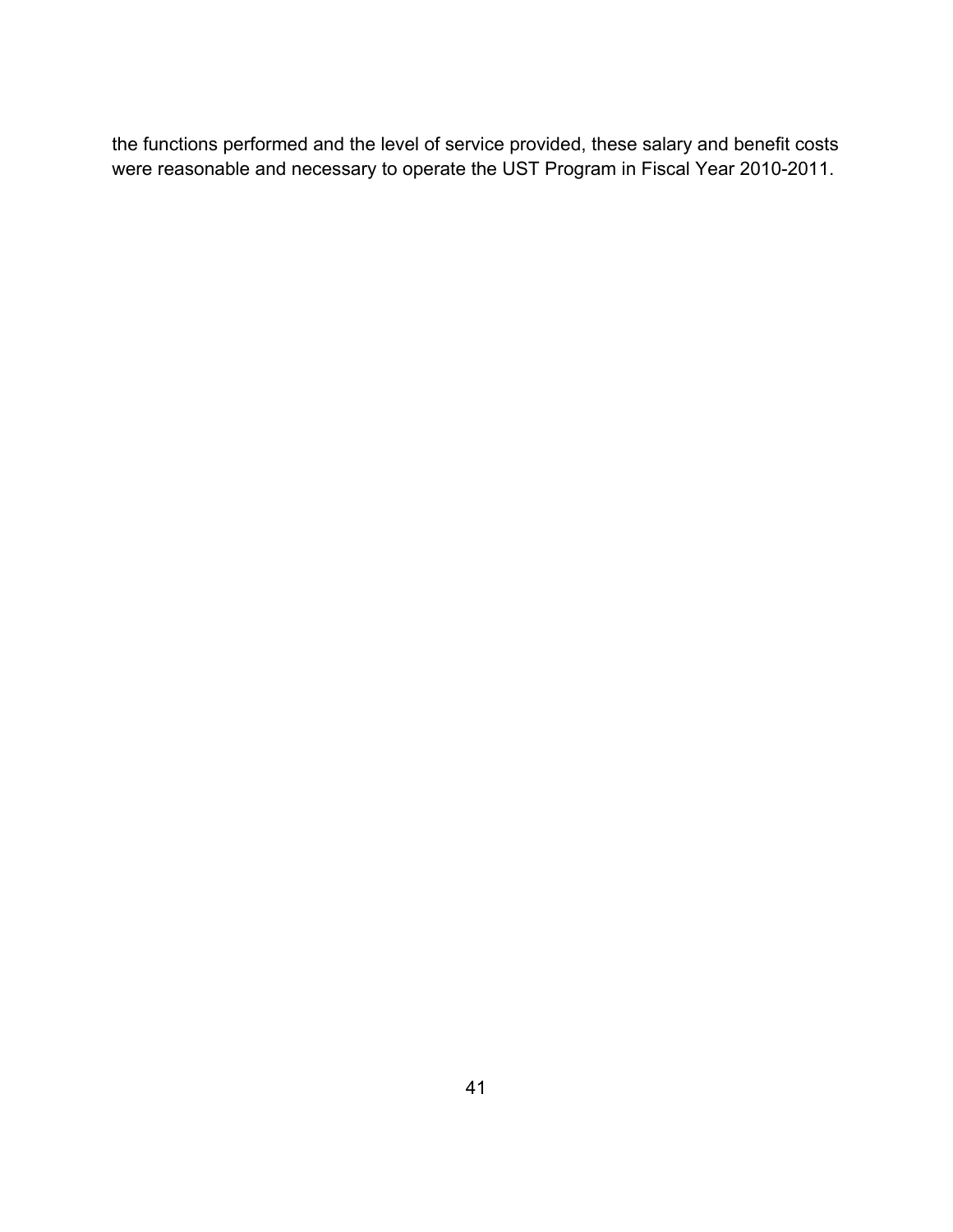## **Table 11**

## **UST Program Salary and Benefit Summary Fiscal Year 2010-2011**

| Category                                  | Cost      |
|-------------------------------------------|-----------|
| <b>UST Inspections</b>                    | \$527,188 |
| Other Time/UST                            | \$127,465 |
| Other Time/Multi-Program<br>(21,3% share) | \$ 67,379 |
| Administrative/Clerical<br>(14.9% share)  | \$93,103  |
| <b>Total UST Program</b>                  | \$815,135 |

e. APSA Program

- (1) *Hazardous Materials Specialists* 
	- (a) Inspections

Facilities regulated under the Aboveground Petroleum Storage Act are inspected at different intervals based on the amount of petroleum storage capacity at the business site. Based on the inspection intervals and the estimated time to inspect tanks of different sizes in the CUPA's jurisdiction, set forth in Table 12 below (including the estimated time to complete associated preparation work), it takes an average of approximately 7.8<sup>86</sup> hours to perform an APSA inspection. In Fiscal Year 2010-2011, a total of 134 inspections were performed under this program. At the average of 7.8 hours per inspection, those inspections took about 1,039 hours, at a salary and benefit cost of \$120,022.

 $\overline{a}$ 

<sup>&</sup>lt;sup>86</sup> See footnote 64.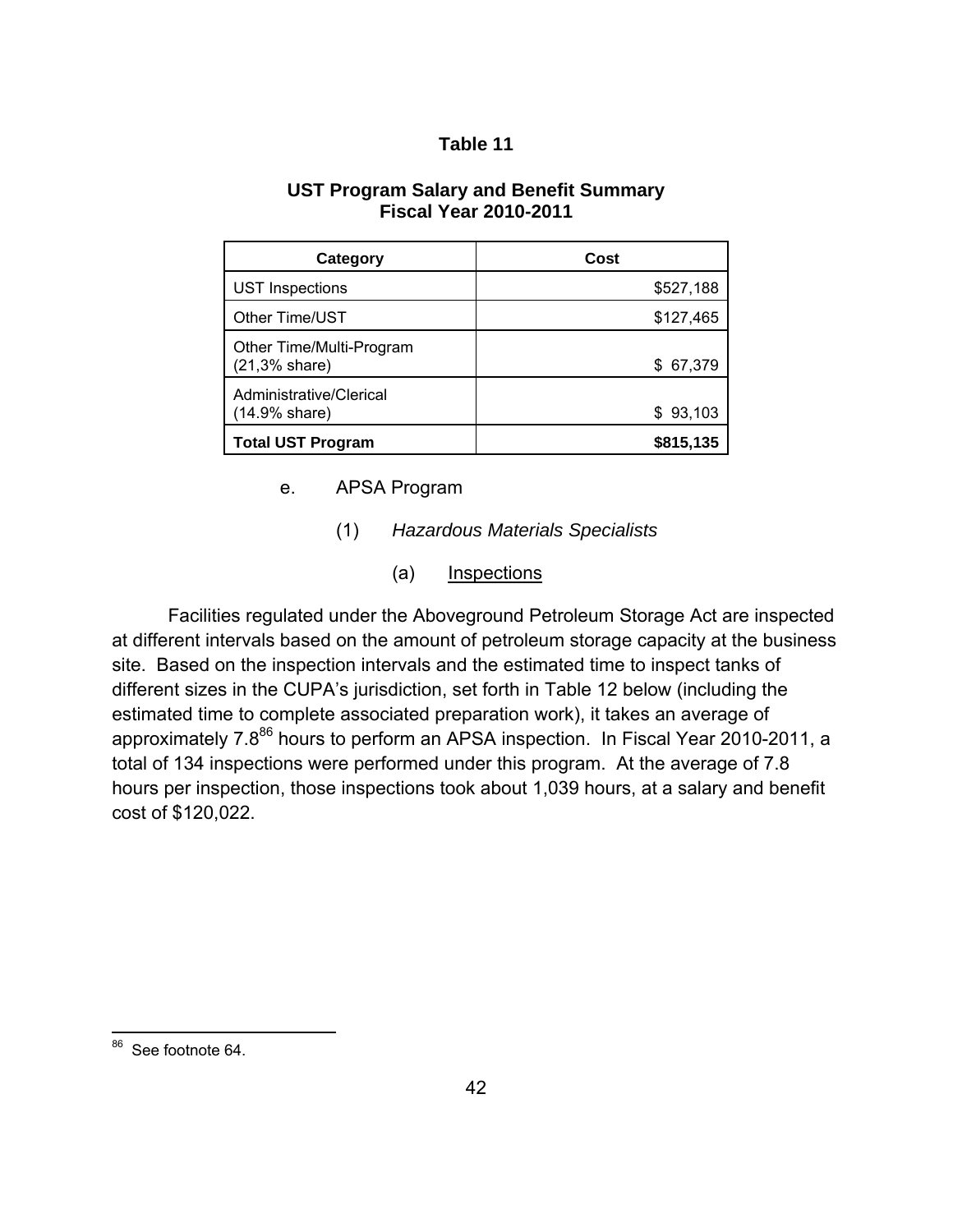## **Table 12**

## **Tank Facility Estimated Inspection Hours Fiscal Year 2010-2011**

| <b>Tank Facility Category</b>                                           | #<br><b>Facilities</b> | <b>Estimated</b><br><b>Inspection</b><br><b>Hours Per</b><br><b>Facility</b> | Average #<br><b>Inspections Per</b><br>Category (3<br>Years) | <b>Inspection Hours Per</b><br>Category (3 Years) |
|-------------------------------------------------------------------------|------------------------|------------------------------------------------------------------------------|--------------------------------------------------------------|---------------------------------------------------|
| Storage capacity $\geq 1,320$ and <10,000 gallons <sup>87</sup>         | 211                    | 4                                                                            | 211                                                          | 844                                               |
| Storage capacity $\geq 10,000$ and<br>$<$ 100,000 gallons <sup>88</sup> | 52                     | 6                                                                            | 78                                                           | 468                                               |
| Storage capacity $\geq 100,000$<br>and <1,000,000 gallons <sup>89</sup> | 8                      | 12                                                                           | 24                                                           | 288                                               |
| Storage capacity $\geq 1,000,000$<br>and <10,000,000 gallons            | 6                      | 16                                                                           | 18                                                           | 288                                               |
| Storage capacity $\geq 10,000,000$<br>and <100,000,000 gallons          | 4                      | 24                                                                           | 12                                                           | 288                                               |
| Storage capacity<br>≥100,000,000 gallons                                | 5                      | 40                                                                           | 15                                                           | 600                                               |
| Totals                                                                  | 286                    |                                                                              | 358                                                          | 2,776                                             |

## (b) Other Time

 The 18.75 Hazardous Materials Specialists underwent a collective 150 hours of annual APSA Program training in Fiscal Year 2010-2011. Additionally, the APSA Program Lead spent approximately half of his time (803.5 hours) developing training, training other specialists, reviewing inspection reports, participating in the CUPA Forum APSA Working Group meetings and keeping abreast of proposed and new regulations and legislation. In total, this work took about 953.5 hours, at a cost of \$110,139.

 $\overline{a}$ 

 $87$  Facilities with a storage capacity of ≥1,320 and <10,000 gallons are inspected approximately once every three years.

<sup>&</sup>lt;sup>88</sup> Facilities with a storage capacity of ≥10,000 and <100,000 gallons are inspected approximately once every two years.

<sup>89</sup> Facilities with a storage capacity of ≥100,001 gallons are inspected approximately once every year.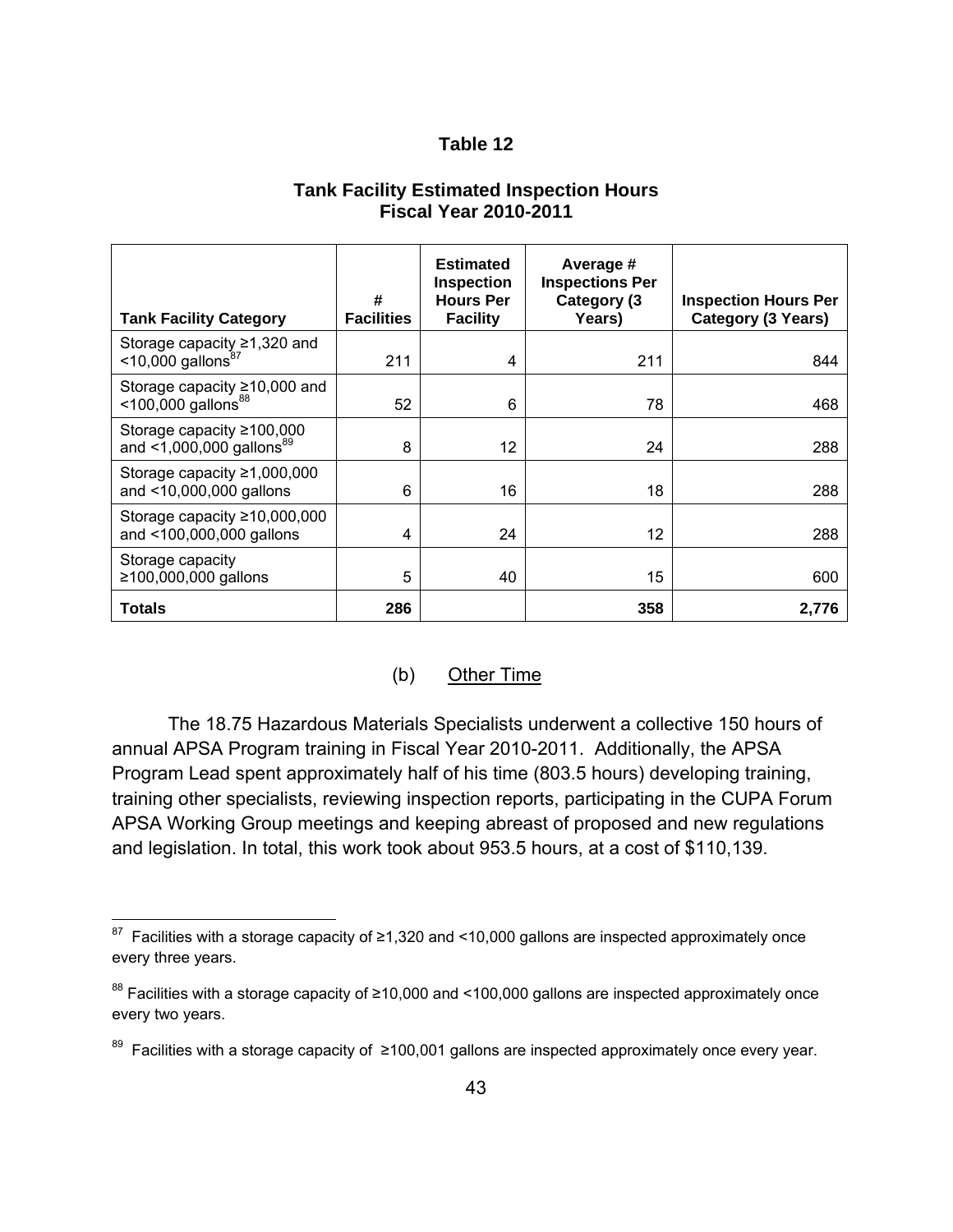To this amount are added 7.5 percent of the CUPA-wide activities performed by the Hazardous Materials Specialists, which amounts to \$23,689. The total other time attributed to the APSA Program thus adds up to approximately \$133,828 in salaries and benefits. Added to the \$120,022 amount for inspections, the total salaries and benefits for Hazardous Materials Specialists working in the APSA Program comes to \$253,850.

#### (2) *Administrative/Clerical*

 Of the \$559,482 in administrative and clerical salaries and benefits attributed to the CUPA for Fiscal Year 2010-2011, \$32,733 was allocated to the APSA Program. This amount is added to the \$253,850 in estimated salaries and benefits for hazardous materials specialists to yield a total of \$286,583 as shown in Table 13 below. Based on the functions performed and the level of service provided, these salary and benefit costs were reasonable and necessary to operate the APSA Program in Fiscal Year 2010- 2011.

#### **Table 13**

| Category                                  | Cost      |
|-------------------------------------------|-----------|
| <b>APSA</b> Inspections                   | \$120,022 |
| Other Time APSA                           | \$110,139 |
| Other Time/All Programs<br>$(7.5%$ share) | \$23,689  |
| Administrative/Clerical<br>(5.2% share)   | \$32,733  |
| <b>Total APSA Program</b>                 | \$286,583 |

#### **APSA Program Salary and Benefit Summary Fiscal Year 2010-2011**

## **2. Services and Supplies**

 Services and supplies required to operate the CUPA are tracked in several categories. A full breakdown of the projected services and supplies needed to operate the CUPA in Fiscal Year 2010-2011 is contained in **Exhibit F**, which indicates a total of \$1,990,529 for the CUPA. These costs were necessary to operate the CUPA and therefore reasonable expenses to be funded by the CUPA Fees.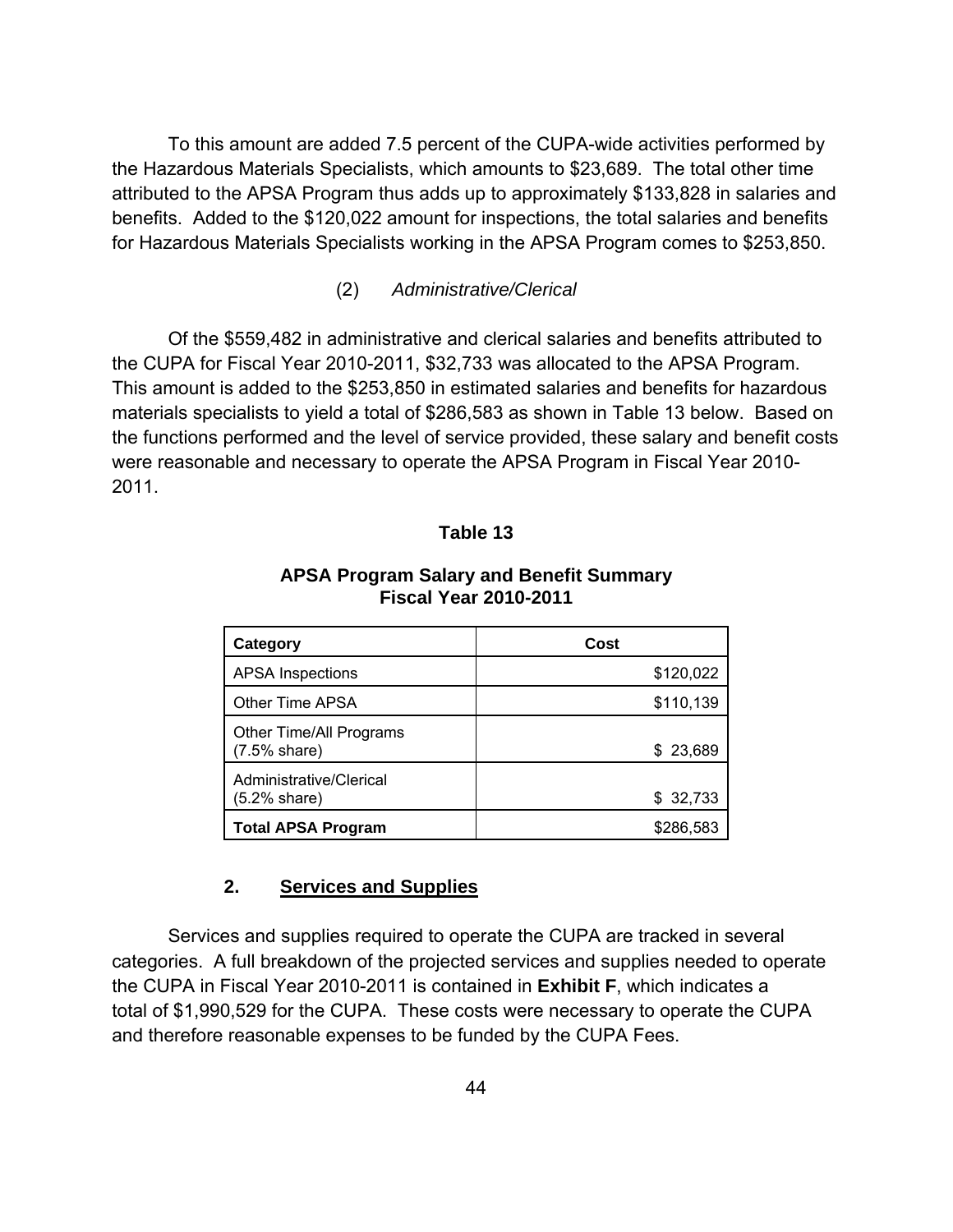## a. IR Team

 Some services and supplies can be and are tracked to specific programs. Supplies and equipment used by the IR Team, for example, are assigned to the IR Team account and apportioned 100 percent to the IR Team component of the HMBP Program. In Fiscal Year 2010-2011, these included the \$32,909 cost of vehicles used by the IR Team. Additionally, costs incurred under the County's contracts with the City of Richmond to provide hazardous materials response services in the City of Richmond, (\$159,662 in Fiscal Year 2010-2011), were allocated 100 percent to the IR Team. These expenses of the IR Team totaled \$192,571.

## b. Community Warning System

 The CUPA also incurs costs for a variety of expenses arising from the Community Warning System, or CWS. The CWS was designed and built by CAER and paid for by industry, the largest contributors including the oil refineries in the County and Dow Chemical. The CWS was donated to the County in June 2001, and at that time the County took over operations of the system. It was understood at that time by representatives of the County, the refineries, Dow Chemical, Rhodia and others that, because the CWS is a response tool used by the CUPA to assist in the mitigation of hazardous materials incidents, businesses handling hazardous materials would pay to support the CWS, including the operations, maintenance and upgrades of the system, through HMBP Program Fees ("HMBP Fees"). Documents evidencing this agreement are attached as **Exhibit G**.

 The CWS is used to alert and notify the public on the appropriate actions necessary to protect people from exposure to chemical releases. The CWS also alerts and notifies the emergency response agencies so that they are able to respond quickly and effectively. The system was developed in response to a series of releases in Contra Costa County, some of them with deadly consequences. Just a few of the incidents that led up to the CWS or occurred while the CWS was being developed are shown below:

**Chevron Richmond Refinery Reactor fire, 1989: Reactor fell over and smoke** from the fire impacted the neighboring community.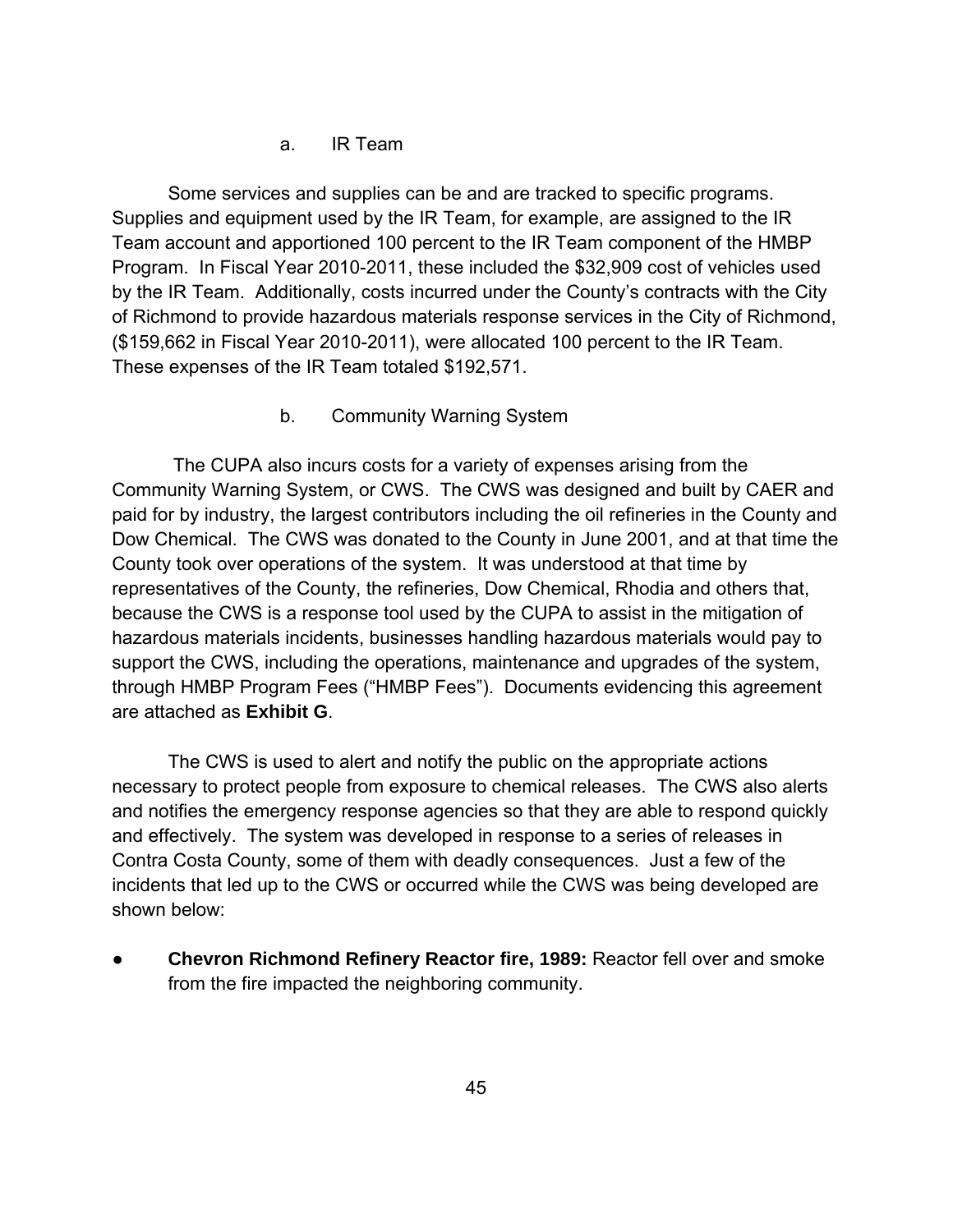- **Rhone Poulenc, Martinez, sulfuric acid spill and fire, May 1992:** One employee died, a second was injured, and the smoke from the fire and the decomposition products from the acid impacted the community.
- **General Chemical Richmond oleum release, July 1993:** A cloud of sulfuric acid enveloped a wide swath of the East Bay and caused more than 20,000 people to seek medical attention.
- **Unocal Rodeo Refinery Catacarb® release, August- September 1994:** More than 1,000 people sought medical treatment at a clinic set up by Unocal.
- **Unocal Rodeo Refinery tank fire, June 1995:** Smoke permeated the community and odors lasted for a week; more than 100 people moved to hotels to escape the smoke, with the costs paid by Unocal.
- **Shell Martinez Refinery fire, April 1996:** A major fire erupted in the catalytic gas unit, creating smoke that required people in parts of the city to shelter in place to avoid adverse health effects.
- **Unocal Rodeo Refinery Coker unit fire, May 1996**: Smoke from the fire required people in the community to shelter in place to avoid adverse health effects.
- **Tosco Avon Refinery, January 1997:** A hydrocracker run away reaction caused the failure of an outlet pipe from a reactor and an explosion and fire; one refinery employee was killed and 46 contractor workers were injured.
- **Tosco Avon Refinery, February 1999:** A flash fire broke out in a crude unit during equipment maintenance, killing four and seriously injury one person.
- **Chevron Richmond Refinery, March 1999:** After a 6-inch valve failed, a hydrocarbon release occurred, which ignited and caused severe onsite damage and smoke impact to the surrounding community, requiring people to shelter in place to avoid adverse health effects.

 The CWS is a service provided by the Office of the Sheriff to the CUPA. The service expenses include salaries and benefits paid to a full-time manager and two full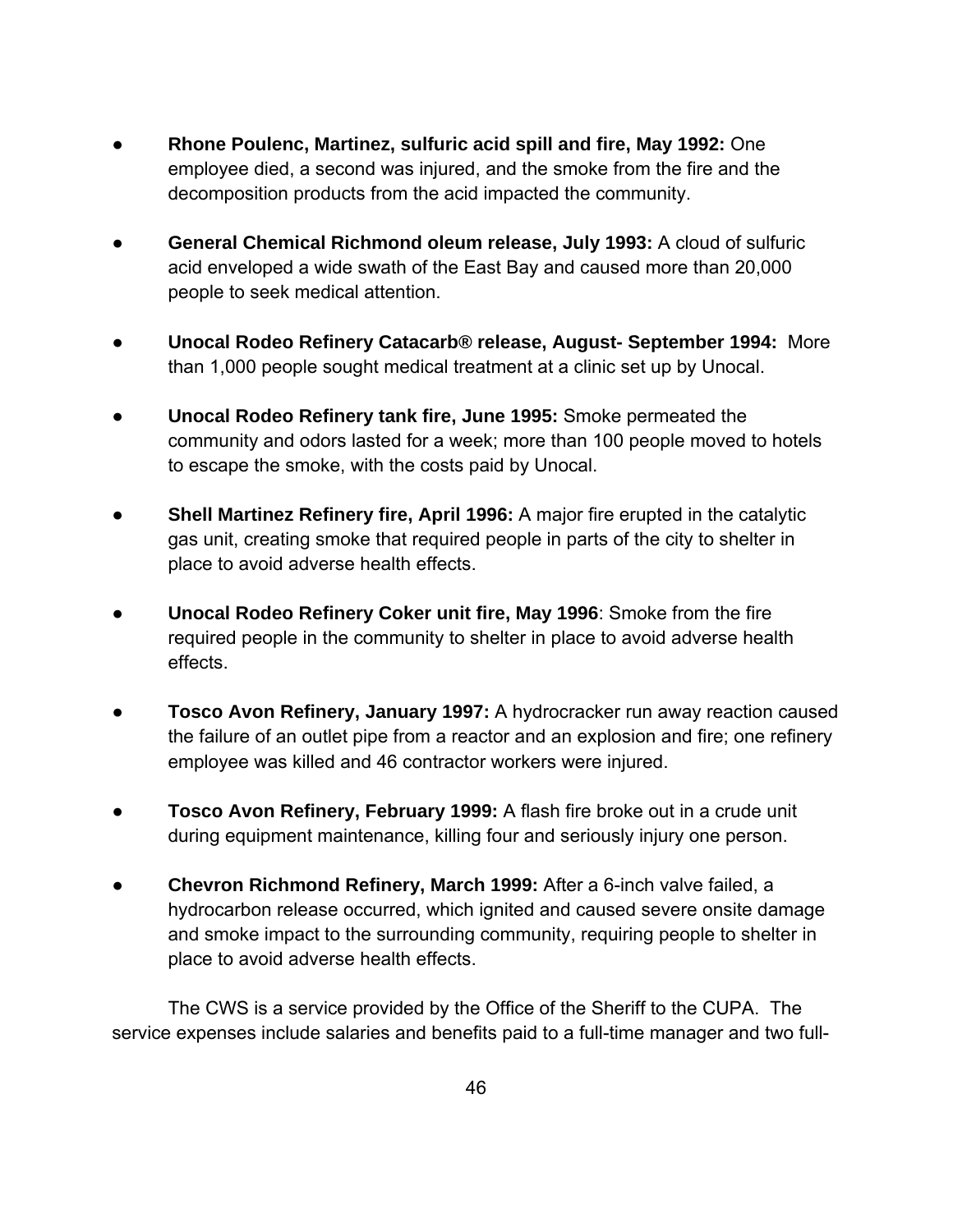time staff $90$ . At least one of these employees is available 24 hours a day, seven days a week, to activate the system in the case of hazardous material releases at facilities that cannot activate the system directly. These employees also develop and keep current community alert protocols; oversee and verify the work of a contractor who maintains the system and trains system users, keeps the users of the system – including industry and response agencies – informed regarding changes in operation of the system, including upgrades; and evaluates new equipment for possible purchase and addition to the system. Additionally, these workers perform public outreach activities to educate the community on what to do in the event of an activation, and participate in discussions and meetings with the Federal Emergency Management Agency and California Emergency Management Agency regarding the manner in which public warnings should be given.

 The CWS employees also oversee the Telephone Emergency Notification System contract. The Telephone Emergency Notification system, a component of the CWS, is used to make automated telephone calls to people in potentially impacted areas and provide them direction on keeping safe. The Hazardous Materials Specialists determine areas of the community to be notified in the event of an incident and gives this information to the CWS staff. The CWS staff also maintain a database of people who have signed up for warnings via cellular telephone calls and activates the system to make calls that are in that database when an incident occurs. The staff also keeps abreast of innovations in warning systems in order to improve the CWS' alert and notification capabilities, and meets with stakeholders of the system to determine their needs with respect to training personnel on the use of the CWS and modifications to the system.

 Other CWS expenses include maintenance of the equipment, which includes 42 sirens, computers and radio equipment located at four refineries, Dow Chemical, Rhodia, the CUPA headquarters and in IR response vehicles, the Sheriff's Department dispatch center, CWS office, Bay Area Quality Management District, Contra Costa County Fire Protection District dispatch center, San Ramon Valley Fire Protection District dispatch center, California Highway Patrol dispatch center, television cable head ends, the nodes of five mountain tops and the Richmond, Pinole, Martinez, and Antioch police dispatch centers. Expenses also include the cost of training personnel at all of these locations in the proper use of the CWS. Other expenses of the CWS include software and hardware costs.

 $\overline{a}$ 

 $90$  In Fiscal Year 2010-2011, one of the staff positions was vacant.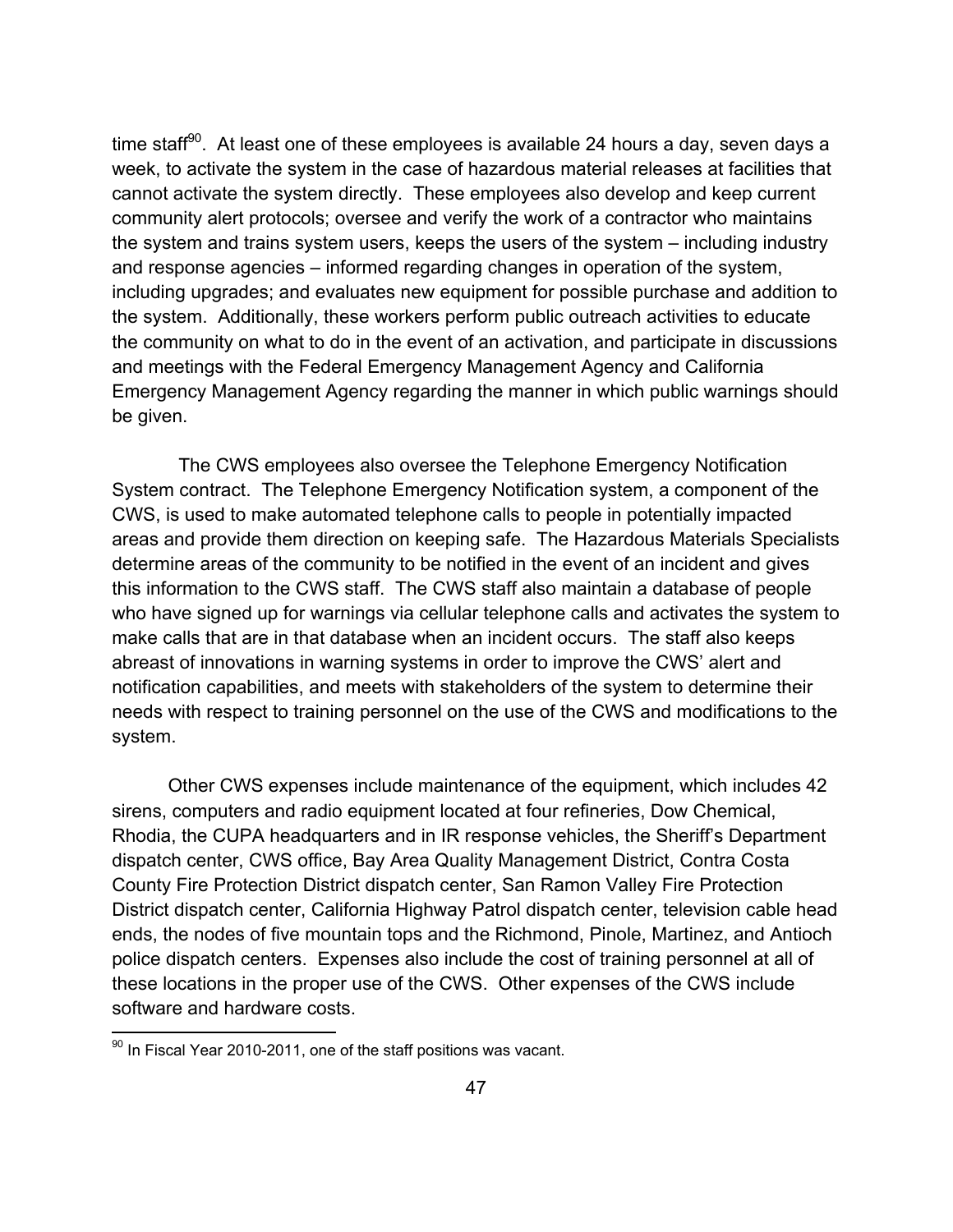In Fiscal Year 2010-2011, the total CWS service and supply costs were \$862,742. This amount was significantly less than projected, because the CWS Offices were short one personnel than projected and a major project to upgrade the CWS by replacing existing computer equipment with a web-based system was delayed. The CWS costs are shown in a separate column on Exhibit F. These expenses were reasonable and necessary to compensate and train personnel, maintain all of the equipment and keep the CWS functional so that it is available when needed to warn and notify the community when a hazardous material incident occurs. As the CWS is a key component of the HMBP Program, these costs are reasonable and necessary costs of the HMBP Program.

c. HMBP

 The County contracts with the City of Richmond to have its firefighters perform HMBP inspections in the City of Richmond, where there are approximately 266 businesses regulated under the CUPA's HMBP Program. The sum of \$107,481 was paid to the City of Richmond for these services in Fiscal Year 2010-2011. This amount is allocated 100 percent to the HMBP Program and included as a professional/special service cost on Exhibit F.

d. Other Services and Supplies

 Most of the supplies and services required to operate the HMP Division apply to all of the CUPA programs as well as the non-CUPA programs. Such costs include office supplies, rent, utilities, janitorial services, building maintenance and computer hardware and software. These costs are essential to the operation of the HMP Division office. Auto mileage reimbursements are a necessary travel cost associated with inspections and training. Communication equipment is needed so that staff can communicate with each other during emergencies and with staff in the field. Data imaging equipment is also necessary to make files available to emergency responders in the field and easier to retrieve. The total of these service and supply costs for the entire HMP Division was \$923,909 in Fiscal Year 2010-2011.

 The existing accounting system is not configured to track the portion of the Division-wide expenses that are used by individual programs. Those service and supply expenses are instead allocated based on the same percentages used to allocate administrative and clerical costs (see Table 4 above). The amount allocated to the IR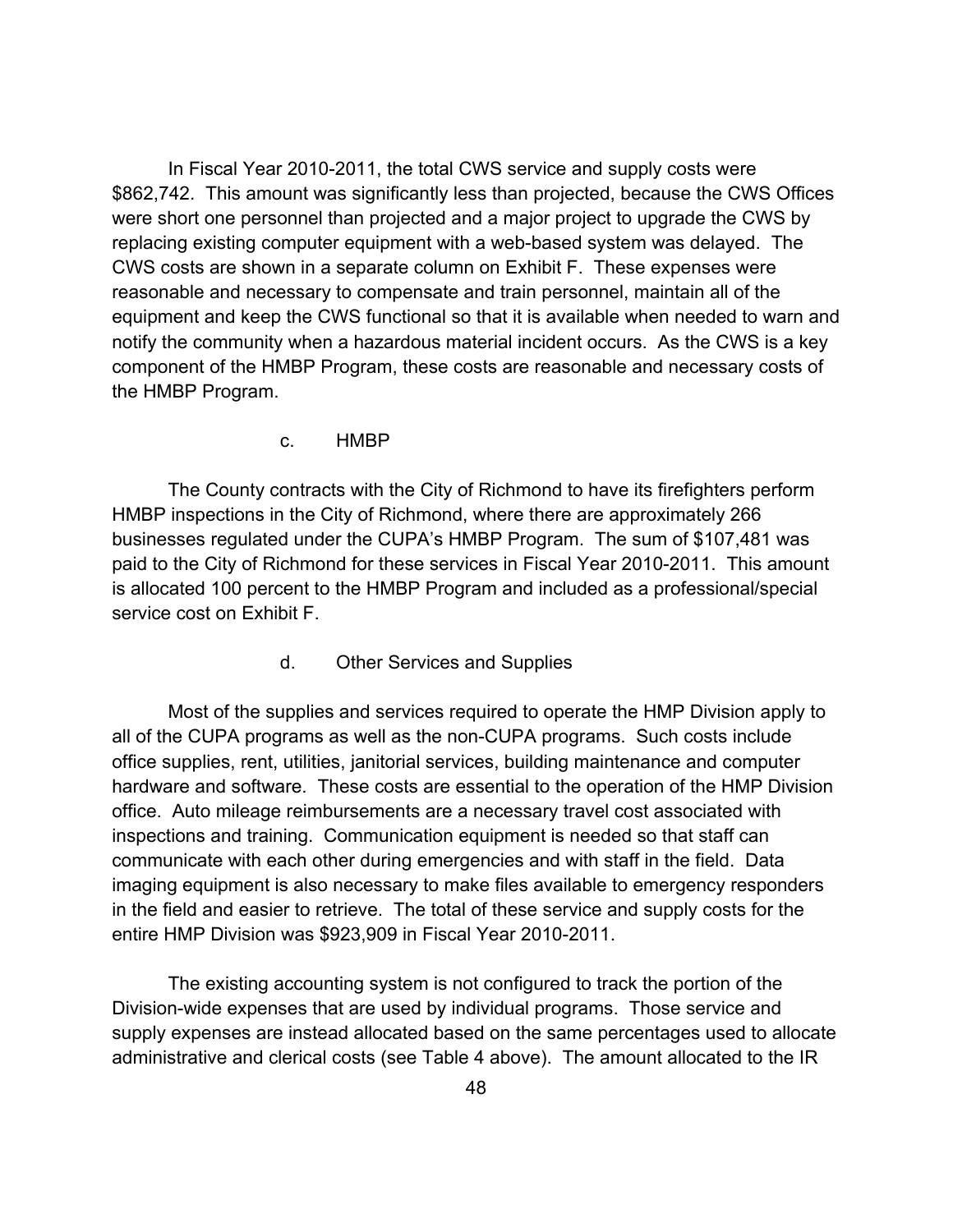Team for Fiscal Year 2010-2011 was \$145,739 and the amount allocated to the rest of the HMBP Program is \$149,249. Table 1 shows the total service and supply costs for each CUPA program. The CUPA's total share of these service and supply costs was \$827,735. These costs, as well as the program-specific service and supply costs detailed above, were a reasonable and necessary expense of the CUPA in Fiscal Year 2010-2011.

## **3. Indirect Administration**

 Indirect Administration expenses are Health Services Department overhead costs. They include the costs of the Office of the Director to oversee the various divisions within the department, costs of the Contracts and Grants Division to assist in preparing contracts and grants, costs of the Information Systems Division, which assists with computer equipment and software, costs of the Payroll and Personnel Division and costs of the Finance Division. Each division within the Health Services Department is allocated a portion of these projected costs, based on the percentage derived by dividing the total division budgeted expenses by the department expense budget. These services are essential parts of the day to day operations of the department and its various divisions.

 The amount allocated to the HMP Division for Fiscal Year 2010-2011 was \$523,703.This amount was allocated based on the ratio of the projected expenses of the HMP Division (excluding County overhead and indirect administration allocation amounts) to the projected expenses of the Health Services Department (also excluding County overhead and indirect administration amounts). Of the \$523,703, a total of \$469,188 was allocated to the CUPA programs based on the allocation percentages set forth in Table 4 of this Report. The breakdowns of these numbers, by program, are shown in Table 1. The allocated totals for the IR Team and BP component of the HMBP Program are shown in Tables 14 and 15 below.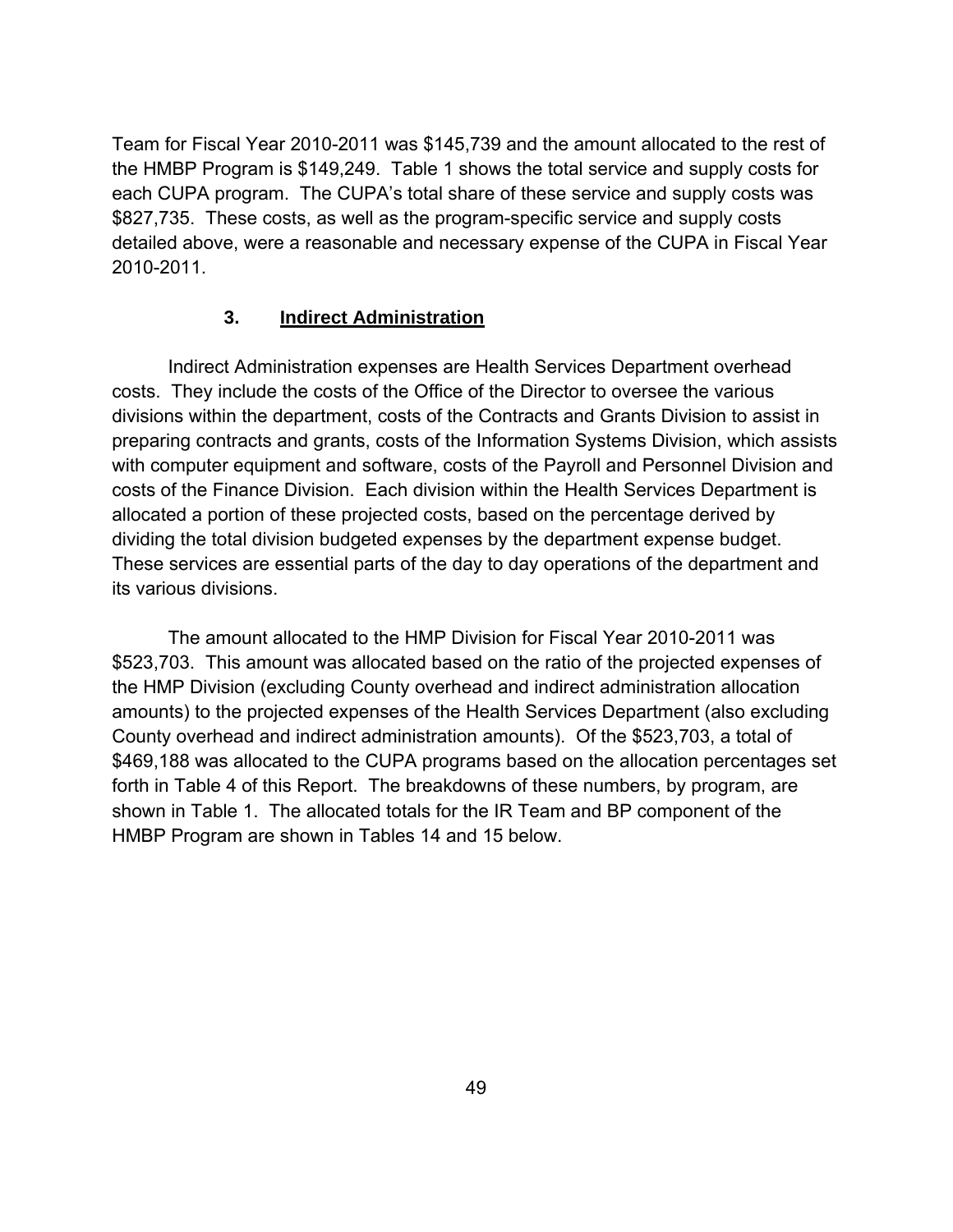#### **4. County Overhead**

 County overhead costs include those incurred by the County Administrator's Office in overseeing the Health Services Department. Included are costs incurred in the preparation of department or division agenda items for the Board of Supervisors, development of policies concerning the department or its divisions, labor negotiations, staffing Board committees to which the CUPA reports and assisting with the CUPA's reports to these committees. County overhead also includes costs incurred by other County departments that perform services for the Health Services Department or its divisions. They include Human Resources Department costs associated with contract negotiations with represented personnel, hiring personnel, developing policies, and handling grievances. Also included are the costs of services provided by the Auditor-Controller, Public Works Department, General Services, County Counsel and the Department of Information Technology. As with indirect administration costs, county overhead costs are essential to the day to day administration of the HMP Division, including the CUPA, and for that reason are reasonable and necessary.

 The allocations of these overhead costs are determined according to an accounting process approved by the federal Office of Management and Budget and guidelines on determining best estimates. Amounts are allocated to each division in proportion to the cost of services received by the department from other County departments. The manner in which these proportional amounts are tallied varies depending on the type of services provided. Services provided by the Auditor-Controller, for example, are allocated based on the number of checks issued to the receiving department and number of employees in the receiving department. Services by the General Services Department, on the other hand, are allocated based on the square footages of the buildings they maintain and number of employees in the receiving department. For Fiscal Year 2010-2011, a total of \$189,305 was allocated to the HMP Division. This total was then allocated to the CUPA programs by the allocation percentages set forth in Table 4. The total allocated to the CUPA was \$169,599. Table 1 shows the specific amounts allocated to each CUPA program. Tables 14 and 15 show the totals allocated to the IR Team and BP component of the HMBP Program.

#### **5. Uncollected Fees; Revenue Shortfalls**

 The final expense item includes uncollected fees and shortfall amounts. In Fiscal Year 2010-2011, the uncollected fee expense consists of revenues that should have been collected to cover costs in the HMBP Program and HWG Program in Fiscal Year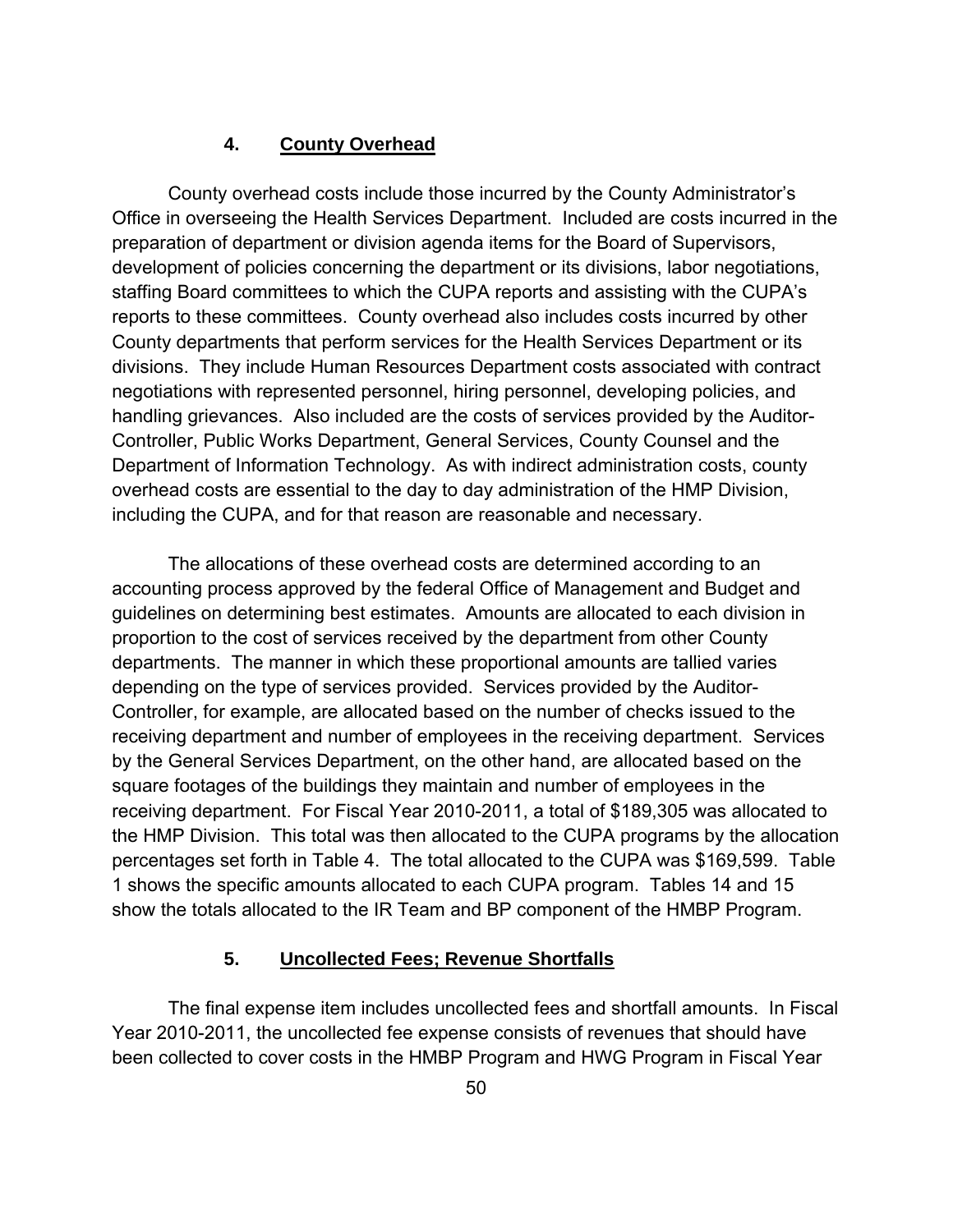2009-2010 but were not be collected for various reasons. The actual amounts that were not collected from annual fees in these programs to cover costs in Fiscal Year 2009- 2010 are shown in Table 1. But the expense amount for Fiscal Year 2011-2012 must be projected, and cannot be the actual amount, because the annual fees to cover costs of those two programs in Fiscal Year 2010-2011 have not yet been billed. As Table 1 indicates, the expense amounts in Fiscal Year 2010-2011 \$286,809, for the HMBP Program and \$139,586 for the HWG Program. The HMBP Program expense was allocated between the IR Team and BP components based on the percentages derived by dividing the total expenses of each component (excluding the uncollected fees) by the total expenses of the two components as a whole (also excluding the uncollected fees). The allocation amounts are shown in Tables 14 and 15.

 Revenue shortfalls in the CalARP, APSA, and UST programs in Fiscal Year 2009-2010 also appear in Table 1, as they are an expense to be covered in Fiscal Year 2010-2011. These shortfalls resulted when the revenues received to cover costs in Fiscal Year 2009-2010 were insufficient to cover the expenses incurred. Some amount of these revenue shortfalls stemmed from fees that were not paid, but other amounts came about because fees were too low to cover the associated costs. The shortfall amounts were \$42,128 in the CalARP Program, \$18,640 in the APSA Program and \$491,645 in the UST Program, as shown in Table 1.

## **6. Expense Summary**

 Table 1 indicates the total expenses in all categories in each of the CUPA programs and the CUPA programs as a whole for Fiscal Year 2010-2011. As the HMBP Program expenses are broken down into separate components (the IR Team, the BP component and the CWS, which are funded differently, the expenses of those components must also be calculated. The expenses of the CWS are shown in Exhibit F. The expenses of the IR Team and BP components are summarized in Tables 14 and 15, respectively. As demonstrated above, the detailed expenses were reasonable and necessary to operate these programs in Fiscal Year 2010-2011.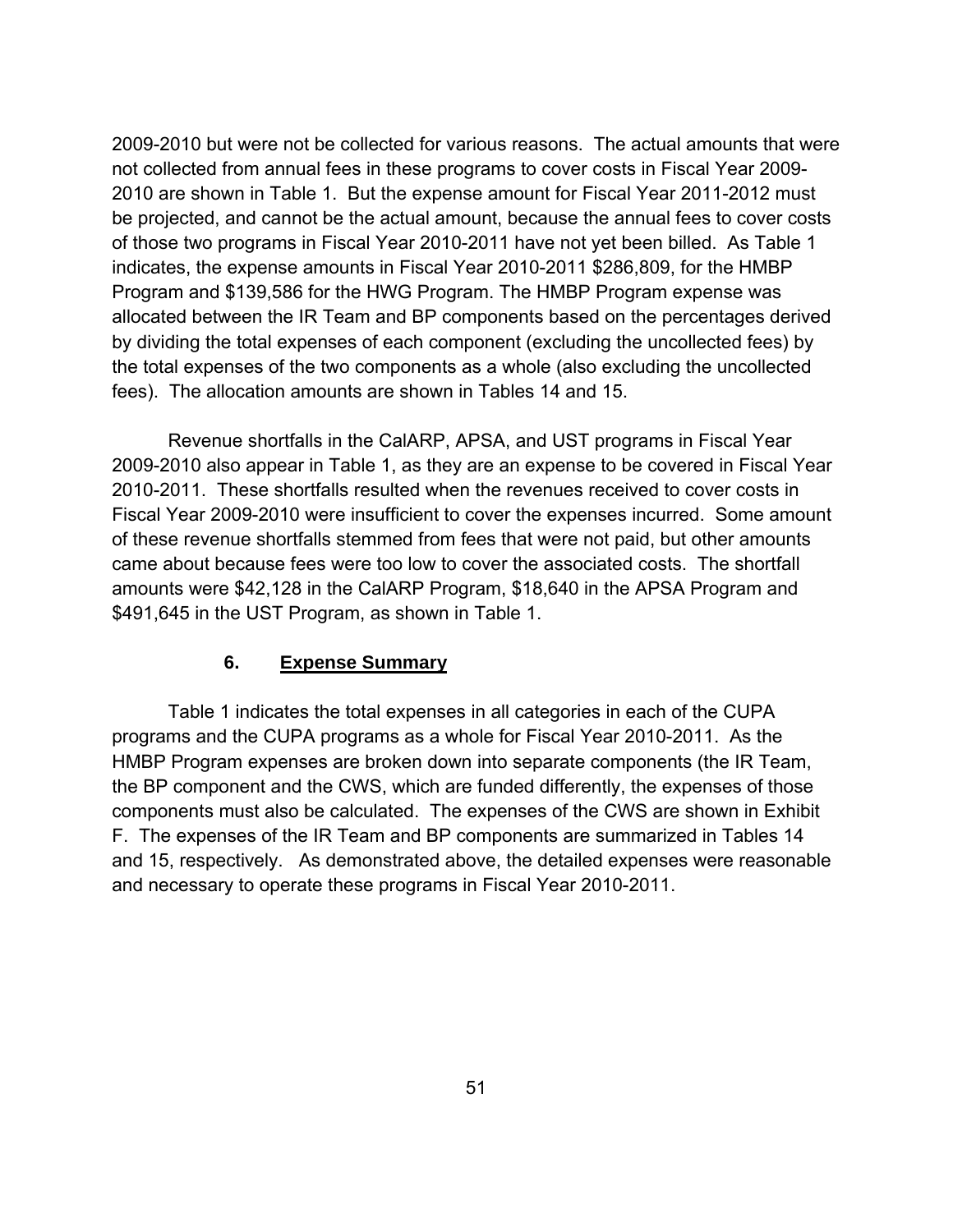# **Table 14**

# **IR Team Expenses Fiscal Year 2010-2011**

| Category                                  | Cost          |
|-------------------------------------------|---------------|
| <b>Salaries and Benefits</b>              | \$1,349,119   |
| Services and Supplies                     | 338,310<br>\$ |
| Indirect Administration<br>(15.8% share)  | \$<br>82,610  |
| <b>County Overhead</b><br>(15.8% share)   | \$<br>29,861  |
| Uncollected Fees<br>(58.9% of HMBP share) | 168,976       |
| <b>Total IR Team</b>                      | \$1,968,876   |

# **Table 15**

# **BP Component Expenses Fiscal Year 2010-2011**

| Category                                         | Cost          |
|--------------------------------------------------|---------------|
| <b>Salaries and Benefits</b>                     | 883,225<br>\$ |
| Services and Supplies                            | 256,730<br>S  |
| Indirect Administration<br>(16.2% share)         | \$<br>84,599  |
| <b>County Overhead</b><br>(16.2% share)          | \$<br>30,580  |
| <b>Uncollected Fees</b><br>(41.1% of HMBP share) | 117,833<br>\$ |
| <b>Total BP Component</b>                        | \$1,372,965   |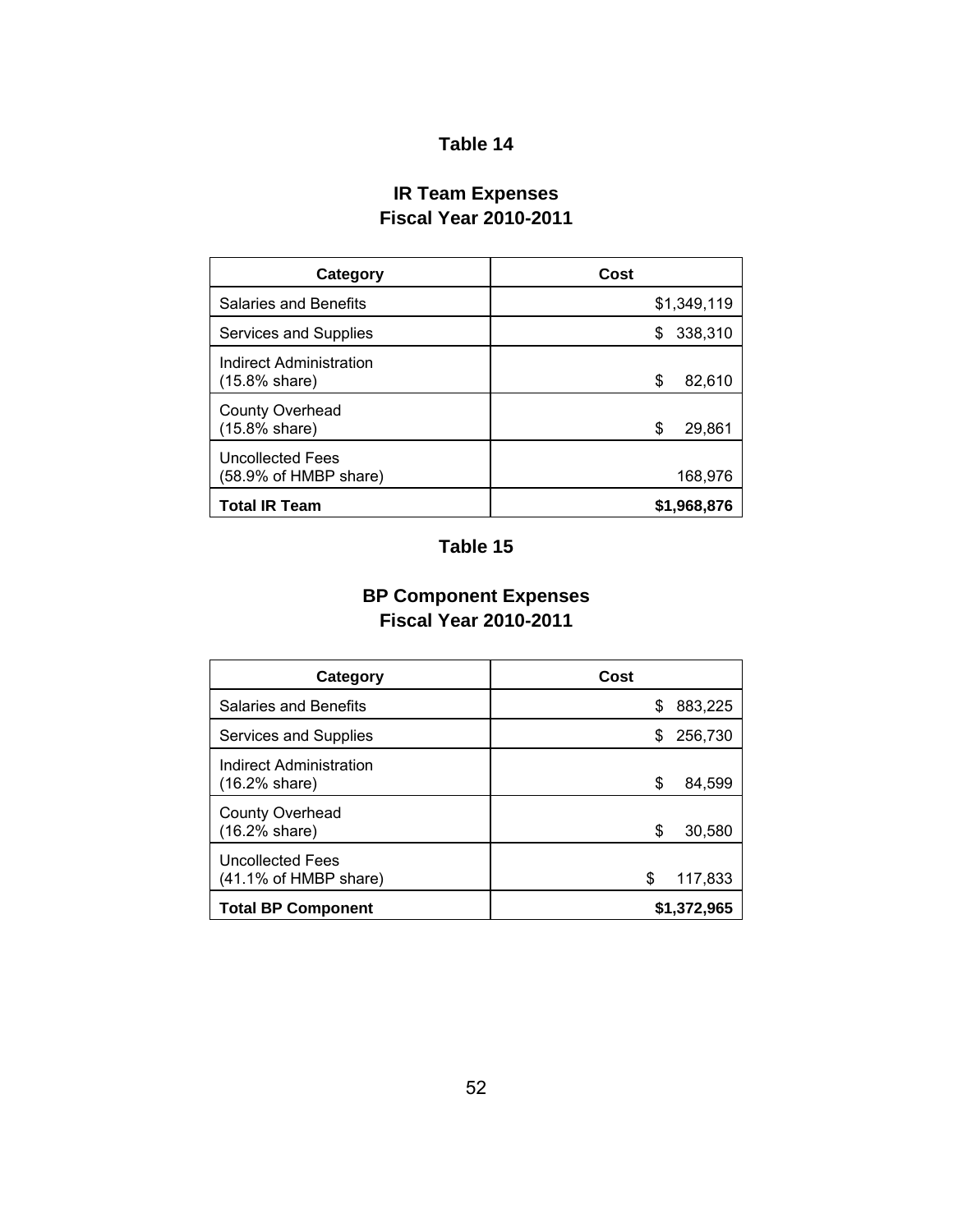#### **B. Fiscal Year 2011 - 2012**

 The expense projections for Fiscal Years 2011-2012 are shown in Table 16 below, for the CUPA as a whole and the individual CUPA programs:

#### **Table 16**

| <b>Description</b>                            | <b>HMBP</b><br>Program | <b>HWG</b><br>Program | Cal/ARP<br>Program | <b>UST</b><br>Program | <b>APSA</b><br>Program | <b>Total CUPA</b><br><b>Programs</b> |
|-----------------------------------------------|------------------------|-----------------------|--------------------|-----------------------|------------------------|--------------------------------------|
| <b>Salaries and Benefits</b>                  | \$2,135,122            | \$1,309,941           | \$714,977          | \$886,869             | \$327,430              | \$5,374,339                          |
| <b>Services and Supplies</b>                  | \$1,751,899            | 199,849<br>\$         | \$104,036          | \$135,304             | \$49,954               | \$2,241,042                          |
| <b>Indirect Administration</b>                | 155,901<br>\$          | 126,888<br>\$         | 66,055<br>\$       | \$85,907              | \$31,717               | \$<br>466,468                        |
| <b>County Overhead</b>                        | \$<br>36,465           | \$<br>29,680          | 15,451<br>\$       | 20,094<br>\$          | 7,419<br>\$            | \$<br>109,109                        |
| <b>Uncollected Fees/</b><br><b>Shortfalls</b> | 286,809<br>\$          | \$<br>139,588         | 0                  | \$185,907             | 0                      | \$<br>612,304                        |
| <b>Total</b>                                  | \$4,366,196            | \$1,805,946           | \$900,519          | \$1,314,081           | \$416,520              | \$8,803,262                          |

## **CUPA Expense Projections Fiscal Year 2011-2012**

## **1. Salaries and Benefits**

 $\overline{a}$ 

#### a. HMBP Program

(1) *Hazardous Materials Specialists and Technicians*

 With retirements at the end of November 2011 and February 2012, the CUPA staff anticipates that a total of 17.083 Hazardous Materials Specialists will work for the CUPA and non-CUPA programs in Fiscal Year 2011-2012.<sup>91</sup> This level of staffing represents the reduction of 1.67 of one Hazardous Materials Specialist from the previous fiscal year and a corresponding reduction in the collective number of hours

 $91$  Sixteen Hazardous Materials Specialists have been employed full-time in Fiscal Year 2011-2012 to date. A seventeenth retired at the end of November 2011 and another retired at the end of February 2012. This computes to an average of 17.083 specialists projected to work for the HMP Division in Fiscal Year 2011-2012.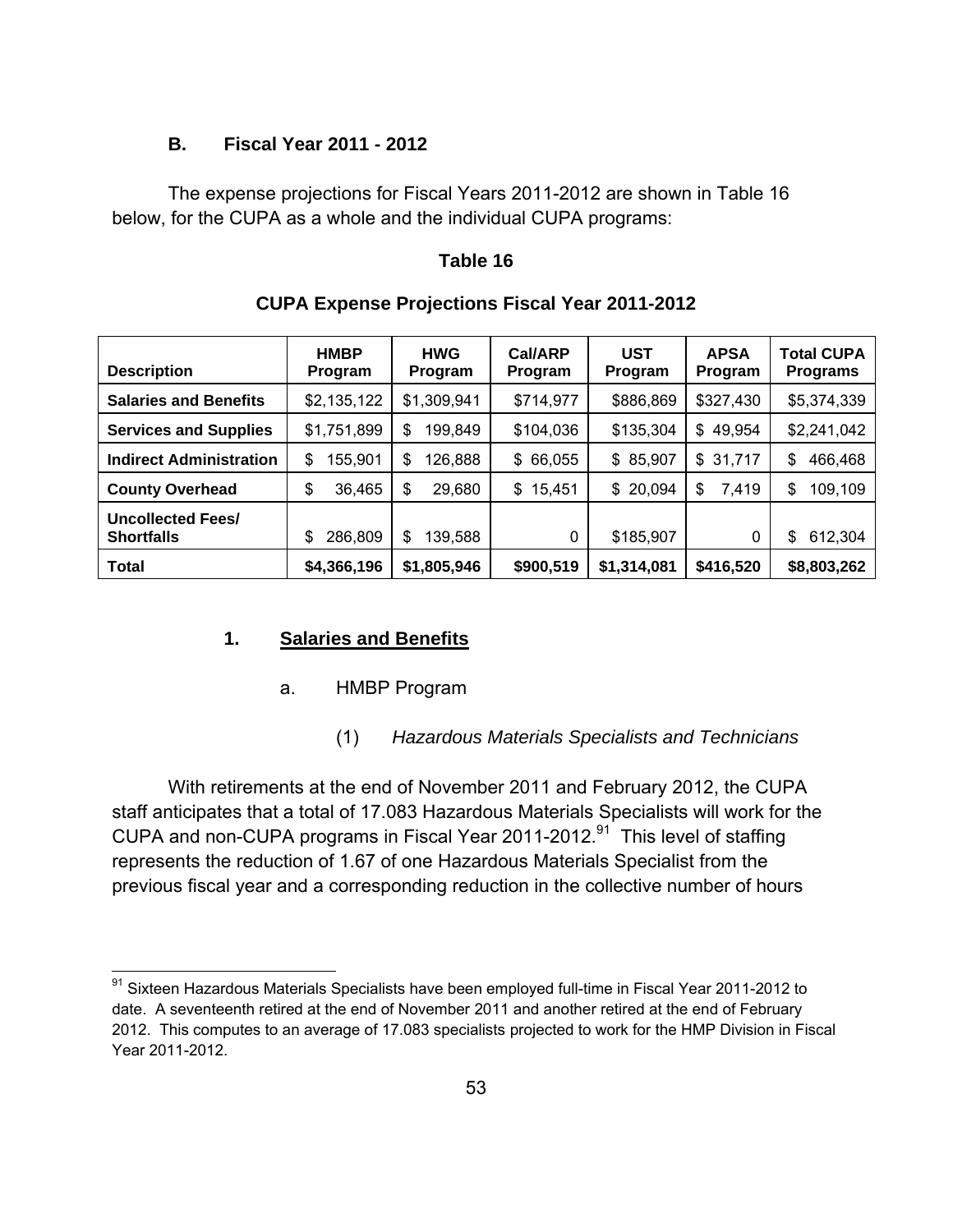worked by the specialists. <sup>92</sup> This change, along with other program changes, will result in revised salary and benefit numbers for Fiscal Year 2011-2012.<sup>93</sup>

#### (a) Inspections

 CUPA staff estimates that a total of 1,009 facilities will undergo HMBP inspections by Hazardous Materials Specialists in Fiscal Year 2011-2012.<sup>94</sup> Based on the average inspection time of approximately 4.1 hours,  $95$  calculated based on the numbers shown in Table 17, this represents approximately 4,151 hours. The inspection hours, multiplied by the a projected salary and benefit rate of \$122.51, will cost an estimated \$508,522.

<sup>95</sup> See footnote 64.

 $\overline{a}$ 

 $92$  A Hazardous Materials Specialist is projected to work an average of 1,664 hours in Fiscal Year 2011-2012. This was determined by starting with the total number of working hours in a year (2,080 hours, based on 52 weeks per year and 40 hours per week) and then subtracting the projected average vacation hours taken (134 hours), 10 paid holidays (80 hours), average personal holiday time taken (18 hours), average overtime comp hours taken (19 hours), average sick leave taken (47 hours) and average flex time taken (7 hours) to yield 1,775 hours. These projected averages were based on actual time off taken by all of the specialists from July 1, 2011, to January 31, 2012. The 1,775 annual hours equates to 222 eight-hour days. Specialists are allowed two 15-minute breaks per day. Multiplying 30 minutes per day by 222 working days yields a total of 111 in annual break time hours per specialist. This amount is then subtracted from 1,775 to yield the total of 1,664 working hours per year. The 17.083 specialists collectively will work approximately 28,427 regular hours in Fiscal Year 2011-2012.

<sup>93</sup> A salary and benefit rate of \$122.51 per hour applies to the Hazardous Materials Specialists in Fiscal Year 2011-2012. This figure is calculated by adding the base pay and benefits for all specialists, dividing the total by the number of specialists, and dividing again by the number of working hours per year (1,664). This rate does not include overtime. Benefits are projected to be 78.8 percent of salaries.

<sup>&</sup>lt;sup>94</sup> Based on the current number of regulated facilities and the inspection schedule, the average number of inspections in the HMBP Program is 1,002.5 per year. The projected number of inspections for Fiscal Year 2011-2012 is higher than the average because of an unanticipated delay in a project to transition to a new data management system; i.e., time that staff had intended to devote to that project was instead spent on inspections. Staff plans to reduce the number of inspections in Fiscal Year 2012-2013 in order to rebalance the routine inspection schedule.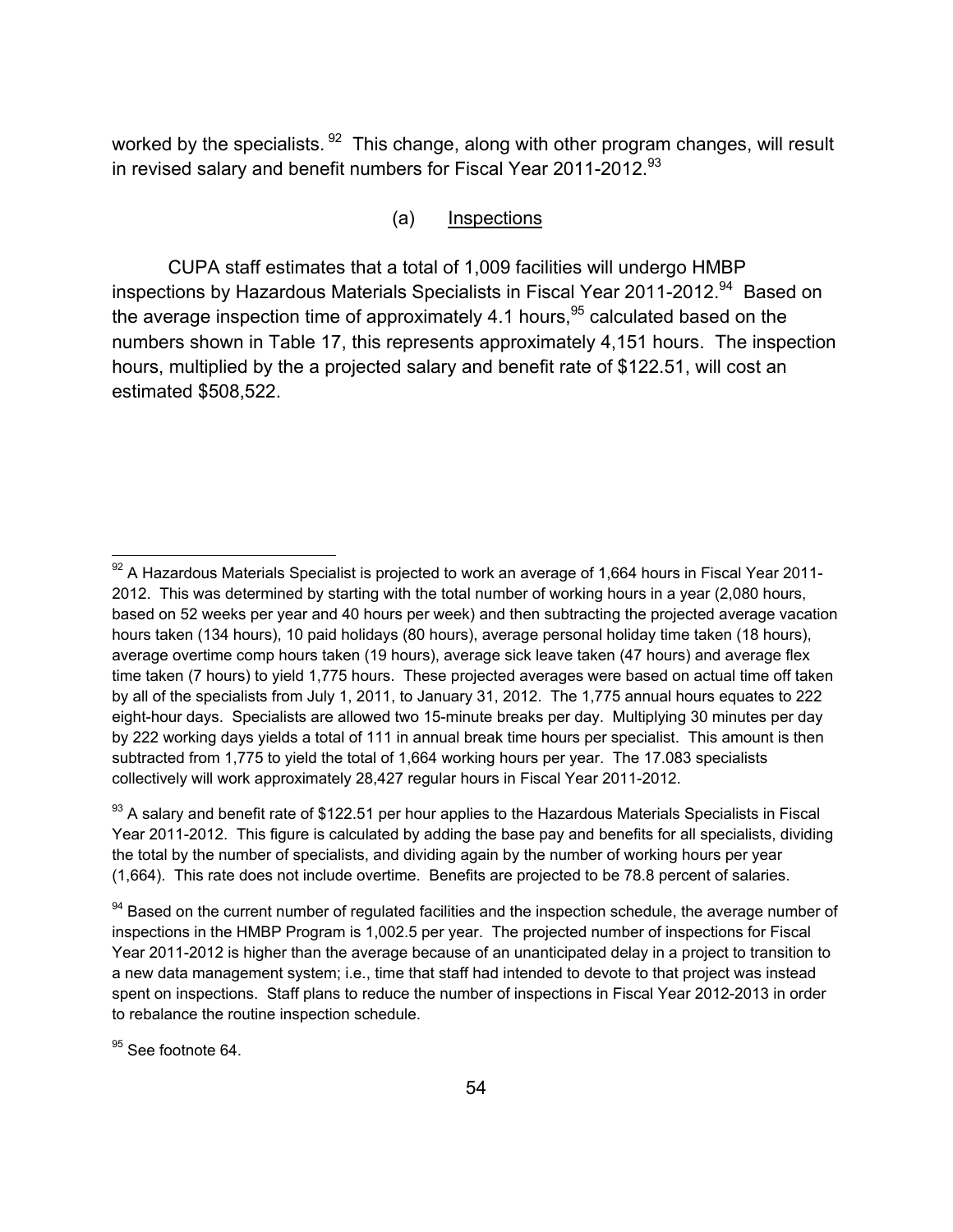## **Table 17**

| <b>Estimated HMBP Program Inspection Hours</b> |  |
|------------------------------------------------|--|
| <b>Fiscal Year 2011-2012</b>                   |  |

| #<br><b>Employees</b> | <b>Pounds of Material</b> | #<br>Facilities $^{96}$ | <b>Estimated</b><br>Inspection<br><b>Hours Per</b><br><b>Facility</b> | Average #<br><b>Inspections</b><br><b>Per Category</b><br>(2 Years) | <b>Inspection Hours</b><br><b>Per Category</b><br>(2 Years) |
|-----------------------|---------------------------|-------------------------|-----------------------------------------------------------------------|---------------------------------------------------------------------|-------------------------------------------------------------|
| N/A                   | $<$ 1 $K$                 | 222                     | 1.50                                                                  | 222                                                                 | 333                                                         |
| $0 - 19$              | $1K \leq x \leq 10K$      | 726                     | 2.00                                                                  | 726                                                                 | 1,452                                                       |
| $0 - 19$              | 10K≤ x <100K              | 235                     | 3.00                                                                  | 235                                                                 | 705                                                         |
| $0 - 19$              | 100K≤ x <250K             | 218                     | 4.00                                                                  | 218                                                                 | 872                                                         |
| $0 - 19$              | 250K≤ x <500K             | 85                      | 5.00                                                                  | 85                                                                  | 425                                                         |
| $\geq 20$             | $1K \leq x \leq 10K$      | 167                     | 5.75                                                                  | 167                                                                 | 960.25                                                      |
| $\geq 20$             | 10K≤ x <100K              | 164                     | 6.75                                                                  | 164                                                                 | 1,107                                                       |
| $\geq 20$             | 100K≤ x <250K             | 35                      | 7.75                                                                  | 35                                                                  | 271.25                                                      |
| $\geq 20$             | 250K≤ x <500K             | 13                      | 8.75                                                                  | 13                                                                  | 113.75                                                      |
| N/A                   | 500K≤ x <2.5M             | 46                      | 11.25                                                                 | 92                                                                  | 1,035                                                       |
| N/A                   | 2.5M≤ x < 10M             | 8                       | 19.00                                                                 | 16                                                                  | 232                                                         |
| N/A                   | 10M≤ x < 100M             | 9                       | 24.00                                                                 | 18                                                                  | 342                                                         |
| N/A                   | 100M≤ x <1B               | $\overline{2}$          | 28.00                                                                 | 4                                                                   | 96                                                          |
| N/A                   | 1B≤ x < 5B                | $\overline{2}$          | N/A                                                                   | 4                                                                   | 112                                                         |
| N/A                   | $\geq$ <sub>5</sub> B     | 0                       | 32.00                                                                 | N/A                                                                 | N/A                                                         |
| Refineries            |                           | 3                       |                                                                       | 6                                                                   | 192                                                         |
| <b>Totals</b>         |                           | 1,935                   |                                                                       | 2,005                                                               | 8,248.25                                                    |

(b) IR Team

 IR Team costs will change in Fiscal Year 2011-2012 due to the change in personnel discussed above and other changes that are discussed below. With a projected 17.083 members on the IR Team, a decrease in the time needed to satisfy certain medical requirements is projected (from 150 hours to approximately 137 hours).

 $\overline{a}$ 

 $96$  The facility numbers shown in Table 17 exclude facilities inspected by the Richmond Fire Department.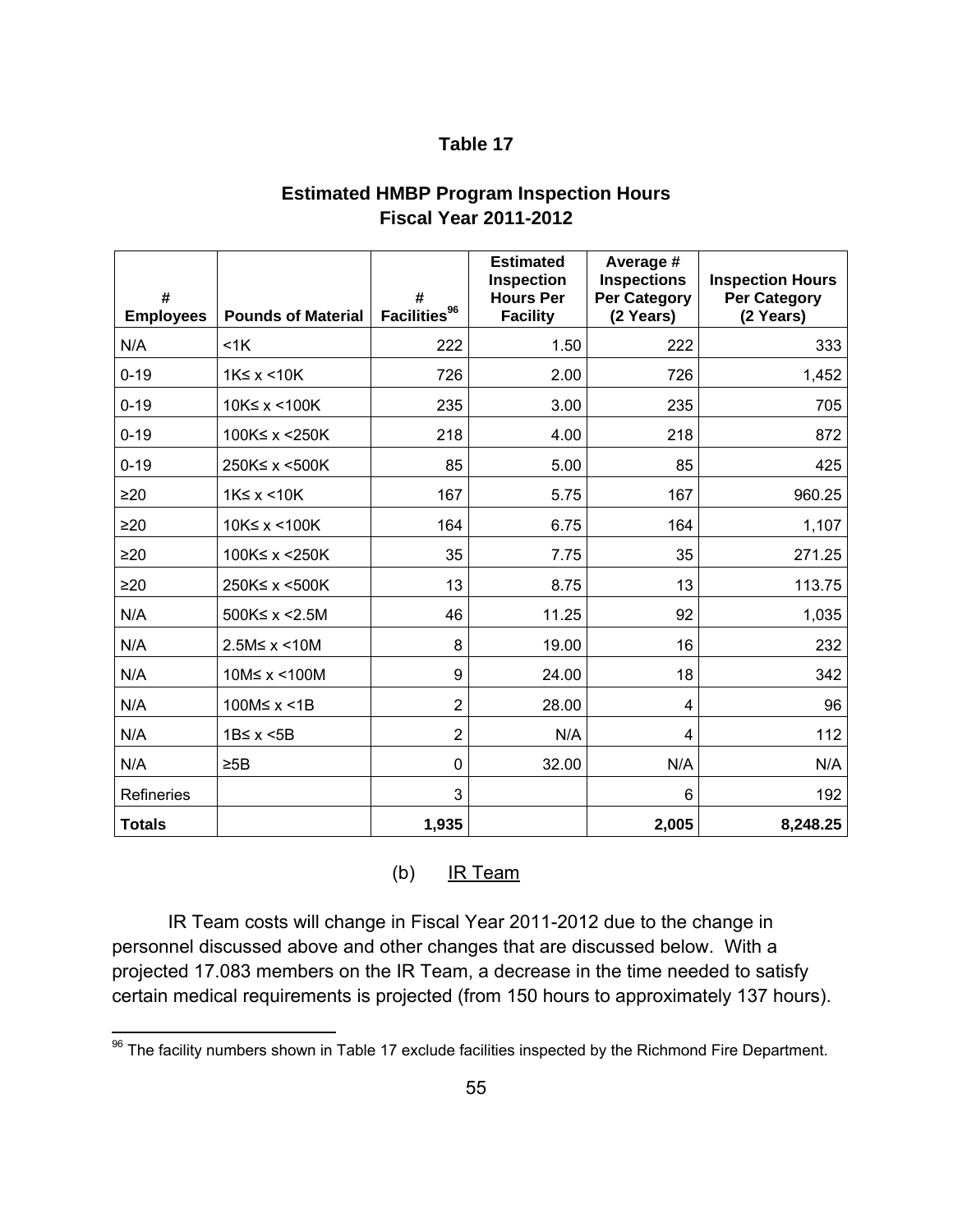The team's point person will spend about 832 hours fulfilling those duties (an increase from 803.5 hours the previous year), and hours spent in incident response training activities are projected to increase from 858 hours in Fiscal Year 2010-2011 to 888 hours. The hours spent debriefing incidents is expected to decrease from 900 hours to 820 hours in Fiscal Year 2011-2012. As there are no new IR Team members in Fiscal Year 2011-2012, there is no projected need for the 240 hours of California Specialized Training Institute (CSTI) training that was required in Fiscal Year 2010-2011; for the same reason, the 136 hours that a new member spent in Fiscal Year 2010-2011 to respond to incidents along with the rest of the team will not be needed in Fiscal Year 2011-2012. IR Team time will also be reduced by another 300 hours, as the Contra Costa County Fire Protection District will not need the IR Team to assist with First Responder Operations and Decontamination training. However, hours spent by the IR Team leader are projected to increase to 832 hours in Fiscal Year 2011-2012, an increase of 28.5 hours from the previous fiscal year.

 These changes will decrease the number of IR Team regular hours worked by the specialists from 5,177 hours in Fiscal Year 2010-2011 to a projected 4,495hours in Fiscal Year 2011-2012, which will cost an estimated \$550,682. Added to this amount will be the \$104,409 in estimated salaries and benefits of the technicians, projected oncall pay in the amount of \$502,941 and projected callback costs of \$22,731, resulting in a salary and benefit cost of the IR Team in the amount of \$1,180,763.

## (c) Other Time

 Other hours spent by the Hazardous Materials Specialists that don't involve HMBP inspections or IR Team activities but are specific to the HMBP Program are projected to increase by a net 11.375 hours from the 865.125 Other Time hours worked in Fiscal Year 2010-2011. Training hours will decrease by 10 hours to about 102.5 hours total with the reduction in staff to 17.08 Hazardous Material Specialists. However, time spent by the HMBP Lead is projected to increase by 21.375 hours to 624 hours in Fiscal Year 2011-2012. These changes will increase these Other Time hours to 876.5 hours. These hours will cost approximately \$107,380 in salaries and benefits.

Other specialist time that will apply to multiple to multiple CUPA programs is projected to increase in Fiscal Year 2011-2012. Time spent by the Enforcement Coordinator, Health and Safety Coordinator and the Training Coordinator is projected to increase by a total of 42 hours to 1,228 hours in Fiscal Year 2011-2012 due to their increase in working hours. Business outreach efforts, however, are projected to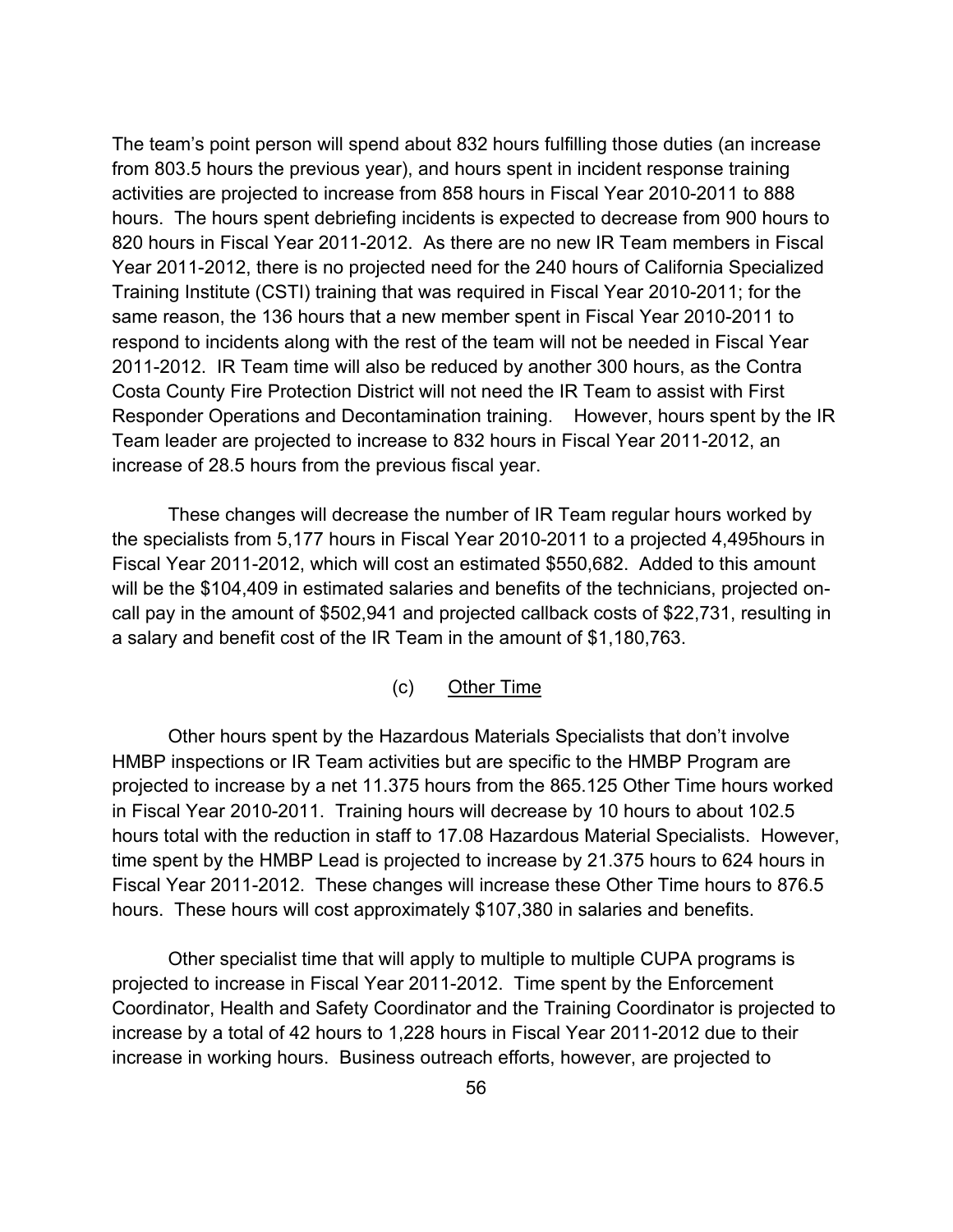decrease by 67 hours to 683 hours in Fiscal Year 2011-2012. Time spent on special projects, including the transition to the CUPA's new data management system, is projected to increase by 600 hours to a total of 1,400 hours Fiscal Year 2011-2012. Specialist time that will apply to multiple CUPA programs is thus projected to increase from 2,735.25 hours in Fiscal Year 2010-2011 to 3,310.25 hours in Fiscal Year 2011- 2012, at a cost of \$405,539.

 As with the cost of CUPA-wide work by the Hazardous Materials Specialists in Fiscal Year 2010-2011, the cost of this work is allocated among the HWG, UST and APSA programs, the IR Team component of the HMBP Program, and the rest of the HMBP Program ("BP"). The amount allocated to the IR Team is 18.5 percent of the total, or \$74,986, as shown in Table 18 below. Another 20.7 percent of the total Other Time cost (\$83,866) is allocated to the balance of the HMBP Program. These costs are necessary and reasonable because these efforts are essential to the operation of the HMBP Program in Fiscal Year 2011-2012.

#### **Table 18**

| Program                                      | <b>Specialist</b><br><b>Salaries and</b><br><b>Benefits</b><br>(Regular Hours) | % Allocation | <b>Cost Allocation</b>   |
|----------------------------------------------|--------------------------------------------------------------------------------|--------------|--------------------------|
| <b>HMBP</b><br>$\cdot$ IR Team<br>$\cdot$ BP | 550,682<br>\$<br>615,902<br>\$                                                 | 18.5<br>20.7 | \$74,986<br>83,866<br>\$ |
| <b>HWG</b>                                   | 860,541<br>\$                                                                  | 28.9         | \$117,179                |
| <b>UST</b>                                   | 694,632<br>\$                                                                  | 23.3         | \$94,587                 |
| <b>APSA</b>                                  | 256,457<br>\$                                                                  | 8.6          | \$34,921                 |
| <b>Total</b>                                 | \$2,978,214                                                                    | 100.0        | \$405,539                |

#### **Allocation of Hazardous Materials Specialist Other Time Expenses Fiscal Year 2011-2012**

(2) *Temporary Worker*

 The Fiscal Year 2011-2012 cost of a temporary worker to assist in finding businesses that are not but should be in the HMBP Program is projected to be \$2,393.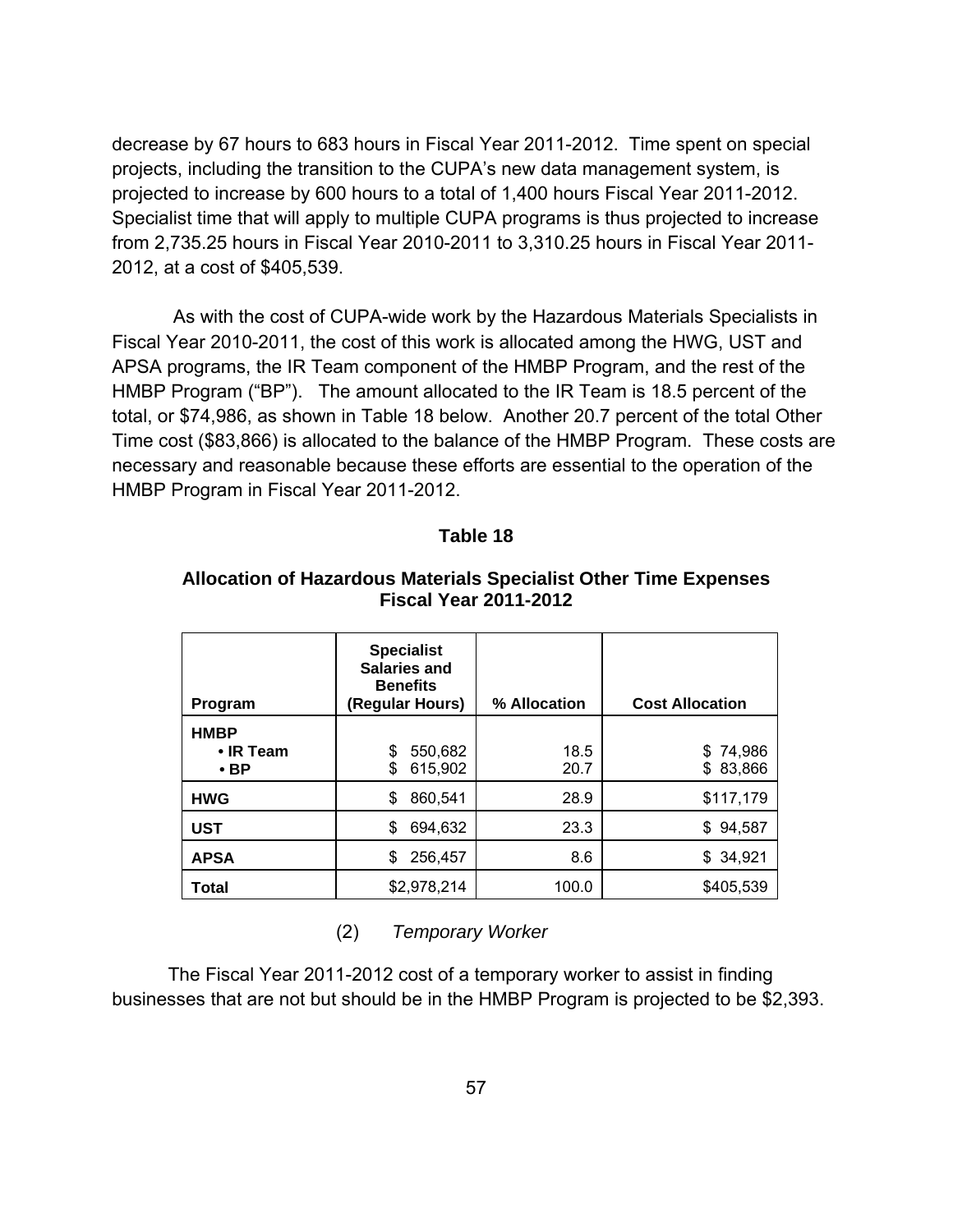#### (3) *Administrative/Clerical*

 Administrative costs will decrease in Fiscal Year 2011-2012 because of two retirements and a greater percentage of the Chief Officer's time being allocated to the Environmental Health Division. The total administrative costs attributable to the HMP Division in FY 2011-2012 are projected to be \$595,289. As shown in Table 19 below, the CUPA share is \$530,231, the IR Team share is \$90,333 (15.2 percent) and the share allocated to the balance of the HMBP Program is \$86,879 (14.6 percent).

#### **Table 19**

| Program                                      | <b>Total Salaries</b><br>and Benefits<br>(Regular<br>Hours) | % Allocation | <b>Cost Allocation to</b><br>Program |
|----------------------------------------------|-------------------------------------------------------------|--------------|--------------------------------------|
| <b>HMBP</b><br>$\cdot$ IR Team<br>$\cdot$ BP | 730,077<br>\$<br>\$<br>702,161                              | 15.2<br>14.6 | 90,333<br>\$<br>\$86,879             |
| <b>HWG</b>                                   | \$1,165,708                                                 | 24.2         | \$144,233                            |
| <b>CalARP</b>                                | 606,838<br>\$                                               | 12.6         | \$75,084                             |
| <b>UST</b>                                   | \$<br>789,219                                               | 16.4         | \$97,650                             |
| <b>APSA</b>                                  | \$<br>291,378                                               | 6.1          | 36,052<br>\$                         |
| <b>Total CUPA</b><br><b>Programs</b>         | \$4,285,381                                                 | 89.1         | \$530,231                            |
| <b>Non-CUPA</b>                              | 525,808<br>\$                                               | 10.9         | \$65,058                             |
| <b>Total HMP</b><br><b>Division</b>          | \$4,811,189                                                 | 100.0        | \$595,289                            |

## **Administrative and Clerical Salary and Benefit Allocations Fiscal Year 2011-2012**

 The collective \$177,212 amount allocated to the HMBP Program, including the IR Team, is added to the \$1,429,845 in estimated regular hour salaries and benefits for hazardous materials specialists and technicians attributed to the HMBP Program, the projected on-call and call back costs of \$525,672 and the projected temporary worker costs of \$2,393 to yield a total of \$2,135,122. Based on the functions performed and the level of service provided, these salary and benefit costs will be reasonable and necessary to operate the HMBP Program in Fiscal Year 2011-2012.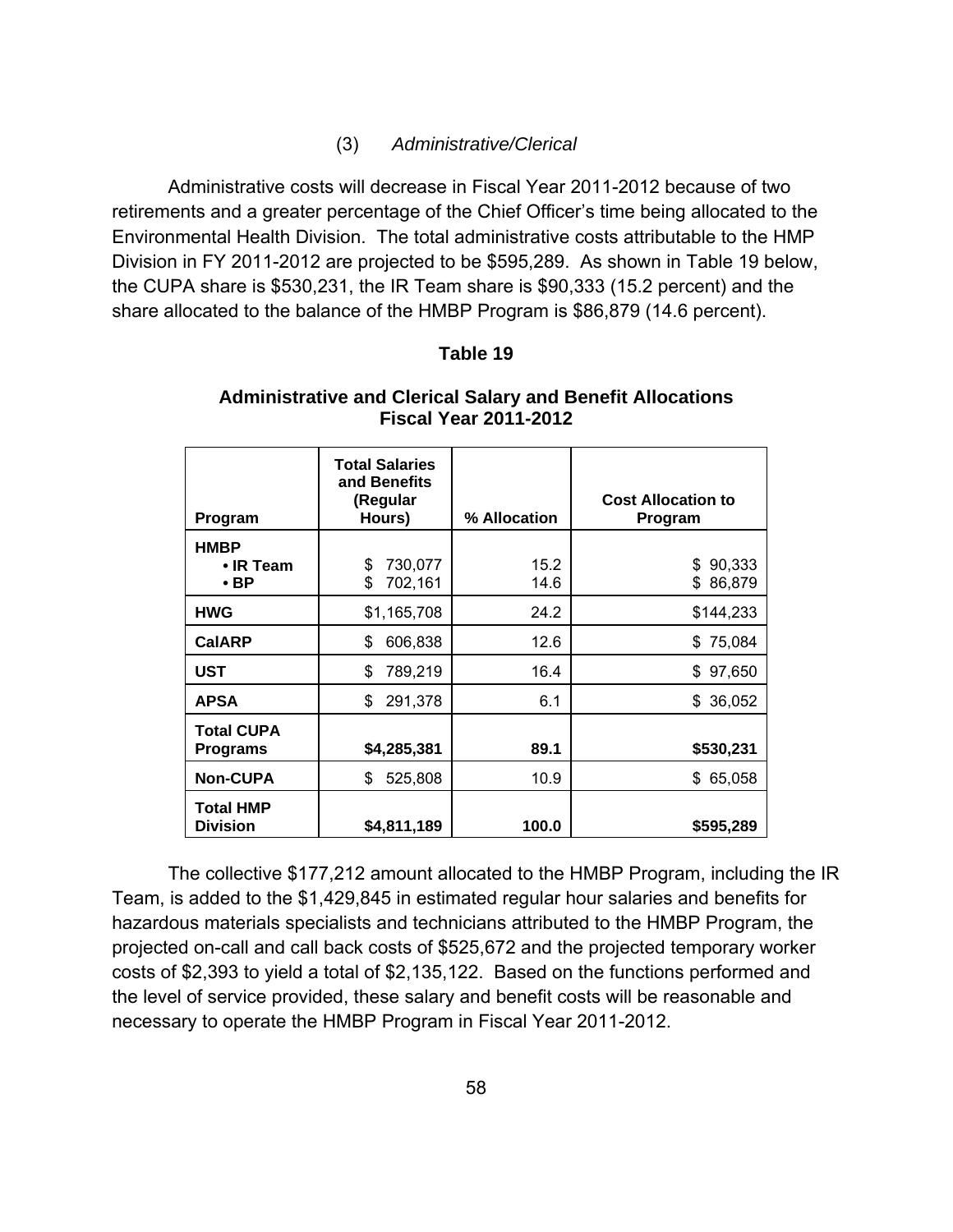Table 20 below summarizes the salary and benefit estimates of the HMBP Program in Fiscal Year 2011-2012:

### **Table 20**

## **HMBP Program Salary and Benefit Estimate Summary Fiscal Year 2011-2012**

| Category                                                                       | <b>Total</b>                |
|--------------------------------------------------------------------------------|-----------------------------|
| <b>HMBP Inspections</b>                                                        | 508,522<br>S                |
| <b>IR Team</b>                                                                 | \$1,180,763                 |
| Other Time/HMBP                                                                | 107,380<br>S                |
| Other Time/Multi-Program<br>• IR Team (18.5% share)<br>• BP (20.7% share)      | 74,986<br>\$<br>83,866<br>S |
| Administrative/Clerical<br>$\cdot$ IR Team (15.2% share)<br>• BP (14.6% share) | 90,333<br>\$<br>86,879      |
| <b>Temporary Worker</b>                                                        | \$<br>2,393                 |
| <b>Total HMBP Program</b>                                                      | \$2,135,122                 |

#### b. HWG Program

<u>.</u>

- (1) *Hazardous Materials Specialists*
	- (a) Inspections

 CUPA staff projects that 901 facilities will undergo HWG inspections in Fiscal Year 2011-2012.<sup>97</sup> Based on the average inspection time of approximately 4.6 hours,

 $97$  Based on the current number of regulated facilities in the different tonnage categories and the inspection schedule, the average number of inspections in the HWG Program is 829.5 in Fiscal Year 2011-2012, plus the inspections of facilities operating under permits by rule, conditional exemptions and conditional authorizations. The projected number of inspections for Fiscal Year 2011-2012 is higher than the average because of an unanticipated delay in a project to transition to a new data management system; i.e., time that staff had intended to devote to that project was instead spent on inspections. Staff plans to reduce the number of inspections in Fiscal Year 2012-2013 in order to rebalance the routine inspection schedule.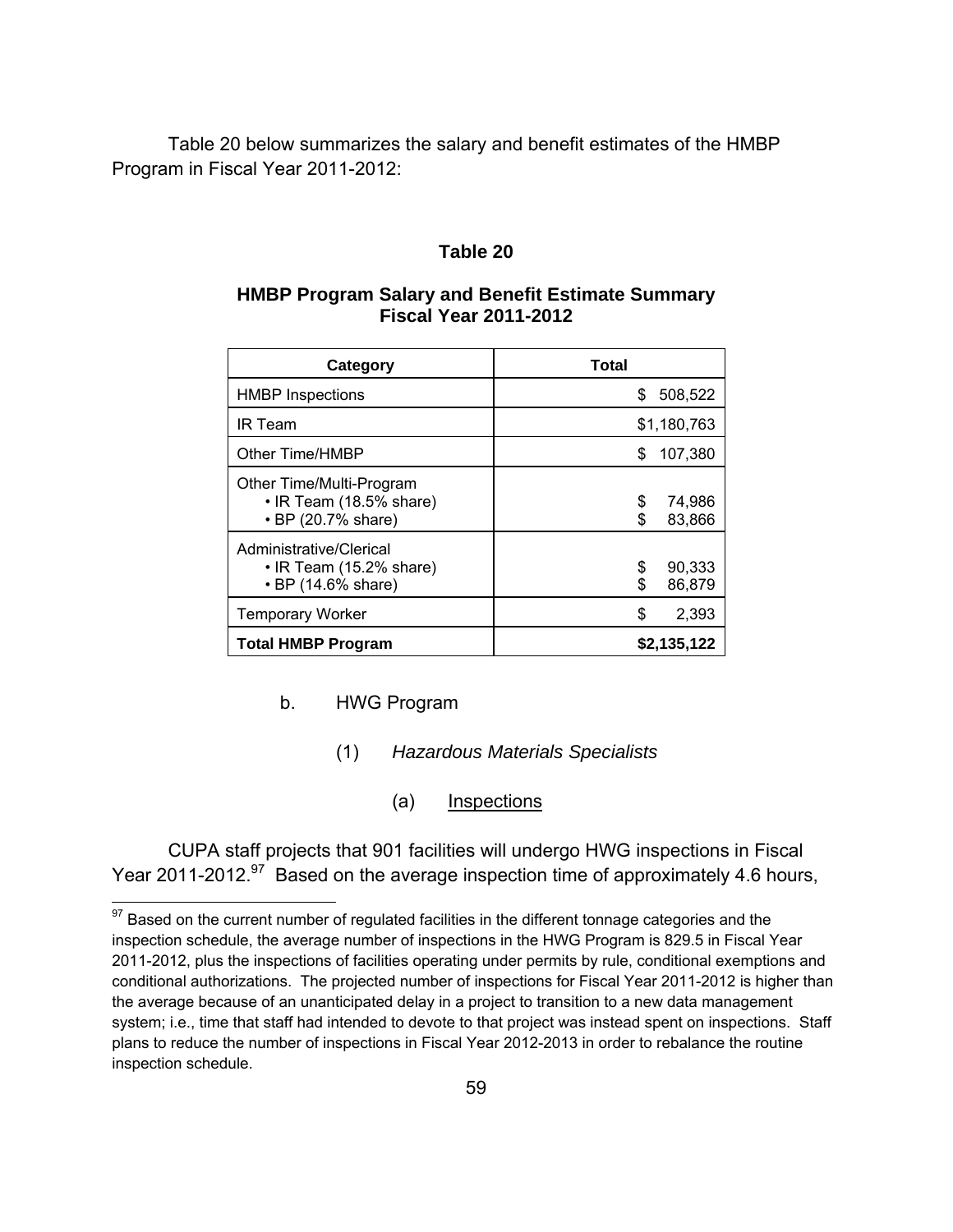calculated based on the numbers shown below in Table 21, these 901 inspections will take about 4,163 hours. In addition, approximately 284 hours will be spent inspecting facilities that operate under "permits by rule" or are conditionally exempt or conditionally authorized under the Hazardous Waste Control Law. These inspection hours total approximately 4,447 hours, and will cost a projected \$544,833 in salaries and benefits. **Table 21** 

| Category                         | # Facilities | <b>Estimated</b><br><b>Inspection</b><br><b>Hours/Facility</b> | Average #<br><b>Inspections/Category</b><br>(2 Years) | <b>Inspection Hours/</b><br>Category<br>(2 Years) |
|----------------------------------|--------------|----------------------------------------------------------------|-------------------------------------------------------|---------------------------------------------------|
| <5 tons                          | 1,266        | 3.00                                                           | 1,266                                                 | 3,798                                             |
| 5 tons $\leq x \leq 12$ tons     | 146          | 3.75                                                           | 146                                                   | 547.5                                             |
| 12 tons $\leq x \leq 25$ tons    | 81           | 5.35                                                           | 81                                                    | 425.25                                            |
| 25 tons $\leq x \leq 50$ tons    | 56           | 7.50                                                           | 56                                                    | 420                                               |
| 50 tons $\leq x \leq 250$ tons   | 56           | 11.25                                                          | 56                                                    | 630                                               |
| 250 tons $\leq x$ <500 tons      | 13           | 22.50                                                          | 26                                                    | 585                                               |
| 500 tons $\leq x \leq 1000$ tons | 5            | 30.00                                                          | 10                                                    | 300                                               |
| 1000 tons $\leq x$ <2000 tons    | 3            | 40.00                                                          | 6                                                     | 240                                               |
| ≤2000 tons                       | 6            | 60.00                                                          | 12                                                    | 720                                               |
| <b>Subtotal</b>                  | 1,632        |                                                                | 1,659                                                 | 7665.75                                           |
|                                  |              |                                                                |                                                       |                                                   |
| Permit by Rule                   | 16           | 10                                                             | 32                                                    | 320                                               |
| <b>Conditional Authorization</b> | 11           | 10                                                             | 22                                                    | 320                                               |
| <b>Conditional Exemption</b>     | 7            | 4                                                              | 7                                                     | 28                                                |
| <b>Subtotal</b>                  | 34           |                                                                | 61                                                    | 568                                               |
| <b>Total</b>                     | 1,666        |                                                                | 1,720                                                 | 8,233.75                                          |

## **Estimated Average HWG Program Inspection Hours Fiscal Year 2011-2012**

(b) Other Time

 Non-inspection time worked by Hazardous Materials Specialists in the HWG Program in Fiscal Year 2011-2012 is projected to increase by 15.75 hours over the noninspection time in Fiscal Year 2010-2011. Training on HWG regulations will decrease by about 27 hours, to a total of 273 hours by the specialists collectively, with the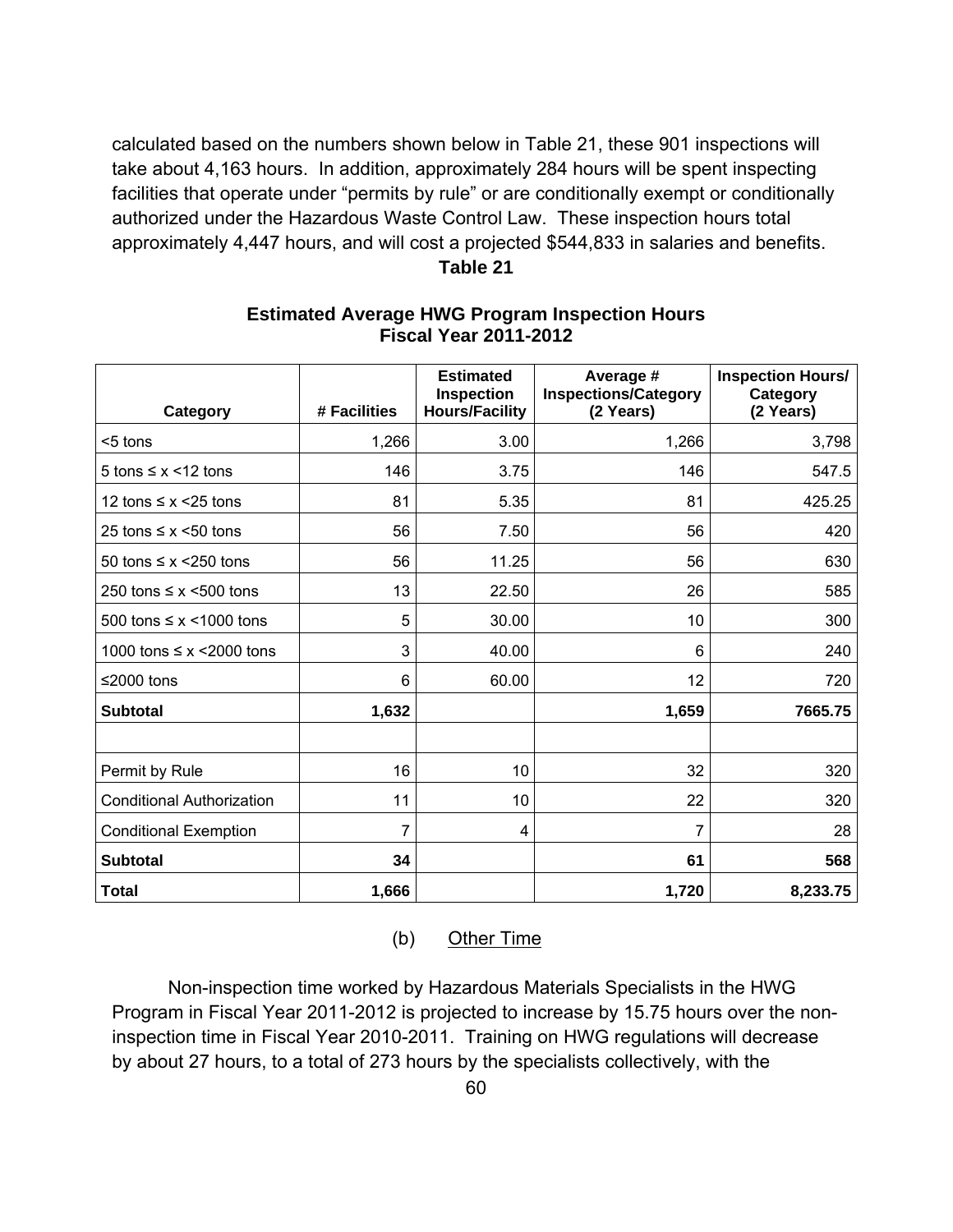reduction in staffing. The Site Mitigation Coordinator will spend about 14.25 more hours on work associated with site mitigation (a total of 416 hours in Fiscal Year 2011-2012). The HWG Lead's duties will also require more hours in Fiscal Year 2011-2012 due to the increase in working hours (832 hours, an increase of 28.5 hours). This will increase the total Other Time specific to the HWG Program from 2,561.25 hours in Fiscal Year 2010-2011 to a projected 2,577 hours in Fiscal Year 2011-2012, at a salary and benefit cost of \$315,708. To this amount is added a 28.9 percent share of the CUPA-wide activities to be performed by Hazardous Materials Specialists in Fiscal Year 2011-2012, or \$117,179, for a total of \$432,887. These projected salary and benefit costs will be necessary and reasonable costs in Fiscal Year 2011-2012 because these services are essential to the operation of the HWG Program.

(2) *Green Business Staff*

 The Hazardous Waste Reduction Manager retired in November 2011 but continued on in a temporary capacity to transition to her replacement, who was hired in January 2012. With this change, the salary and benefit total is projected to be \$176,754 in Fiscal Year 2011-2012.

(3) *Temporary Workers*

Based on the first seven months of the year, the projected cost of a temporary student and retiree in the HWG Program is \$11,234 in Fiscal Year 2011-2012.

(4) *Administrative/Clerical*

 Of the \$595,289 in administrative and clerical salaries and benefits attributed to the CUPA for Fiscal Year 2011-2012, \$144,233 is allocated to the HWG Program. This amount is added to the \$1,165,708 in estimated salaries and benefits of hazardous materials specialists, the student worker costs and the Green Business Program staff to yield a total of \$1,309,941, as shown in Table 22 below. Based on the functions performed and the level of service provided, these will be reasonable and necessary costs to operate the HWG Program in Fiscal Year 2011-2012.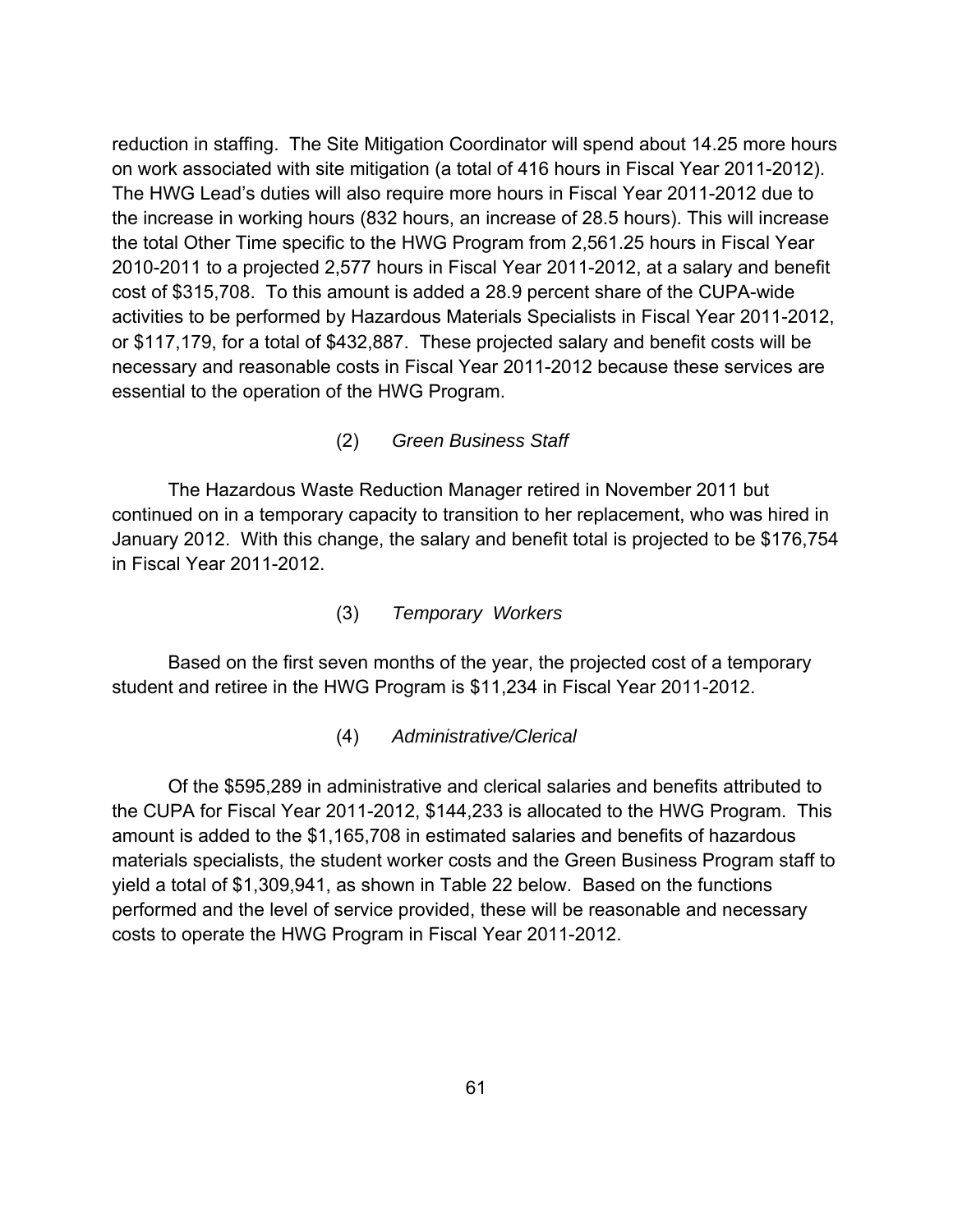| Table |  |
|-------|--|
|-------|--|

#### **HWG Program Salary and Benefit Estimate Summary Fiscal Year 2011-2012**

| Category                                  | Cost         |
|-------------------------------------------|--------------|
| <b>HWG Inspections</b>                    | 544,833<br>S |
| Other Time/HWG                            | 315,708<br>S |
| Other Time/Multi-Program<br>(28.9% share) | 117,179<br>S |
| Green Business Program                    | S<br>176,754 |
| Administrative/Clerical<br>(24.2% share)  | 144,233<br>S |
| <b>Temporary Worker</b>                   | 11,234<br>S  |
| <b>Total HWG Program</b>                  | \$1,309,941  |

c. CalARP Program

1

- (1) *Engineers*
	- (a) Audits

 During Fiscal Year 2011-2012, it is estimated that five Program 3 audits, four Program 2 audits, and two Program 1 audits will be completed, for a total of 4,620 audit hours. Of the total audit hours, approximately 4,199 are projected to be worked by CalARP engineers in Fiscal Year 2011-2012<sup>98</sup> at their hourly rate of \$105.55<sup>99</sup>, resulting

<sup>&</sup>lt;sup>98</sup> A CalARP Engineer will work approximately 1,605 hours in Fiscal Year 2011-2012. This was determined by starting with the total number of working hours in a year (2,080 hours, based on 52 weeks per year and 40 hours per week) and then subtracting projected average vacation hours taken (168 hours), ten paid holidays (80 hours), projected average personal holidays taken (30), projected average comp time taken (13), and projected average sick leave taken 77 hours) to yield 1,712 hours. These projections were based on actual time taken in the first seven months of Fiscal Year 2011-2012 by all of the engineers. The 1,712 annual hours equates to 218 eight-hour days. Engineers are allowed two 15 minute breaks per day. Multiplying 30 minutes per day by 214 working days yields a total of 107 in annual break time hours per engineer. This amount is then subtracted from 1,712 to yield the total of 1,605 working hours per year. Three engineers are expected to work a collective 4,815 hours for the CalARP Program in Fiscal Year 2011-2012.

 $99$  A salary and benefit rate of \$105.55 per hour is used for CalARP Engineers. This figure is calculated by adding the base pay and differentials for all engineers, dividing the total by the number of engineers,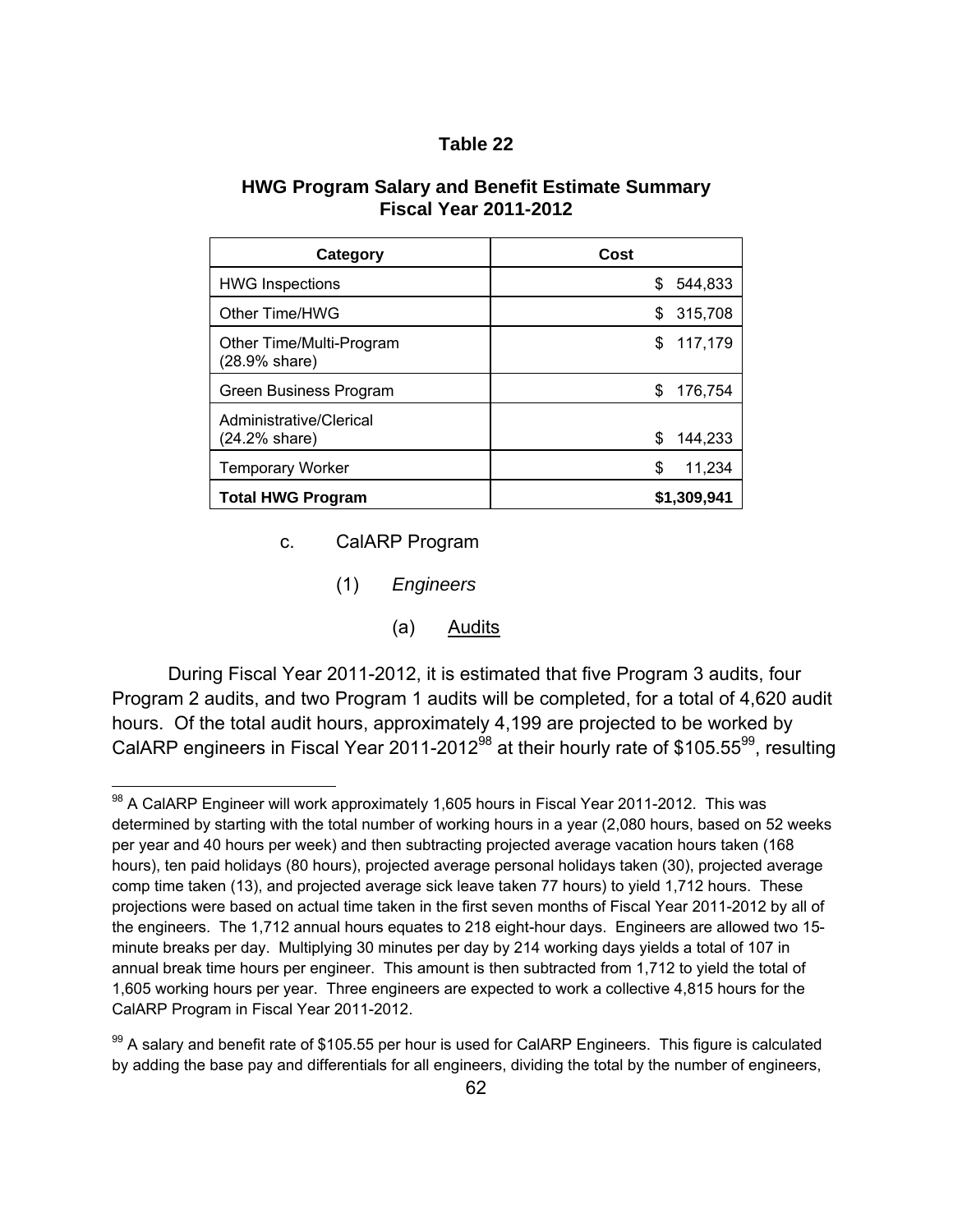in a total cost of \$443,204 The remaining 421 in audit hours<sup>100</sup> are expected to be worked by the CalARP Engineering Supervisor at the rate of \$117.26<sup>101</sup> and cost of \$49,366 Together, these audits will cost a projected \$492,570 in salaries and benefits.

## (b) Other Time

 It is projected that CalARP Engineers will work an estimated 129 hours more performing non-audit functions during regular hours. Additional non-audit hours will be spent reviewing revised Risk Management Plans, updating CalARP policies and procedures, reviewing potential CalARP modules to use in the new data management system, and public outreach regarding the program, audits and the Risk Management Plans. The CalARP Engineering Supervisor is projected to work 420 non-audit hours. The total Other Time to be worked in the CalARP Program during regular hours thus includes 616hours by the engineers, at a cost of \$65,019, and 420 hours by the supervisor, at a cost of \$49,249, for a salary and benefit total of \$114,268.

 In addition to the above, the engineers will earn an estimated \$33,055 in on-call payments in Fiscal Year 2011-2012. These payments compensate the engineers for being available during off-hours to provide expertise, if needed, to the IR Team during incidents. One engineer is on call during off-hours and paid one hour of salary for every four hours on call. This brings the total Other Time salary and benefit cost to \$147,323.

 $\overline{a}$ 

and dividing again by the number of working hours per year (1,605). This rate does not include overtime. Benefits are projected to be 58.3 percent of salaries.

 $100$  The CalARP Supervisor worked 1,682 hours in Fiscal Year 2011-2012. This was determined by starting with the total number of working hours in a year (2,080 hours, based on 52 weeks per year and 40 hours per week) and then subtracting projected vacation hours taken (98 hours), ten paid holidays (80 hours), personal holiday time taken (31 hours) and sick leave taken (78 hours) to yield 1,794 hours. These projections were calculated based on actual time off taken by CalARP Supervisor in first seven months of Fiscal Year 2011-2012. The 1,794 annual hours equates to 224 eight-hour days. The supervisor is allowed two 15-minute breaks per day. Multiplying 30 minutes per day by 224 working days yields a total of 112 in annual break time hours. This amount is then subtracted from 1,794 to yield the total of 1,682 working hours per year.

 $101$  A salary and benefit rate of \$117.26 per hour is used for the CalARP Supervisor in Fiscal Year 2011-2012. This figure is calculated by adding the base pay and dividing by the number of working hours per year (1,682). Benefits are projected to be 74.0 percent of salaries.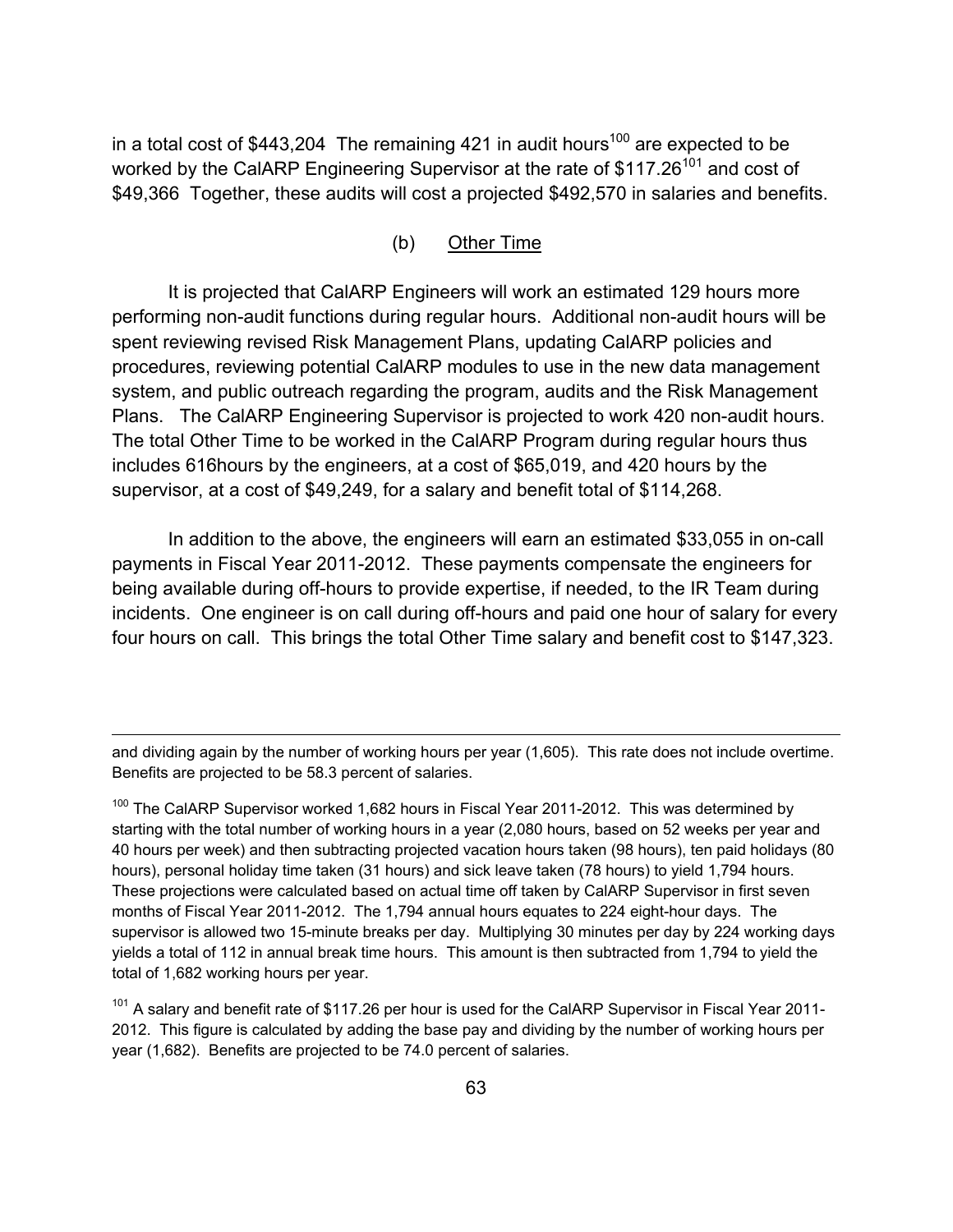## (2) *Administrative/Clerical*

 Of the \$595,289 in administrative and clerical salaries and benefits attributed to the CUPA for Fiscal Year 2011-2012, \$75,084 is allocated to the CalARP Program, based on the formula discussed above. This amount is added to the \$639,893 in estimated CalARP Program engineering salaries and benefits to yield a total of \$714,977, as shown in Table 23 below. Because these functions and level of service provided are essential to the operation of the CalARP Program, these salary and benefit costs will be reasonable and necessary to operate the CalARP Program in Fiscal Year 2011-2012.

## **Table 23**

## **CalARP Program Salary and Benefit Estimate Summary Fiscal Year 2011-2012**

| Category                                            | Cost      |
|-----------------------------------------------------|-----------|
| <b>CalARP Program Audits</b>                        | \$492,570 |
| Other Time/CalARP                                   | \$147,323 |
| Administration/Clerical<br>$(12.6\% \text{ share})$ | \$75,084  |
| <b>Total CalARP Program</b>                         | \$714,977 |

- d. UST Program
	- (1) *Hazardous Materials Specialists*
		- (a) Inspections

 No changes are projected in the number of tanks to undergo annual inspections in Fiscal Year 2011-2012 or the average inspection times. These hours are therefore projected to total 4,189 hours. The same number of hours is also projected to be spent on other UST inspections in Fiscal Year 2011-2012 as were worked in Fiscal Year 2010-2011 (375 hours). The total projected inspection hours thus adds up to 4,564, and will cost an estimated \$559,136 in salaries and benefits in Fiscal Year 2011-2012.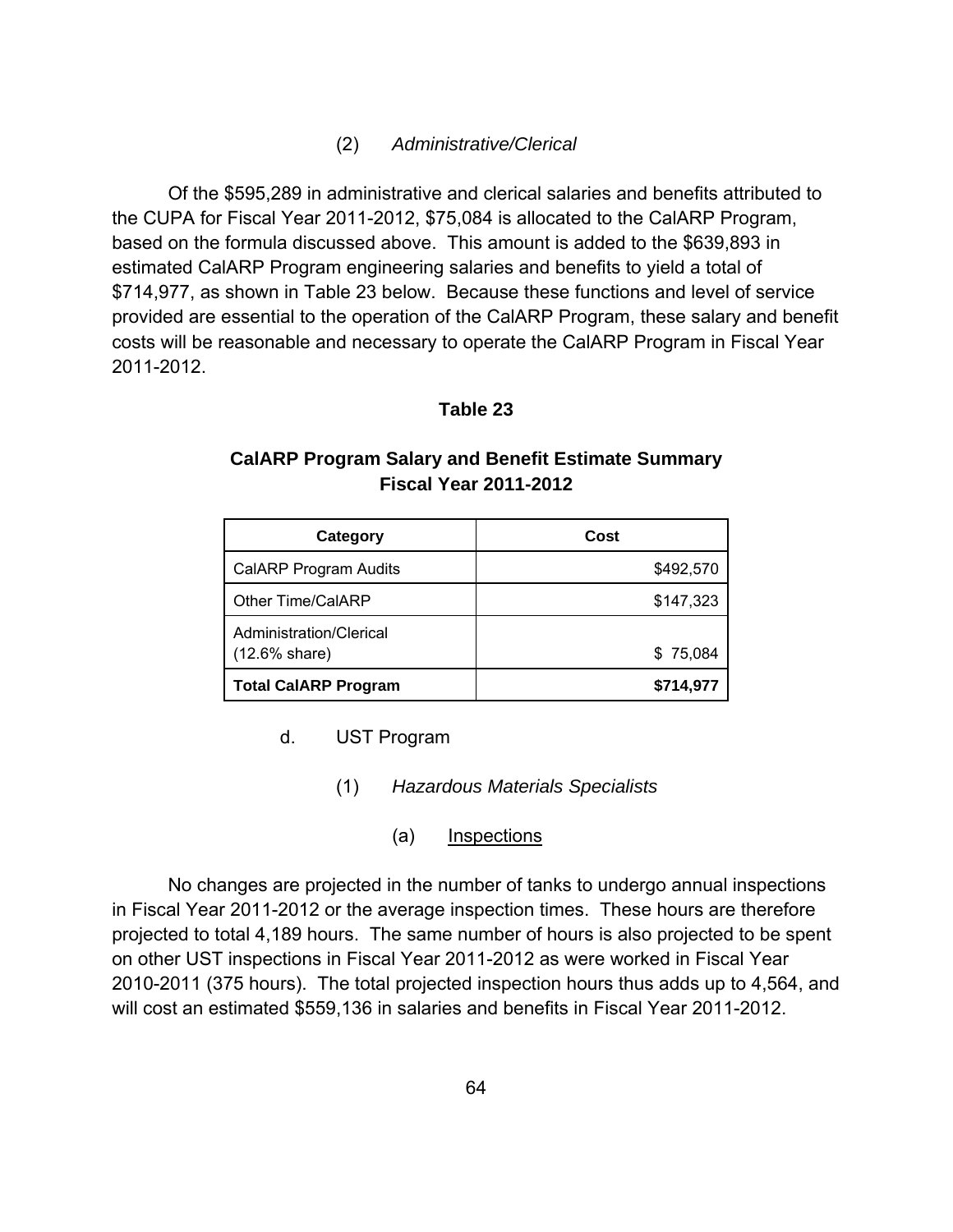## (b) Other Time

 The same level of mandatory UST certification training that was required in Fiscal Year 2010-2011 will also be required in Fiscal Year 2011-2012. The 17.083 Hazardous Materials Specialists thus are expected to undergo eight hours of mandatory training apiece, for a total of 137 hours. Miscellaneous other training will take another eight hours per specialist, bringing the training total to 274 hours. The UST Program Lead's time will increase to 832 hoursin Fiscal Year 2011-2012. This brings the total of other UST Program hours to 1,106 hours, which will cost approximately \$135,496 in salary and benefits.

 To this amount is added 23.3 percent of the CUPA-wide activities projected to be performed by the Hazardous Materials Specialists in Fiscal Year 2011-2012, which amounts to \$94,587. The total other time attributed to the UST Program thus adds up to approximately \$230,083 in salaries and benefits. Added to the amounts for annual inspections, the total salaries and benefits for Hazardous Materials Specialists working in the UST Program comes to \$789,219.

#### (2) *Administrative/Clerical*

 Of the \$595,289 in administrative and clerical salaries and benefits attributed to the CUPA for Fiscal Year 2011-2012, \$97,650 is allocated to the UST Program. This amount is added to the \$789,219 in estimated salaries and benefits for hazardous materials specialists to yield a total of \$886,869 as shown in Table 24 below. Based on the functions performed and the level of service provided, these costs are reasonable and necessary to operate the UST Program in Fiscal Year 2011-2012.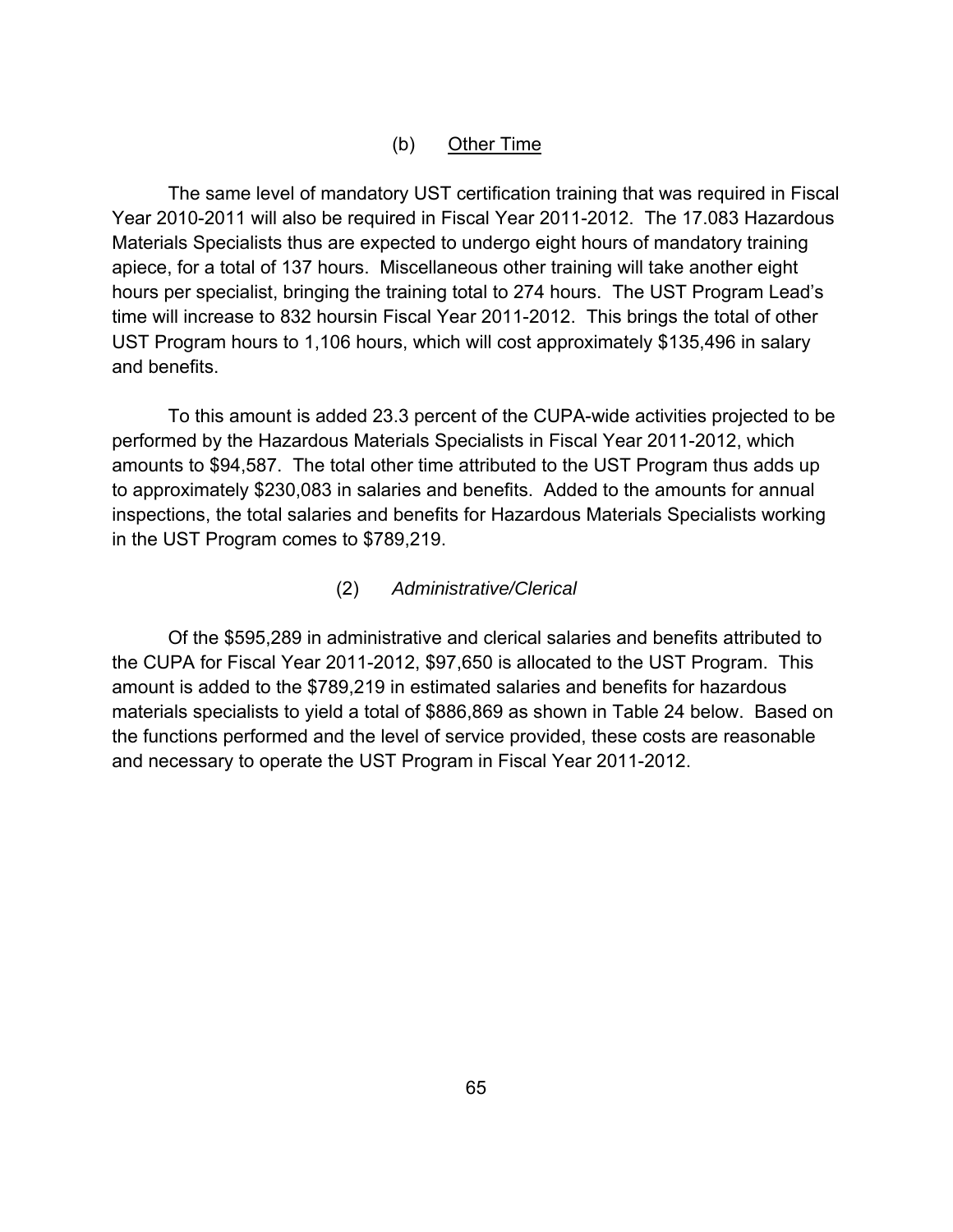## **Table 24**

# **UST Program Salary and Benefit Estimate Summary Fiscal Year 2011-2012**

| Category                                    | Cost      |
|---------------------------------------------|-----------|
| <b>UST Inspections</b>                      | \$559,136 |
| Other Time/UST                              | \$135,496 |
| Other Time/Multi-Program<br>(23.6% share)   | \$94,587  |
| Administrative/Clerical<br>$(16.4\%$ share) | \$97,650  |
| <b>Total UST Program</b>                    | \$886,869 |

e. APSA Program

 $\overline{a}$ 

- (1) *Hazardous Materials Specialists*
	- (a) Inspections

 CUPA staff projects that 145 facilities will undergo APSA inspections in Fiscal Year 2011-2012.<sup>102</sup> The specialists' time to complete these inspections will total an estimated 1,124 hours, which adds up to a projected salary and benefit cost of \$137,745.

(b) Other Time

 APSA training hours will decrease by a net 13 hours in Fiscal Year 2011-2012 to 137 hours, reflecting the change in the number of Hazardous Materials Specialists from 18.75 to 17.083 for Fiscal Year 2011-2012. In addition, the APSA Lead will spend an additional 28.5 performing his duties as lead (a total of 832 hours). Other than these

 $102$  The average number of inspections per year, based on the numbers in Table 12, is approximately 119. A greater than average number of inspections are projected in Fiscal Year 2011-2012 because many of the inspections will take place at facilities recently added to the program. All facilities are inspected upon or soon after their entry into the APSA Program.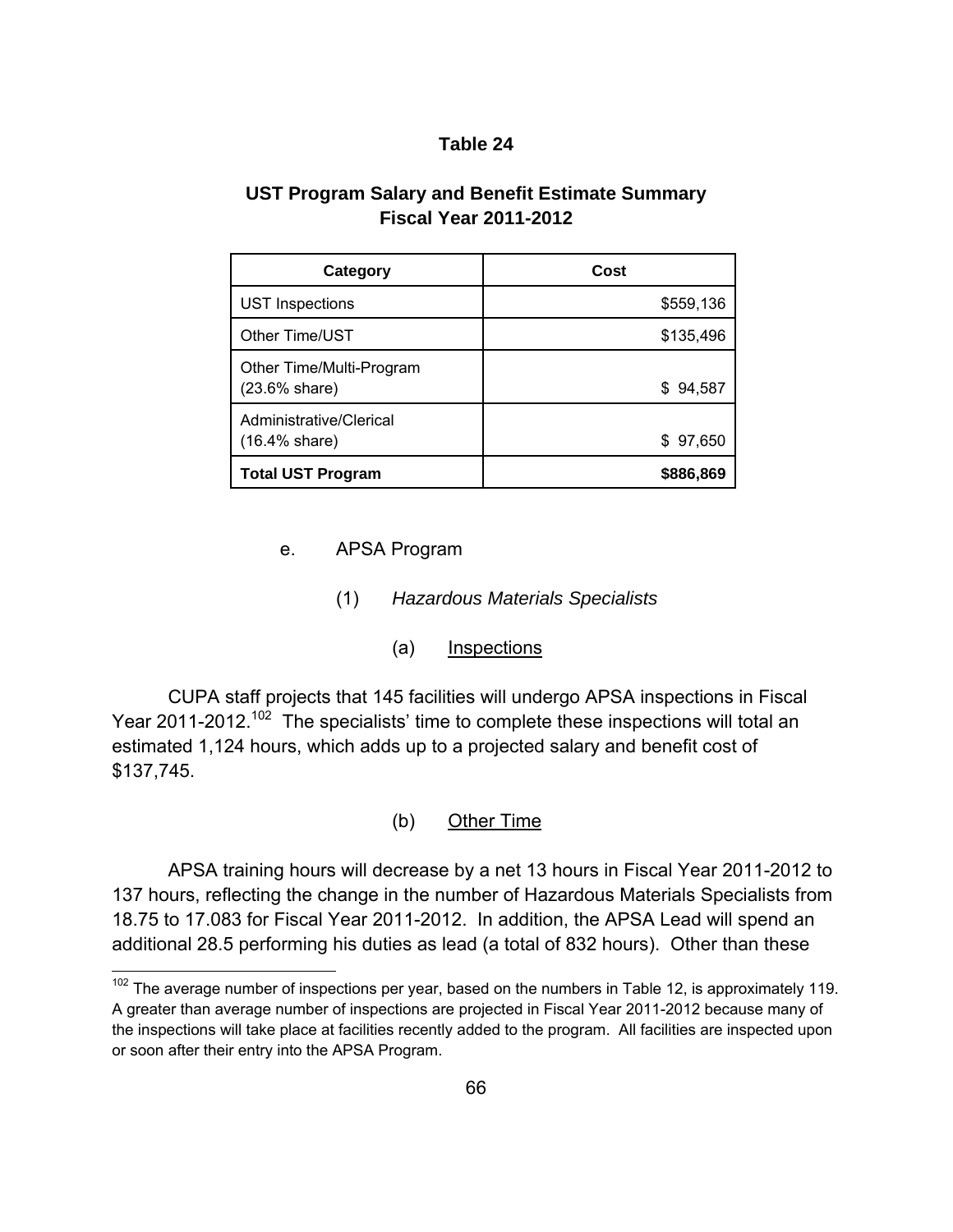changes, non-inspection hours worked by the Hazardous Materials Specialists in the APSA Program in Fiscal Year 2011-2012 are projected to remain the same as the noninspection hours worked the previous fiscal year. This works out to an increase of 15.5 hours in Other Time from the 953.5 hours worked the previous fiscal year, for a total of 969 hours, at a salary and benefit cost of \$118,712.

 To this amount is added 8.6 percent of the CUPA-wide activities projected to be performed by the Hazardous Materials Specialists in Fiscal Year 2011-2012, which amounts to \$34,921. The total other time attributed to the APSA Program thus adds up to approximately \$153,633 in salaries and benefits. Added to the amounts for annual inspections, the total salaries and benefits for Hazardous Materials Specialists working in the APSA Program comes to \$291,378.

(2) *Administrative/Clerical*

 Of the \$595,289 in projected administrative and clerical salaries and benefits attributed to the CUPA in Fiscal Year 2011-2012, \$36,052 is allocated to the APSA Program for Fiscal Year 2011-2012. This amount is added to the \$291,378 in Hazardous Materials Specialists salaries and benefits to yield a total of \$327,430, as shown in Table 25 below. Based on the functions performed and the level of service provided, these costs are reasonable and necessary to operate the APSA Program in Fiscal Year 2011-2012.

#### **Table 25**

| Category                                   | Cost      |
|--------------------------------------------|-----------|
| <b>APSA Inspections</b>                    | \$137,745 |
| Other Time/APSA                            | \$118,712 |
| Other Time/All Programs<br>$(8.6\%$ share) | \$ 34,921 |
| Administrative/Clerical<br>$(6.1\%$ share) | \$36,052  |
| <b>Total APSA Program</b>                  | \$327,430 |

# **APSA Program Salary and Benefit Estimate Summary Fiscal Year 2011-2012**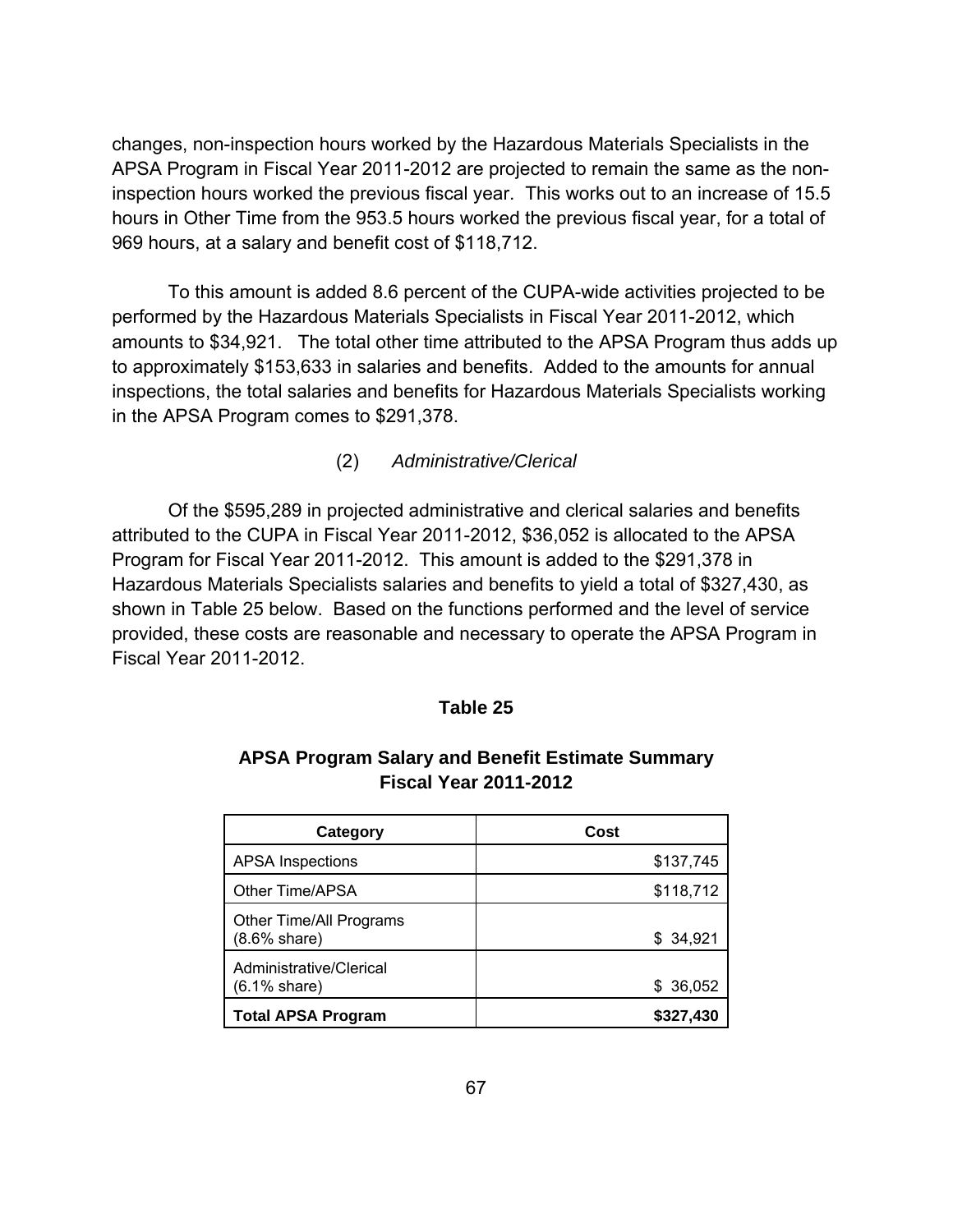## **2. Services and Supplies**

 The service and supply costs to be incurred by the CUPA in Fiscal Year 2011- 2012 are projected to total approximately \$2,241,042. These costs are detailed in **Exhibit H** attached hereto.

## a. IR Team

 Service and supply costs of the IR Team are projected to total \$312,244 in Fiscal Year 2011-2012, and are shown in Exhibit H. The CUPA's cost to pay the City of Richmond to perform hazardous materials response work is projected at \$159,662, the same as the actual cost incurred in Fiscal Year 2010-2011. The response vehicles that are attributed to the IR Team costs are projected at \$27,418, a decrease from the previous fiscal year.

 To the above costs of \$187,080 is added to the IR Team share of the miscellaneous services and supplies, which will total a projected \$125,164 in Fiscal Year 2011-2012. This adds up to \$312,244.

b. Community Warning System

 The projected cost of the CWS is budgeted by the Office of the Sheriff, and will increase to \$1,269,277 in Fiscal Year 2011-2012. The increase from Fiscal Year 2010- 2011 is necessary to pay for an upgrade to a web-based interface that will assist in transmitting hazardous material incidents information more quickly and to more agencies and businesses, as well as the salary and benefits of a new staff person.

c. BP Component

 The County's cost under its contract with the City of Richmond to perform HMBP inspections is projected to be \$50,000 in Fiscal Year 2011-2012. While this is less than the maximum payment authorized, it is consistent with actual payments in past years. The BP component share of the miscellaneous services and supplies, which will be a projected \$120,378 in Fiscal Year 2011-2012, brings the total service and supply costs of this component of the HMBP Program to \$170,378.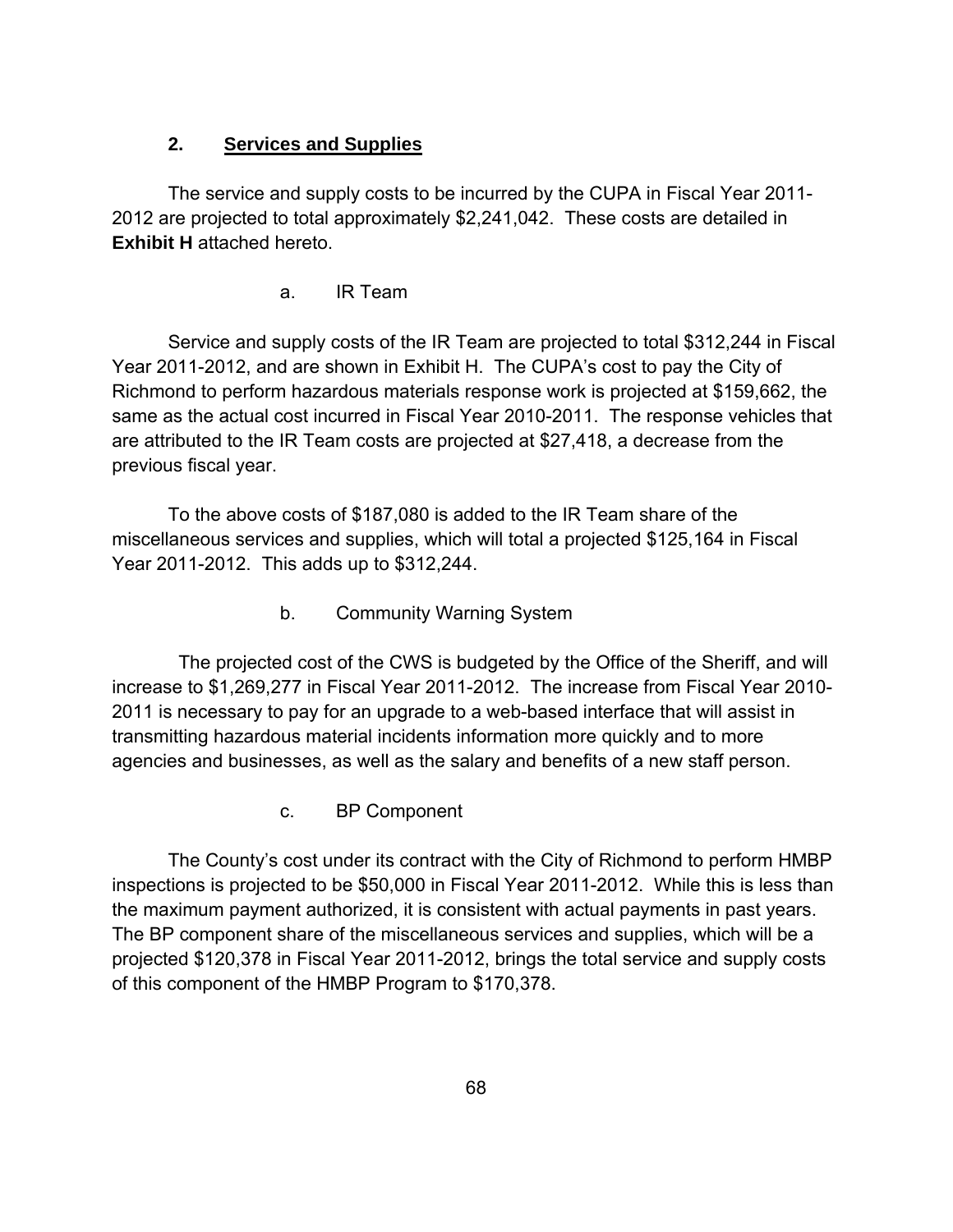d. Other Services and Supplies

 The miscellaneous service and supply costs budgeted for the HMP Division in Fiscal Year 2010-2011 were used to project CUPA-wide service and supply costs in Fiscal Year 2011-2012. No significant changes in these costs are expected in Fiscal Year 2011-2012.

 The projected miscellaneous costs of the CUPA were calculated by first allocating the miscellaneous costs of the HMP Division as a whole (\$824,829, which is the sum remaining after subtracting the specific costs of the IR Team, BP component of the HMBP Program and the CWS from the total service and supply costs). This amount was then allocated to the CUPA and non-CUPA programs by the percentages calculated in Table 19. The allocation amounts to the IR Team and the BP component of the HMBP Program are \$\$125,164 and \$\$120,378, respectively, as discussed above; the totals for the other CUPA programs are shown in Table 16 and Exhibit H. The allocated totals of these service and supply costs for the entire CUPA add up to \$734,685.

# **3. Indirect Administration**

 The Indirect Administration costs allocated to the HMP Division for Fiscal Year 2011-2012 total \$523,703, which has not changed from Fiscal Year 2010-2011. This amount has been allocated to CUPA and non-CUPA programs according to the percentages calculated in Table 19. The CUPA's total share is \$466,468. Table 16 shows the specific amounts allocated to each CUPA program for Fiscal Year 2011- 2012.

# **4. County Overhead**

 For Fiscal Year 2011-2012, a total of \$122,496 in county overhead costs are allocated to the HMP Division. The total was allocated to the CUPA and non-CUPA programs according to the percentages calculated in Table 19. The CUPA's total share is \$109,109. Table 16 shows the specific amounts allocated to each CUPA program for Fiscal Year 2011-2012.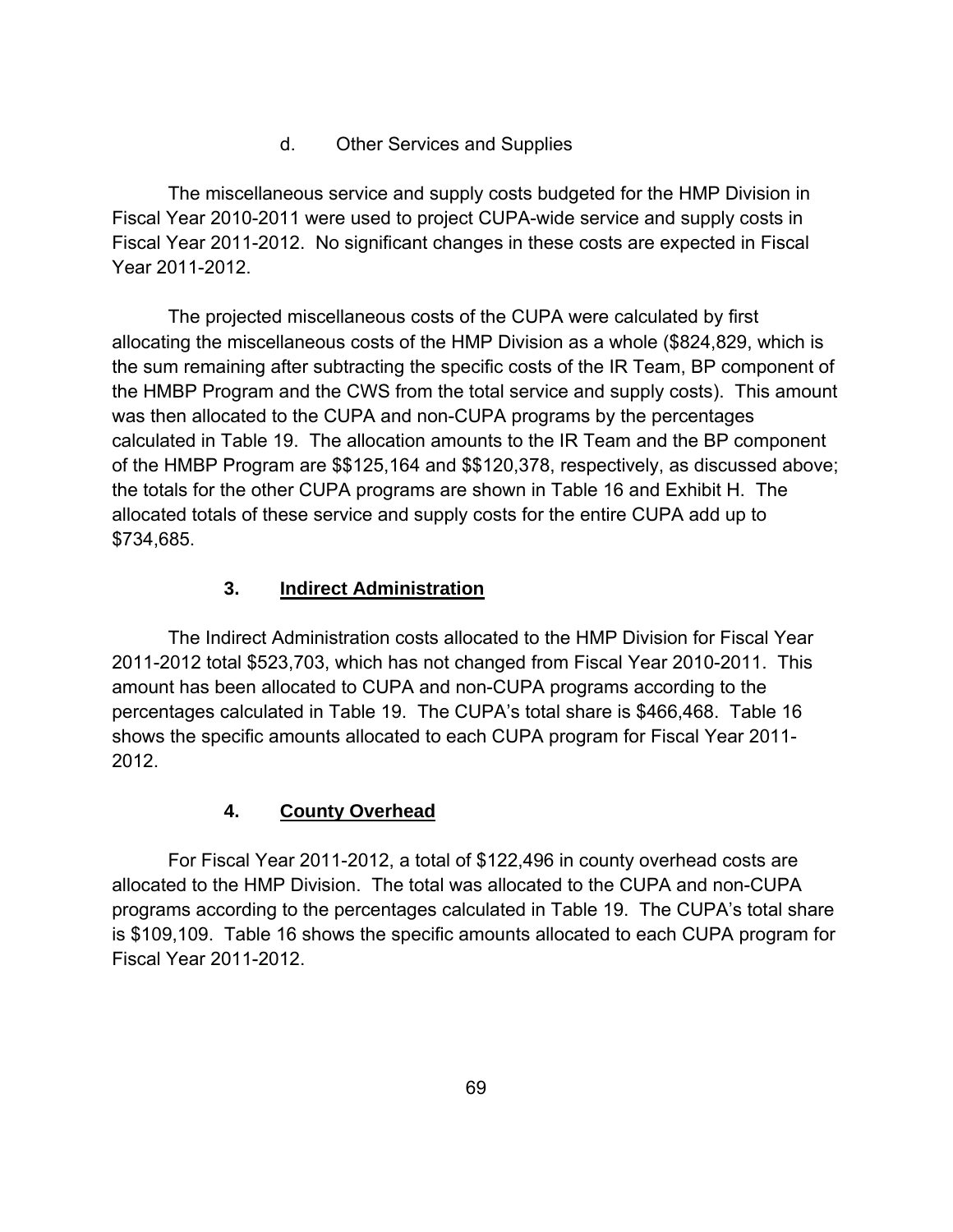# **5. Uncollected Fees; Revenue Shortfalls**

 Uncollected fee totals projected for the HMBP and HWG programs in Fiscal Year 2011-2012 are the same as the projected totals in Fiscal Year 2010-2011. These amounts – \$286,809 and \$139,588, respectively – are shown in Table 16.

 The UST program experienced funding shortfalls in Fiscal Year 2010-2011, in the amount of \$185,907. These amounts are also shown in Table 16.

# **6. Expense Summary**

The projected expenses of each CUPA Program and the CUPA as a whole for Fiscal Year 2011-2012 are shown in Table 16 above. As demonstrated above, these costs are reasonable and necessary expenses of the CUPA.

# **VII. PROJECTIONS OF REQUIRED REVENUES**

# **A. Revenue Sources**

 After expenses for a fiscal year have been projected, the next step is to project revenues for that fiscal year. The CUPA revenue sources include not only annual fees but also permit fees, late payment penalties, fines, payments for incident response, and grants. Annual fee payments are the primary revenue source.

 Some revenues are collected on an intermittent basis. These include monies collected for underground storage tank plan checks and inspections after repairs or modifications. The same is true of revenues resulting from cost recovery for services provided by the IR Team (apart from amounts incorporated into the annual HMBP and HWG fees). Fines, late penalties and grants fall into the same category. The totals of these revenues received during Fiscal Year 2010-2011 were used to tally actual revenues required to fund Fiscal Year 2010-2011 costs and projected revenues needed to fund program expenses in Fiscal Year 2011-2012. To these revenue amounts are added any other fee payments collected and shown in the revenue column for the fiscal year in question. These amounts typically consist of late payments of fees for prior fiscal years or excess revenues collected in the previous fiscal year and carried forward to the fiscal year in question.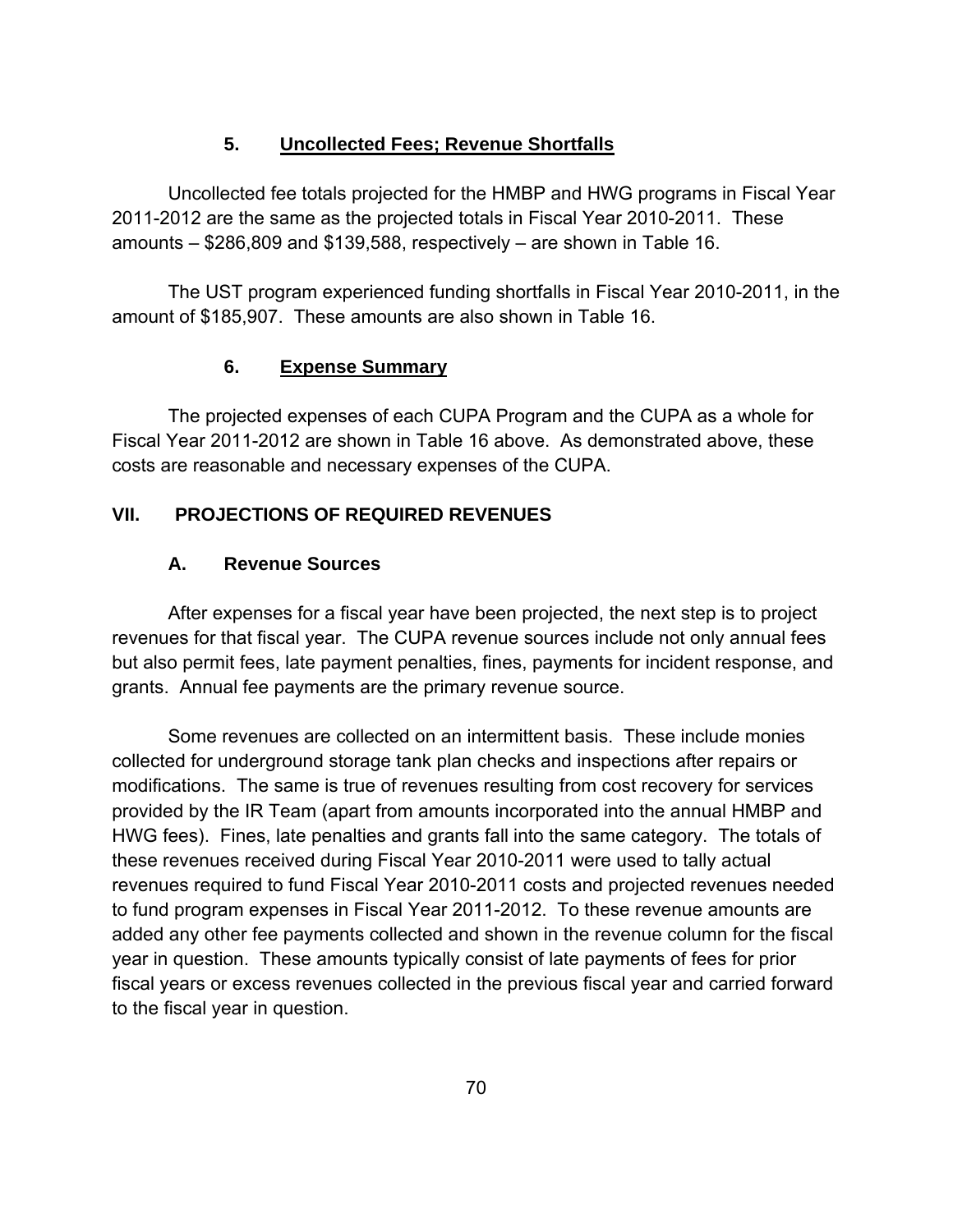The totals of the revenues described above in the various programs are then subtracted from the total expenses to determine the remaining revenues needed to operate the programs for the applicable fiscal year. These remaining fees are collected from regulated businesses in the form of annual permit fees. A single fee is charged to each regulated business, with the total broken down by program on the annual invoice. The amount of the fee applicable to a particular facility depends on the type of programs applicable to that facility, the number of regulated facilities within the jurisdiction of the CUPA, and numerous other factors that include the size of the regulated business site, the amount of hazardous waste generated by that regulated business site the previous calendar year, projected inventories of hazardous materials to be handled in the current calendar year, and aboveground and underground storage tank capacities.

# **B. Revenue Projections**

# **1. Fiscal Year 2010-2011**

 Revenues already collected to fund the CUPA programs in Fiscal Year 2010- 2011, and revenues that are still needed to fund two of those programs in Fiscal Year 2010-2011, are shown in Table 26 below: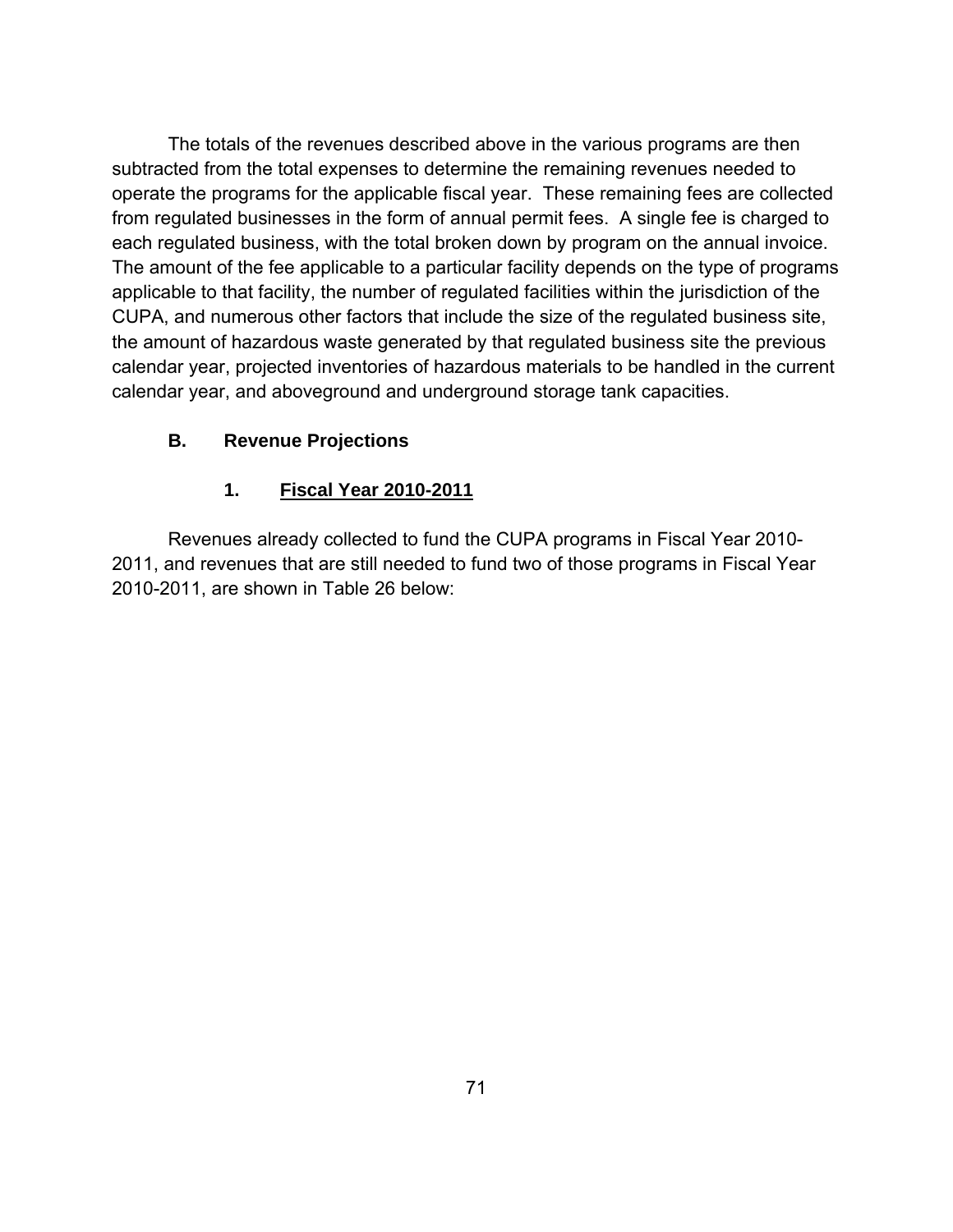|                                                                   | <b>HMBP</b>   | <b>HWG</b>    | <b>CalARP</b> | <b>UST</b>    | <b>APSA</b>  | <b>Total CUPA</b> |
|-------------------------------------------------------------------|---------------|---------------|---------------|---------------|--------------|-------------------|
| <b>Description</b>                                                | Program       | Program       | Program       | Program       | Program      | <b>Programs</b>   |
| <b>Misc. Permit Fees</b>                                          | $\mathbf{0}$  | 0             | 0             | \$<br>111,729 | 0            | \$<br>111,729     |
| <b>Service Fees</b>                                               | 92,078<br>\$  | \$<br>491     | \$<br>270     | \$<br>302     | \$<br>106    | \$<br>93,247      |
| <b>Fines &amp; Penalties</b>                                      | \$<br>24,048  | \$<br>120,248 | \$<br>3,792   | \$<br>32,906  | \$<br>8,497  | \$<br>189,491     |
| Intergovernment<br><b>Revenue</b>                                 | 150,000<br>\$ | 0             | 0             | 0             | 0            | \$<br>150,000     |
| <b>Annual Permit</b><br><b>Fees/Collected For FY</b><br>$10 - 11$ | \$1,185,435   | 0             | \$1,051,235   | \$1,219,979   | \$421,434    | \$3,878,083       |
| Fee Carryovers/To<br>FY 10-11                                     | 59,067<br>\$  | 0             | 0             | 0             | 0            | \$<br>59,067      |
| <b>Required Fee Revenue/</b><br>For FY 10-11                      | \$3,075,717   | \$1,737,891   | 0             | 0             | 0            | \$4,813,608       |
| <b>Borrowed Revenue/</b><br><b>From FY 11-12</b>                  | $\Omega$      | $\Omega$      | 0             | 185,907<br>\$ | $\mathbf{0}$ | \$<br>185,907     |
| <b>Total Revenues</b>                                             | \$4,586,345   | \$1,858,630   | \$1,055,297   | \$1,550,823   | \$430,037    | \$9,481,132       |
| <b>Total Expenses</b>                                             | \$4,204,585   | \$1,858,630   | 988,106<br>\$ | \$1,550,823   | \$391,022    | \$8,993,166       |
| Carryovers/To FY 11-<br>12                                        | 381,760<br>S  | 0             | 67,191<br>\$  | 0             | 39,015<br>\$ | \$<br>487,966     |

#### **Fiscal Year 2010-2011 Revenues**

In the HMBP Program, revenues are further broken down based on the expenses of the IR Team, CWS and balance of the HMBP Program ("BP") in Fiscal Year 2010- 2011 to yield the HMBP Fee amounts needed to fund the expenses of two of those program components in Fiscal Year 2010-2011.<sup>103</sup> The line item entitled "Required Fee Revenue For FY 10-11" is the total that must be funded with the annual fees for Fiscal Year 2010-2011. The breakdown of these revenues is shown in Table 27 below:

<sup>&</sup>lt;sup>103</sup> The CWS component shown in Table 27 was fully funded with the Fiscal Year 2009-2010 HMBP Fees. The HMBP Fees for Fiscal Year 2010-2011 will include a component to cover CWS expenses in Fiscal Year 2011-2012.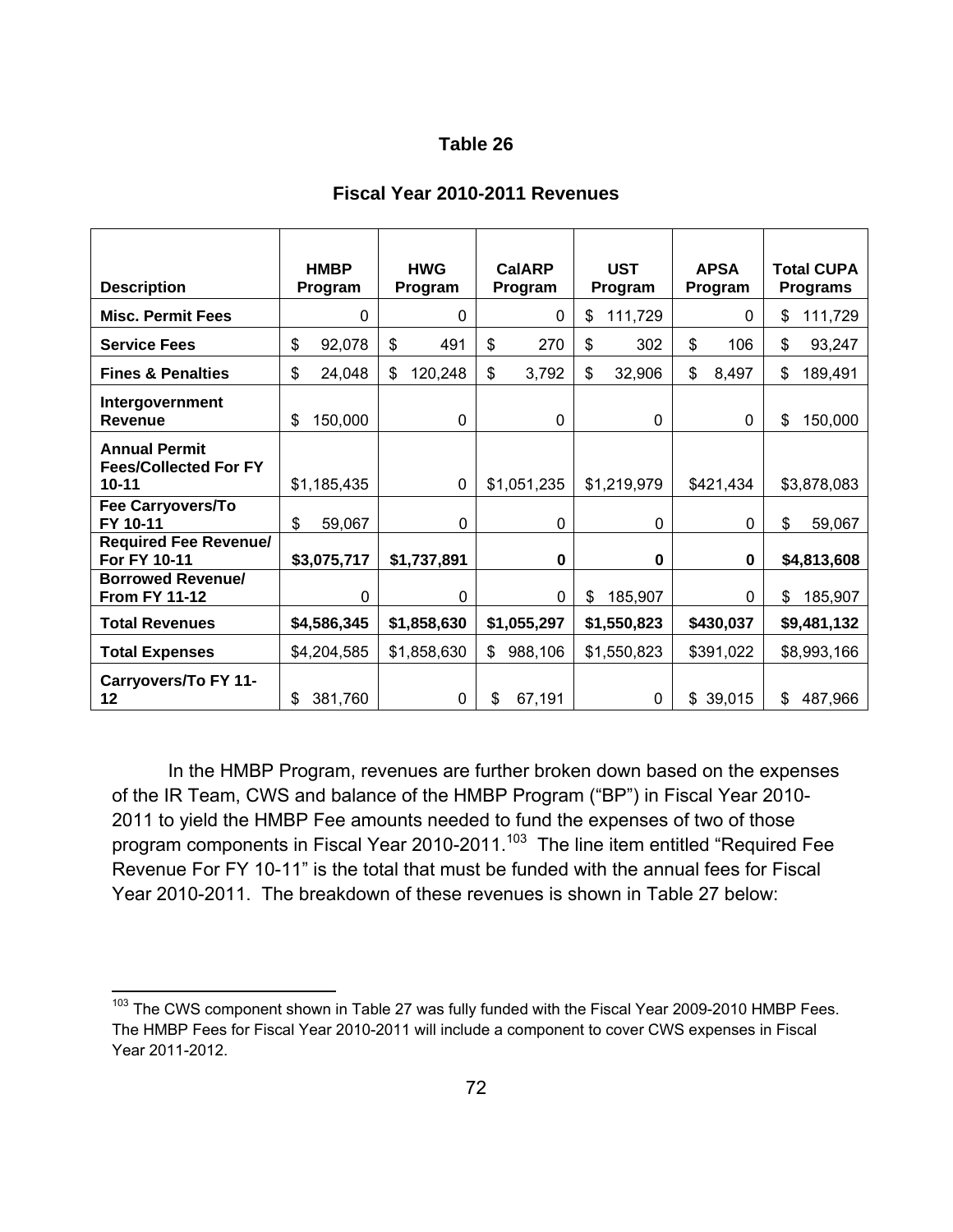# **HMBP Program Fiscal Year 2010-2011 Revenues**

| <b>Description</b>                                  | <b>IR Team</b> | <b>CWS</b>    | <b>BP</b>   | <b>Total HMBP</b><br>Program |
|-----------------------------------------------------|----------------|---------------|-------------|------------------------------|
| <b>Misc. Permit Fees</b>                            | 0              | 0             | 0           | 0                            |
| <b>Service Fees</b>                                 | \$<br>91,750   | 0             | 328<br>\$   | \$<br>92,078                 |
| <b>Fines and Penalties</b>                          | \$<br>4,492    | 0             | \$19,556    | \$<br>24,048                 |
| <b>Intergovernment Revenue</b>                      | \$150,000      | 0             | 0           | \$<br>150,000                |
| <b>Annual Permit Fees/Collected</b><br>For FY 10-11 | 0              | \$1,185,435   | 0           | \$1,185,435                  |
| Fee Carryovers/To FY 10-11                          | 0              | \$<br>59,067  | 0           | \$<br>59,067                 |
| <b>Required Fee Revenue/</b><br>For FY 10-11        | \$1,722,634    | 0             | \$1,353,083 | \$3,075,717                  |
| <b>Total Revenues</b>                               | \$1,968,876    | \$1,244,502   | \$1,372,967 | \$4,586,345                  |
| <b>Total Expenses</b>                               | \$1,968,876    | 862,742<br>\$ | \$1,372,967 | \$4,204,585                  |
| Fee Carryovers/To FY 11-12                          | O              | 381,760<br>\$ | 0           | 381,760<br>\$                |

### **2. Fiscal Year 2011-2012**

 $\overline{a}$ 

 The projected revenues needed to fund the CWS component of the HMBP Program and the CalARP, UST and APSA programs in Fiscal Year 2011-2012 are shown in Table 28 below.<sup>104</sup>

<sup>&</sup>lt;sup>104</sup> Projected revenues for the HWG Program and IR Team and BP components of the HMBP Program are not shown in this table, because those projections will not be made until the end of Fiscal Year 2011- 2012, at which time fees to fund the operations of the HWG Program and IR Team and BP components of the HMBP Program will be set and billed to regulated facilities.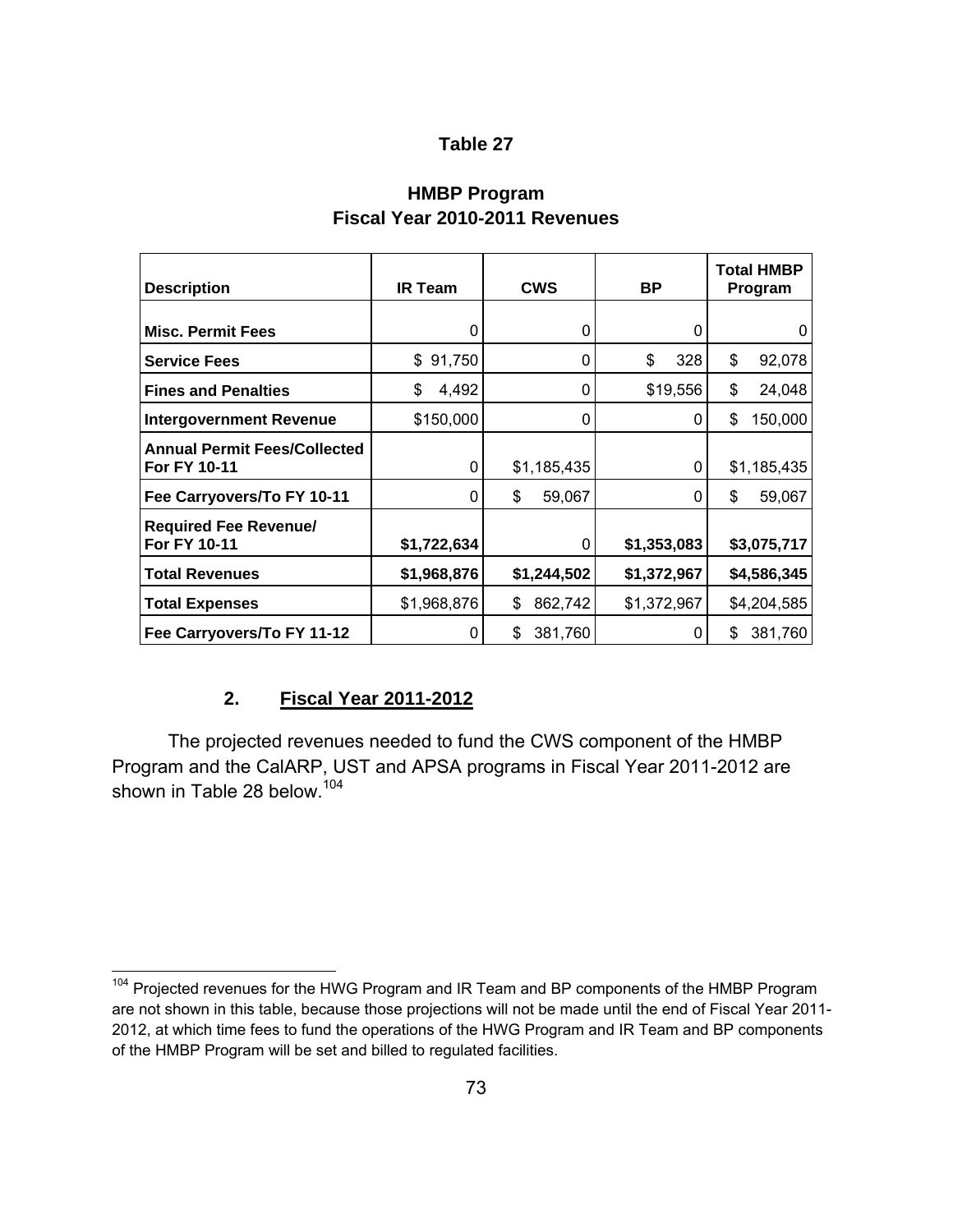| <b>Description</b>                          | <b>HMBP</b><br>Program<br>(CWS only) | <b>CalARP</b><br>Program | <b>UST</b><br>Program | <b>APSA</b><br>Program |
|---------------------------------------------|--------------------------------------|--------------------------|-----------------------|------------------------|
| <b>Misc. Permit Fees</b>                    | 0                                    | 0                        | \$<br>90,114          |                        |
| <b>Service Fees</b>                         | 0                                    | \$<br>101                | \$<br>132             | \$<br>49               |
| <b>Fines &amp; Penalties</b>                | 0                                    | 7,949<br>\$              | \$<br>214,106         | \$<br>3,817            |
| <b>Intergovernment Revenue</b>              | 0                                    | \$<br>3,760              | 4,890<br>\$           | 1,805<br>\$            |
| Fee Carryovers/To FY 11-12                  | 381,760<br>\$                        | \$67,191                 | 0                     | \$39,015               |
| <b>Required Fee Revenue/For</b><br>FY 11-12 | 887,517<br>\$                        | \$821,518                | \$1,004,839           | \$371,834              |
| <b>Total Revenues</b>                       | \$1,269,277                          | \$900,519                | \$1,314,081           | \$416,520              |
| <b>Total Expenses</b>                       | \$1,269,277                          | \$900,519                | \$1,314,081           | \$416,520              |

#### **Projected Revenues Fiscal Year 2011-2012**

 As can be seen in the above table, most of the projected revenues each year are generated through business fees, through the single fee system. This amount includes fee revenues carried over from the previous year. Other amounts are generated from penalties, permit fees, assessment revenues, grants and recovered costs of the IR Team.105 Fines and penalties attributed to the UST Program in Fiscal Year 2011-2012 include a \$200,000 settlement payment awarded in a statewide prosecution against Equilon for UST violations.

 It must be emphasized that, with the exception of fee revenues actually received, projections of fee revenues are merely estimates. The number of regulated businesses changes constantly, and the inventories of hazardous materials that they handle and the amount of hazardous waste that they generate vary from year to year. The revenue recovered from responding to incidents also fluctuates from year to year. The success rate in collecting the fee revenues from the businesses that are invoiced is also variable.

<sup>&</sup>lt;sup>105</sup> Recovered costs include hourly fees charged to and collected from known responsible parties that cause hazardous materials incidents and \$150,000 in Measure H funding. Measure H was a Countywide measure passed by the voters in 1988 to provide for enhancements to the emergency medical system by imposing assessments on property in County Service Area EM-1. Approximately \$150,000 of the annual assessment revenue is allocated to the CUPA.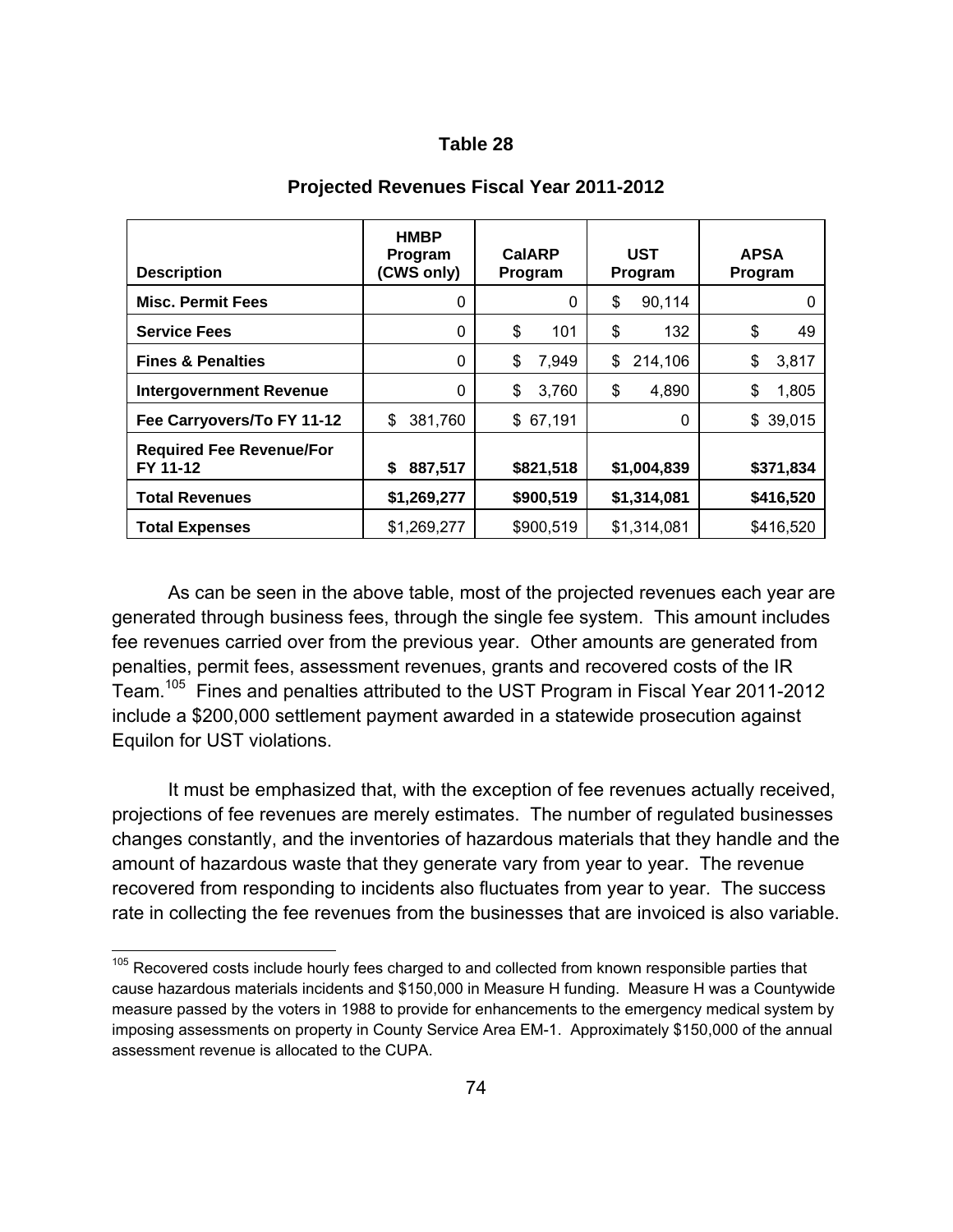For these reasons, the actual revenues collected may be less or more than was projected, and less or more than the actual expenses incurred. If a program experiences a shortfall, funds are borrowed against that program's anticipated revenues the next year in order to cover the shortfall on an interim basis. The shortfall is made up the next year, in the form of increased fees to cover the increased cost of the program as well as the shortfall. Conversely, when there are excess revenues in a program, those revenues are carried forward to and factored in the projection of revenues needed to operate in the coming fiscal year.

 In the past, some have criticized carry-over fee revenues as an "illegal profit," but nothing in the Health & Safety Code or the implementing regulations provides any legal support for this contention, or requires absolute perfection in establishing the amount of fees required to operate a regulatory program. On the contrary, regulatory agencies are accorded a great deal of flexibility in doing so because of the inherent complexity of such programs.106 Because the CUPA operates *multiple* programs, even greater flexibility is in order here.

# **C. Fee Apportionment**

 The general rule as to the apportionment of regulatory fees is that the charges allocated to a payor must "bear a fair or reasonable relationship to the payor's burdens on or benefits from the regulatory activity."<sup>107</sup> However, regulatory fees are valid despite the absence of any perceived "benefit" accruing to the fee payors.<sup>108</sup> The Board "need only apply sound judgment and consider 'probabilities according to the best honest viewpoint of informed officials' in determining the amount of the regulatory fee."109

 Because each of the CUPA programs has a different purpose, different allocation methods have been tailored to each of the programs, as discussed below.

 $\overline{a}$ <sup>106</sup> Cal. Assn. of Prof. Scientists v. Dept. of Fish and Game (2000) 79 Cal.App.4th 935, 950.

<sup>107</sup> *Cal. Assn. of Prof. Scientists v. Dept. of Fish and Game*, *supra*, 79 Cal.App.4th at 945.

<sup>108</sup> *Pennell v. City of San Jose*, *supra*, 42 Cal.3d at 375.

<sup>109</sup> *United Business Com. v. City of San Diego* (1979) 91 Cal.App.3d 156, 166.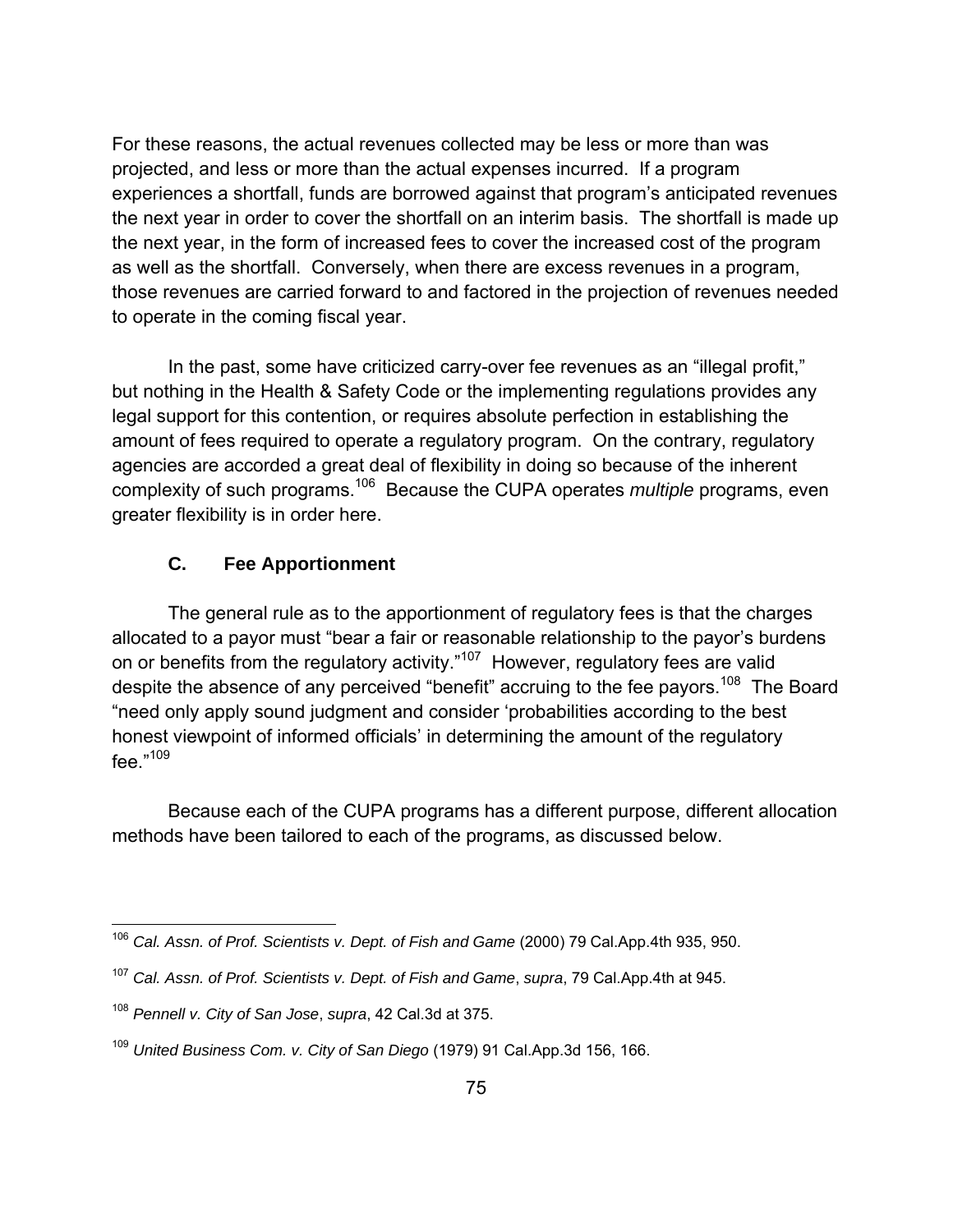### **1. HMBP Fee Allocations**

### a. Methodology

 In Fiscal Year 2010-2011, there were 2,326 facilities regulated by the HMBP Program within the CUPA jurisdiction. The HMBP Program is thus the largest of the CUPA programs. Because of the large number of businesses regulated by this program, their range in size from small establishments that handle only a few pounds of hazardous materials each year to oil refineries handling billions of pounds of hazardous materials annually, and the range of activities included in the HMBP Program, the allocation of these fees is significantly more complex than the allocation of fees for other CUPA programs.

### (1) *Fee Components*

 With the goal of allocating the HMBP Fees to fee payors in rough proportion to their benefits from or burdens on the CUPA, the total HMBP Fees that must be collected to fund the operations of the HMBP Program was first divided into three components: (1) The IR component, representing an estimate of the revenue needed to pay the unrecovered<sup>110</sup> costs of the IR Team in Fiscal Year 2010-2011; (2) the CWS component, representing an estimate of the revenue needed to pay the cost of the CWS in Fiscal Year 2011-2012; and (3) the Base component, representing an estimate of the revenues needed to operate the balance of the HMBP Program in Fiscal Year 2010- 2011. The totals of these three components are as follows:

| <b>TOTAL:</b>          | \$3,963,234 |
|------------------------|-------------|
| <b>Base Component:</b> | \$1,353,083 |
| IR Component:          | \$1,722,634 |
| <b>CWS Component:</b>  | \$887,517   |

#### (2) *Payor Categories*

 $\overline{a}$ 

 CUPA staff evaluated the above three fee components to determine the most equitable way to allocate the fees in these categories to the payors in a proportional manner. Because all of the businesses regulated by the HMBP Program are required to

 $110$  "Unrecovered" costs of the IR Team are the costs remaining after subtracting the recovered costs from the total IR Team costs.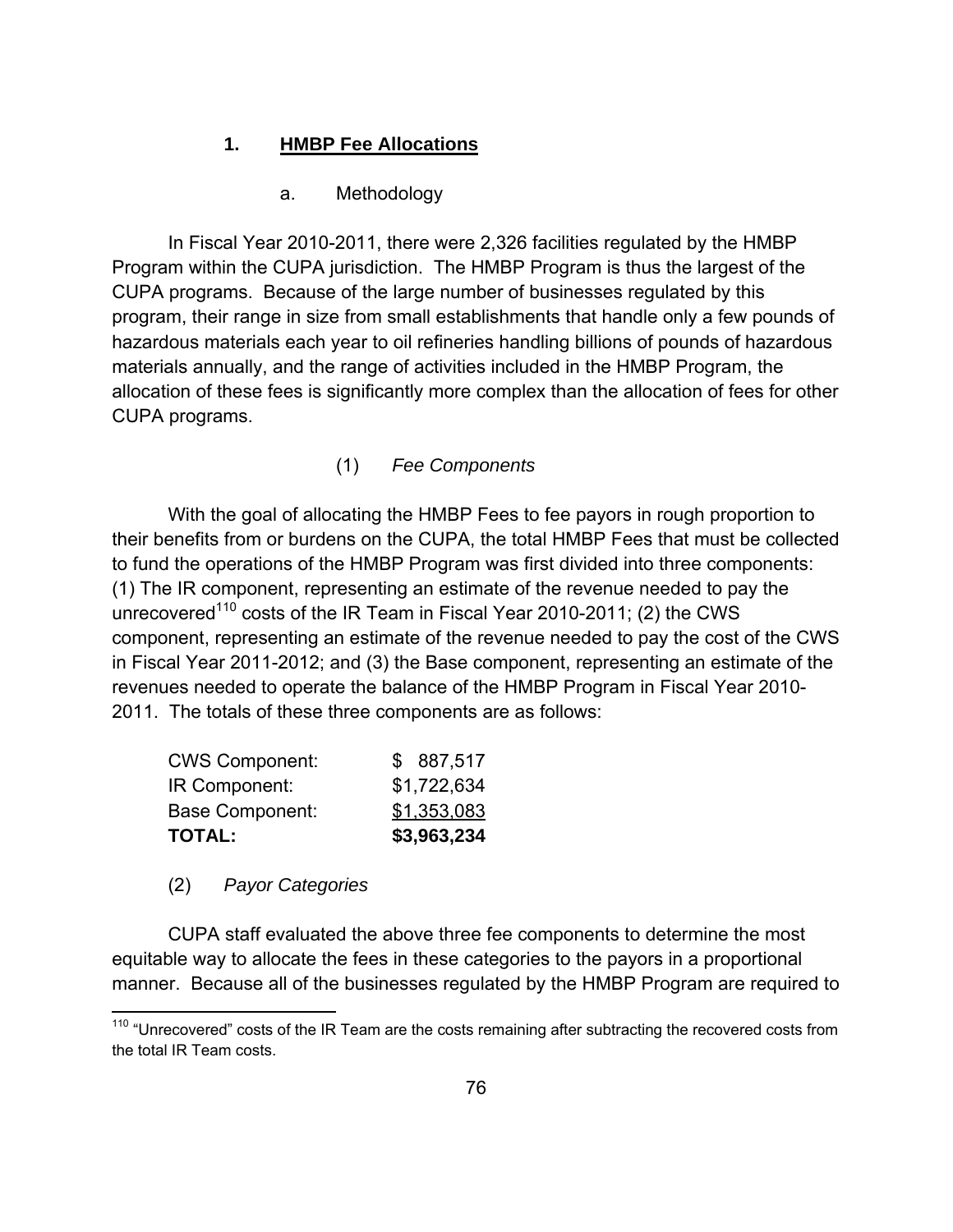submit business plans, and all of those businesses are subject to inspection, fees are properly and fairly allocated to all regulated businesses; however, the business plans of regulated businesses of different sizes vary in complexity, and the time to inspect their facilities varies with that complexity. The number of regulated facilities in this program and limitations imposed by the CUPA's accounting system, however, make it administratively infeasible to calculate individualized fees for each business based on an estimate of the time it may take the CUPA to regulate each business. Such an approach would also tend to create too much uncertainty within the regulated community as to the amount of the fees to which they might be subject in coming years, as these estimates likely would vary widely from year to year.

 To avoid these problems, categories of fee payors have been developed, based on the size of a business's projected calendar year inventories of hazardous materials and the number of employees at the business. The inventory and employee factors were used because they have been shown over the years at this CUPA and CUPAs around the state to be good indicators of the complexity of a facility, which in turn is generally indicative of the burden it poses on the HMBP Program.

 As a general principle, the more employees that a business has and the larger the inventory of hazardous materials that a business handles, the more complex the business plan will be; by extension, the more complex that a business plan is, the more time it will take for a Hazardous Materials Specialist to inspect the facility. For example, a regulated business site may have a small total quantity of hazardous materials on hand, but those materials may be spread over a large campus, such as a community college. It takes longer to inspect and verify the relatively small inventories of such facilities simply because the materials are spread throughout a large facility. Other CUPAs use one or another of these factors to determine their HMBP fees. The Solano County CUPA, for example, bases its fees on the number of employees at a facility, while the Marin, San Mateo, Santa Clara and Sonoma CUPAs base their fees on quantities of hazardous materials. The City of Berkeley uses a combination of the quantities and number of types of hazardous materials in a business' inventory in its HMBP fee schedule.

#### (3) *Fee Component Allocations*

 With the HMBP Program Fee components and payor categories in place, the next step was to determine the amount of each fee component to allocate to each payor category.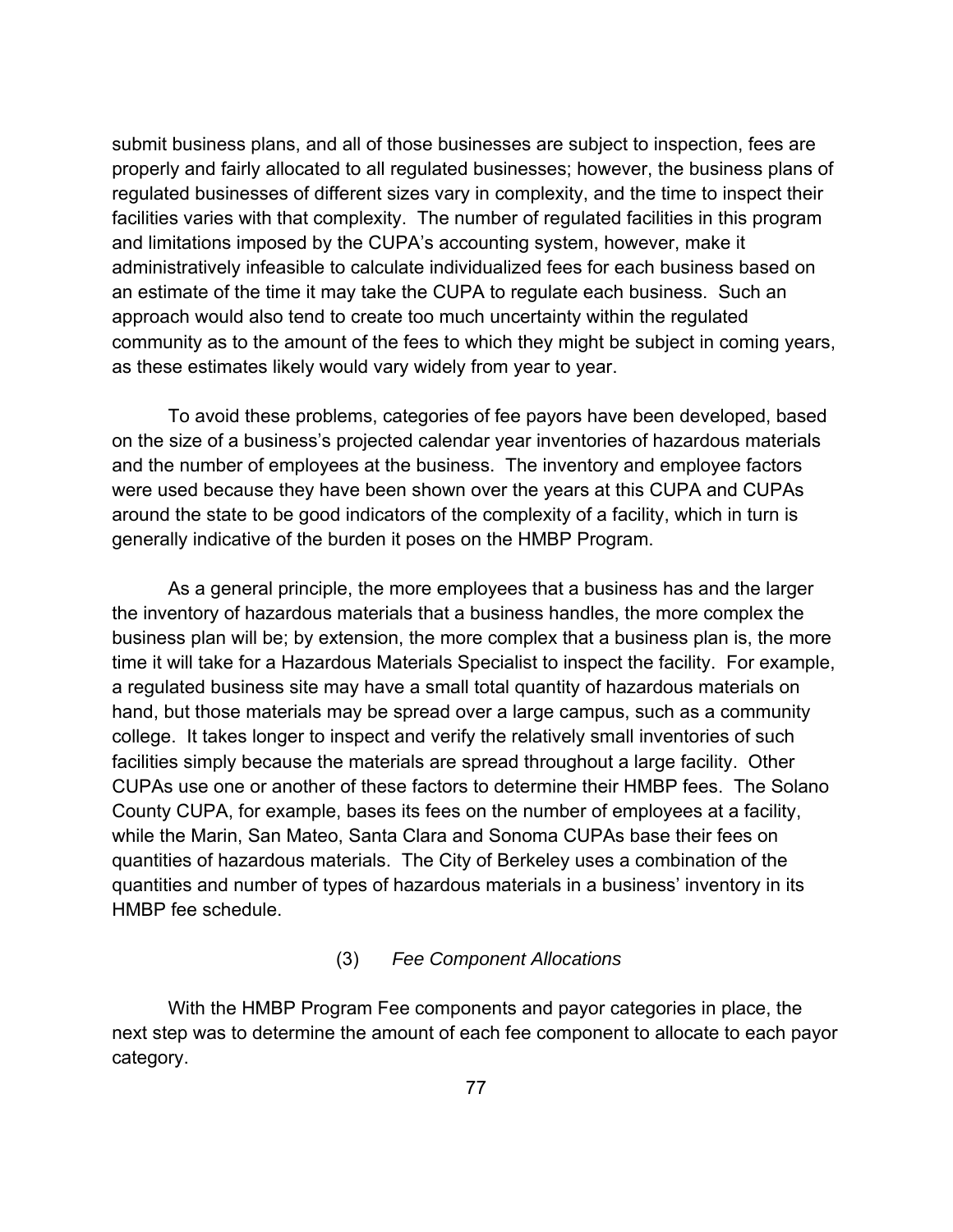#### (a) CWS Component

 The CWS was developed in response to incidents at large facilities, as discussed *supra*, and is generally activated only in response to hazardous materials incidents at large facilities, because incidents at large facilities tend to pose a greater threat to the health and safety of the community. Since the CWS became available for use in November 1995, there have been 52 activations of the CWS for Level 2 and Level 3 incidents through the end of Fiscal Year 2010-2011.<sup>111</sup> Forty-two of those occurred at oil refineries, seven at facilities handling 2.5 million to 10 million pounds of hazardous materials, and two at facilities handling 500,000 to 2.5 million pounds of materials. Only one of those activations occurred because of an incident at a facility handling less than 500,000 pounds, and that particular activation occurred only in response to a special request from another public entity, and did not meet the standard for activation of the CWS. Thus, essentially 100 percent of the activations have been prompted by incidents at facilities that handle 500,000 or more pounds of hazardous material. Because the activations are a fair representation of the burdens posed by these facilities with respect to the CWS, staff determined that the cost of the CWS should be borne by the facilities in the categories where the CWS has historically been used.<sup>112</sup> A CWS component of the HMBP Program annual fee is therefore included in the fees applicable to the facilities in these categories to collect the funds needed to operate and maintain the

1

 $111$  Level 2 activations occur in the event of incidents that will have offsite impact and possible health impacts, and are characterized by any of the following: (1) Offsite impact where eye, skin, nose and/or respiratory irritation may be possible for individuals with respiratory sensitivities; (2) explosion with noise/pressure wave impact off-site; and/or (3) fire/smoke/plume (other than steam) leaving or expected to leave site.

Level 3 activations occur in the event of incidents that will have offsite impact, and are characterized by any of the following: (1) Offsite impact that may cause eye, skin, nose and/or respiratory irritation to the general population; (2) fire, explosion, heat or smoke with an offsite impact (example: on a process/unit/storage tank where mutual aid is requested to mitigate the event and the fire will last longer than 15 minutes); or (3) hazardous material or fire incident where the incident commander or unified command, through consultation with the IR Team, requests that sirens be sounded.

 $112$  Staff considered that the facilities where incidents occur that require CWS activation also derive benefits from having the CWS available, in the form of decreases in potential liability for personal injuries and by not having to fund their own individual warning systems. Such benefits are difficult for the CUPA to quantify; moreover, there is likely to be a direct correlation between burdens and benefits in this context. For this reason, CUPA staff determined that the CWS component of the HMBP Program annual fee should be allocated based on burdens and not benefits.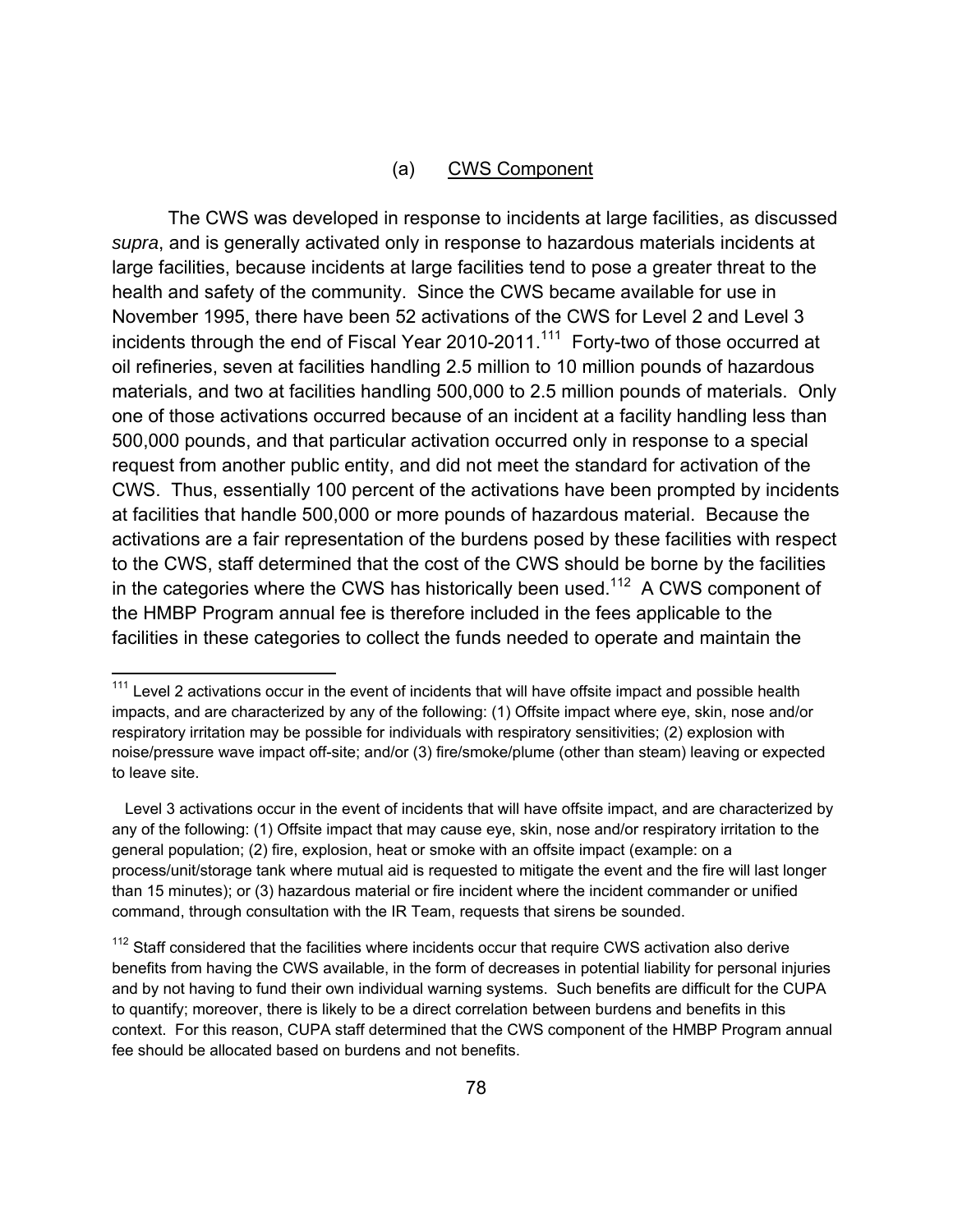CWS. As well as being a component of the annual CUPA permit cost, the CWS component is considered a service fee, inasmuch as the operation of the CWS to warn of hazardous materials incidents is a service provided to the large facilities that pay for it  $113$ 

 When there are large quantities of chemicals in storage, the potential for some of those chemicals to be released, and for the chemicals released to disperse to the extent that they impact the surrounding community, is greater than if there are smaller quantities of chemicals in storage. This is true simply because in the event of a release, all other things being equal, more chemicals can escape from a large inventory than could escape from a smaller inventory. The above statistics showing that the greatest number of incidents occurs at the refineries are consistent with this fact. However, the potential does not rise linearly with the quantity of hazardous materials, because there are many other factors at work, including the toxicity or flammability of the chemical(s) released, the type of processing that occurs at a facility, and the manner in which the chemical or smoke disperses. To some degree, all of these factors influence the manner in which chemicals disperse after being released, and whether a release will be large enough in volume to spread to surrounding neighborhoods.

 To account for these different factors, staff considered both the number of pounds in the hazardous materials inventories and the volume of a potential release. Specifically, a quantity of hazardous material fills a particular volume. Volume is calculated by multiplying length by width by height. In the case of a perfect cube, each dimension would be the cube root of the total volume. Cube roots relate to the expansion to fill this volume. Staff determined that cube roots were a valid basis for comparison of inventories of different chemicals because all gasses and liquids will expand to fill the volume that is contained, or in the case of a release, not contained. Cube roots were calculated of the hazardous material inventory quantities reported by the businesses in these categories on their most recent business plans. For example, the cube root of the largest refinery, which reported a quantity of 7 billion pounds, is 1,913. Staff then added the cube roots of all the facilities to determine the cube root of all of the facilities combined, which is approximately 22,521. The cube root of each facility was then divided by the total cube root of all the facilities to determine the percentage of the total cube root applicable to each facility. These percentages are

<sup>&</sup>lt;sup>113</sup> In the statistically unlikely event that the CWS needs to be activated because of a hazardous materials release at a small facility not subject to the CWS component, that facility would be assessed an hourly fee to cover the cost of using the service.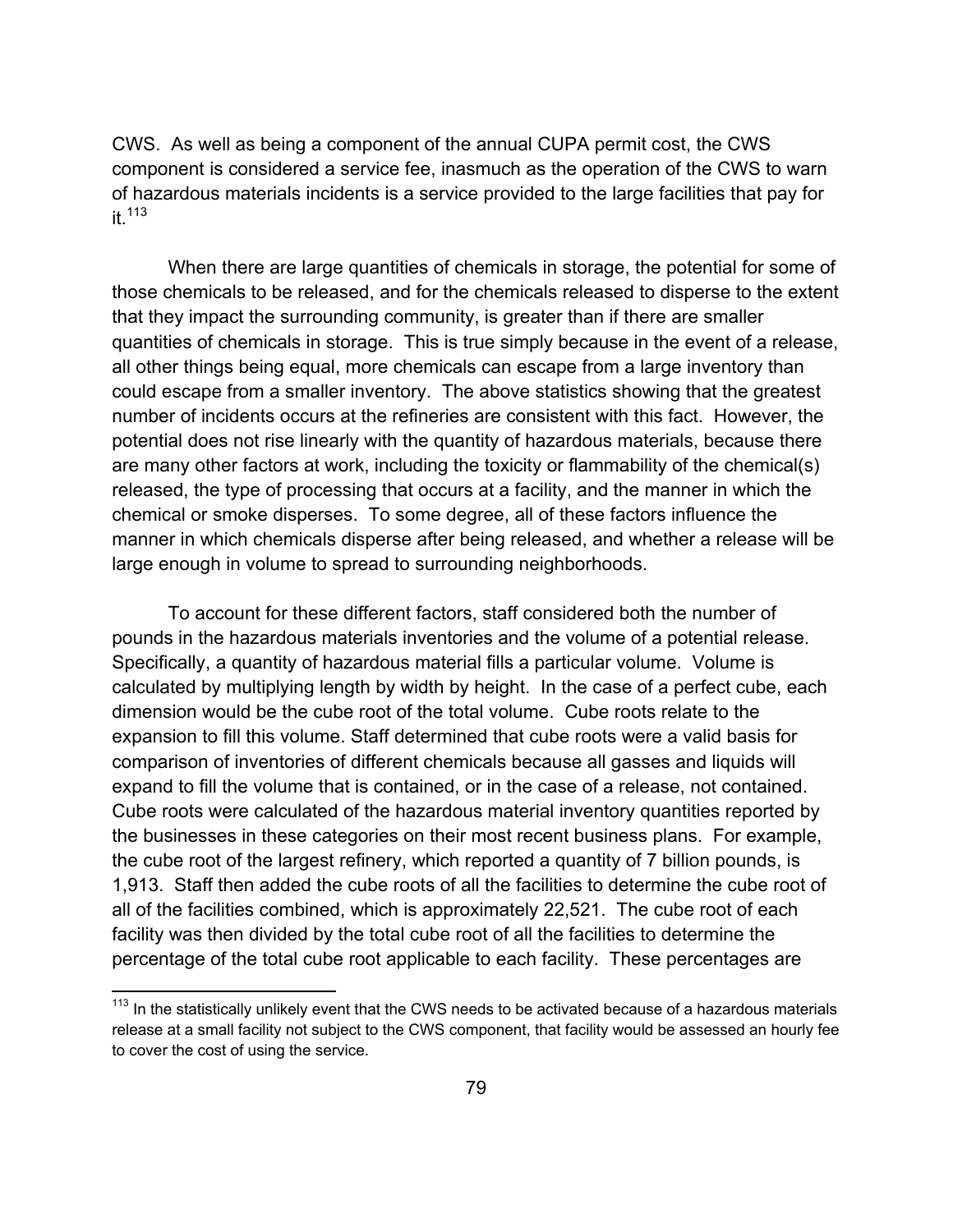shown in **Exhibit I** attached hereto. The percentages were then multiplied by the \$887,517 in fee revenue needed to fund the CWS in Fiscal Year 2011-2012 to determine the proportional cost applicable to the individual facilities. In the case of the above refinery, the percentage of the total cube roots applicable to the above refinery is approximately 8.49 percent. That percentage was then multiplied by \$887,517 to determine the refinery's proportional cost share, which is \$75,384, as shown in Exhibit I. Finally, within each category, the proportional costs were added together and then divided by the number of facilities within the category to calculate the average proportional cost for each facility in the category. This cost is the CWS component of the HMBP Program fee in each payor category. A complete breakdown of the CWS component of this fee is shown in Exhibit I.

### (b) IR Component

 All businesses that handle hazardous materials benefit by having the IR Team available to respond in the event of an incident. Businesses that lack the resources to fund their own response teams benefit by having the IR Team available 24 hours a day, seven days a week, to respond to a release when needed. When the IR Team responds to a release at a business that does not have its own team, that business benefits from the IR Team's assistance in containing a release and overseeing cleanups. Businesses that field their own response teams also benefit by the IR Team, which focuses its efforts at such facilities on coordination of response efforts, gathering information regarding environmental and public impacts, determining protective actions necessary, in the case of large-scale incidents, helping to contain releases.

 Businesses in some categories benefit more than businesses in other categories, as indicated by data from calendar year 2003 through June 30, 2011. During that time period, there were 175 hazardous materials incidents at businesses regulated under the HMBP Program to which the IR Team responded. One hundred five of those incidents –60.0 percent of the total – occurred at facilities that handle 500,000 pounds or more of hazardous materials annually, and the remaining 70 incidents (40.0 percent) happened at facilities handling less than 500,000 pounds of hazardous materials. Table 29 below shows the breakdown of incidents: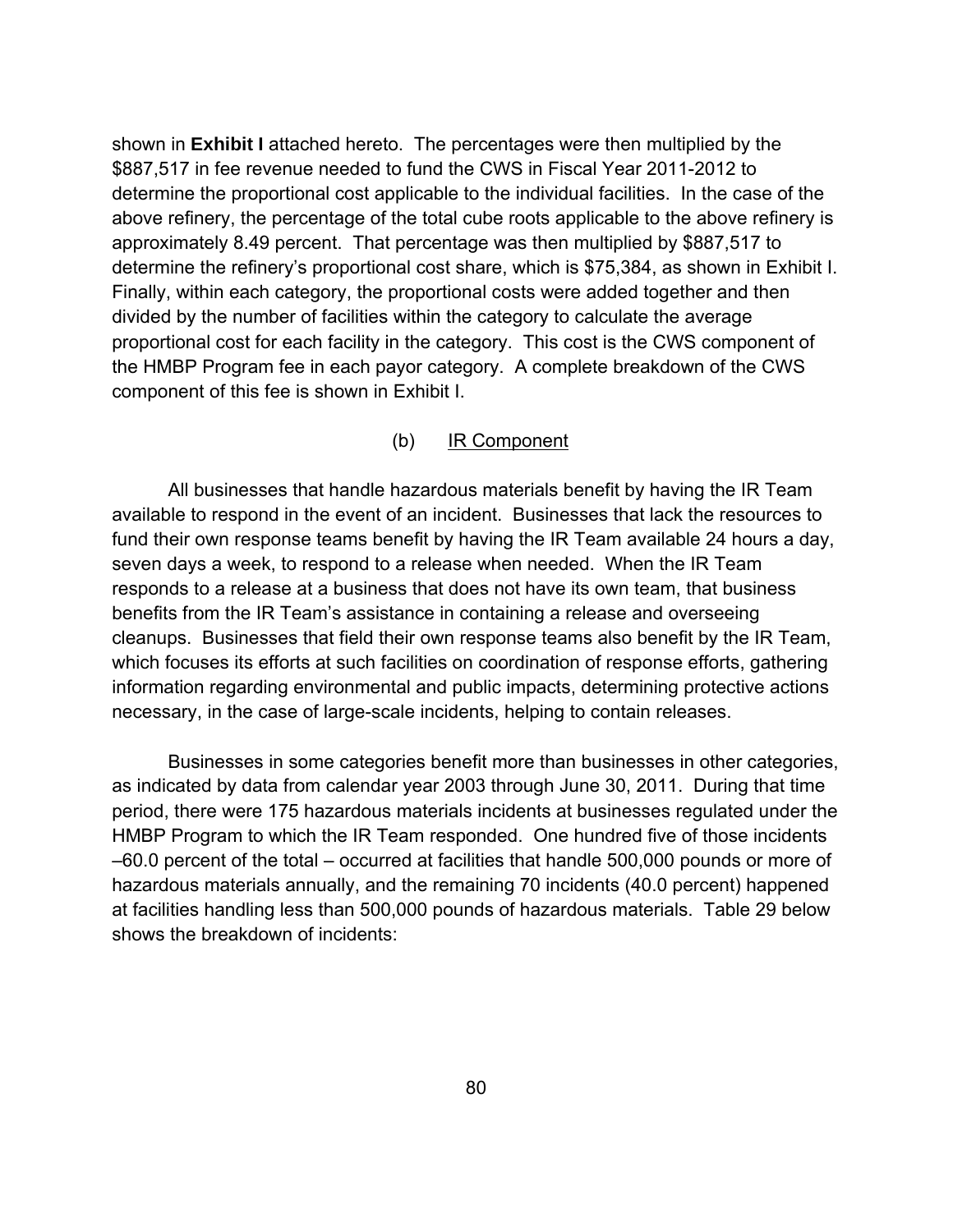| <b>Hazardous Materials Incidents</b> |
|--------------------------------------|
| 2003-June 2011                       |

| # Employees       | <b>Pounds of Materials</b> | # Incidents |
|-------------------|----------------------------|-------------|
| N/A               | <1K                        | 7           |
| $0 - 19$          | 1K≤ x < 10K                | 14          |
| $0 - 19$          | 10K≤ x < 100K              | 9           |
| $0 - 19$          | 100K≤ $x$ <250K            | 17          |
| $0 - 19$          | 250K≤ x <500K              | 3           |
| ≥20               | 1K≤ x < 10K                | 4           |
| ≥20               | 10K≤ $x$ <100K             | 11          |
| ≥20               | 100K≤ x <250K              | 2           |
| ≥20               | 250K≤ x <500K              | 3           |
| N/A               | 500K≤ x <2.5M              | 25          |
| N/A               | 2.5M≤ x < 10M              | 8           |
| N/A               | 10M≤ x <100M               | 4           |
| N/A               | 100M≤ x <1B                | 15          |
| <b>Refineries</b> | N/A                        | 53          |
| <b>Totals</b>     |                            | 175         |

The facilities handling 500,000 or more pounds of hazardous material received the services of the IR Team more often than facilities in other categories, and therefore received more of the benefit provided by the IR Team; specifically, approximately 60.0 percent of the benefit. For this reason, staff determined that these facilities should pay that percentage of the \$1,722,634 unrecovered cost of the IR Team (\$1,033,580) and the facilities handling less than 500,000 pounds should pay the remaining 40.0 percent of the \$1,722,634 cost (\$689,054).

 The same method used to allocate the CWS component was also used to allocate the IR component, since the potential for a release is equally relevant to both fee components. The cube roots of the reported inventories of each of the facilities in the 60.0 percent group were used to determine fees for those facilities, as set forth in **Exhibit J** attached hereto. Given the much larger number of facilities in the 40.0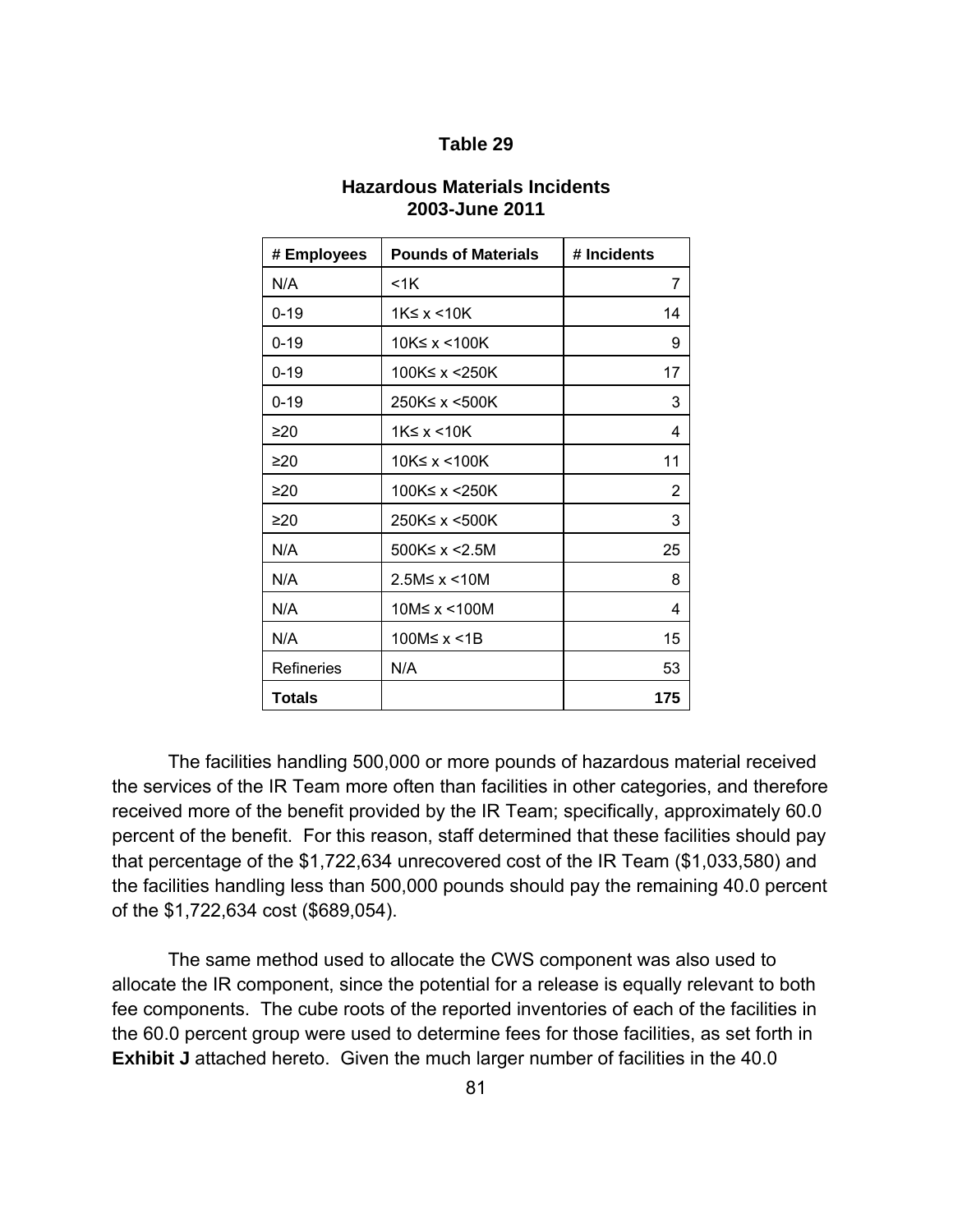percent group, cube roots were not calculated for each of those facilities. Instead, in each fee category within that group, average inventories were calculated based on the low and high ends of the category (for example, an average of 5,500 pounds was calculated in the category of equal to or less than 1,000 pounds but less than 10,000 pounds) and the averages were multiplied by the number of facilities in the category. Cube roots were then calculated based on these totals. The fees determined based on this methodology for this group of facilities is shown in **Exhibit K** attached hereto.

 The IR component of the HMBP Fee is not only part of the cost of issuance of the annual CUPA permit, but also a service fee, inasmuch as the IR Team is a service provided to the facilities that pay for it.<sup>114</sup>

#### (c) Base Component

 The base component of the HMBP fee funds the BP component of the HMBP Program that is not funded through other sources of revenue. The BP component expenses include the costs of HMBP inspections, which for purposes of this discussion includes the initial and follow up inspections, review of the plans themselves, follow-up paperwork and communications with regulated businesses regarding their plans. The costs of these inspections include the salaries and benefits of the Hazardous Materials Specialists in performing the inspections and miscellaneous related duties and undergoing training, as well as costs of administration and overhead.

 In determining how best to allocate these costs among the payor categories, staff considered such factors as the inspection times applicable to facilities of different sizes (including the preparation time required prior to inspections, particularly of larger facilities); the frequency of inspections (businesses must be inspected at least every two years, but large facilities are inspected annually); and the number of facilities in each payor category. As noted previously, because of the multi-faceted functions of the CUPA and limitations of the CUPA's accounting system, it is impossible to calculate with mathematical precision the inspection time applicable to each facility in individual programs. For this reason, pinpoint average inspection times applicable to each category cannot be computed. It is therefore not possible to allocate the Base component in exact proportion to the time spent by the CUPA on HMBP inspections in the different categories. Moreover, even if it were possible, because there are

 $114$  Services the IR Team may provide to entities other than regulated businesses are funded through recovered costs paid by responsible parties and Measure H revenue.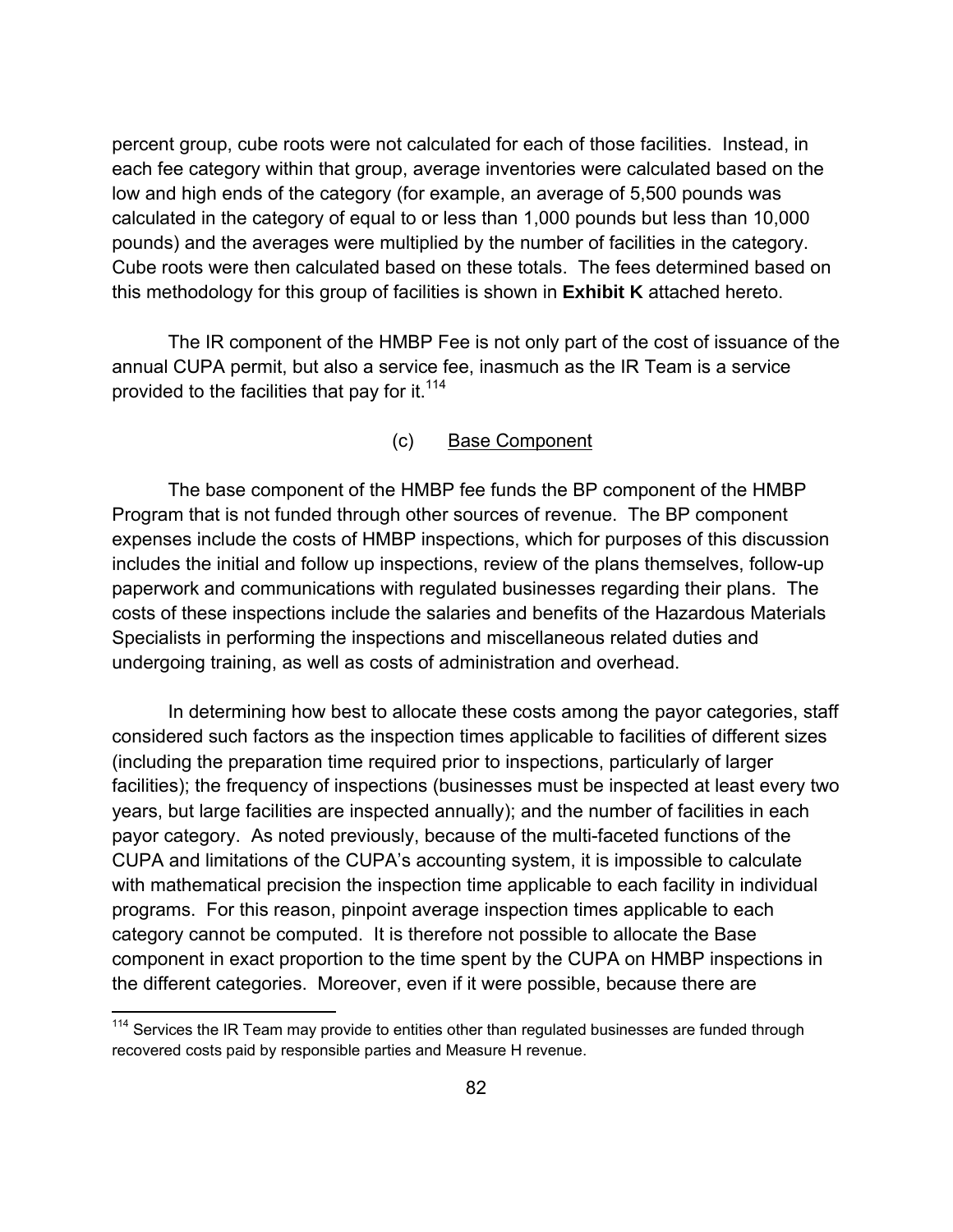thousands of businesses regulated by the HMBP Program, and because the list of businesses regulated by the program changes constantly throughout the year, the administrative time it would take to pull time records, make these computations and reallocate the base component every year would be impractical, create additional costs to the CUPA that would need to be recouped through fees on businesses, and result in no discernible improvement in the regulatory effort. For these reasons, staff instead worked to develop allocations based on the estimated time it takes to inspect facilities in each category. This manner of allocation makes the base component of the HMBP Program Fee proportional to the burdens these facilities place on the HMBP Program in the form of required inspections.

 Inspection times increase with every category, because of the increase in complexity of the facilities in each category. The times range from 1.5 hours at a facility that handles less than 1,000 pounds of hazardous materials per year to 32 hours for an oil refinery. Table 2 of this Report shows the estimated hours for facilities in each payor category.

 The next step was to calculate an hourly cost associated with the inspections. Based on Table 2 and the estimated inspection time per facility discussed on Pages 18- 19 of this Report, the inspections conducted in Fiscal Year 2010-2011 took about 5,190 hours. However, while this number of hours is based on a precise number of inspections, and is accurate for the purpose of projecting expenses, staff determined that this number cannot be used in the fee allocation calculations. The reason it cannot be used in the fee allocation calculations is because, while the fee will be spread over all fee categories based on average inspection times, the precise number of inspection hours worked will not necessarily correlate to the average number of annual inspections hours that would be required if inspections were conducted precisely on schedule every year. The number of actual inspection hours may be more than the average annual total inspection time, or less than that time. The expenses of the HMBP Program, however, do not rise and fall with the inspection schedule. The result of using the precise inspection hours thus would yield a sum that is either more or less than the cost that needs to be funded.

 To avoid this problem, staff instead determined that the average number of annual inspection hours in all categories at all of the 2,326 regulated facilities in the CUPA's jurisdiction, including those in the City of Richmond<sup>115</sup>, should be used in the

 $115$  For purposes of this calculation, it was assumed that inspections of the facilities in the City of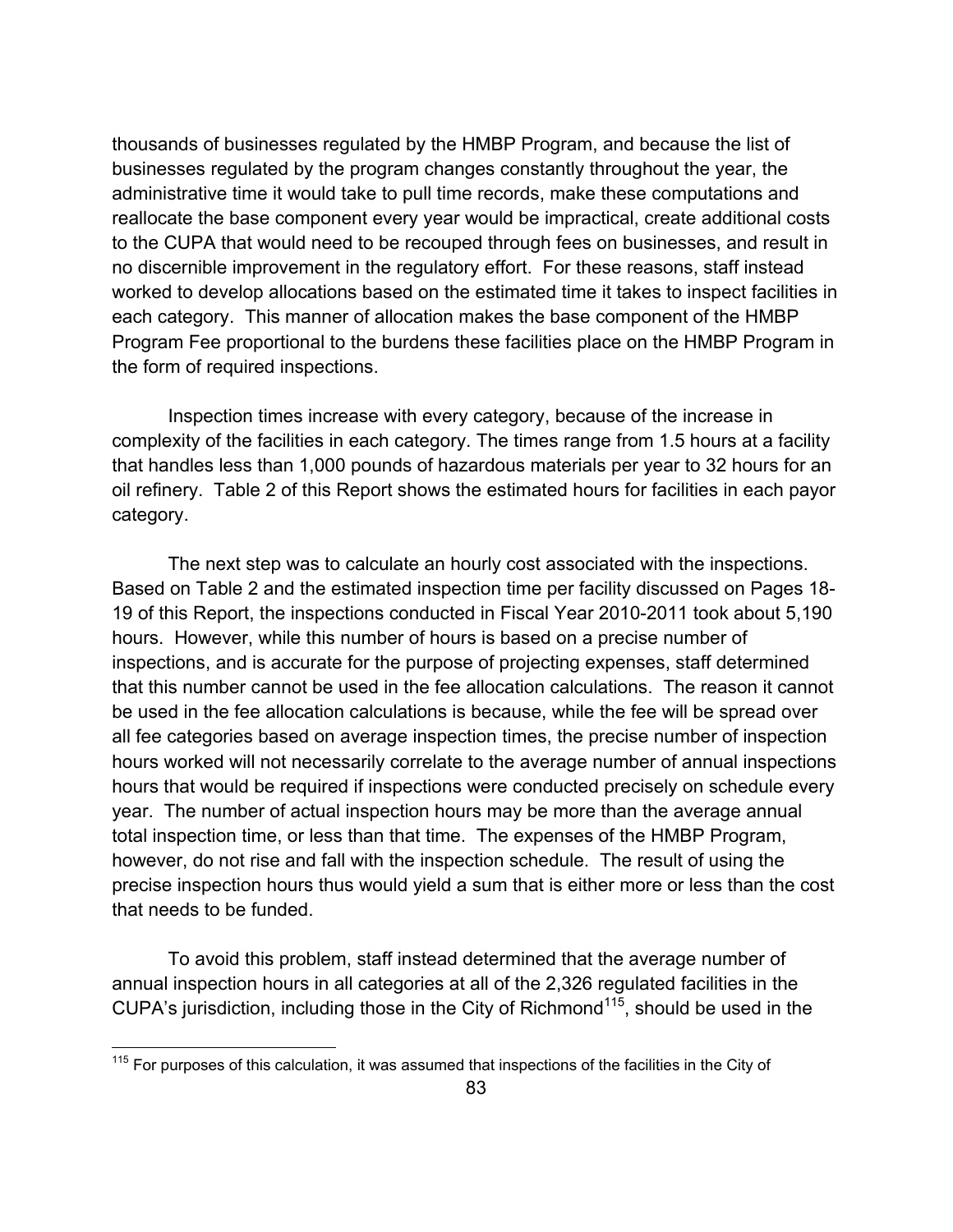calculation. The average annual inspection hours total 4,965, or half of the two-year total shown in Table 30 below.

# **Table 30**

# **Estimated HMBP Program Inspection Hours/All Facilities Fiscal Year 2010-2011**

| #<br><b>Employees</b> | <b>Pounds of Material</b> | # Facilities   | <b>Estimated</b><br><b>Inspection</b><br><b>Hours Per</b><br><b>Facility</b> | Average #<br><b>Inspections</b><br><b>Per Category</b><br>(2 Years) | <b>Inspection Hours</b><br><b>Per Category</b><br>(2 Years) |
|-----------------------|---------------------------|----------------|------------------------------------------------------------------------------|---------------------------------------------------------------------|-------------------------------------------------------------|
| N/A                   | $<$ 1 $K$                 | 466            | 1.50                                                                         | 466                                                                 | 699                                                         |
| $0 - 19$              | $1K \leq x \leq 10K$      | 740            | 2.00                                                                         | 740                                                                 | 1,480                                                       |
| $0 - 19$              | 10K≤ x <100K              | 260            | 3.00                                                                         | 260                                                                 | 780                                                         |
| $0 - 19$              | 100K≤ x <250K             | 247            | 4.00                                                                         | 247                                                                 | 988                                                         |
| $0 - 19$              | 250K≤ x <500K             | 86             | 5.00                                                                         | 86                                                                  | 430                                                         |
| $\geq 20$             | $1K \leq x \leq 10K$      | 179            | 5.75                                                                         | 179                                                                 | 1,029.25                                                    |
| $\geq 20$             | 10K≤ x <100K              | 194            | 6.75                                                                         | 194                                                                 | 1,309.5                                                     |
| $\geq 20$             | 100K≤ x <250K             | 44             | 7.75                                                                         | 44                                                                  | 341                                                         |
| $\geq 20$             | 250K≤ x <500K             | 19             | 8.75                                                                         | 19                                                                  | 166.25                                                      |
| N/A                   | 500K≤ x <2.5M             | 55             | 11.25                                                                        | 110                                                                 | 1,237.5                                                     |
| N/A                   | $2.5M \le x \le 10M$      | 11             | 14.50                                                                        | 22                                                                  | 319                                                         |
| N/A                   | 10M≤ x <100M              | 13             | 19.00                                                                        | 26                                                                  | 494                                                         |
| N/A                   | 100M≤ x <1B               | 6              | 24.00                                                                        | 12                                                                  | 288                                                         |
| N/A                   | 1B≤ x < 5B                | $\overline{2}$ | 28.00                                                                        | 4                                                                   | 112                                                         |
| N/A                   | $\geq$ 5B                 | 0              | N/A                                                                          | N/A                                                                 | N/A                                                         |
| Refineries            |                           | 4              | 32                                                                           | 8                                                                   | 256                                                         |
| <b>Totals</b>         |                           | 2,326          |                                                                              | 2,417                                                               | 9,929.5                                                     |

 The base component cost of \$1,353,083 was then divided by the annual average inspection hours (half of the two-year total of 9,929.5, or 4,964.75 hours, resulting in a

Richmond take the same number of hours as inspections conducted by the Hazardous Materials Specialists.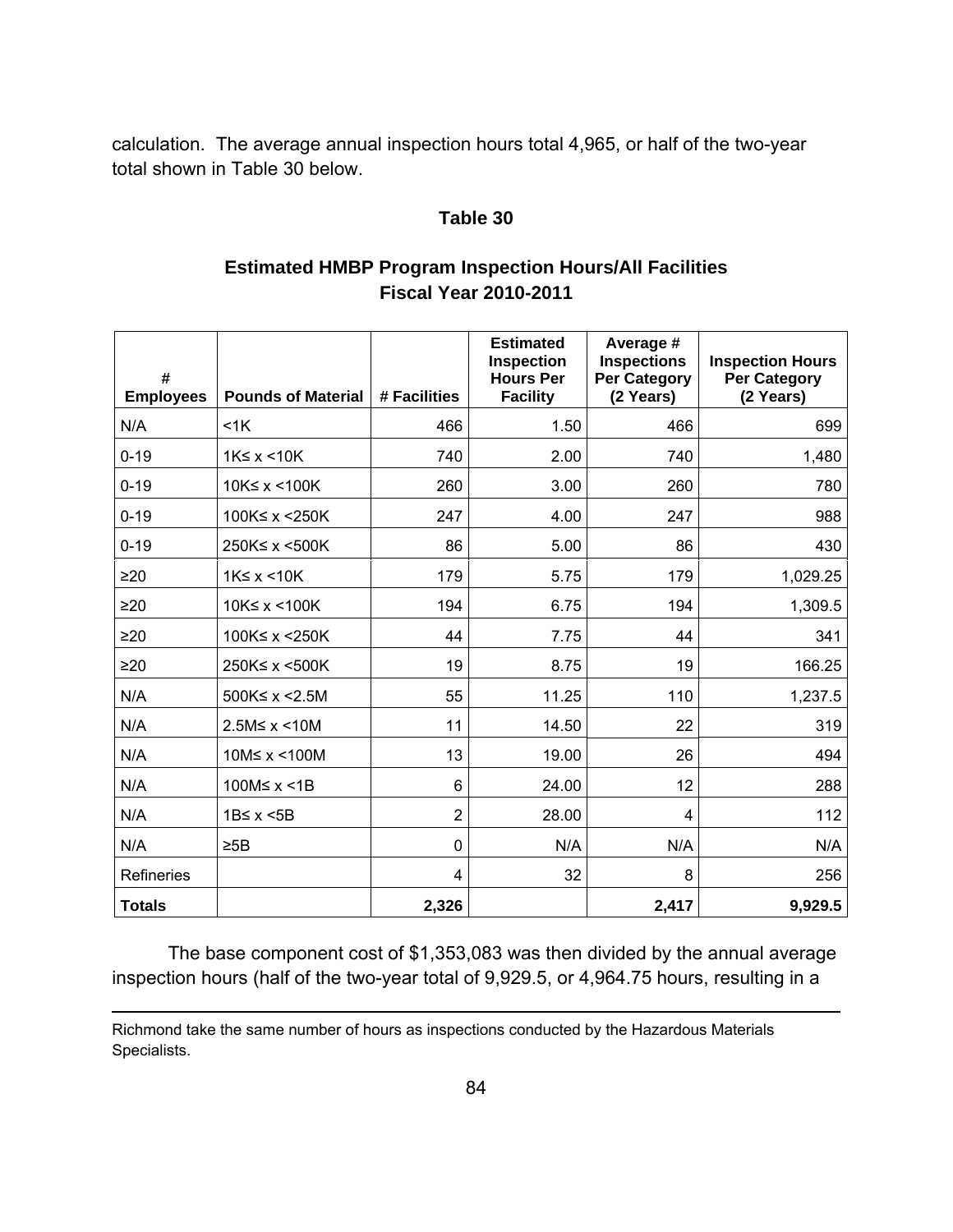cost of approximately \$272.54 per inspection hour. This rate was then multiplied by the average annual inspection hours for each facility in each category to calculate the Base component of the HMBP fee applicable to each facility. The base components in each category, along with the other components, are shown in **Exhibit L** attached hereto.

> b. The HMBP Fees Are Set at a Level Sufficient to Fund the Estimated Costs of the HMBP Program

 Collectively, as shown in Exhibit L, the three components of the HMBP Fees are expected to generate approximately \$3,962,982, based on the fees in each category and number of facilities in each category. Based on the projections and considering other revenues, the proposed HMBP Fees are thus set at the approximate level necessary to fund the Fiscal Year 2010-2011 costs of the IR and Base components of the HMBP Program and the Fiscal Year 2011-2012 cost of the CWS.<sup>116</sup> These fee components constitute the cost of issuance of the HMBP Program portion of the annual Fiscal Year 2011-2012 CUPA permit that regulated facilities must obtain to legally operate in Contra Costa County.

c. Other Methods Considered

 In determining the method of allocation of the HMBP Fees, CUPA staff considered but ultimately rejected several other methods, because they did not allow for a proportional allocation. They are detailed below.

 • **Flat Fee.** A flat fee would apply across the board to all regulated businesses in the HMBP Program. Although easily calculated and applied, such a fee would not be proportional, because different sized facilities pose different burdens on the HMBP Program, as outlined above.

**Fee per pound.** A flat fee for each pound of hazardous material in a business' inventory, without regard to the number of employees, was also considered. One problem with this method is that it does not take into account that benefits and burdens pertaining the CWS and IR Team pertain largely to the larger facilities. An additional problem is that the burdens on the HMBP Program tied to the HMBP

<sup>1</sup>  $116$  As a result of rounding, revenue amounts that would be derived from the proposed fees in the HMBP, HWG, UST and APSA programs are slightly different from the required revenue totals. Shortfalls or carryovers resulting from these minor differences are applied the following fiscal year.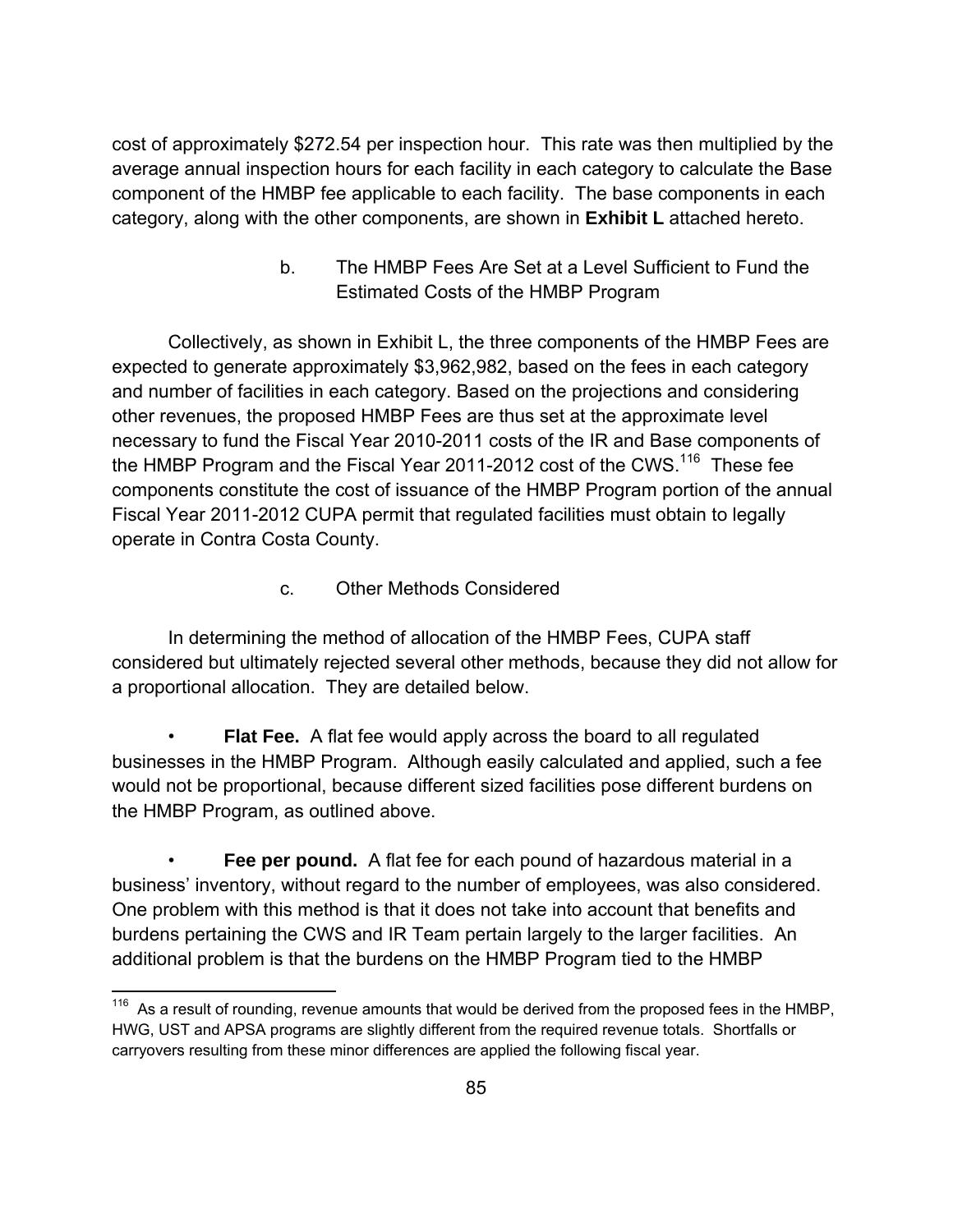inspections are not tied solely to quantities of hazardous material on hand. For example, two businesses may have the same number of pounds of material in their inventories, but one business may have multiple containers of different types of material on hand, and the other may have a single container of only one material. The first business will have a business plan that is far more complex than the second business, and past history has demonstrated that the first business will require more employees for the simple reason that the complexity of the facility requires more work to handle the materials properly.

 Finally, if a flat fee per pound were charged for each pound of hazardous materials handled, the larger regulated business sites would pay more than 99 percent of the overall costs. Based on the number of regulated facilities in the CUPA jurisdiction in Fiscal Year 2010-2011 and their projected inventories (collectively, 17,881,037,216 pounds), and the \$3,963,234 in revenues needed to operate all components of the HMBP Program, the fee per pound would need to be set at approximately \$0.00022 per pound. At that rate, however, a facility with a small inventory such as 500 pounds would pay only 11 cents, but the largest refinery in the County, which handles an inventory of about 7 billion pounds, would pay \$1,540,000. While sufficient funds to operate the program could theoretically be raised in this manner, this is not a reasonable basis for apportionment, because it would allow smaller facilities to avoid paying their fair share of the cost of inspections and place most of the burden on larger facilities.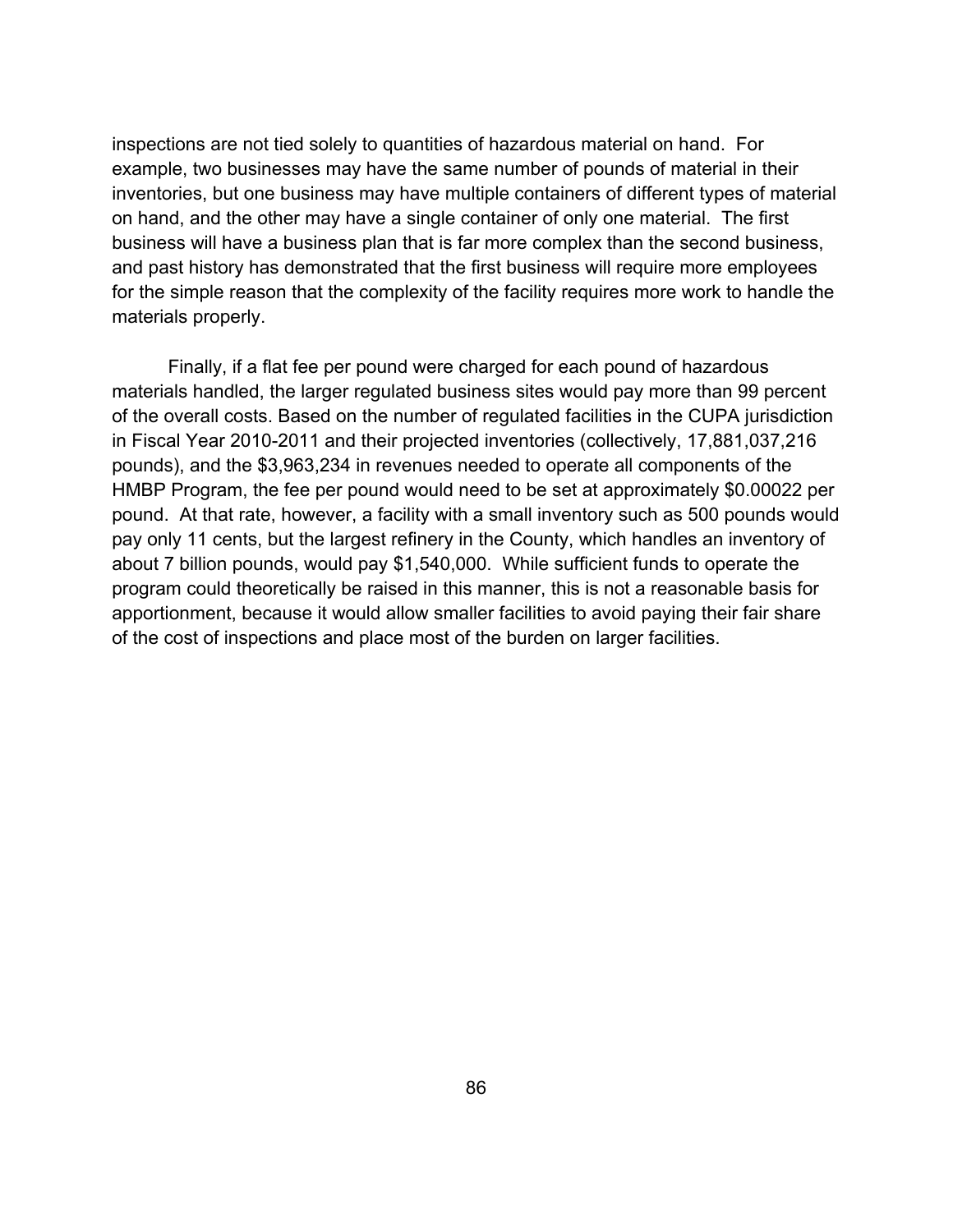### **2. HWG Fee Allocations**

a. Method

In the past, the HWG Fees applicable to most hazardous waste generators<sup>117</sup> were set in an amount sufficient to operate the HWG Program and allocated based on the tonnage of hazardous waste generated. This manner of allocation was modeled on the allocations of generator fees charged by DTSC pursuant to Health & Safety Code section 25205.5. Section 25205.5 established categories of waste generators and a base rate that is adjusted from time to time by the state Board of Equalization to account for increases or decreases in the cost of living. The 2012 base rate is \$4,094 and the 2012 current state generator fee schedule, included in **Exhibit M** attached hereto, is shown in Table 31 below:

#### **Table 31**

| <b>Generator Size</b>               | Rate           | Fee      |
|-------------------------------------|----------------|----------|
| Less than 5 tons/year               | 0% base rate   | 0        |
| 5 but less than 25 tons/year        | 5% base rate   | \$205    |
| 25 but less than 50 tons/year       | 40% base rate  | \$1,638  |
| 50 but less than 250 tons/year      | 100% base rate | \$4,094  |
| 250 but less than 500 tons/year     | 5 x base rate  | \$20,470 |
| 500 but less than 1,000 tons/year   | 10 x base rate | \$40,940 |
| 1,000 but less than 2,000 tons/year | 15 x base rate | \$61,410 |
| 2,000 or more tons/year             | 20 x base rate | \$81,880 |

#### **DTSC Generator Fees**

 Generator fees are among the fees charged by DTSC to fund its administration and implementation of the Hazardous Waste Control Law<sup>118</sup>, and thus are comparable to the CUPA's HWG Fees. Given that the Legislature approved this fee allocation, and

 $117$  Flat fees have historically been charged to facilities that operate under permits by rule, conditional authorizations or conditional exemptions.

<sup>&</sup>lt;sup>118</sup> See Health & Saf. Code, § 25174, subdivs. (a)(1) & (b)(1).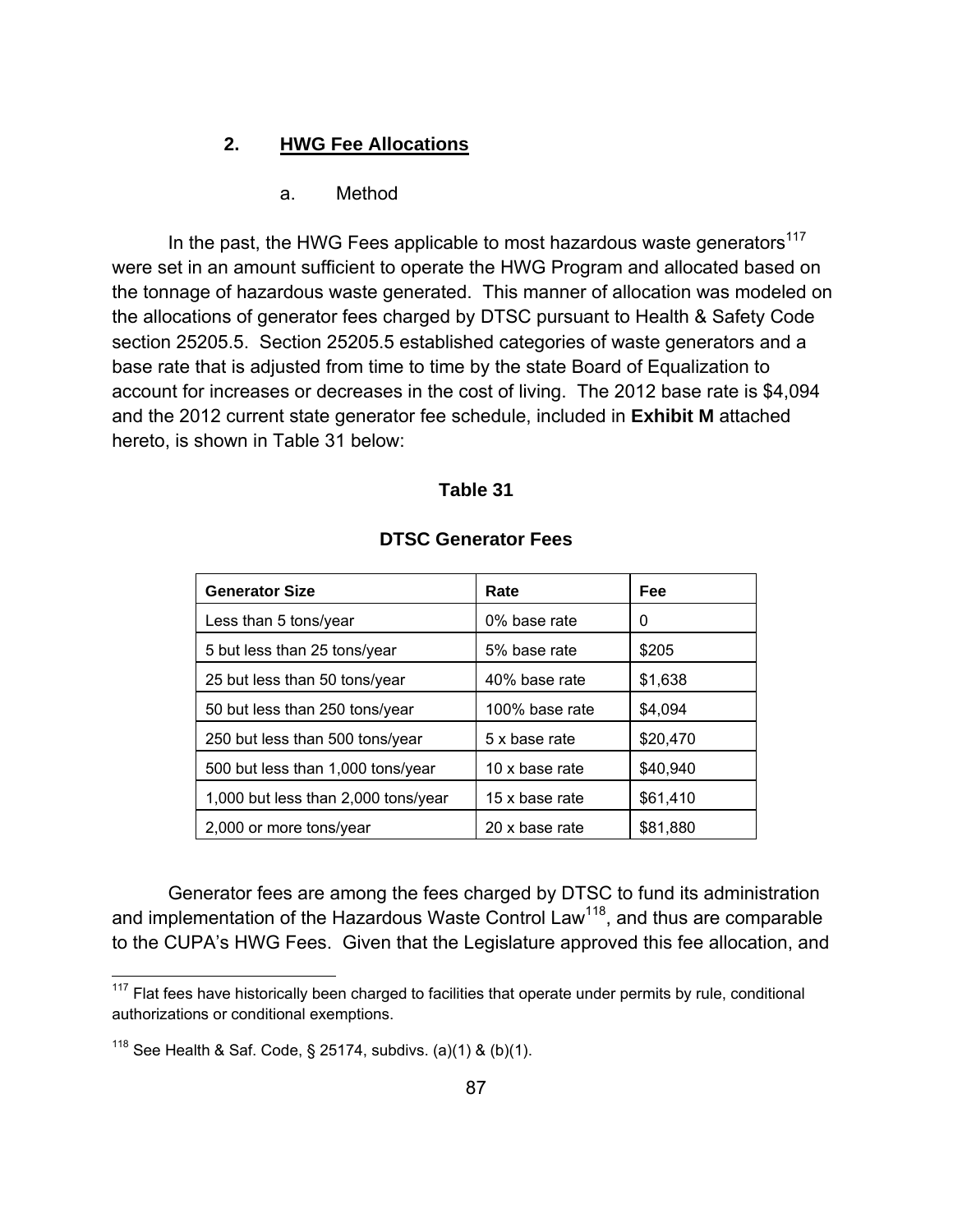given that the state generator fees are comparable to the CUPA's HWG Fees, there is a reasonable basis for using this kind of structure to allocate the HWG Fees. A number of other CUPAs also use variations of this structure to allocate their HWG fees. For these reasons, staff concluded that the DTSC structure should continue to be used. The tonnage ranges for each category in the HWG Fees section of the CUPA's fee schedule are for the most part based on the tonnage ranges set by the Legislature as described above.<sup>119</sup> Businesses are placed into the appropriate categories based on the tonnage they report to the CUPA, as verified during inspections by the Hazardous Materials Specialists.

#### *(1) Fee Components*

 Except for fees charged for inspections of facilities operating under permits by rule, conditional authorizations and conditional exemptions, which are discussed below, the HWG Fees charged to generators consists of (1) an inspection component and (2) a tonnage component, as discussed below.

### (a) Inspection Component

 The inspection component of the HWG Program Fee is an approximation of the direct costs of HWG Program inspections of facilities in each category. These costs include the costs of the initial inspection, follow-up inspection, follow-up paper work and communications with the facilities, other inspection-related activities described in the Report, including training of the specialists. The inspection component is allocated based on a labor standard; i.e., the cost of the inspections conducted under the program, determined by estimating the time required inspecting facilities in the different categories, and considering the frequency of inspections in the different categories.

 A physically large regulated business site takes longer to inspect than a smaller regulated business site, for several reasons. First, the hazardous waste may be handled at different locations throughout a regulated business site. Inspecting multiple

<sup>119</sup> One of the categories was split in two in order to separate the smaller generators in this category from the larger generators in the same category. This category – 5 but less than 25 tons – has been split into two categories because of the large number of facilities in the category and the fact that 92 of them – 64 percent – generated five to 12 tons per year. These facilities are small quantity generators, and the time to perform inspections at these facilities is less than the time it takes to perform inspections of facilities generating 12 to 25 tons per year. CUPA staff determined it was more equitable to place them in a separate category for this reason.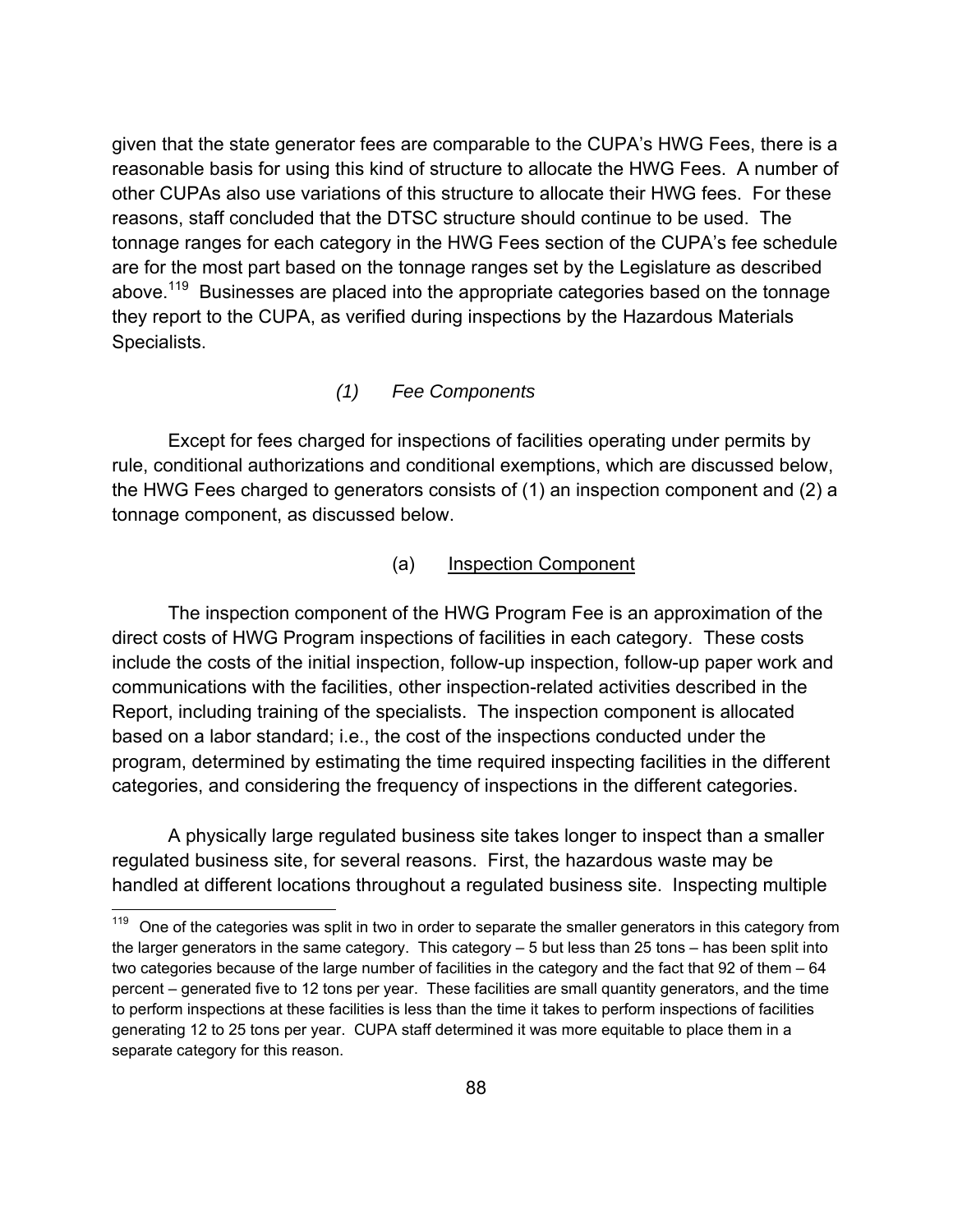storage containers takes more time than inspecting only one container. Second, at facilities where large quantities of hazardous waste have been generated, it takes longer to verify the total tonnage generated, determine how long the waste has been stored onsite, inspect the storage facilities and labeling for compliance with applicable regulations, and verify that training requirements have been met. Not only does it take more time to physically locate the areas on a large site where hazardous wastes are stored, it also takes more time to view the larger quantity of manifests, labeling and documentation that such sites generate.

 Based on a consideration of these factors, and inspection times reported by inspectors, staff estimated the inspection times applicable to each of the categories. The estimates, shown in Table 6, are based on the tonnage of waste generated by facilities in each category. The tonnage figures provide an indication of the size of the facilities, the number of shipments of hazardous waste leaving the facility and resulting manifests, and number of employees the facility needs to train and keep trained on how to handle hazardous waste properly. All of these variables factor into inspection times that tend to increase with the total of waste generated.

 Staff then calculated the cost associated with all inspections, starting with salaries and benefits. In addition to the \$591,614 specialist salary and benefit cost associated with the inspection hours, the cost includes \$164,948 for inspection-related activities.<sup>120</sup> An additional \$77,868 – a proportional share of the CUPA-wide Other Time – is also included in the cost of inspections, bringing the specialist salary and benefit total to \$834,430.<sup>121</sup> Proportional shares of other costs attributed to the HWG Program (administrative and clerical salaries and benefits and temporary worker pay, services and supplies, indirect administrative costs, county overhead and uncollected fees) were also calculated<sup>122</sup> and added to the above cost, bringing the total cost of the inspections

 $120$  This cost is based on 1,428 hours of the HWG Program Other Time, which includes 485 hours of enforcement activities, 300 hours of annual specialist training and 643 hours of the HWG Lead's time.

 $121$  The \$77,868 share was calculated by first adding the \$591,614 and \$164,948 in inspection costs and dividing the sum (\$756,562) by the total salary and benefit costs of the specialists attributed to the HWG Program inspections and Other Time (\$887,464). The resulting percentage (approximately 85.2 percent) was then multiplied by the CUPA-wide Other Time cost attributed to the HWG Program (\$91,341) to yield the amount of \$77,868.

 $122$  The proportional shares were calculated by first dividing the \$834,430 in specialist salaries and benefits attributed to inspections by the total salaries and benefits of the specialists and temporary workers attributed to the HWG Program, and Green Business Program (\$1,171,855), yielding a percentage of approximately 71.2 percent. This percentage was then applied to the HWG Program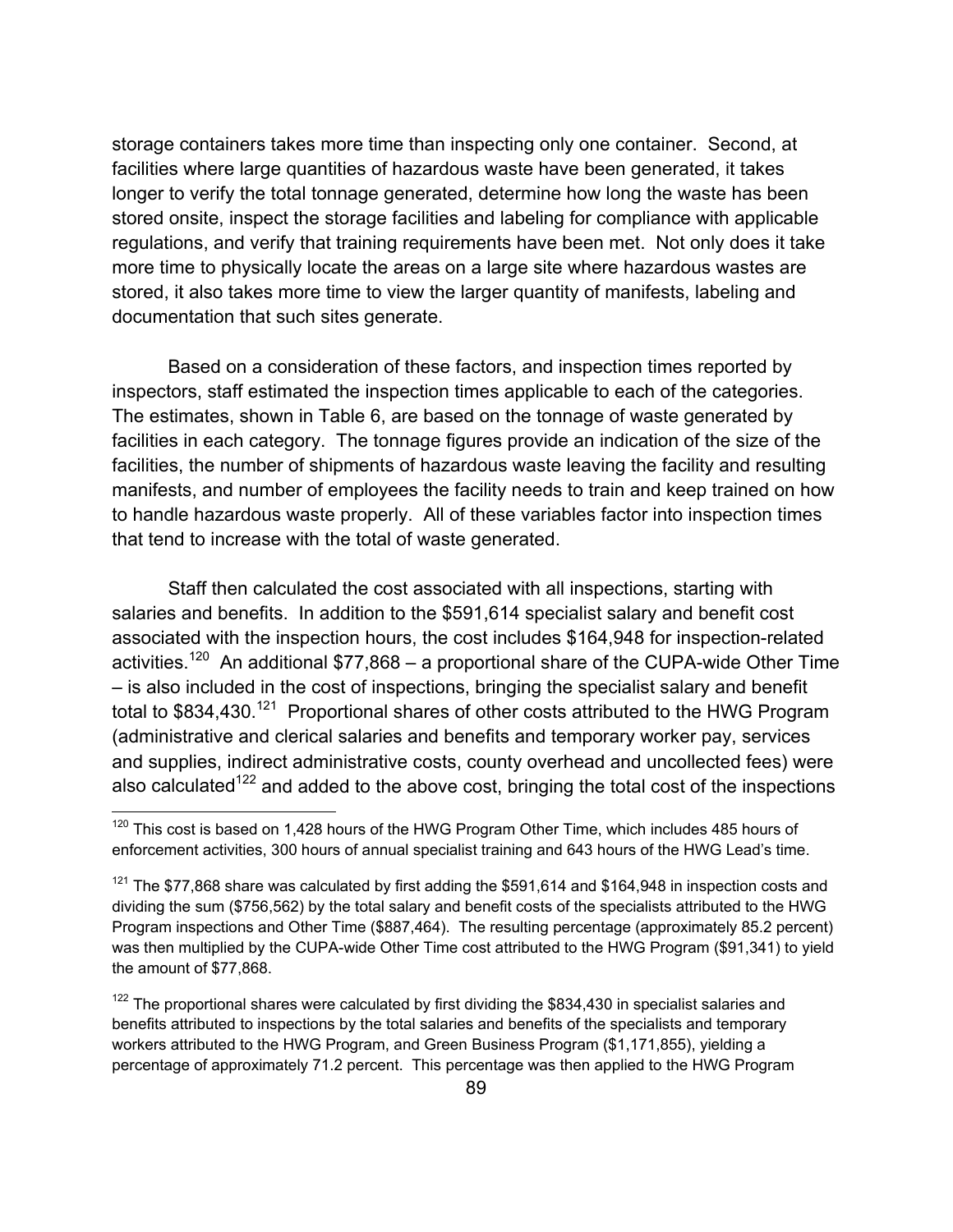to \$1,323,454. These costs and the remaining costs of the HWG Program (shown as "Other") are set forth in Table 32 below:

#### **Table 32**

# **HWG Program Expense Allocations Fiscal Year 2010-2011**

| <b>Inspections</b><br>Category  |                      | <b>Other</b>     | <b>Total HWG Program</b> |
|---------------------------------|----------------------|------------------|--------------------------|
| <b>Salaries and Benefits</b>    |                      |                  |                          |
| <b>Specialists</b><br>$\bullet$ | \$<br>834,430        | \$144,375        | \$<br>978,805            |
| <b>Admin/Clerical</b><br>٠      | \$<br>107,596        | \$43,510         | 151,106<br>\$            |
| <b>Grn Business</b>             | O                    | \$191,347        | 191,347<br>\$            |
| <b>Temp Worker</b><br>$\bullet$ | 0                    | \$<br>1,703      | \$<br>1,703              |
|                                 | Total: \$<br>942,026 | Total: \$380,935 | Total: \$1,322,961       |
| <b>Services and Supplies</b>    | 159,185<br>\$        | \$64,371         | 223,556<br>S             |
| <b>Indirect</b>                 |                      |                  |                          |
| <b>Administration</b>           | \$<br>90,231         | \$ 36,488        | 126,719<br>\$            |
| <b>County Overhead</b>          | \$<br>32,617         | 13,189<br>\$     | \$<br>45,806             |
| <b>Uncollected Fees</b>         | \$<br>99,395         | \$40,193         | 139,588<br>S             |
| <b>Total</b>                    | \$1,323,454          | \$535,176        | \$1,858,630              |

 The \$1,858,630 cost of the HWG Program, however, is not funded entirely by fee revenue, since \$120,739 of these costs will be funded by service fees, fines and penalties. Of the \$120,739, \$85,973 is allocated to inspections and \$34,766 to other expenses, based on the same percentages used to calculate the allocations in Table 32. Thus, the cost of the inspections to be funded by fee revenue is \$85,973 less than \$1,323,454, or \$1,237,481. Based on this cost, and the annual average 4,033.375 inspection hours (see Table 6), the fully burdened hourly rate associated with the inspections is approximately \$306.81.

allocations for direct administrative and clerical salaries and benefits, services and supplies, indirect administration, county overhead and uncollected fees to determine proportional shares to be allocated to inspections. The remaining percentage, 28.8 percent, was allocated to the balance of the HWG Program.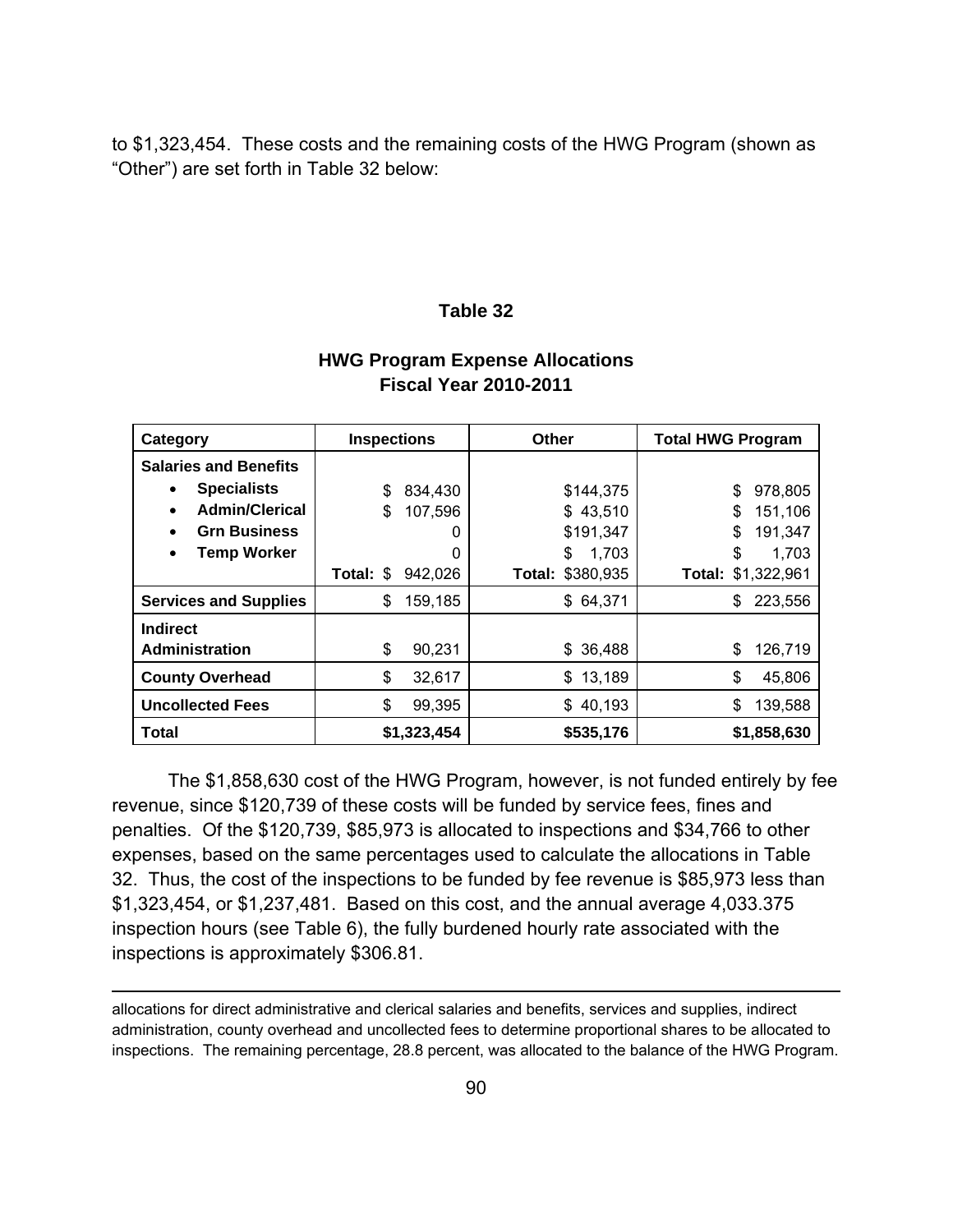Of the 4,033.375 average inspection hours, 284 are spent on inspections of facilities operating pursuant to permits by rule, conditional authorizations and conditional exemptions. The approximate \$87,134 cost of those inspections is funded through flat fees charged to the facilities, discussed below. The remaining \$1,150,347 cost is to be funded through the inspection component of the HWG Program fee.

 The final step was to determine how these costs should be allocated among the various categories. At the larger facilities, where inspections are generally conducted annually, staff determined that the annual fee should be based on the cost of one annual inspection. At facilities slated to be inspected once every other year, however, it was determined that the annual fee should be one-half the cost of an inspection. Based on the \$306.81 hourly rate and inspection times shown in Table 6, the inspection components of the HWG Fee were calculated for facilities in the different categories. They are shown in **Exhibit N** attached hereto.

#### (b) Tonnage Component

 After subtracting the \$1,150,347 cost funded by the base component, and the \$87,134 cost of the other HWG Program inspections (discussed below), the remaining costs of the HWG Program to be funded with fee revenues are \$500,410. These costs are funded by the tonnage component of the annual HWG Program Fee. The tonnage component funds such costs as site mitigation work, the Green Business Program, land use application reviews and pollution prevention efforts, all of which are intended to further the CUPA's goal of hazardous waste reduction and thus are included in the overall cost of the HWG Program. The tonnage component also includes a proportional share of the cost of CUPA-wide Other Time hours worked by the specialists, administrative and clerical costs, services and supplies, indirect administration, county overhead and uncollected fees attributed to the HWG Program. These costs are allocated to payor categories based on the tonnage of hazardous waste generated. Inasmuch as the generation of hazardous waste is considered pollution even if it is handled and disposed of properly, this manner of allocation is essentially pollutionbased.

 A pollution-based allocation of the balance of the HWG Fees is consistent with the CUPA's goal of hazardous waste reduction, which is at the heart of the CUPA's pollution prevention efforts and Green Business Program. Such efforts by CUPAs are authorized by DTSC by regulation, consistent with the Legislature's intent that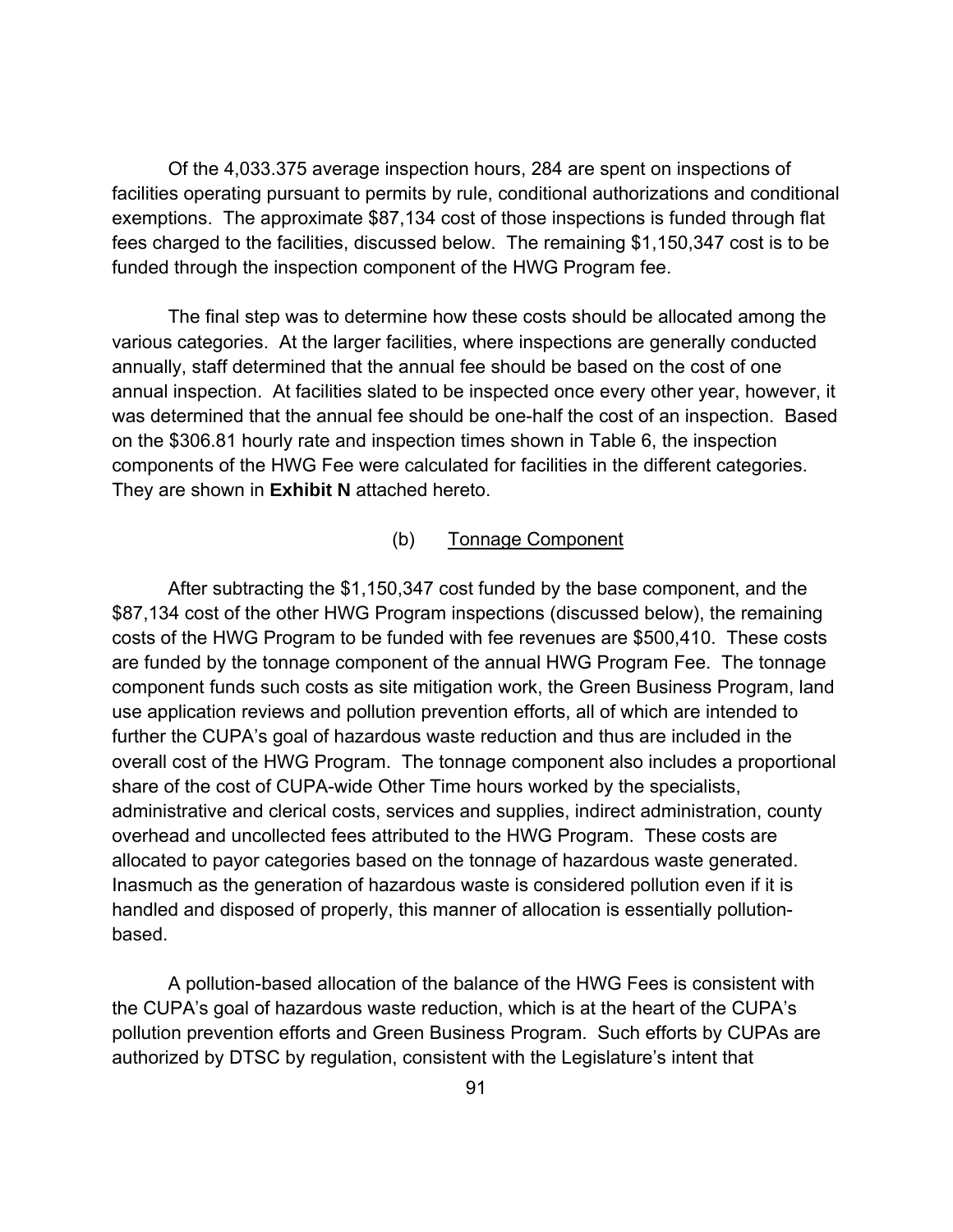hazardous waste generation be reduced in an effort to preserve the environment. Incentives were specifically cited by the Legislature as one means of encouraging generators of hazardous waste to "employ technology and management practices for the safe handling, treatment, recycling and destruction of their hazardous wastes prior to disposal."<sup>123</sup> Pursuant to these authorities, the CUPA has incorporated pollution prevention into the HWG Program. Providing businesses with incentives to reduce their generation of hazardous waste is one of the tools this CUPA uses to get the job done. Since the reduction of hazardous waste generation is among the purposes of the CUPA, it is reasonable to allocate costs based on the premise that the more hazardous waste generated by a regulated business, the greater the job of the CUPA in general and of the HWG Program in particular.<sup>124</sup>

 Specifically, when more hazardous waste is generated, the job of the HWG Program increases with it. Experience has shown that inspection times rise along with a rise in hazardous waste generation. More hazardous waste generally means more shipping manifests to review, more employee training records to check and larger sites to inspect. Inspections of large generator sites also involve review of source reduction plans, which must be prepared only by facilities that generate more than 1,000 tons of hazardous waste annually. Increases in hazardous waste generation also correspond to increased efforts by the Green Business Program to reduce hazardous waste generation, through staff's work with facilities to find alternative chemicals that can be used by a business that do not produce as much hazardous waste or produce waste that is not considered hazardous, and to find ways to reduce hazardous waste reduction through different forms of handling.

The tonnage component of the HWG Fees is based on a rate of \$9.75 per ton, which was calculated by dividing the costs of the HWG Program to be funded by this component of the HWG Fees by the total estimated tonnage generated in all categories. With the exception of the category of the biggest generators (i.e., businesses that generate more than 2,000 tons of hazardous waste annually), the tonnage generated by each category was determined based on the average tonnage in each category (for example, 8.5 tons in the category of greater than 5 but less than 12 tons). Because the top category is open-ended, and the quantities of hazardous waste actually generated

 $123$  Health & Saf. Code, § 25101.

<sup>124</sup> *See San Diego Gas & Electric Co. v. San Diego County Air Pollution Control Dist.* (1988) 203 Cal.App.3d 1132.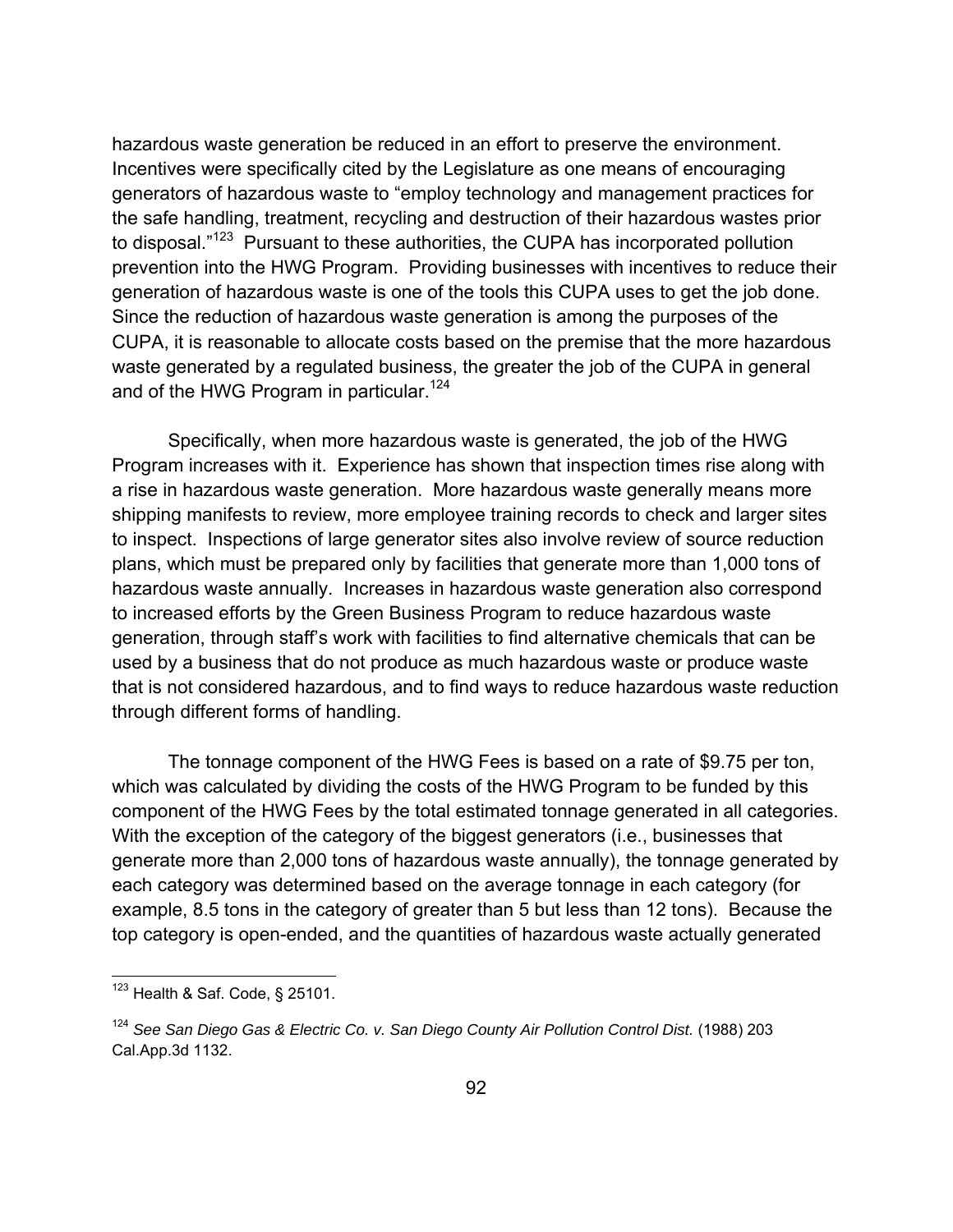by businesses in that category vary so broadly that an average would not result in an equitable fee allocation, the tonnage applied in that category was set at 4,000 tons.<sup>125</sup>

 The tonnage component of the HWG Fee in each category is set forth in Exhibit N. This component, which provides an incentive to businesses to reduce their hazardous waste generation, is thus an important tool used to meet the CUPA's waste reduction goals, and for that reason is included in the cost of issuance of the annual CUPA permit.

# *(2) Other HWG Program Fees*

 Fees for inspections of facilities operating under permits by rule, conditional authorizations or conditional exemptions are charged based on the hourly estimates of the inspections of such facilities, as shown in Table 6 of this Report. The hourly estimates applicable to each type of facility are multiplied by the hourly rate applicable to inspections, \$306.81, discussed above, to yield the fee totals for inspections of each type of facility, some of which are annual and some of which are biannual. The fees applicable to each type of facility are shown in Exhibit N.

> b. The HWG Fees Are Set at a Level Sufficient to Fund the Estimated Costs of the HWG Program

 Under the current fee structure, the total HWG Fees range from \$520 for a business generating less than 5 tons per year to \$78,575 for a business generating 2,000 or more tons per year. The proposed HWG Fees are projected to generate \$1,738,378 in revenue for Fiscal Year 2010-2011 and, based on the expenses incurred and considering other revenues, are thus set at the approximate level necessary to fund the HWG Program for Fiscal Year 2010-2011. These fees constitute the cost of issuance of the HWG Program portion of the 2011-2012 CUPA permit that regulated facilities must have to legally operate in Contra Costa County.

 $125$  The reported generation of hazardous waste varies greatly from year to year. For example, the Tesoro Refinery generated more than 100,000 tons of hazardous waste several years ago, but in 2008 generated only 12,000 tons. The typical range for refineries is 4,000 tons to 12,000 per year.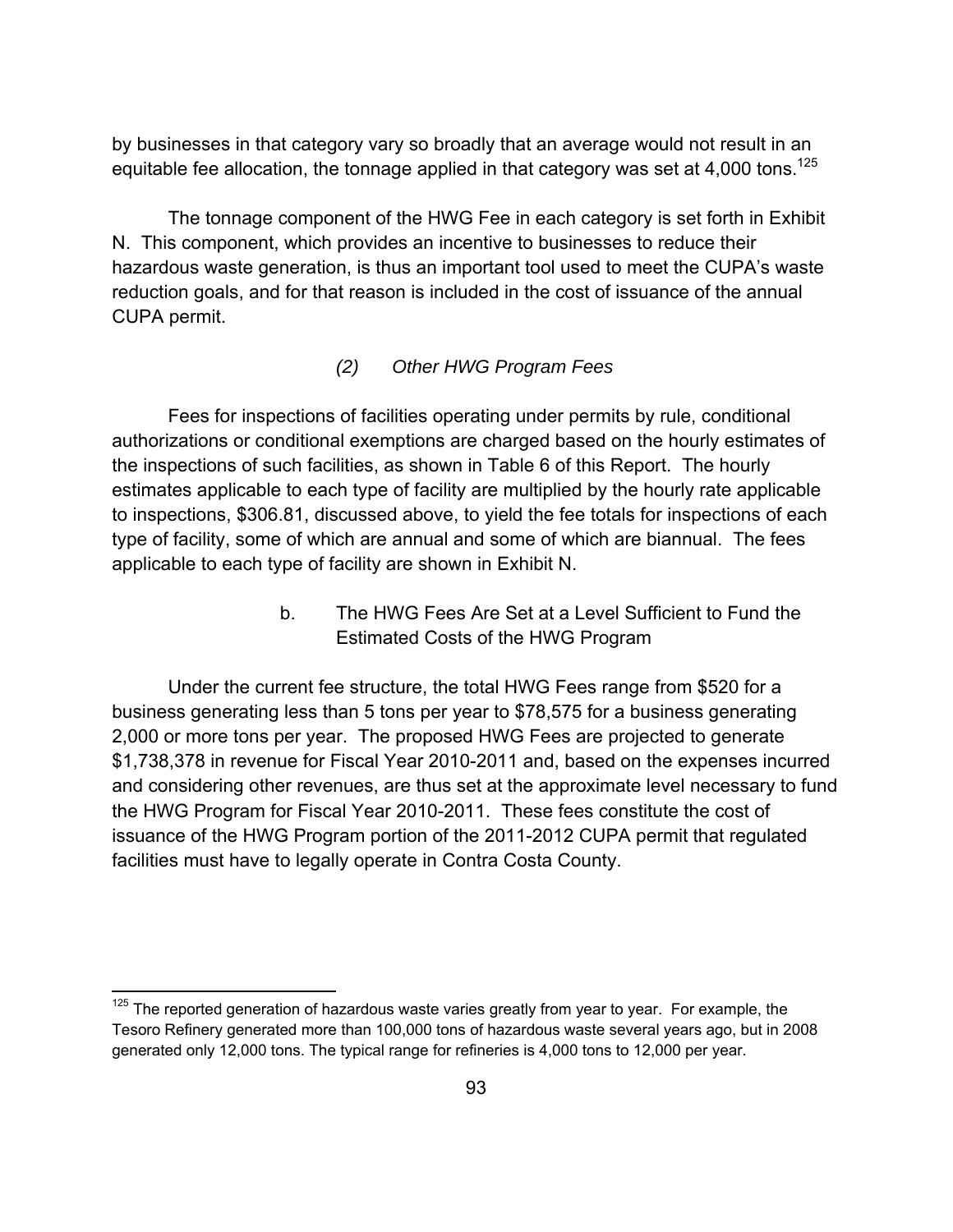In determining the fee amounts, CUPA staff considered that the HWG Fees in some categories exceed those of some other CUPAs and the state's generator fee. However, all CUPAs are not alike in terms of the size of their respective jurisdictions, the number and type of businesses regulated under their HWG programs, salary and benefit structures or levels of service provided. Because of these differences, comparing HWG fees from CUPA to CUPA without also comparing their costs of operation is not a particularly effective way of assessing the reasonableness of their respective fees. The same can be said of comparing the state generator fee to the CUPA HWG fee without also analyzing the costs funded by those fees.

c. Other Methods Considered

 Other methods of allocating the HWG Fees were also evaluated by the CUPA staff.

**Flat fee.** A flat fee would apply across the board to all regulated businesses in the HWG Program. Although easily calculated and applied, such a fee would not be proportional, because the burden on the HWG Program varies with the amount of hazardous waste generated.

**• Flat fee per ton.** The second method considered was a flat fee per ton of hazardous waste generated. As an initial matter, this method would be unworkable for practical reasons, because not all generators are reporting their exact tonnage figures to the CUPA. Some merely report the category in which they fall. For this reason, the CUPA does not have exact HWG tonnage data with which to determine a flat fee per ton. Based on an estimated tonnage of 51,324 tons, however, and the \$1,737,891 in HWG Program fee revenue that would be needed, the fee per ton for most facilities would come to  $$32.16<sup>126</sup>$  If this method were used, a facility generating less than five tons of hazardous waste a year would pay only \$80 per year, which would not fund the direct costs associated with inspecting those facilities. The largest facilities, on the other hand, would wind up paying more than their share. Based on the assumption that

 $126$  Persons operating facilities pursuant to a permit by rule, conditional authorization or conditional exemption would still pay fees based on an hourly rate under this alternative scenario, because those facilities treat waste onsite and therefore are not comparable to facilities generating waste that is shipped offsite to hazardous waste disposal sites. The \$87,134 cost to inspect these facilities was subtracted from the required fee revenue total of \$1,737,891, shown in Table 26, to yield the fee revenue total of \$1,650,757 that was used to calculate the fee per ton under this scenario.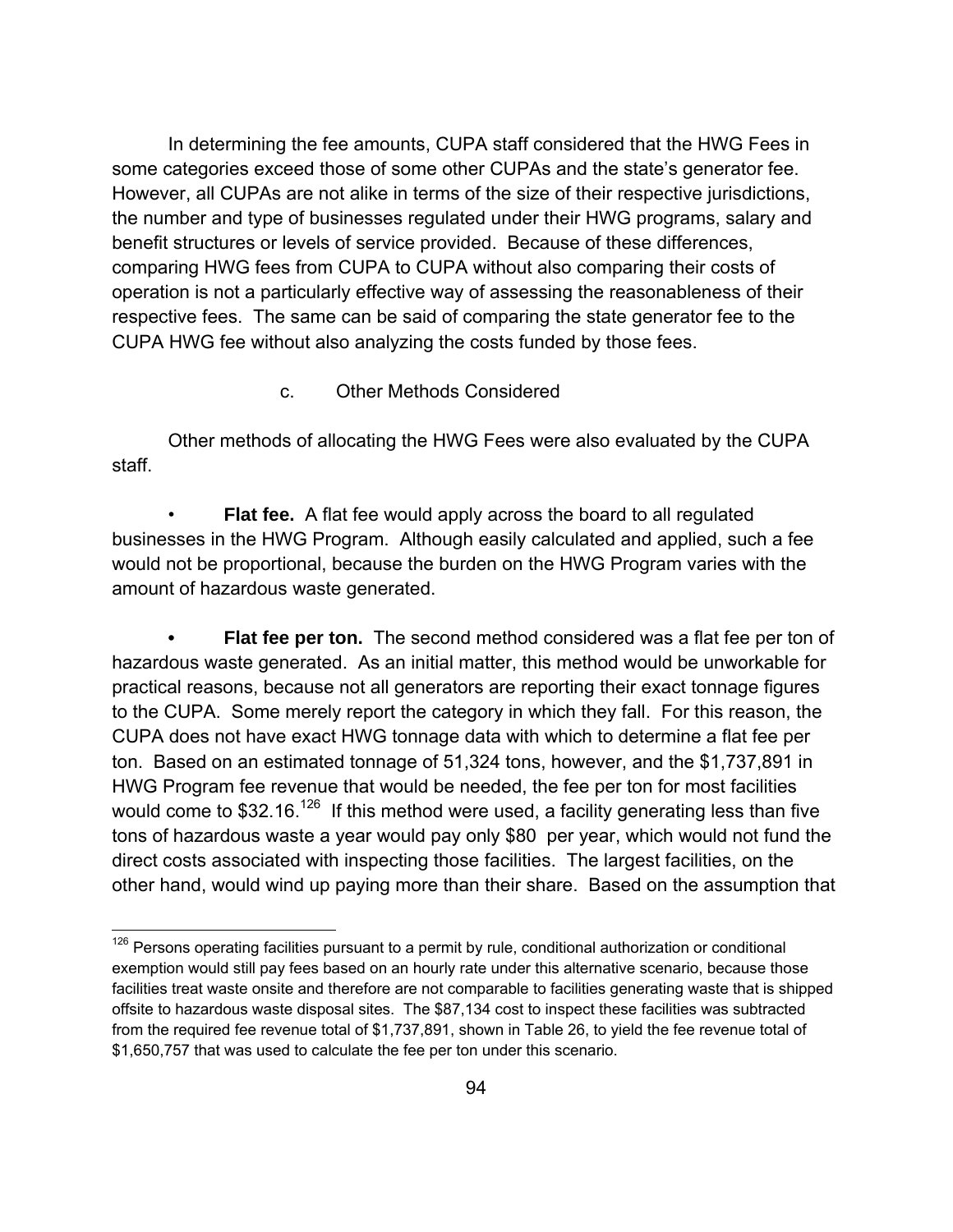a refinery generates about 4,000 tons per year, a refinery would be assessed a fee of \$128,640. Table 33 below shows what the HWG Fees would be in each category using this methodology.

#### **Table 33**

| Category                          | #<br><b>Facilities</b> | <b>Estimated</b><br>Average<br>Tonnage | Fee/<br><b>Facility</b> | <b>Estimated</b><br><b>Total</b><br>Tonnage/<br>Category | <b>Total Fee</b><br>Revenue/<br>Category |
|-----------------------------------|------------------------|----------------------------------------|-------------------------|----------------------------------------------------------|------------------------------------------|
| $< 5$ tons                        | 1,263                  | 2.5                                    | \$<br>80                | 3,157.5                                                  | \$<br>101,040                            |
| 5 tons $\leq x \leq 12.5$ tons    | 150                    | 8.5                                    | $\mathbb{S}$<br>273     | 1,275                                                    | \$<br>40,950                             |
| 12.5 tons $\leq x \leq 25$ tons   | 84                     | 18.5                                   | \$<br>505               | 1,554                                                    | \$<br>49,980                             |
| 25 tons $\leq x \leq 50$ tons     | 59                     | 37.5                                   | \$<br>1,206             | 2,213                                                    | \$<br>71,154                             |
| 50 tons $\leq x \leq 250$ tons    | 55                     | 150                                    | \$<br>4,824             | 8,250                                                    | \$<br>265,320                            |
| 250 tons $\leq x$ <500 tons       | 9                      | 375                                    | \$<br>12,060            | 3,375                                                    | \$<br>108,540                            |
| 500 tons $\leq x \leq 1000$ tons  | 6                      | 750                                    | \$<br>24120             | 4,500                                                    | \$<br>144,720                            |
| 1000 tons $\leq x \leq 2000$ tons | $\overline{2}$         | 1,500                                  | \$48,240                | 3,000                                                    | \$<br>96,480                             |
| ≥2000 tons                        | 6                      | 4,000                                  | \$128,640               | 24,000                                                   | \$<br>771,840                            |
| <b>Totals</b>                     | 1,634                  |                                        |                         | 51,324                                                   | \$1,650,024                              |
|                                   |                        |                                        |                         |                                                          |                                          |
| Permit By Rule                    | 16                     |                                        | \$<br>3,068             |                                                          | \$<br>49,088                             |
| <b>Conditional Authorization</b>  | 11                     |                                        | \$<br>3,068             |                                                          | \$<br>33,748                             |
| <b>Conditional Exemption</b>      | $\overline{7}$         |                                        | \$<br>614               |                                                          | \$<br>4,298                              |
| <b>Total</b>                      | 1,668                  |                                        |                         |                                                          | \$1,737,158                              |

# **HWG Fees Based on \$32.16 Flat Fee Per Ton Fiscal Year 2010-2011**

 The disparity would be even more pronounced, as well as unpredictable, if the CUPA were able to obtain accurate and precise tonnage data from all generators. One refinery, for example, reported generating 100,000 tons of hazardous waste a couple of years ago, but only 12,000 tons the following year. Such fluctuations would make it very difficult for the CUPA to accurately project fee revenues from year to year and set fee amounts in line with those projections. For these reasons, it was determined that this method would not result in an appropriate apportionment.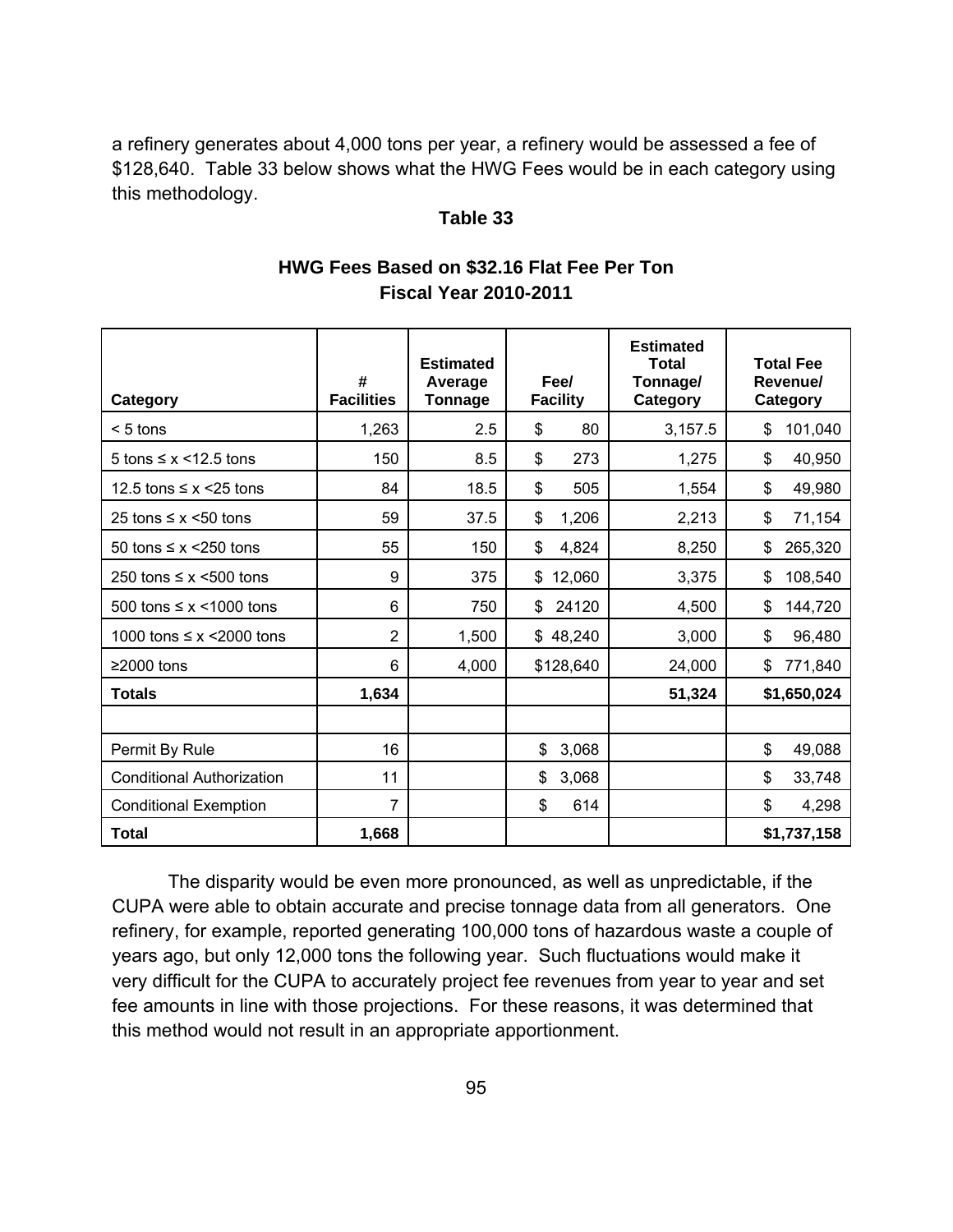• **Fee based on cost of service.** Staff also evaluated a method where fees would be based solely on the cost of the inspections. But this "cost of service" method pays only for a portion of the program – i.e., the cost of the inspections – and not pollution prevention, the Green Business Program, site mitigation or collection of abandoned hazardous waste. This method thus would not allow for recovery of all of the costs of the HWG Program, and would be inconsistent with Health & Safety Code section 25404.5, which specifically requires the establishment of a single fee to fund the "necessary and reasonable costs incurred by the certified unified program agency. . . " Regulatory fees such as the CUPA single fee fund the cost of the entire agency, not merely the cost of inspections conducted by the agency. Since the cost of service method would not satisfy the statutory requirement, this method was rejected by staff.

 • **Fee based on pure labor standard.** Finally, staff evaluated a method that would allocate all of the unfunded costs of the HWG Program to payors based on the proportional inspection time for each payor category. In other words, instead of the two-tiered approach that allocates direct costs by the labor standard and indirect costs by the pollution-based standard, all costs would be allocated by the labor standard, with amounts corresponding to the inspection hours in each category. But just as the fee per tonnage approach would result in a windfall for small facilities, using the labor standard to allocate all HWG Program costs would result in a windfall for large facilities. As shown below in Table 34, based on average annual inspection hours (see Table 6), in order to raise sufficient funds to pay for operations of the program in Fiscal Year 2010- 2011, the hourly rate would need to be set at \$430.88. This would result in fees starting at \$646 for small facilities and \$25,852 for the largest generators. By removing the tonnage component, this method would also strip away the incentive the large facilities otherwise would have had through the HWG Fees to reduce their hazardous waste generation. Because this method of allocation would be inequitable, it was rejected in favor of the two-tier approach outlined above.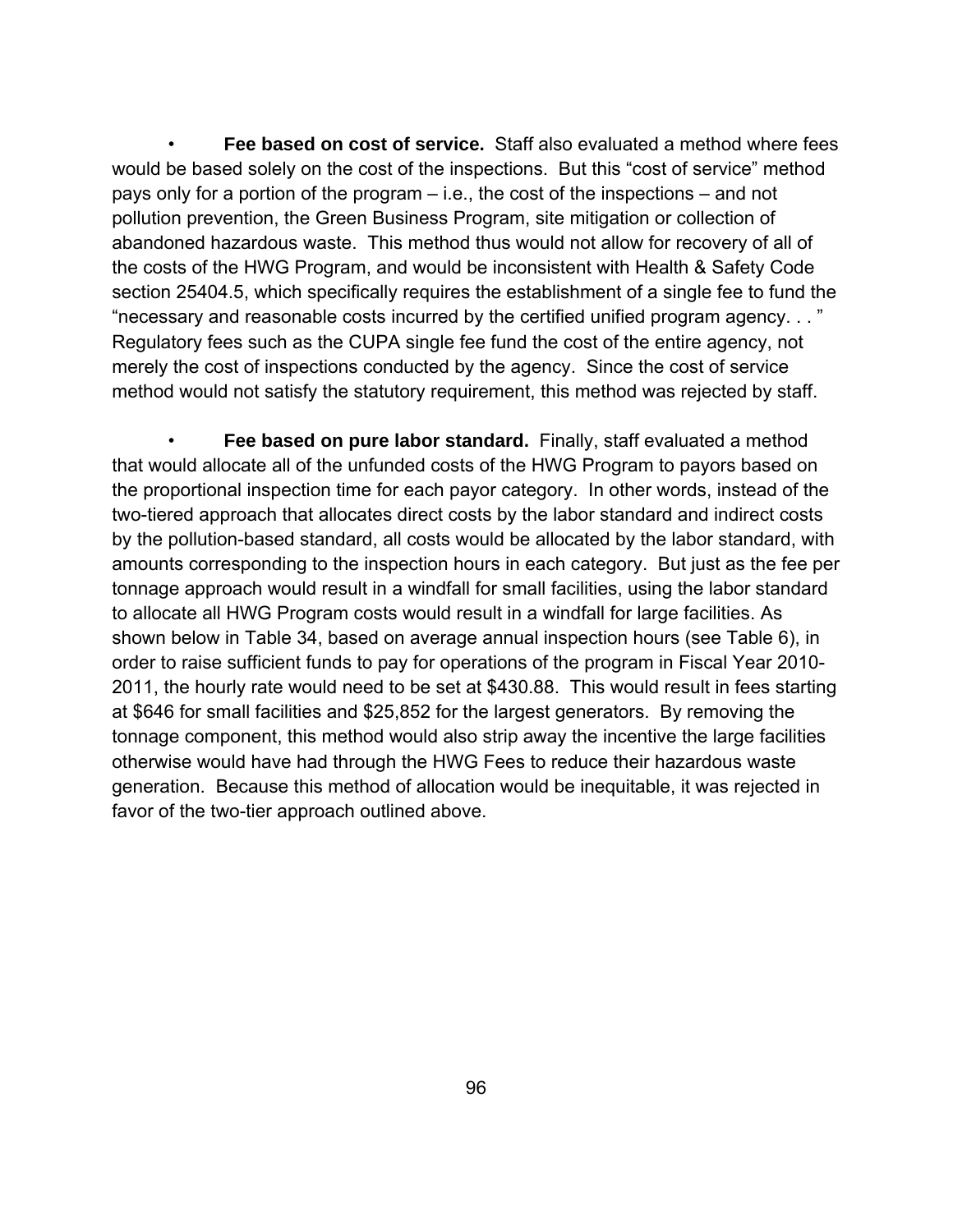#### Τ Τ Т Т **Inspection Inspection Hours Per # Hours Per Year/ Annual Fee/ Facilities Year/Facility Category Facility**

# **HWG Fees Based on Labor Standard**

| Category                          | #<br><b>Facilities</b> | <b>Inspection</b><br><b>Hours Per</b><br><b>Year/Facility</b> | <b>Inspection</b><br><b>Hours Per</b><br>Year/<br>Category | <b>Annual Fee/</b><br><b>Facility</b> | <b>Annual Fee</b><br>Revenue/<br><b>Category</b> |
|-----------------------------------|------------------------|---------------------------------------------------------------|------------------------------------------------------------|---------------------------------------|--------------------------------------------------|
| <5 tons                           | 1,263                  | 1.50                                                          | 1894.5                                                     | \$<br>646                             | 815,898<br>\$                                    |
| 5 tons $\leq x \leq 12.5$ tons    | 150                    | 1.875                                                         | 281.25                                                     | \$<br>808                             | \$<br>121,200                                    |
| 12.5 tons $\leq x \leq 25$ tons   | 84                     | 2.625                                                         | 220.5                                                      | \$1,131                               | \$<br>95,004                                     |
| 25 tons $\leq x \leq 50$ tons     | 59                     | 3.75                                                          | 221.25                                                     | \$1,616                               | \$<br>95,344                                     |
| 50 tons $\leq x \leq 250$ tons    | 55                     | 5.625                                                         | 309.375                                                    | \$2,424                               | \$<br>133,320                                    |
| 250 tons $\leq x$ <500 tons       | 9                      | 22.50                                                         | 202.5                                                      | \$9,695                               | \$<br>87,255                                     |
| 500 tons $\leq x \leq 1000$ tons  | 6                      | 30.00                                                         | 180                                                        | \$12,926                              | \$<br>77,556                                     |
| 1000 tons $\leq x \leq 2000$ tons | $\overline{2}$         | 40.00                                                         | 80                                                         | \$17,235                              | \$<br>34,470                                     |
| $≥2000$ tons                      | 6                      | 60.00                                                         | 360                                                        | \$25,852                              | 155,112<br>\$                                    |
| <b>Totals</b>                     | 1,634                  |                                                               | 3,749.375                                                  |                                       | \$1,615,159                                      |
|                                   |                        |                                                               |                                                            |                                       |                                                  |
| Permit by Rule                    | 16                     | 10                                                            | 160.00                                                     | \$4,309                               | \$<br>68,944                                     |
| <b>Conditional Authorization</b>  | 11                     | 10                                                            | 110.00                                                     | \$4,309                               | \$<br>47,399                                     |
| <b>Conditional Exemption</b>      | 7                      | $\overline{2}$                                                | 14.00                                                      | 862<br>\$                             | \$<br>6,034                                      |
| <b>Total</b>                      | 1,668                  |                                                               | 4,033.375                                                  |                                       | \$1,737,536                                      |

# **3. CalARP Fee Allocations**

Г

# a. Methodology

 Because the purpose of the CalARP Program is to prevent the catastrophic accidental release of highly toxic or flammable chemicals, annual fees to fund this program are allocated based on the potential risk that exists at regulated business sites that handle a listed chemical above a certain threshold in a "process." The risk determination is based on a Chemical Exposure Index developed by Dow Chemical. The Chemical Exposure Index includes indices for the following: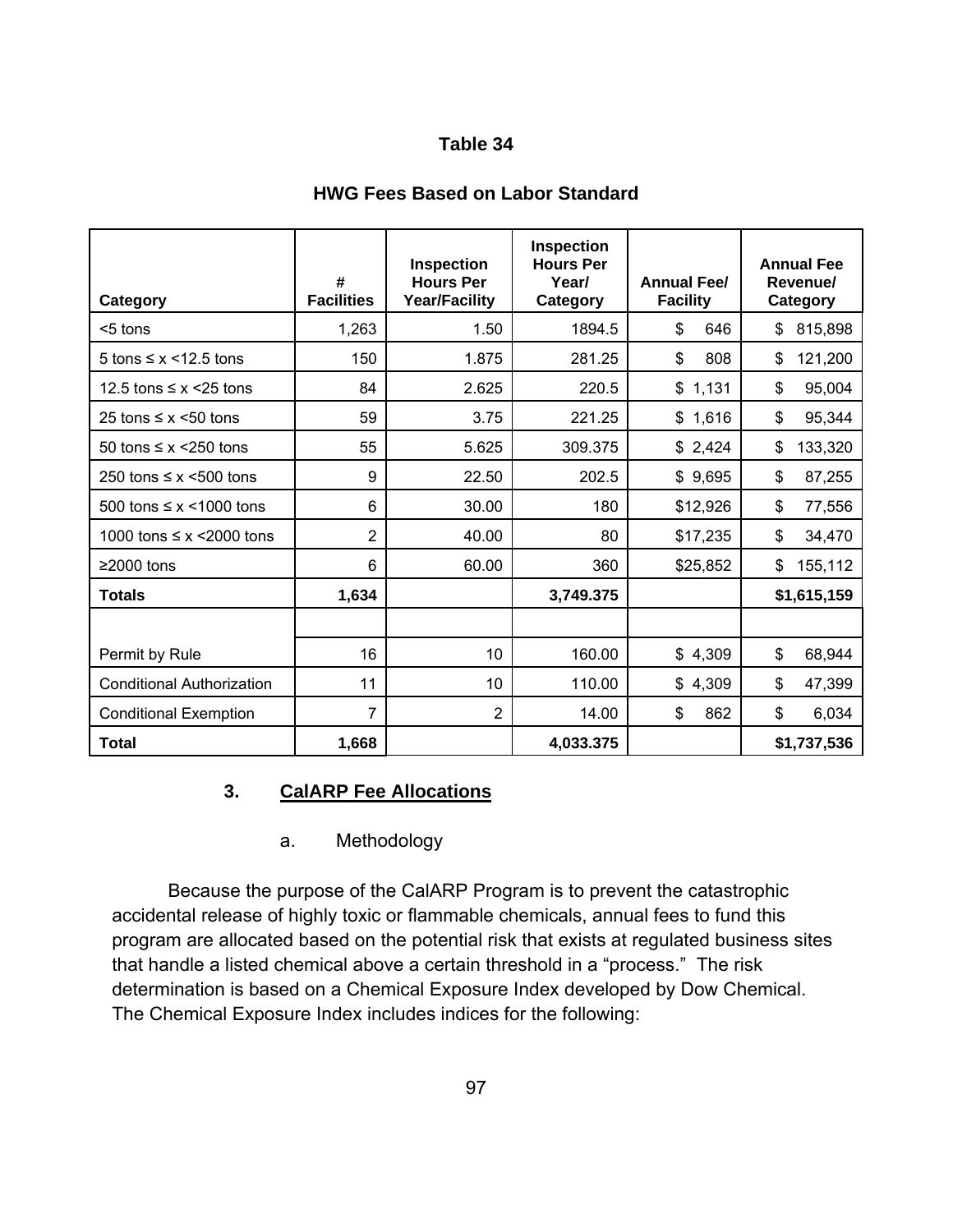- 1. Toxicity of the chemical
- 2. Quantity of the chemical in the largest container
- 3. Distance between the largest container and the community
- 4. Volatility of the chemical

This formula has been modified by the addition of the following:

- 1. An index for flammable chemicals (replacing the above toxicity index for flammable chemicals)
- 2. An index based on the accident history of the regulated business site
- 3. An index based on the complexity of the regulated business site

This Modified Chemical Exposure Index ("MCEI), and explanation of how the various indices are determined, are described in **Exhibit O.**

The MCEI is applied as a factor in the following formula to determine the fee for a stationary source:

| $Fee =$ | $(TC/TRF)$ x RF                                                   |
|---------|-------------------------------------------------------------------|
| $TC =$  | Total cost of the County's CalARP Program                         |
| $TRF =$ | "Total Risk Factor," or the sum of the Stationary Source Modified |
|         | Chemical Exposure Indexes (SSMCEI) of all stationary sources in   |
|         | the County                                                        |
| $RF =$  | "Risk Factor," or a stationary source SSMCEI                      |

 The formula is based on the potential risk presented by each facility. The fee calculation ensures that the higher a regulated site's MCEI, the higher the associated fee. Since the higher the MCEI, the greater the risk of a chemical release, it is reasonable to allocate fees based on the degree of risk posed by each stationary source, because the degree of risk in most cases fairly represents their burden on the CalARP Program, the very purpose of which is to minimize that risk.

> b. The CalARP Fees Are Set at a Level Sufficient to Fund the Estimated Cost of the CalARP Program

 The proposed CalARP Fees are projected to generate an estimated \$821,518 in revenue and, based on the expense projections, are therefore set at the level necessary to fund the CalARP Program in Fiscal Year 2011-2012. These fees constitute the cost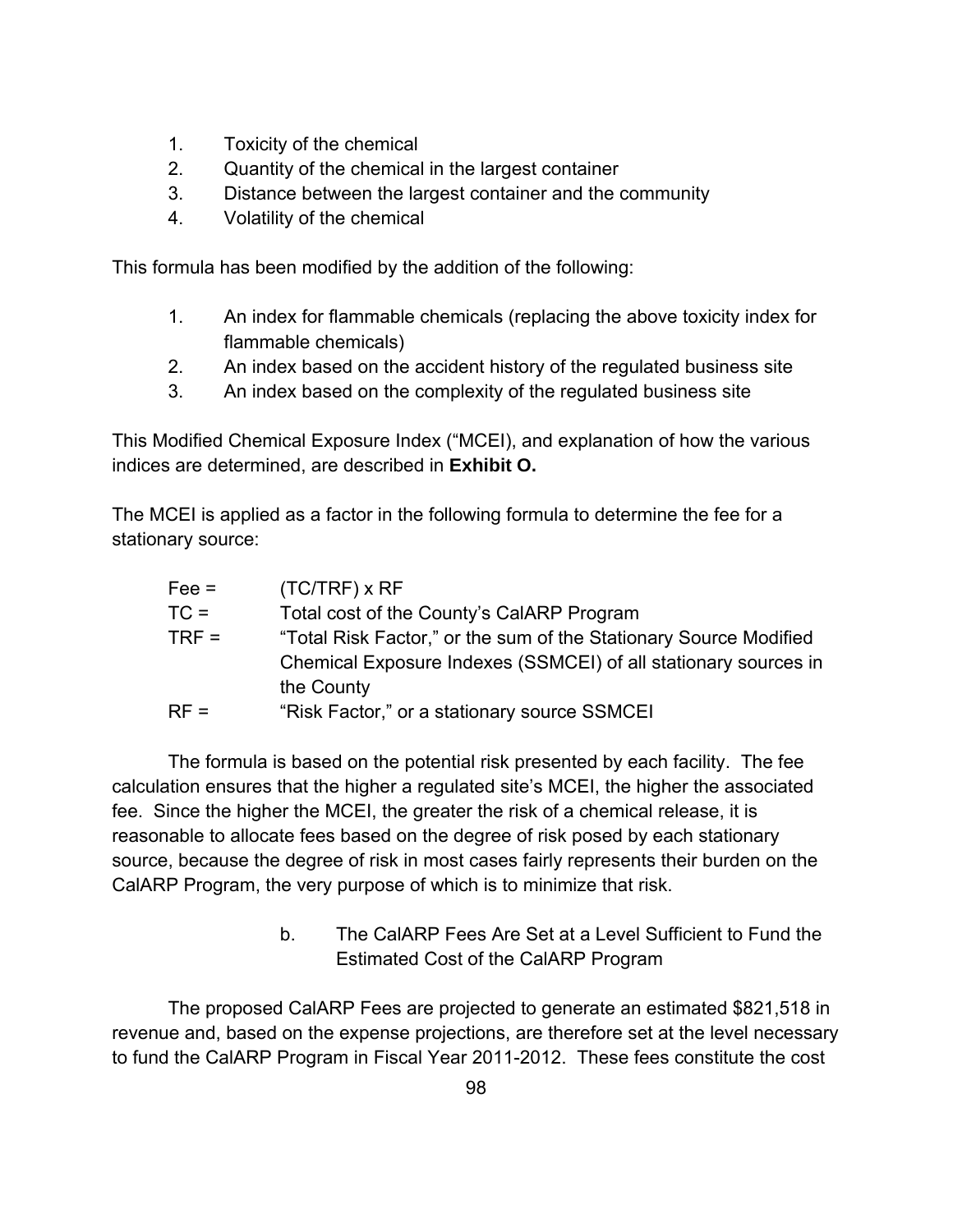of issuance of the CalARP Program portion of the Fiscal Year 2011-2012 CUPA permit that regulated facilities must obtain to legally operate in Contra Costa County. **Exhibit P** attached hereto shows the estimated CaIARP Fees for each stationary source based on the above formula. $127$ 

c. Other Methods Considered

 Fee structures of CalARP Programs operated by other CUPAs were also considered. Los Angeles County has a fee schedule that is similar to Contra Costa County. Los Angeles County staff developed risk units to determine the fee that a regulated business site would pay. Other CUPAs<sup>128</sup> determine fee amounts based on other criteria, including:

- 1. Flat rates
- 2. Program levels for the stationary source
- 3. Types of review or actions by the CUPA at the stationary source
- 4. Number of employees at the stationary source
- 5. Number of regulated chemicals at the stationary source

 In evaluating these various methods, the CUPA staff determined that the current formula based on MCEI should remain in place, because the purpose of the CalARP Program is to reduce the potential of accidents that could impact the public and the MCEI is a way to measure the potential risk to the public from the chemicals that are handled.

# **4. UST Fee Allocations**

a. Methodology

 As with the vast majority of UST Fees charged by other CUPAs, the UST annual fees are allocated based on estimated annual tank inspection times. The fees for other UST Program functions are flat fees, but also based on historical average times associated with each of these functions.

<sup>&</sup>lt;u>.</u>  $127$  All index numbers are reviewed immediately prior to the issuance of invoices. Invoices may reflect minor changes from the amounts shown in the exhibit.

 $128$  Other CUPA CalARP program fee structures reviewed were those of Los Angeles, San Mateo, Sacramento, Solano, Sonoma, Alameda, and Santa Clara counties and the City of Berkeley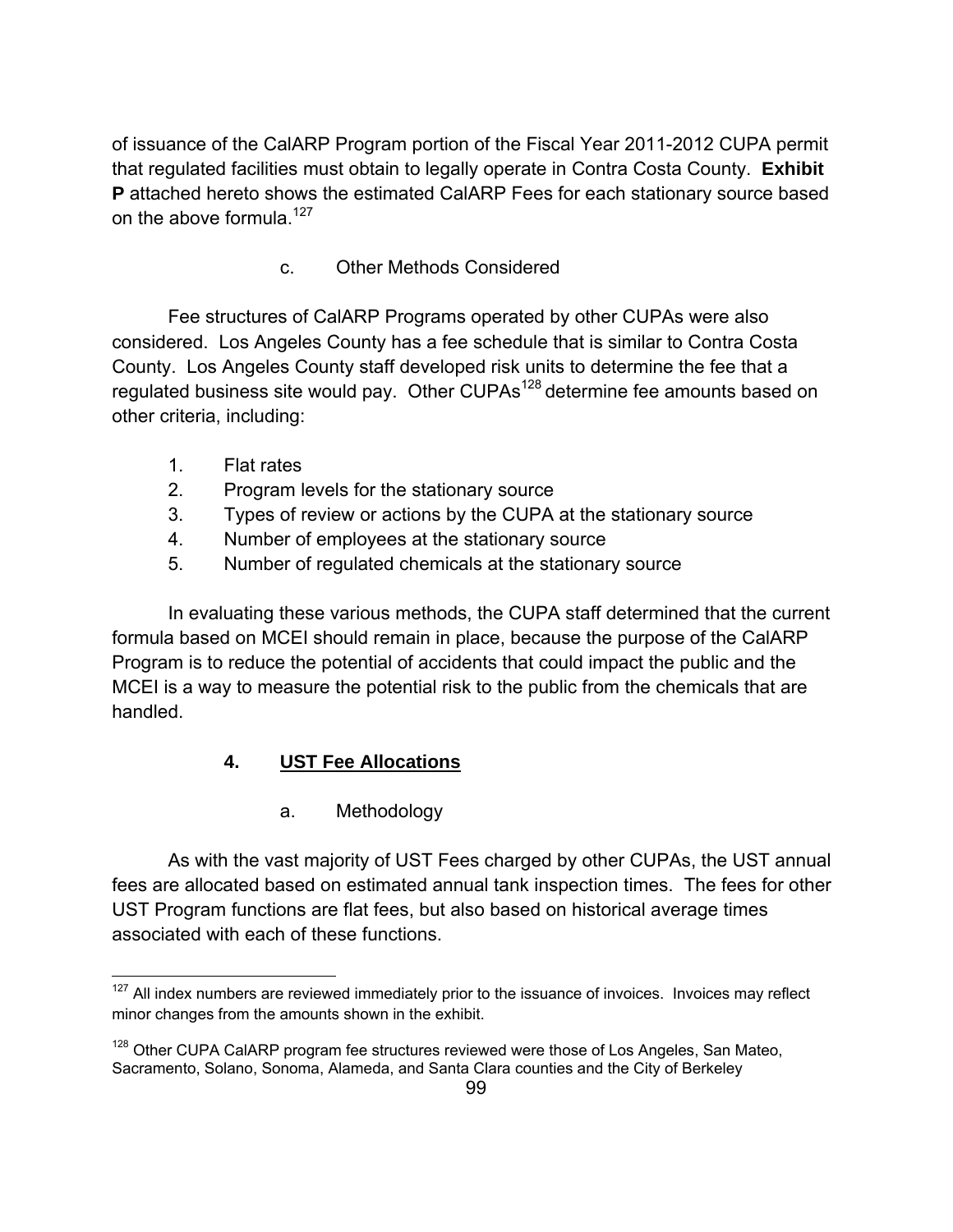To determine the amount of the fees required to fund the cost of the UST Program, the projected Fiscal Year 2011-2012 revenues that will not be funded by annual fees to be collected this year (i.e., fines and penalties, fees for miscellaneous inspections and other services and intergovernment revenue, totaling \$309,242 collectively) were deducted from the total UST Program cost of \$1,314,081, to yield a subtotal of \$1,004,839. This amount was then divided by the number of annual inspection hours that are projected (4,189) to determine an hourly rate of \$239.88.

 Annual fees were then calculated by multiplying the estimated tank inspection times shown in Table 10 of this Report by the \$239.88 hourly rate. An additional "first tank" fee to pay for the approximately two hours of preparation, travel and follow-up office time applicable to each of the 422 non-residential sites is also based on this \$239.88 hourly rate. This fee is only required on the first tank because, whether there are multiple tanks or a single tank at a site, the preparation, travel time, and follow-up office time needed with respect to underground storage tank inspections is typically the same. The total fees for the first tank thus include the cost of the annual inspection of that tank as well as all associated preparation and follow-up time, while fees for additional tanks at a site cover only the cost of the inspection.

 Fees for the miscellaneous inspections and plan checks conducted by specialists in the UST Program are considered fees for services provided to the tank owners or operators who request these services. These fees are charged at the rate of \$257 per hour -- the fully burdened specialist salary and benefit rate applicable to miscellaneous services that may be provided by specialists in the HWG, HMBP, UST or APSA programs (see Miscellaneous Fees discussion, *infra*). It is projected that the CUPA will receive \$90,114 in revenue from these fees in the UST Program in Fiscal Year 2011- 2012.

 Allocating the fees in the above manner ensures that the cost of the annual tank inspections and other tank-related inspections and plan checks are paid by the owners or operators of those tanks. The fees are thus allocated to the payors in direct proportion to the benefits they receive from, and burdens they place on, the UST Program.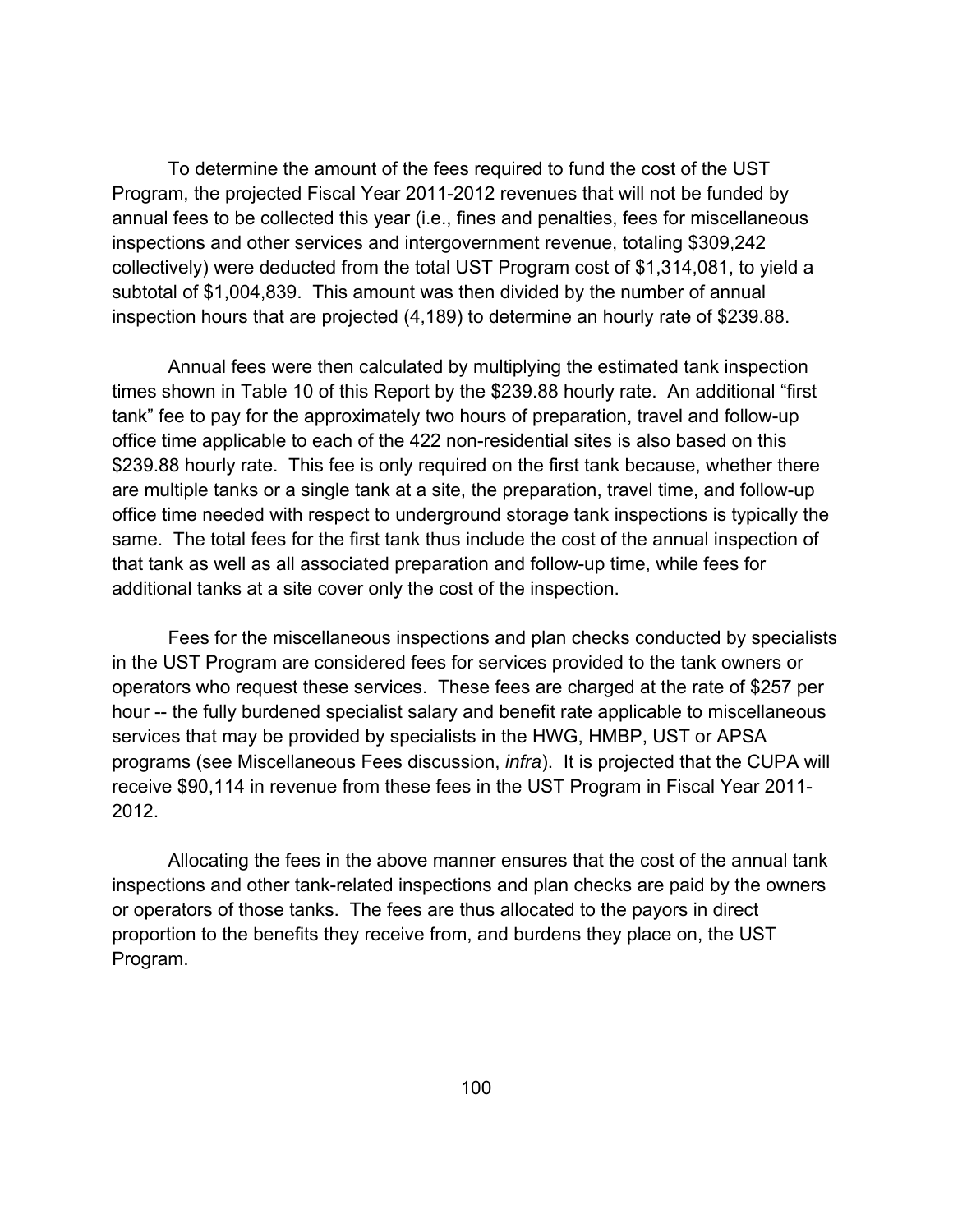b. The UST Fees and Accrued Revenues Are Set at a Level Sufficient to Fund the Estimated Costs of the UST Program

 Based on the number of regulated business sites in the CUPA's jurisdiction and the number of additional tanks at these sites, the annual UST Fees set forth in the CUPA Fee Schedule are projected to generate a total of \$1,005,360. These fees, shown in **Exhibit Q** attached hereto, constitute the cost of issuance of the UST Program portion of the Fiscal Year 2011-2012 CUPA permit that regulated facilities must obtain to legally operate in Contra Costa County. Miscellaneous fees are projected to bring in an additional \$90,114 in fee revenue. Based on the projections these fees are thus set at approximately the level necessary to fund the UST Program in Fiscal Year 2011- 2012.

# **5. APSA Fee Allocations**

# a. Methodology

The APSA Program costs of \$371,834 that will be funded by fees<sup>129</sup> are allocated to fee payors in all categories based on estimated inspection times applicable to facilities in each category and average annual inspections hours in each category. This is the same method used to allocate the Inspection component of the HWG Program Fee. This method was used to account for three different inspection intervals and the fact that the inspection hours that are projected will not always match the average annual inspection hours.

 Based on the 925.33 average annual inspection hours shown in Table 12, the hourly rate required to raise sufficient revenue to pay the unfunded \$371,834 costs of the APSA Program in Fiscal Year 2011-2012 is \$401.84. The associated fee amounts in each category, based on estimated annual inspection times, are shown in **Exhibit R**. The totals range from \$536 for the smallest tank facilities to \$16,074 at the largest tank facilities. Allocating the fees in this manner ensures that the cost of the APSA Program is borne by the tank facilities in proportion to their respective burdens on the program.

<sup>1</sup>  $129$  The remaining \$44,686 in costs will be funded by \$5,671 in other revenues and \$39,015 fee carryover from Fiscal Year 2010-2011.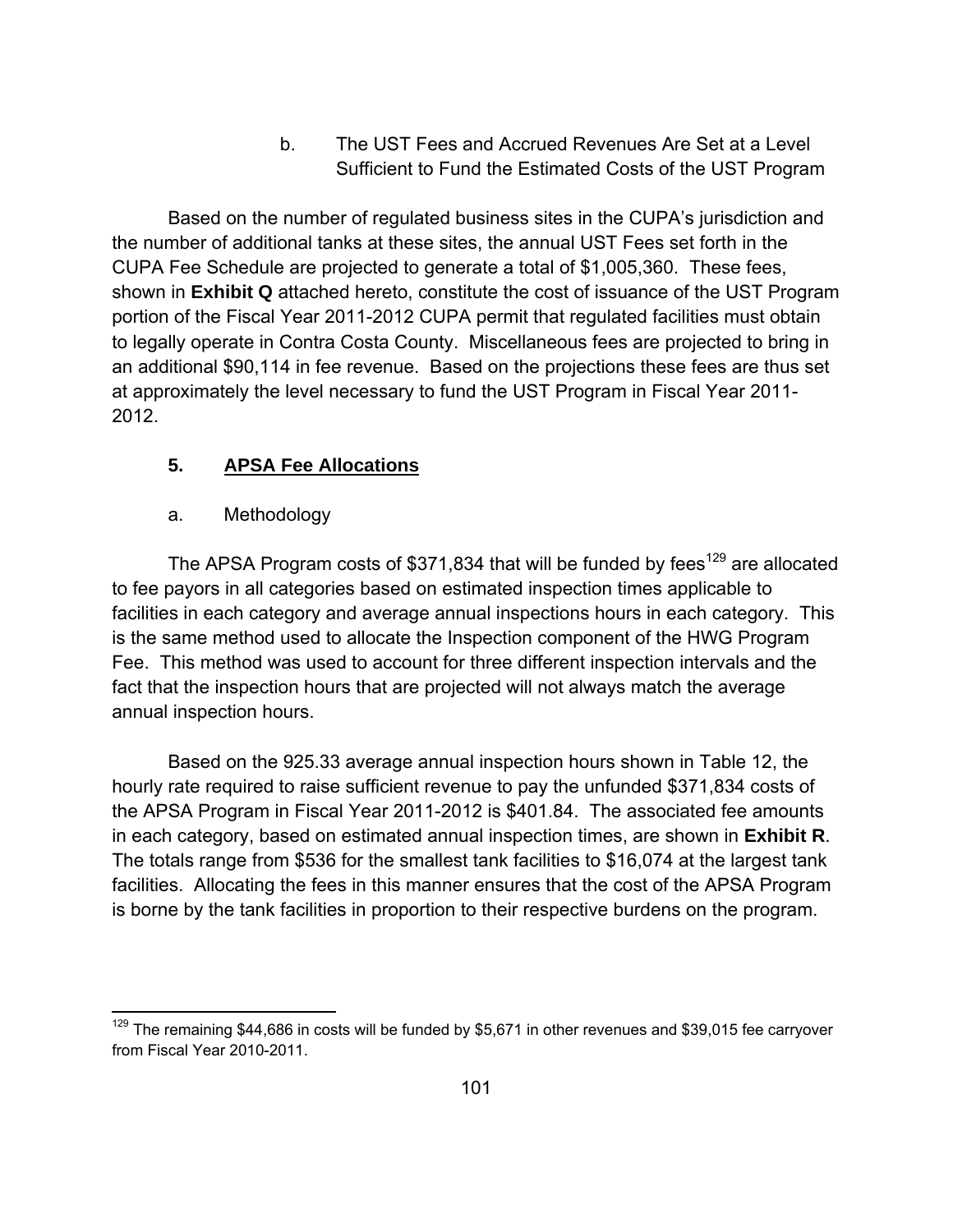b. The APSA Fees Are Set at a Level Sufficient to Fund the Estimated Costs of the APSA Program

 The APSA Fees are set at the level necessary to fund the APSA Program, along with other sources of revenue. Exhibit R shows the fees projected in each tank facility category and for the program as a whole. The revenues from these fees will total an estimated \$371,904. Based on the projections and considering other revenues, the annual fees are thus set at the approximate level necessary to fund the costs of the APSA Program in Fiscal Year 2011-2012 program. These fees constitute the cost of issuance of the APSA Program portion of the Fiscal Year 2011-2012 CUPA permit that regulated facilities must obtain to legally operate in Contra Costa County.

### **6. Miscellaneous CUPA Fees**

 $\overline{a}$ 

 While the bulk of the CUPA costs are funded through annual fees, a small amount of revenue is generated from fees that are charged for services performed by Hazardous Materials Specialists. These services include, but are not limited to, a broad range of non-annual inspections in the UST Program, services provided by the IR Team for which costs are recovered from responsible parties, and reviews of exemption applications pertaining to unstaffed remote facilities regulated under the HMBP Program. The projections of revenues derived from these types of services in Fiscal Year 2011-2012 are shown in Table 28.

 A proposed hourly rate of \$257 would apply to such services provided by the specialists in the remainder of Fiscal Year 2011-2012. Fees applicable to these services are shown in the proposed fee schedule attached as Exhibit A. The fees are based on estimated hourly averages for the various types of inspections or other services. The hourly rate was calculated by adding to the specialists' \$122.51 hourly salary and benefit rate the hourly costs associated with the proportional shares of administrative, clerical and student costs, services and supplies, indirect administration, county overhead and uncollected fees attributable to the four programs where the specialists work.130 A breakdown of this rate is shown in Table 35 below:

<sup>&</sup>lt;sup>130</sup> The shares were calculated by dividing the administrative, clerical and student costs, service and supply costs, indirect administration costs, county overhead and uncollected fee totals allocated to the four CUPA programs where the specialists work by the regular hour specialist salaries and benefits in those programs (\$3,383,753). The results are percentages of the specialists' \$122.51 hourly rate. These percentages were then multiplied by the \$122.51 rate to yield hourly costs associated with each of these expense categories. The hourly costs were then added together to yield the fully burdened hourly rate of \$257.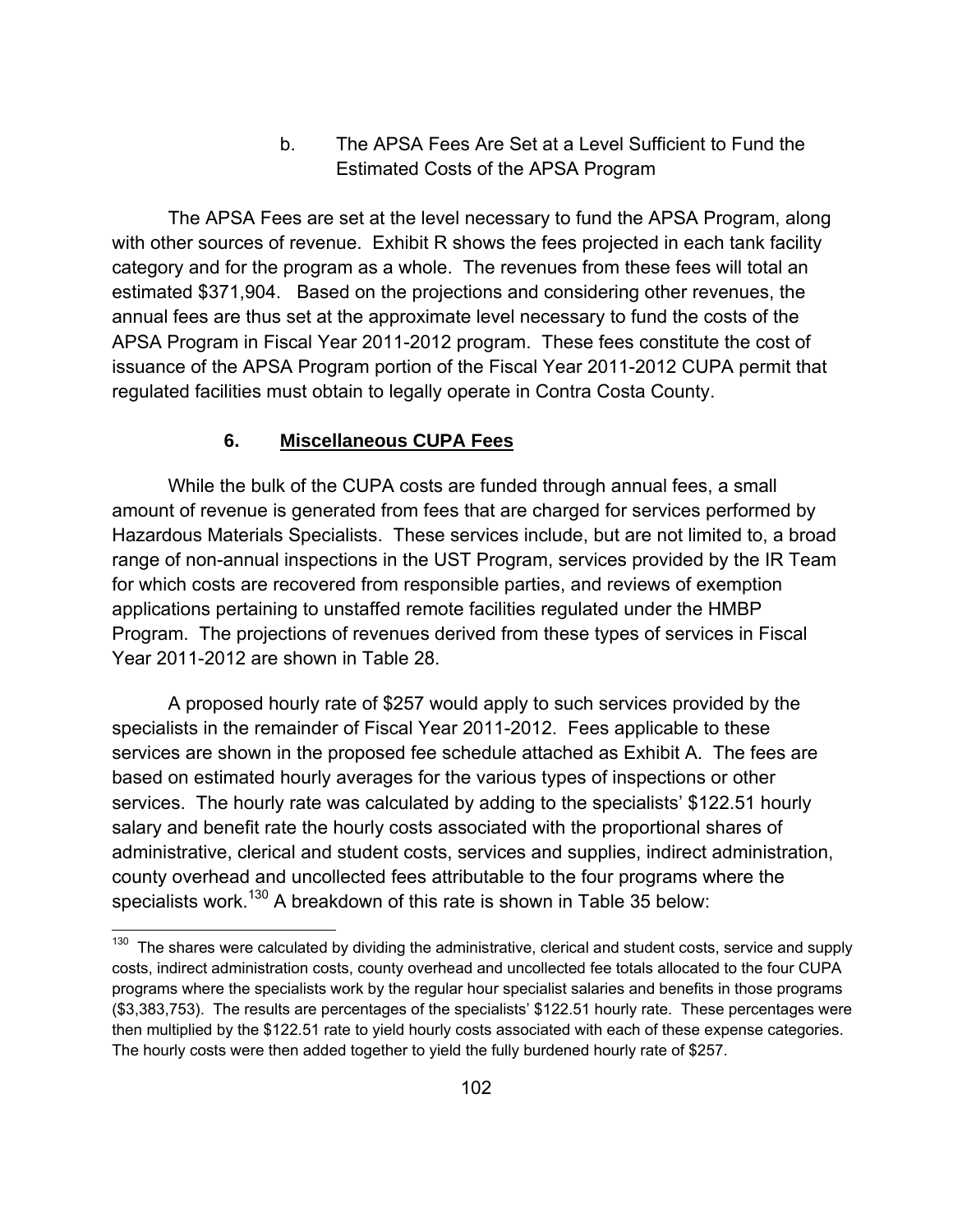# **CUPA-Wide Fully Burdened Hourly Rate for Miscellaneous CUPA Services by Hazardous Materials Specialists Fiscal Year 2011-2012**

| Category                                                   | <b>Expenses in</b><br><b>CUPA Programs</b><br>w/ Specialists | % of \$122.51<br>hourly rate | <b>Hourly Rate</b> |
|------------------------------------------------------------|--------------------------------------------------------------|------------------------------|--------------------|
| <b>Specialist Salaries and Benefits</b><br>(Regular Hours) | \$3,383,753                                                  | 100.0                        | \$122.51           |
| Administrative/Clerical/Temp                               | 468.774<br>S                                                 | 13.9                         | 16.97<br>\$        |
| Services and Supplies                                      | \$2,137,006                                                  | 63.2                         | \$77.37            |
| Indirect Administration                                    | 400,413<br>S                                                 | 11.8                         | \$<br>14.50        |
| <b>County Overhead</b>                                     | \$<br>93,658                                                 | 2.8                          | \$<br>3.39         |
| <b>Uncollected Fees</b>                                    | 612,304<br>\$.                                               | 18.1                         | \$22.17            |
| Total                                                      | \$7,095,908                                                  |                              | \$256.91           |

 Miscellaneous CUPA services may also be performed by the CalARP engineers, such as the review of exemption applications, the annual verification of exemptions that have been granted, and providing assistance to the IR Team during hazardous materials incidents involving stationary sources. If such services are performed in the remainder of Fiscal Year 2011-2012, a new fee based on the fully burdened hourly rate of \$151 would apply, based on the costs attributable to the CalARP Program, calculated in a similar manner as the fully burdened rate for specialists. The proposed fee schedule attached as Exhibit A shows the fees for these services. Table 34 below shows a breakdown of the fee rate: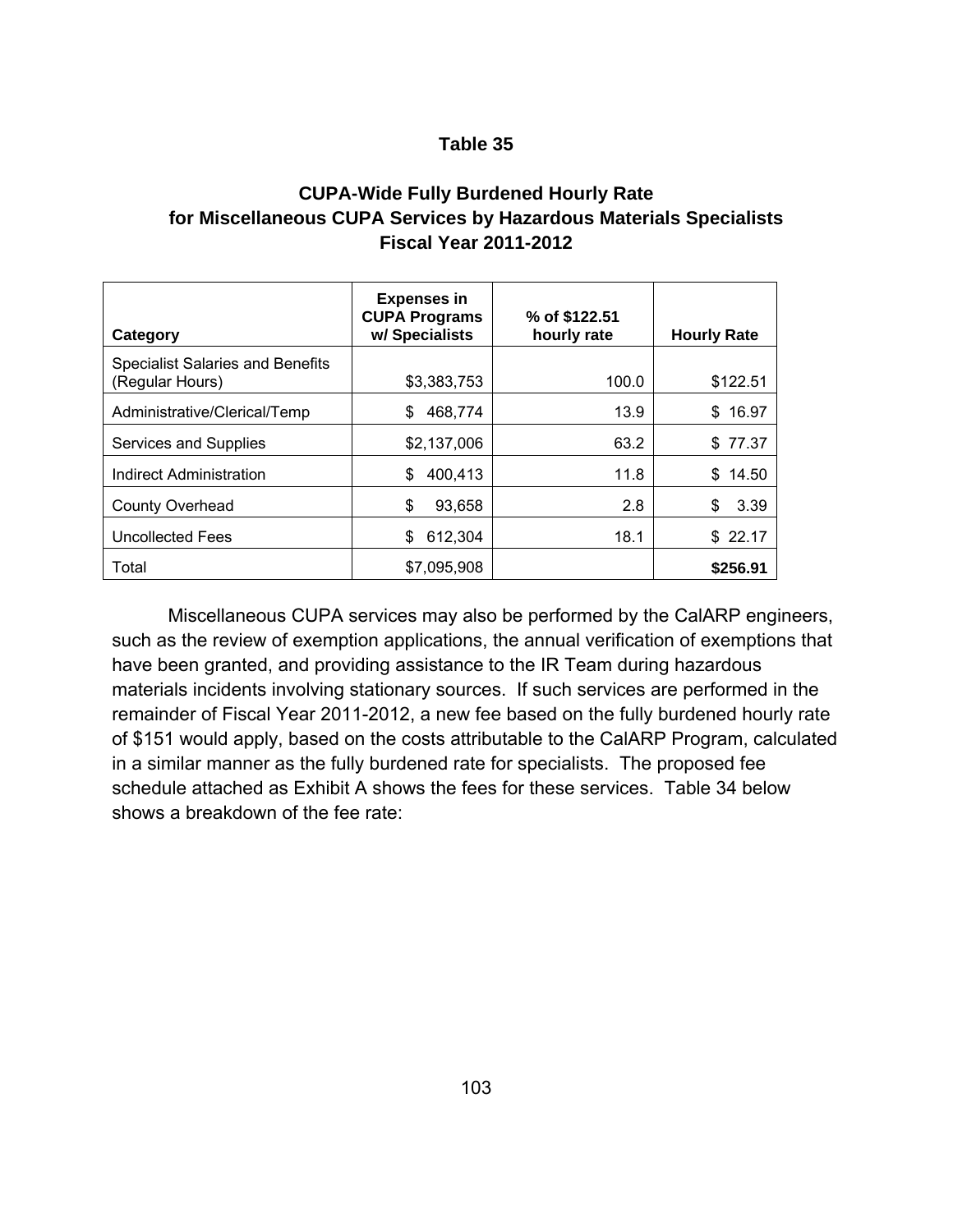# **CalARP Fully Burdened Hourly Rate for Miscellaneous CUPA Services by Engineers Fiscal Year 2011-2012**

| Category                                                 | <b>Expenses in</b><br><b>CalARP</b><br>Program | % of \$105.55<br>hourly rate | <b>Hourly Rate</b> |
|----------------------------------------------------------|------------------------------------------------|------------------------------|--------------------|
| <b>Engineer Salaries and Benefits</b><br>(Regular Hours) | \$606,838                                      | 100.0                        | \$105.55           |
| Administrative/Clerical                                  | 75,084<br>\$                                   | 12.4                         | \$13.06            |
| Services and Supplies                                    | \$104,036                                      | 17.1                         | 18.10<br>\$        |
| Indirect Administration                                  | \$ 66,055                                      | 10.9                         | \$11.49            |
| <b>County Overhead</b>                                   | \$15,451                                       | 2.5                          | \$<br>2.69         |
| <b>Uncollected Fees</b>                                  | 0                                              | 0                            |                    |
| <b>Total</b>                                             | \$867,464                                      |                              | \$150.89           |

 Miscellaneous CUPA fees include a fee that would be applicable only to the facilities regulated by the HMBP Program whose annual fees do not include a CWS component – i.e., businesses that handle hazardous materials and have reported inventories of less than 500,000 pounds. In the event any of these facilities were to cause a release that required activation of the CWS, that facility would be charged a fee of \$101 per hour, from activation until the all-clear signal is given, based on the hourly cost of the CWS.131 Miscellaneous CUPA fees also include a \$60 initial permit processing fee, applicable to businesses that became subject to CUPA regulation or changed ownership during the permit period (Fiscal Year 2011-2012).

### **VIII. CONCLUSION**

 $\overline{a}$ 

 Based on the above analysis, staff has determined that (1) the expenses of the CUPA for Fiscal Year 2010-2011, as set forth in the Report, were reasonable and necessary; (2) the projected expenses of the CUPA for Fiscal Year 2011-2012 are a reasonable estimate of the necessary and reasonable costs the CUPA will actually incur

 $131$  The hourly cost of the CWS for Fiscal Year 2011-2012 is \$101.04, calculated by dividing the required revenue total of \$887,517 by the number of hours in that year (8,784).